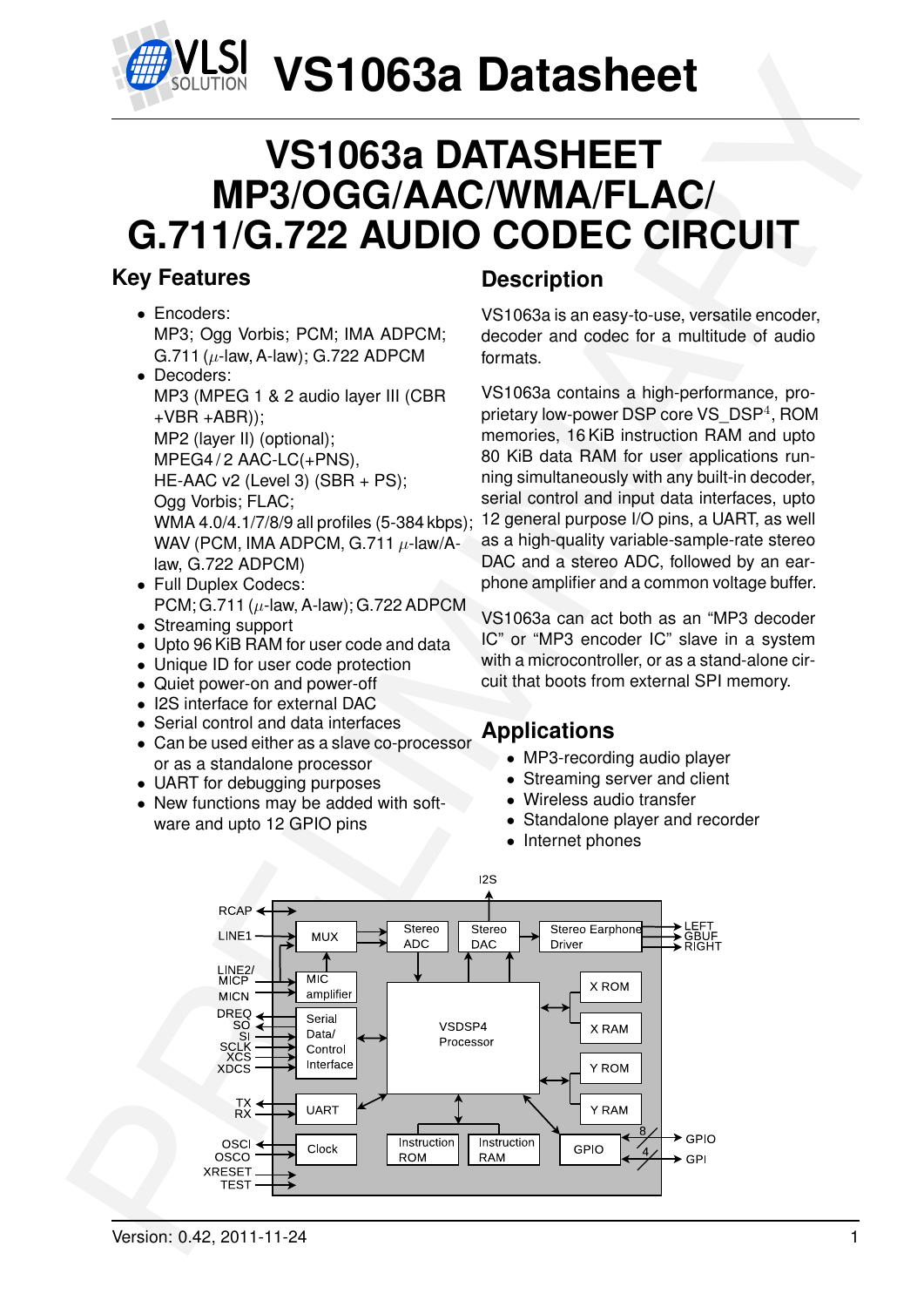

## **Additional Features**

- EarSpeaker Spatial Processing
- Bass & treble controls
- Alternatively a 5-channel equalizer
- AD Mixer allows monitoring A/D converter input while listening to stream
- PCM Mixer allows inserting a sidestream while listening to main stream
- Adjustable Speed Shifter
- Operates with a single 12...13 MHz or 24. . . 26 MHz clock
- Internal PLL clock multiplier
- Low-power operation
- High-quality on-chip stereo DAC with no phase error between channels
- Zero-cross detection for smooth volume change
- Stereo earphone driver capable of driving a 30  $\Omega$  load
- Separate voltages for analog, digital, I/O
- Lead-free RoHS-compliant package

## **Further Description**

VS1063a is a pin-compatible alternative for VLSI Solution's VS1053. It has all the functionality of VS1053 (except MP1 and MIDI decoding) and many new features, particularly MP3 and Ogg Vorbis recording.

Also full-duplex codec functions for phone applications have been added to VS1063a.

A factory-programmable unique chip ID provides a basis for digital rights management or unit identification features.

### **Operating Modes**

VS1063a operates in one of two host modes: as a slave co-processor or as a standalone processor.

**Example 19 Control Control Control Control Control Control Control Control Control Control Control Control Control Control Control Control Control Control Control Control Control Control Control Control Control Control Co** When used as a slave co-processor VS1063a can operate in three different operation modes: *decoder*, *encoder* or *codec* mode. In *decoder mode* VS1063a receives its input bitstream through a serial input bus. The input stream is decoded and passed through an 18-bit digital volume control to an oversampling sigmadelta DAC. Decoding is controlled via a serial control bus. In addition to the basic decoding, it is possible to add application specific features, like DSP effects, to the user RAM memory, or even to load user applications. In *encoder mode* VS1063a can reads audio from its analog inputs, optionally compresses the data, which can then be read by the host processor. In *codec mode* VS1063a offers a full-duplex audio interface.

When used as a standalone processor the VS1063a can boot either from SPI EEPROM or FLASH memory. Alternatively code and data can be provided by a host controller.

#### **User Code**

Users can write their own user interface or signal processing code for the VS1063a using VSIDE (VLSI Solution's Integrated Development Environment).

As a default, there are 16 KiB of free code RAM and about 4 KiB of free data RAM for user plugin applications. Depending on the application, the data RAM can be expanded to the full 80 KiB that is available in VS1063a.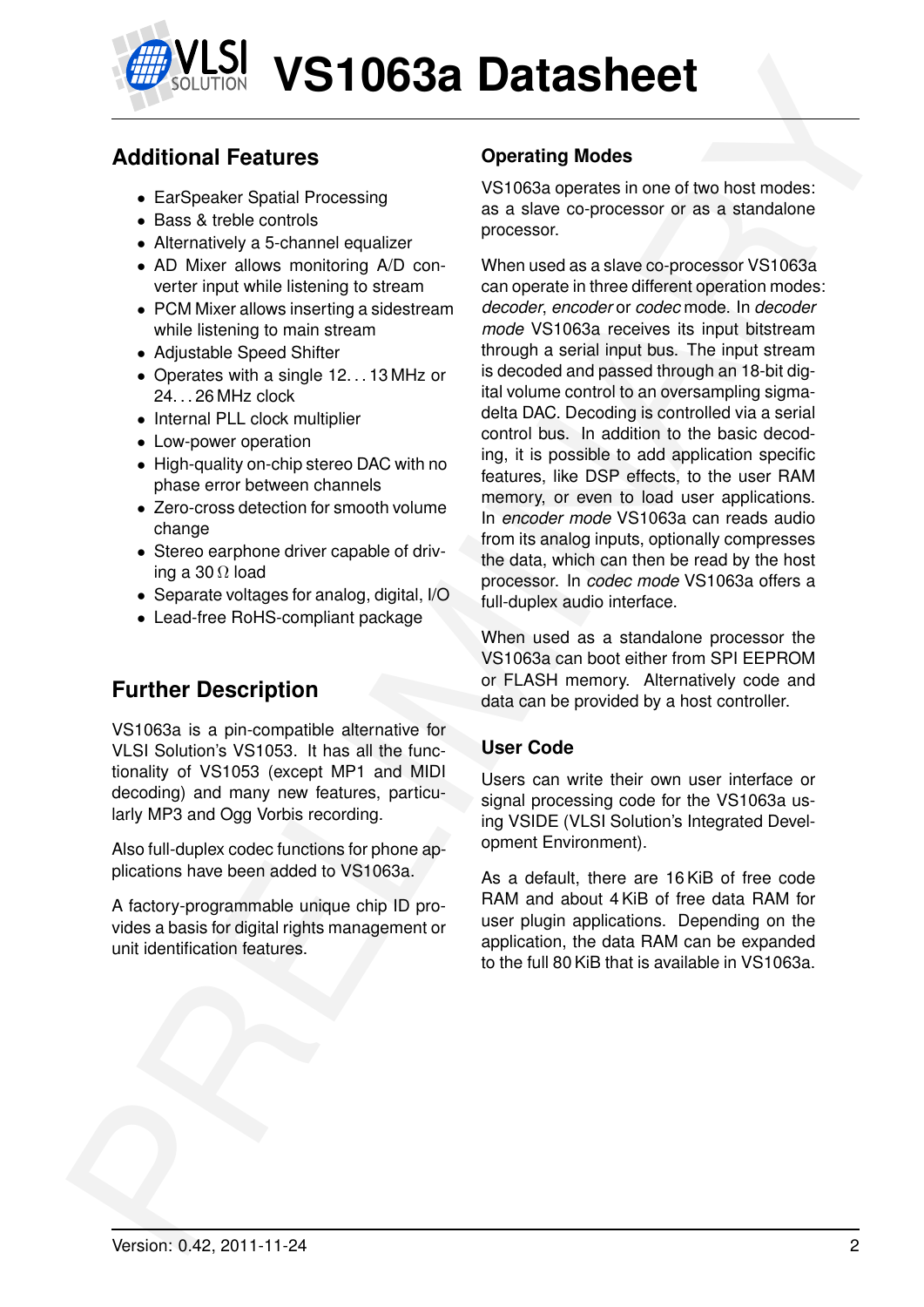

LSI VS1063a Datasheet

## <span id="page-2-0"></span>**Contents**

|        | <b>Contents</b>                                           |                         |
|--------|-----------------------------------------------------------|-------------------------|
|        |                                                           |                         |
|        | <b>VS1063</b>                                             |                         |
|        | <b>Table of Contents</b>                                  | 3                       |
|        | <b>List of Figures</b>                                    | 6                       |
|        | <b>Disclaimer</b>                                         | $\overline{\mathbf{r}}$ |
| 2      | <b>Licenses</b>                                           | 7                       |
| З      | <b>Definitions</b>                                        | 8                       |
| 4      | <b>Characteristics &amp; Specifications</b>               | 9                       |
|        | 4.1                                                       |                         |
|        | 4.2                                                       | 9                       |
|        | 4.3                                                       | 10                      |
|        | 4.4                                                       | 11                      |
|        | 4.5                                                       | 11                      |
|        | 4.6                                                       | 11                      |
| 5      | <b>Packages and Pin Descriptions</b>                      | 12                      |
|        | 5.1                                                       |                         |
|        |                                                           |                         |
|        | 5.1.1                                                     | 12                      |
|        | <b>Connection Diagram, LQFP-48</b>                        | 15                      |
|        | <b>SPI Buses</b>                                          | 17                      |
|        | 7.1<br>General                                            | 17                      |
|        | 7.2                                                       | 17                      |
|        | 7.2.1                                                     | 17                      |
|        | 7.2.2<br>VS1001 Compatibility Mode (deprecated)           | 17                      |
|        | 7.3                                                       | 18                      |
|        | 7.4                                                       | 19                      |
|        | 7.4.1                                                     | 19                      |
| 6<br>7 | SDI in VS10xx Native Modes (New Mode)<br>7.4.2            | 19                      |
|        | 7.4.3<br>SDI in VS1001 Compatibility Mode (deprecated)    | 20                      |
|        | 7.4.4                                                     | 20                      |
|        | Serial Protocol for Serial Command Interface (SCI)<br>7.5 | 21                      |
|        | 7.5.1                                                     | 21                      |
|        | 7.5.2                                                     | 21                      |
|        | 7.5.3                                                     | 22                      |
|        | 7.5.4                                                     | 22                      |
|        | 7.6                                                       | 23                      |
|        | SPI Examples with SM_SDINEW and SM_SDISHARED set<br>7.7   | 24                      |
|        | 7.7.1                                                     | 24                      |
|        | 7.7.2                                                     | 24                      |
|        | SCI Operation in Middle of Two SDI Bytes<br>7.7.3         | 25                      |
| 8      | <b>Supported Audio Formats</b>                            | 26                      |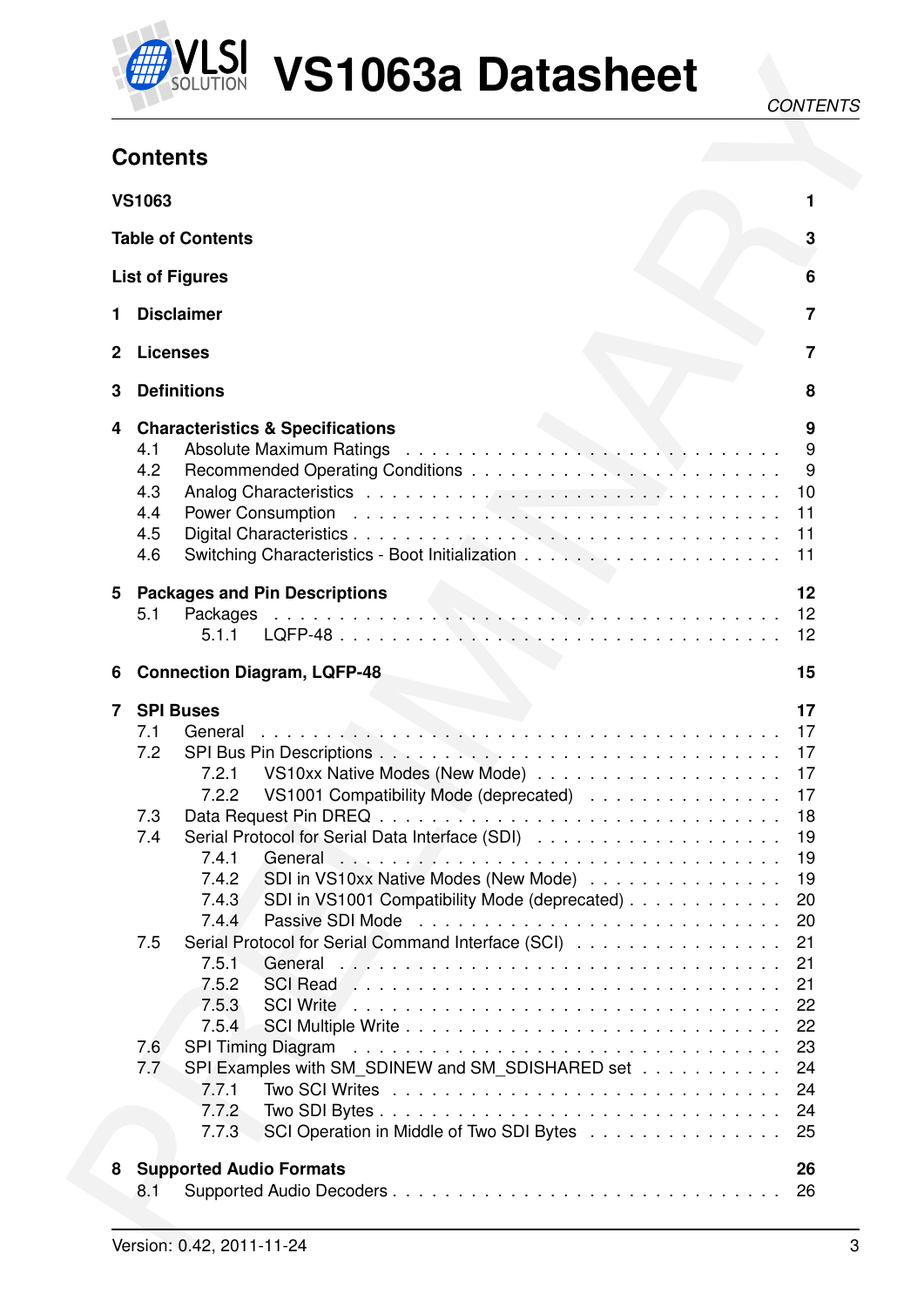

#### *CONTENTS*

|                     |                                                                                                                                                                  | <b>CONTENTS</b> |
|---------------------|------------------------------------------------------------------------------------------------------------------------------------------------------------------|-----------------|
|                     |                                                                                                                                                                  |                 |
|                     | Supported MP3 (MPEG layer III) Decoder Formats 26<br>8.1.1                                                                                                       |                 |
|                     | 8.1.2<br>Supported MP2 (MPEG layer II) Decoder Formats 26                                                                                                        |                 |
|                     | Supported Ogg Vorbis Decoder Formats<br>8.1.3                                                                                                                    | 27              |
|                     | Supported AAC (ISO/IEC 13818-7 and ISO/IEC 14496-3) Decoder<br>8.1.4                                                                                             |                 |
|                     | Formats $\ldots \ldots \ldots \ldots \ldots \ldots \ldots \ldots \ldots \ldots \ldots$                                                                           | 27              |
|                     | 8.1.5                                                                                                                                                            | 29              |
|                     | 8.1.6                                                                                                                                                            | 30              |
| 8.2                 | 8.1.7<br>Supported RIFF WAV Decoder Formats                                                                                                                      | 30<br>31        |
|                     | Supported MP3 (MPEG layer III) Encoding Formats<br>8.2.1                                                                                                         | 31              |
|                     | 8.2.2<br>Supported Ogg Vorbis Encoding Formats National Action Action Action Action Action Action Action Action Action                                           | 32              |
|                     | Supported RIFF WAV Encoding Formats<br>8.2.3                                                                                                                     | 32              |
|                     |                                                                                                                                                                  |                 |
| 9                   | <b>Functional Description</b>                                                                                                                                    | 33              |
| 9.1                 |                                                                                                                                                                  | 33              |
| 9.2                 |                                                                                                                                                                  | 34              |
| 9.3                 |                                                                                                                                                                  | 35              |
| 9.4                 |                                                                                                                                                                  | 36              |
| 9.5                 |                                                                                                                                                                  | 37              |
| 9.6                 |                                                                                                                                                                  | 38              |
| 9.7                 |                                                                                                                                                                  | 38              |
| 9.8                 |                                                                                                                                                                  | 39              |
|                     | 9.8.1                                                                                                                                                            | 40              |
|                     | 9.8.2<br>9.8.3<br>$SCL$ BASS (RW) $\ldots \ldots \ldots \ldots \ldots \ldots \ldots \ldots \ldots$                                                               | 42<br>43        |
|                     | 9.8.4                                                                                                                                                            | 44              |
|                     | SCI DECODE TIME (RW)<br>9.8.5                                                                                                                                    | 45              |
|                     | 9.8.6                                                                                                                                                            | 45              |
|                     | 9.8.7                                                                                                                                                            | 45              |
|                     | 9.8.8                                                                                                                                                            | 45              |
|                     | 9.8.9                                                                                                                                                            | 46              |
|                     | 9.8.10                                                                                                                                                           | 49              |
|                     | 9.8.11                                                                                                                                                           | 49              |
|                     | 9.8.12                                                                                                                                                           | 49              |
| <b>10 Operation</b> |                                                                                                                                                                  | 50              |
| 10.1                | Clocking $\ldots$ , $\ldots$ , $\ldots$ , $\ldots$ , $\ldots$ , $\ldots$ , $\ldots$ , $\ldots$ , $\ldots$ , $\ldots$ , $\ldots$ , $\ldots$ , $\ldots$ , $\ldots$ | 50              |
| 10.2 <sub>1</sub>   |                                                                                                                                                                  | 50              |
| 10.3                |                                                                                                                                                                  | 51              |
| 10.4                |                                                                                                                                                                  | 51              |
| 10.5                |                                                                                                                                                                  | 51              |
|                     | 10.5.1                                                                                                                                                           | 52              |
|                     |                                                                                                                                                                  | 52              |
|                     | 10.5.3                                                                                                                                                           | 52              |
|                     | Fast Forward and Rewind without Audio<br>10.5.4                                                                                                                  | 53              |
|                     | 10.5.5                                                                                                                                                           | 53              |
| 10.6                |                                                                                                                                                                  | 54              |
|                     |                                                                                                                                                                  | 55              |
|                     | 10.7.1                                                                                                                                                           | 55              |
|                     | 10.7.2                                                                                                                                                           | 57              |
|                     | Reading Encoded Data Through SCI<br>10.7.3                                                                                                                       | 58              |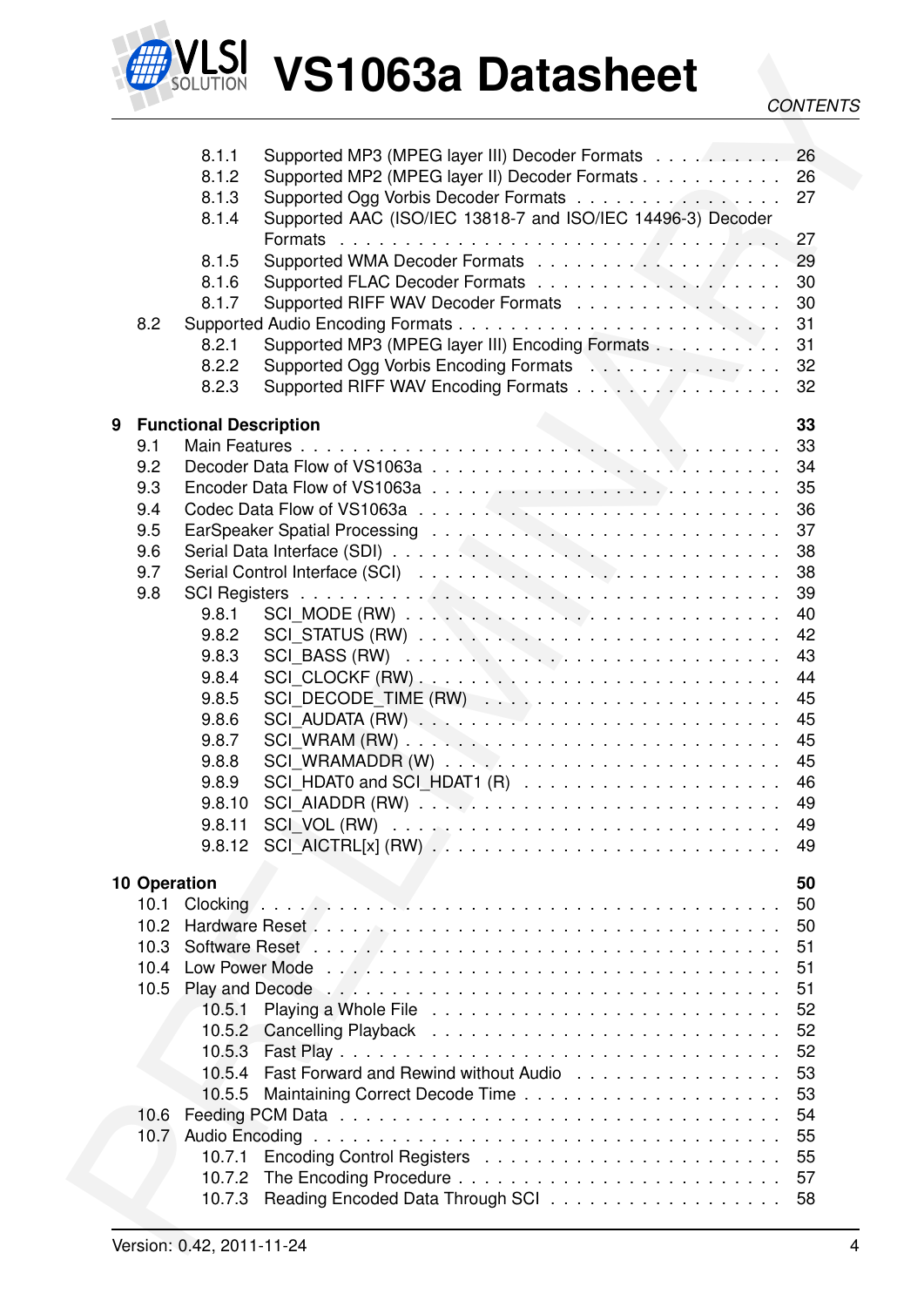

**VLSI VS1063a Datasheet** 

|                                                                       | <b>CONTENTS</b> |
|-----------------------------------------------------------------------|-----------------|
|                                                                       |                 |
|                                                                       | 59              |
| 10.7.5                                                                |                 |
| 10.7.6                                                                | 60              |
| 10.7.7                                                                | 60<br>60        |
| 10.7.8                                                                | 61              |
| 10.7.9                                                                | 62              |
| 10.8                                                                  | 62              |
| 10.9<br>SPI Boot.                                                     | 63              |
|                                                                       | 63              |
|                                                                       | 64              |
| 10.11.1 chipID, version, config1 $\ldots \ldots \ldots \ldots \ldots$ | 65              |
|                                                                       | 66              |
|                                                                       | 68              |
|                                                                       | 69              |
|                                                                       | 70              |
|                                                                       | 71              |
|                                                                       | 72              |
|                                                                       | 72              |
|                                                                       | 73              |
| 10.12 SDI Tests                                                       | 76              |
|                                                                       | 76              |
| 10.12.2 Pin Test                                                      | 76              |
|                                                                       | 76              |
|                                                                       | 77              |
|                                                                       | 77              |
|                                                                       |                 |
| 11 VS1063a Version Changes                                            | 78<br>78        |
| Firmware Changes Between VS1053b and VS1063a, 2011-04-13<br>11.1      |                 |
|                                                                       |                 |
| <b>12 Latest Document Version Changes</b>                             | 80              |
|                                                                       |                 |
| <b>13 Contact Information</b>                                         | 82              |
|                                                                       |                 |
|                                                                       |                 |
|                                                                       |                 |
|                                                                       |                 |
|                                                                       |                 |
|                                                                       |                 |
|                                                                       |                 |
|                                                                       |                 |
|                                                                       |                 |
|                                                                       |                 |
|                                                                       |                 |
|                                                                       |                 |
|                                                                       |                 |
|                                                                       |                 |
|                                                                       |                 |
|                                                                       |                 |
|                                                                       |                 |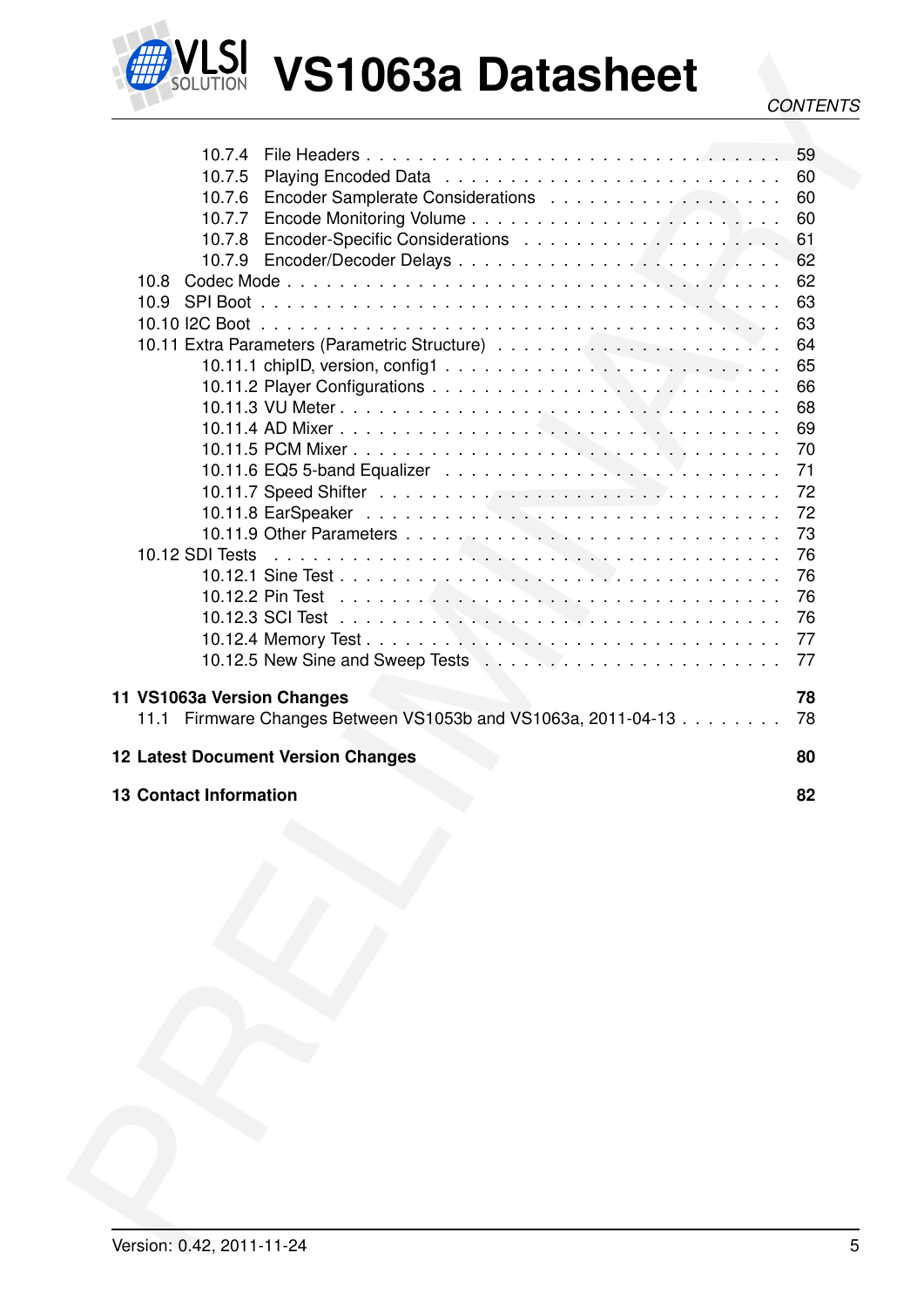

**VLSI VS1063a Datasheet** 

## <span id="page-5-0"></span>**List of Figures**

|                | <b>LIST OF FIGURES</b>                                                                                                                                                                                                               |
|----------------|--------------------------------------------------------------------------------------------------------------------------------------------------------------------------------------------------------------------------------------|
|                |                                                                                                                                                                                                                                      |
|                | <b>List of Figures</b>                                                                                                                                                                                                               |
| 1              | 12                                                                                                                                                                                                                                   |
| $\overline{c}$ | 12                                                                                                                                                                                                                                   |
| 3              | 15                                                                                                                                                                                                                                   |
| 4              | 20                                                                                                                                                                                                                                   |
| 5              | 20                                                                                                                                                                                                                                   |
| 6              | SCI word read enterprise in the series of the series and series and series are series to series and series are series and series are series and series and series and series are series and series are series and series are s<br>21 |
| 7              | 22                                                                                                                                                                                                                                   |
| 8              | 22<br>SCI multiple word write experience is a series of the series of the series of the series of the series of the s                                                                                                                |
| 9<br>10        | 23<br>24                                                                                                                                                                                                                             |
| 11             | Two SDI bytes<br>24                                                                                                                                                                                                                  |
| 12             | 25                                                                                                                                                                                                                                   |
| 13             | 34                                                                                                                                                                                                                                   |
| 14             | 35                                                                                                                                                                                                                                   |
| 15             | 36                                                                                                                                                                                                                                   |
| 16             | EarSpeaker externalized sound sources vs. normal inside-the-head sound<br>37                                                                                                                                                         |
|                |                                                                                                                                                                                                                                      |
|                |                                                                                                                                                                                                                                      |
|                |                                                                                                                                                                                                                                      |
|                |                                                                                                                                                                                                                                      |
|                |                                                                                                                                                                                                                                      |
|                |                                                                                                                                                                                                                                      |
|                |                                                                                                                                                                                                                                      |
|                |                                                                                                                                                                                                                                      |
|                |                                                                                                                                                                                                                                      |
|                |                                                                                                                                                                                                                                      |
|                |                                                                                                                                                                                                                                      |
|                |                                                                                                                                                                                                                                      |
|                |                                                                                                                                                                                                                                      |
|                |                                                                                                                                                                                                                                      |
|                |                                                                                                                                                                                                                                      |
|                |                                                                                                                                                                                                                                      |
|                |                                                                                                                                                                                                                                      |
|                |                                                                                                                                                                                                                                      |
|                |                                                                                                                                                                                                                                      |
|                |                                                                                                                                                                                                                                      |
|                |                                                                                                                                                                                                                                      |
|                |                                                                                                                                                                                                                                      |
|                |                                                                                                                                                                                                                                      |
|                |                                                                                                                                                                                                                                      |
|                |                                                                                                                                                                                                                                      |
|                |                                                                                                                                                                                                                                      |
|                |                                                                                                                                                                                                                                      |
|                |                                                                                                                                                                                                                                      |
|                |                                                                                                                                                                                                                                      |
|                |                                                                                                                                                                                                                                      |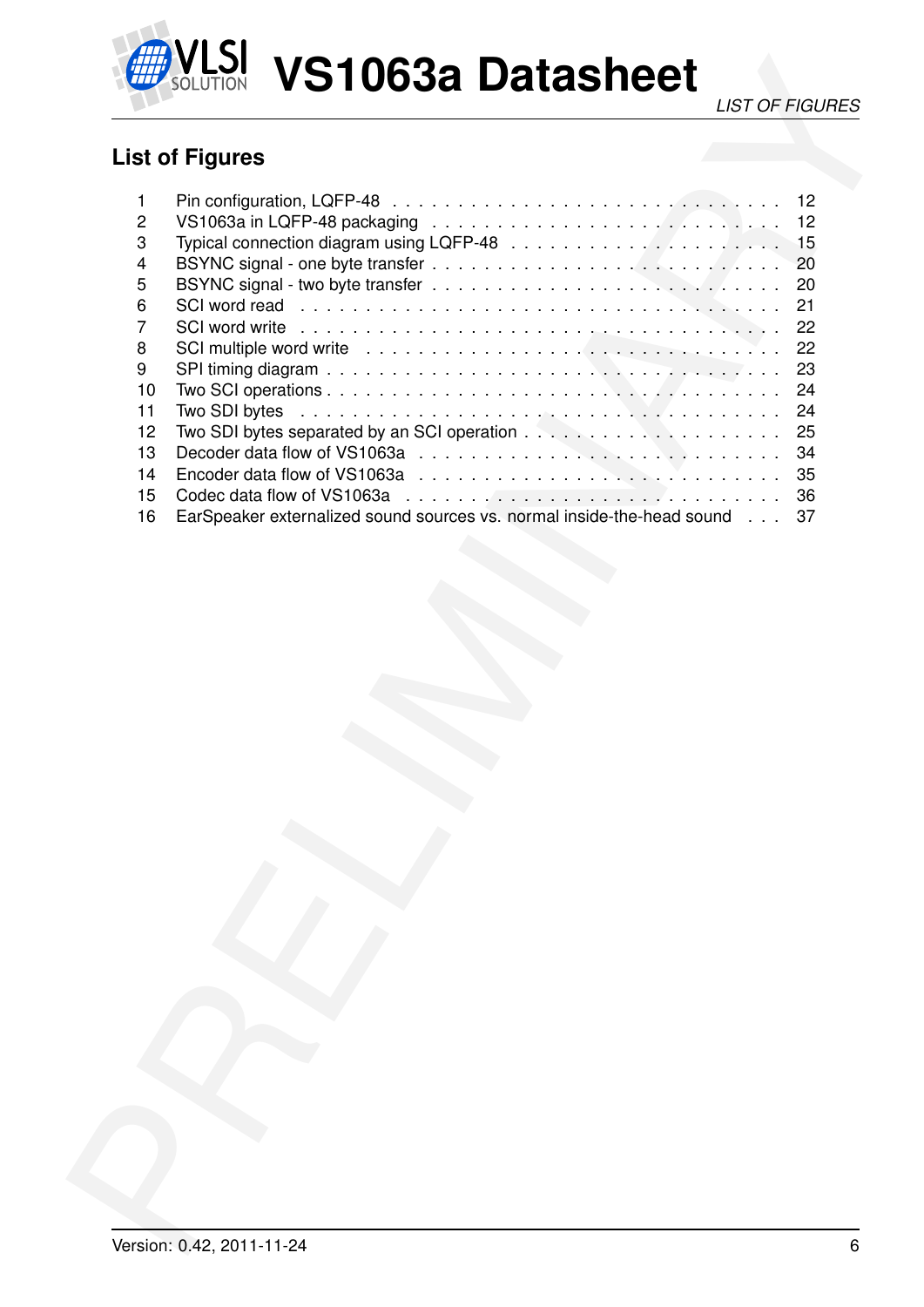

## <span id="page-6-0"></span>**1 Disclaimer**

This is a *preliminary* datasheet. All properties and figures are subject to change.

This datasheet assumes that the *VS1063a Patches* package, available at *http://www.vlsi.fi/en/support/software/vs10xxplugins.html* , has been loaded and activated.

Additional information is provided in two documents called *VS1063a Hardware Guide*, and *VS1063a Programmer's Guide*.

## <span id="page-6-1"></span>**2 Licenses**

MPEG Layer-3 audio coding technology licensed from Fraunhofer IIS and Thomson.

**EXAMPLE 1063a Datasheet**<br>
2 LOENSES<br>
2 LOENSES<br>
2 LOENSES<br>
1 Disolatimer<br>
This is a presentation statistical AN properties and tigues are subject to other<br>
the statistical assume that he include the statistical particle o Supply of this product does not convey a license nor imply any right to distribute MPEG Layer-3 compliant content created with this product in revenue-generating broadcast systems (terrestrial, satellite, cable and/or other distribution channels), streaming applications (via Internet, intranets and/or other networks), other content distribution systems (pay-audio of audio-ondemand applications and the like) or on physical media (compact discs, digital versatile discs, semiconductior chips, hard drives, memory cards and the like). An independent license for such use is required. For details, please visit http://mp3licensing.com.

**Note: If you enable Layer II decoding, you are liable for any patent issues that may arise from using these formats.** Joint licensing of MPEG 1.0 / 2.0 Layer III decoding does not cover all patents pertaining to layer II.

VS1063a contains WMA decoding technology from Microsoft.

**This product is protected by certain intellectual property rights of Microsoft and cannot be used or further distributed without a license from Microsoft.**

VS1063a contains AAC decoding technology (ISO/IEC 13818-7 and ISO/IEC 14496-3) which cannot be used without a proper license from Via Licensing Corporation or individual patent holders.

VS1063a contains spectral band replication (SBR) and parametric stereo (PS) technologies developed by Coding Technologies. Both are currently part of the MPEG4 AAC licensing, see *http://www.vialicensing.com/licensing/aac-overview.aspx* for more information.

To the best of VLSI Solution's knowledge, if the end product does not play a specific format that otherwise would require a customer license: MPEG 1.0/2.0 layer II, WMA, or AAC, the respective license should not be required. Decoding of MPEG layer II is disabled by default, and WMA and AAC formats can be excluded by using the parametric x.config1 variable, or with a microcontroller based on the contents of register SCI\_HDAT1. Also PS and SBR decoding can be separately disabled.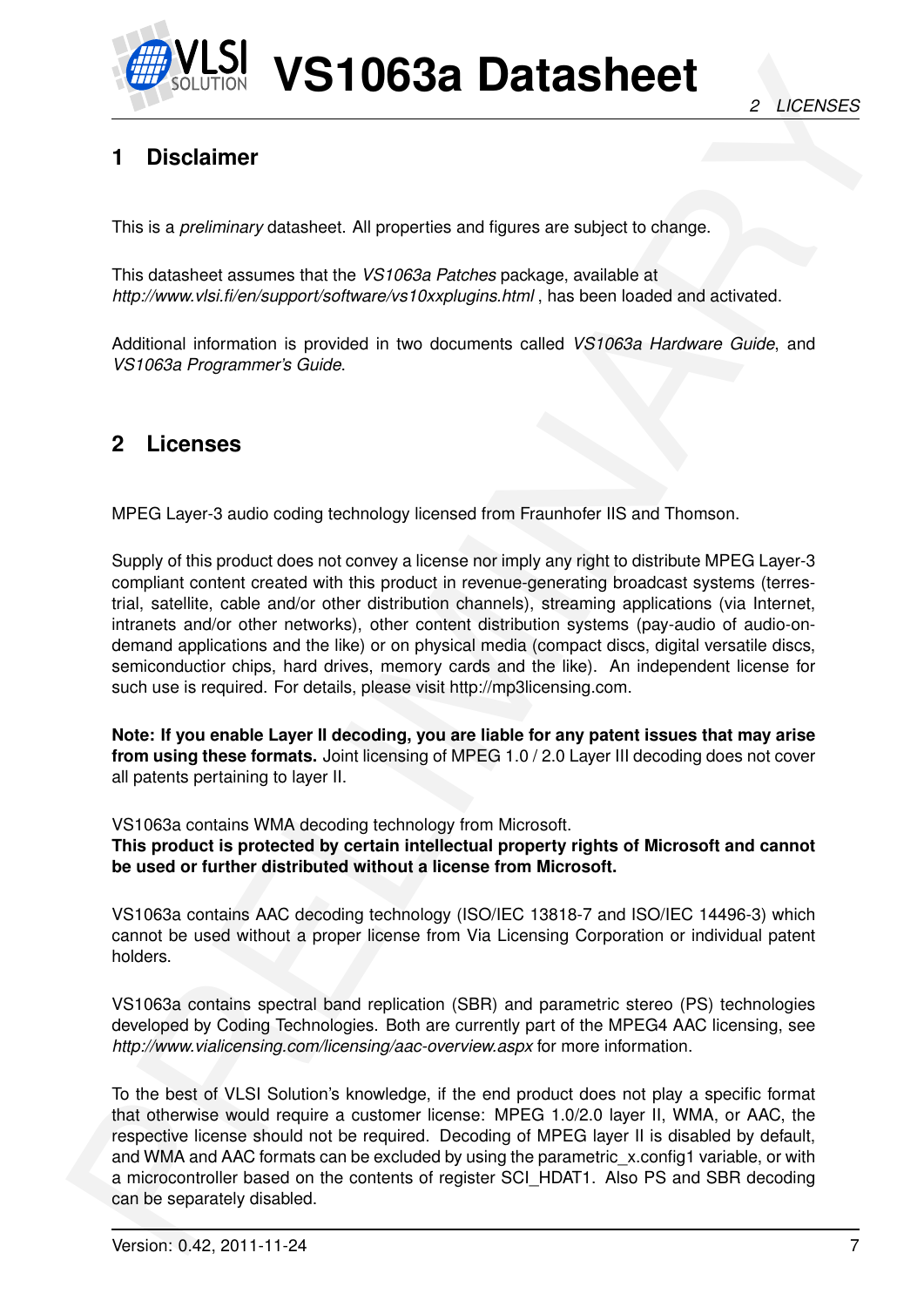

## <span id="page-7-0"></span>**3 Definitions**

**EXAMPLE SERVE AND STOCK CONSUMINARY SERVER AND SUPPORT OF SUPPORT CONSUMINARY CONSUMINARY CONSUMINARY CONSUMINARY CONSUMINARY CONSUMINARY CONSUMINARY CONSUMINARY CONSUMINARY CONSUMINARY CONSUMINARY CONSUMINARY CONSUMINARY ABR** Average BitRate. Bitrate of stream may vary locally, but will stay close to a given number when averaged over a longer time.

**B** Byte, 8 bits.

**b** Bit.

**CBR** Constant BitRate. Bitrate of stream will be the same for each compression block.

**Ki** "Kibi" =  $2^{10}$  = 1024 (IEC 60027-2).

**Mi** "Mebi" =  $2^{20}$  = 1048576 (IEC 60027-2).

**VBR** Variable BitRate. Bitrate will vary depending on the complexity of the source material.

**VS\_DSP** VLSI Solution's DSP core.

**VSIDE** VLSI Solution's Integrated Development Environment.

**W** Word. In VS\_DSP, instruction words are 32-bits and data words are 16-bits wide.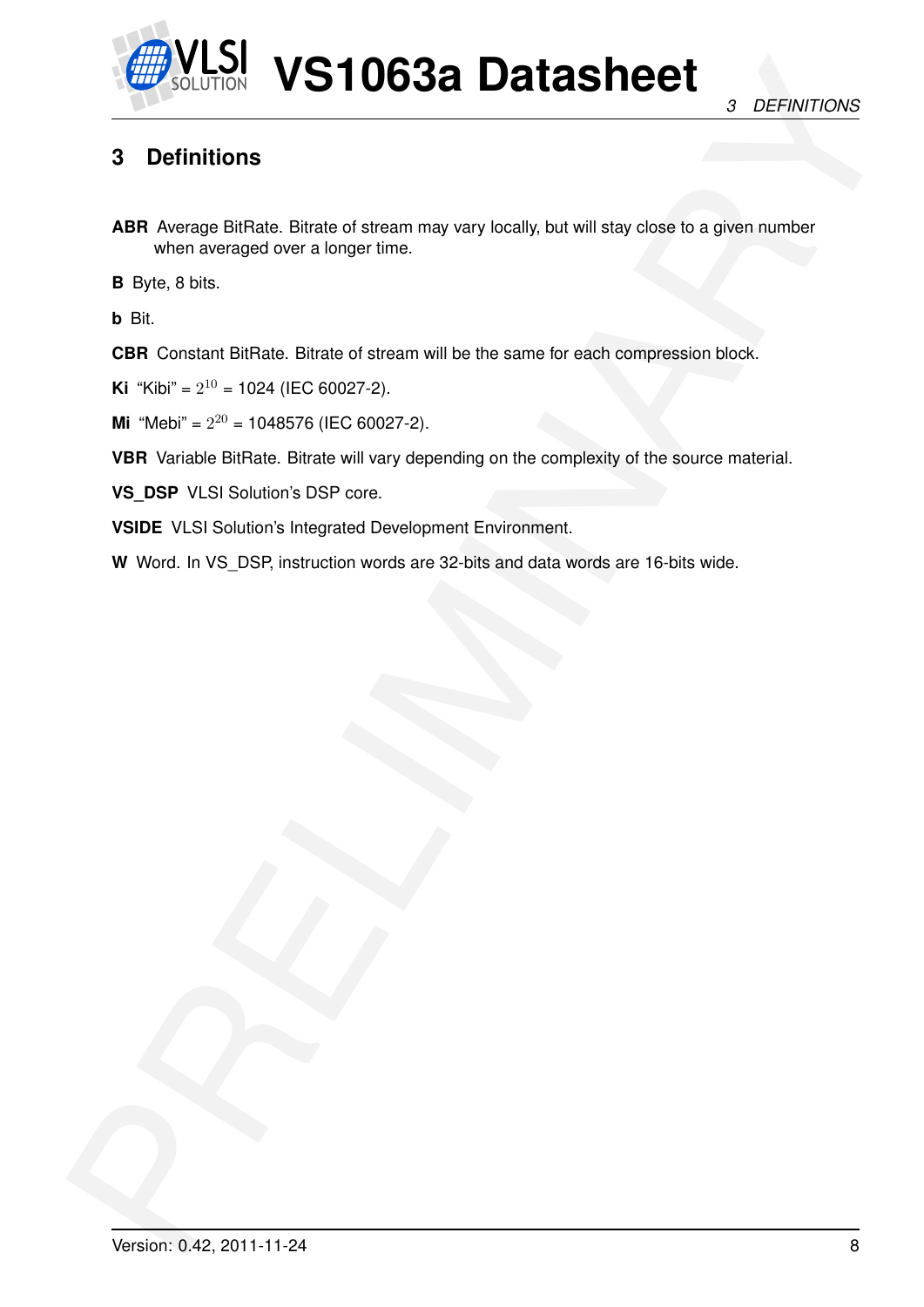**VS1063a Datasheet** *4 CHARACTERISTICS & SPECIFICATIONS*

#### <span id="page-8-1"></span><span id="page-8-0"></span>**4.1 Absolute Maximum Ratings**

| <b>Parameter</b>                | Symbol       | Min    | Max          | <b>Unit</b>  |
|---------------------------------|--------------|--------|--------------|--------------|
| <b>Analog Positive Supply</b>   | <b>AVDD</b>  | $-0.3$ | 3.6          | V            |
| <b>Digital Positive Supply</b>  | <b>CVDD</b>  | $-0.3$ | 1.85         |              |
| I/O Positive Supply             | <b>IOVDD</b> | $-0.3$ | 3.6          | V            |
| Current at Any Non-Power $Pin1$ |              |        | $\pm 50$     | mA           |
| Voltage at Any Digital Input    |              | $-0.3$ | $IOVDD+0.32$ | v            |
| <b>Operating Temperature</b>    |              | -30    | +85          | $^{\circ}$ C |
| Storage Temperature             |              | -65    | $+150$       | $^{\circ}$ C |

#### <span id="page-8-2"></span>**4.2 Recommended Operating Conditions**

| <b>Parameter</b>                                                                                                                                                                                                 | Symbol                     | Min    |             | <b>Max</b>       | <b>Unit</b>             |                                           |  |
|------------------------------------------------------------------------------------------------------------------------------------------------------------------------------------------------------------------|----------------------------|--------|-------------|------------------|-------------------------|-------------------------------------------|--|
| <b>Analog Positive Supply</b>                                                                                                                                                                                    | <b>AVDD</b>                | $-0.3$ |             | $\overline{3.6}$ | $\overline{\mathsf{V}}$ |                                           |  |
| <b>Digital Positive Supply</b>                                                                                                                                                                                   | <b>CVDD</b>                | $-0.3$ |             | 1.85             | $\overline{\mathsf{V}}$ |                                           |  |
| <b>I/O Positive Supply</b>                                                                                                                                                                                       | <b>IOVDD</b>               | $-0.3$ |             | 3.6              | $\overline{\mathsf{V}}$ |                                           |  |
| Current at Any Non-Power Pin <sup>1</sup>                                                                                                                                                                        |                            |        |             | $\pm 50$         | mA                      |                                           |  |
| Voltage at Any Digital Input                                                                                                                                                                                     |                            | $-0.3$ |             | $IOVDD+0.32$     | V                       |                                           |  |
| <b>Operating Temperature</b>                                                                                                                                                                                     |                            | $-30$  |             | $+85$            | $\overline{C}$          |                                           |  |
| Storage Temperature                                                                                                                                                                                              |                            | $-65$  |             | $+150$           | $\overline{\circ}$ C    |                                           |  |
| <b>Parameter</b>                                                                                                                                                                                                 | Symbol                     |        | Min         | <b>Typ</b>       | <b>Max</b>              | <b>Unit</b>                               |  |
| <b>Ambient Operating Temperature</b><br>Analog and Digital Ground <sup>1</sup>                                                                                                                                   | <b>AGND DGND</b>           |        | $-30$       | 0.0              | $+85$                   | $\overline{C}$<br>$\overline{\mathsf{v}}$ |  |
| Positive Analog, REF=1.23V                                                                                                                                                                                       | <b>AVDD</b>                |        | 2.5         | 2.8              | 3.6                     | V                                         |  |
| Positive Analog, REF=1.65V $^2$<br><b>Positive Digital</b>                                                                                                                                                       | <b>AVDD</b><br><b>CVDD</b> |        | 3.3<br>1.7  | 3.3<br>1.8       | 3.6<br>1.85             | $\overline{\mathsf{V}}$<br>V              |  |
| I/O Voltage                                                                                                                                                                                                      | <b>IOVDD</b>               |        | 1.8         | 2.8              | 3.6                     | V                                         |  |
| Input Clock Frequency <sup>3</sup>                                                                                                                                                                               | <b>XTALI</b>               |        | 12          | 12.288           | 13                      | <b>MHz</b>                                |  |
| Internal Clock Frequency                                                                                                                                                                                         | <b>CLKI</b>                |        | 12          | 36.864           | 61.5                    | <b>MHz</b>                                |  |
| Internal Clock Multiplier <sup>4</sup>                                                                                                                                                                           |                            |        | $1.0\times$ | $3.5\times$      | $5.0\times$             |                                           |  |
| Master Clock Duty Cycle<br>$1$ Must be connected together as close the device as possible for latch-up immunity.<br>$2$ Reference voltage can be internally selected between 1.23V and 1.65V, see section 9.8.2. |                            |        | 40          | 50               | 60                      | $\frac{1}{\sqrt{2}}$                      |  |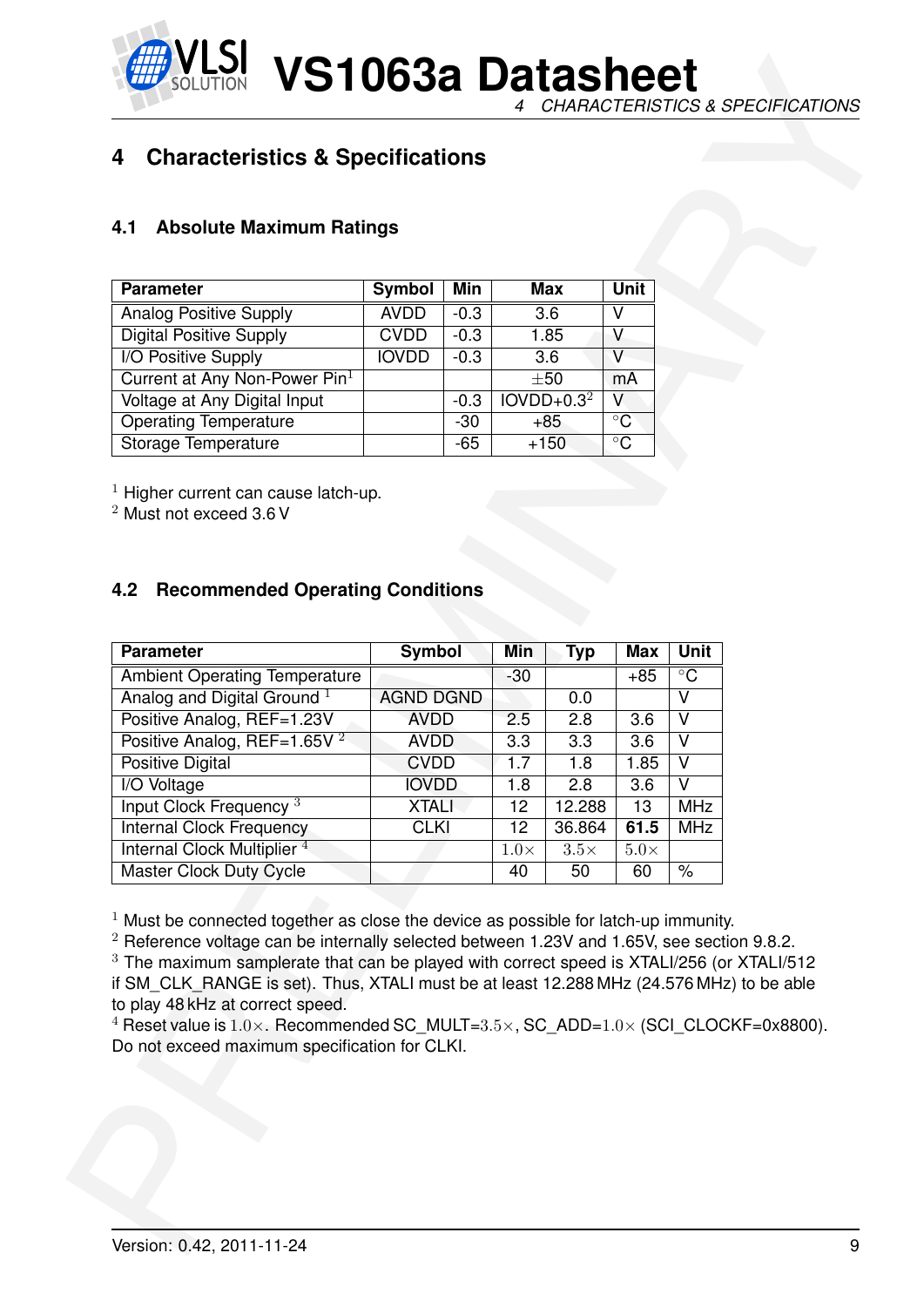

## <span id="page-9-0"></span>**4.3 Analog Characteristics**

| Unless otherwise noted: AVDD=3.3V, CVDD=1.8V, IOVDD=2.8V, REF=1.65V, TA=-30+85°C,<br>XTALI=1213MHz, Internal Clock Multiplier $3.5\times$ . DAC tested with 1307.894 Hz full-scale<br>output sinewave, measurement bandwidth 2020000 Hz, analog output load: LEFT to GBUF<br>30 $\Omega$ , RIGHT to GBUF 30 $\Omega$ . Microphone test amplitude 48 mVpp, $f_s = 1$ kHz. Line input test<br>amplitude 1.26 V, $f_s = 1$ kHz. |               |        |                 |            |                      |
|------------------------------------------------------------------------------------------------------------------------------------------------------------------------------------------------------------------------------------------------------------------------------------------------------------------------------------------------------------------------------------------------------------------------------|---------------|--------|-----------------|------------|----------------------|
| <b>Parameter</b>                                                                                                                                                                                                                                                                                                                                                                                                             | <b>Symbol</b> | Min    | <b>Typ</b>      | <b>Max</b> | <b>Unit</b>          |
| <b>DAC</b> Resolution                                                                                                                                                                                                                                                                                                                                                                                                        |               |        | 18              |            | bits                 |
| <b>Total Harmonic Distortion</b>                                                                                                                                                                                                                                                                                                                                                                                             | <b>THD</b>    |        |                 | 0.07       | $\%$                 |
| <b>Third Harmonic Distortion</b>                                                                                                                                                                                                                                                                                                                                                                                             |               |        |                 | 0.02       | $\frac{1}{\sqrt{2}}$ |
| Dynamic Range (DAC unmuted, A-weighted)                                                                                                                                                                                                                                                                                                                                                                                      | <b>IDR</b>    |        | 100             |            | dB                   |
| S/N Ratio (full scale signal)                                                                                                                                                                                                                                                                                                                                                                                                | <b>SNR</b>    |        | 94              |            | dB                   |
| Interchannel Isolation (Cross Talk), $600\Omega + GBUF$                                                                                                                                                                                                                                                                                                                                                                      |               |        | 80              |            | dB                   |
| Interchannel Isolation (Cross Talk), $30\Omega + GBUF$                                                                                                                                                                                                                                                                                                                                                                       |               |        | 53              |            | dB                   |
| Interchannel Gain Mismatch                                                                                                                                                                                                                                                                                                                                                                                                   |               | $-0.5$ |                 | 0.5        | dB                   |
| <b>Frequency Response</b>                                                                                                                                                                                                                                                                                                                                                                                                    |               | $-0.1$ |                 | 0.1        | dB                   |
| Full Scale Output Voltage (Peak-to-peak)                                                                                                                                                                                                                                                                                                                                                                                     |               | 1.64   | $1.85^{1}$      | 2.06       | Vpp                  |
| <b>Deviation from Linear Phase</b>                                                                                                                                                                                                                                                                                                                                                                                           |               |        |                 | 5          | $\circ$              |
| Analog Output Load Resistance                                                                                                                                                                                                                                                                                                                                                                                                | <b>AOLR</b>   | 16     | 30 <sup>2</sup> |            | $\Omega$             |
| Analog Output Load Capacitance                                                                                                                                                                                                                                                                                                                                                                                               |               |        |                 | 100        | pF                   |
| Microphone input amplifier gain                                                                                                                                                                                                                                                                                                                                                                                              | <b>MICG</b>   |        | 26              |            | $\overline{dB}$      |
| Microphone input amplitude                                                                                                                                                                                                                                                                                                                                                                                                   |               |        | 48              | $140^{3}$  | mVpp AC              |
| Microphone Total Harmonic Distortion                                                                                                                                                                                                                                                                                                                                                                                         | <b>MTHD</b>   |        | 0.03            | 0.07       | $\%$                 |
| Microphone S/N Ratio                                                                                                                                                                                                                                                                                                                                                                                                         | <b>MSNR</b>   | 60     | 70              |            | dB                   |
| Microphone input impedances, per pin                                                                                                                                                                                                                                                                                                                                                                                         |               |        | 45              |            | $k\Omega$            |
| Line input amplitude                                                                                                                                                                                                                                                                                                                                                                                                         |               |        | 2500            | $2800^{3}$ | mVpp AC              |
| Line input Total Harmonic Distortion                                                                                                                                                                                                                                                                                                                                                                                         | <b>LTHD</b>   |        | 0.005           | 0.014      | $\%$                 |
| Line input S/N Ratio<br>Line input impedance                                                                                                                                                                                                                                                                                                                                                                                 | <b>LSNR</b>   | 85     | 90<br>80        |            | dB<br>$k\Omega$      |
| $1$ 3.0 volts can be achieved with $+$ -to- $+$ wiring for mono difference sound.<br>$2$ AOLR may be much lower, but below Typical distortion performance may be compromised.<br><sup>3</sup> Above typical amplitude the Harmonic Distortion increases.                                                                                                                                                                     |               |        |                 |            |                      |
|                                                                                                                                                                                                                                                                                                                                                                                                                              |               |        |                 |            |                      |
|                                                                                                                                                                                                                                                                                                                                                                                                                              |               |        |                 |            |                      |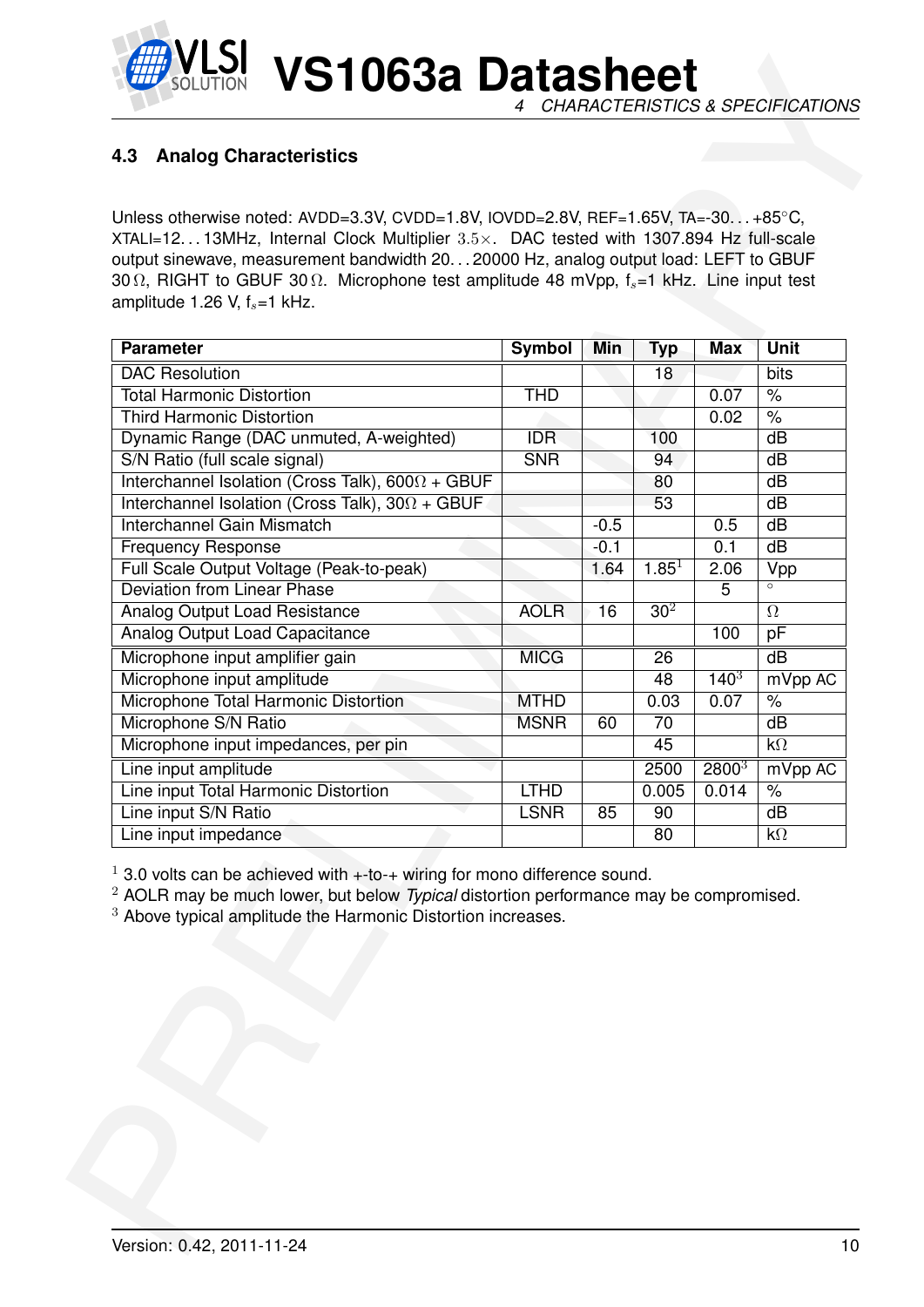

**VS1063a Datasheet** *4 CHARACTERISTICS & SPECIFICATIONS*

#### <span id="page-10-0"></span>**4.4 Power Consumption**

| <b>Parameter</b>                                            | Min | Typ  | <b>Max</b> | Unit    |
|-------------------------------------------------------------|-----|------|------------|---------|
| Power Supply Consumption AVDD, Reset                        |     | 0.6  | 5.0        | $\mu$ A |
| Power Supply Consumption CVDD = 1.8V, Reset                 |     | 12   | 20.0       | $\mu$ A |
| Power Supply Consumption AVDD, sine test, $30\Omega + GBUF$ | 30  | 36.9 | 60         | mA      |
| Power Supply Consumption CVDD = 1.8V, sine test             | 8   | 10   | 15         | mA      |
| Power Supply Consumption AVDD, no load                      |     | 5    |            | mA      |
| Power Supply Consumption AVDD, output load 30 $\Omega$      |     | 11   |            | mA      |
| Power Supply Consumption AVDD, $30 \Omega + GBUF$           |     | 11   |            | mA      |
| Power Supply Consumption CVDD = 1.8V                        |     | 11   |            | mA      |

#### <span id="page-10-1"></span>**4.5 Digital Characteristics**

| Tested with an Ogg Vorbis 128 kbps sample and generated sine. Output at full volume. Internal<br>clock multiplier $3.0 \times$ . TA=+25°C. |        |                             |                                   |                          |            |                                  |  |
|--------------------------------------------------------------------------------------------------------------------------------------------|--------|-----------------------------|-----------------------------------|--------------------------|------------|----------------------------------|--|
|                                                                                                                                            |        |                             |                                   |                          |            |                                  |  |
| <b>Parameter</b>                                                                                                                           |        |                             | Min                               | <b>Typ</b>               | <b>Max</b> | <b>Unit</b>                      |  |
| Power Supply Consumption AVDD, Reset                                                                                                       |        |                             |                                   | 0.6                      | 5.0        | $\mu$ A                          |  |
| Power Supply Consumption CVDD = 1.8V, Reset                                                                                                |        |                             |                                   | 12                       | 20.0       | $\mu$ A                          |  |
| Power Supply Consumption AVDD, sine test, $30 \Omega + GBUF$<br>Power Supply Consumption CVDD = 1.8V, sine test                            |        |                             | 30<br>8                           | 36.9<br>10               | 60<br>15   | mA<br>mA                         |  |
| Power Supply Consumption AVDD, no load                                                                                                     |        |                             |                                   | 5                        |            |                                  |  |
| Power Supply Consumption AVDD, output load 30 $\Omega$                                                                                     |        |                             |                                   | 11                       |            | mA<br>mA                         |  |
| Power Supply Consumption AVDD, $30 \Omega + GBUF$                                                                                          |        |                             |                                   | 11                       |            | mA                               |  |
| Power Supply Consumption CVDD = 1.8V                                                                                                       |        |                             |                                   | 11                       |            | mA                               |  |
| High-Level Input Voltage (xRESET, XTALI, XTALO)                                                                                            |        |                             |                                   |                          |            | <b>Unit</b><br>$\overline{\vee}$ |  |
| <b>Parameter</b>                                                                                                                           |        | <b>Min</b>                  |                                   | <b>Max</b>               |            |                                  |  |
|                                                                                                                                            |        |                             | $IOVDD+0.31$<br>$0.7\times$ IOVDD |                          |            |                                  |  |
| High-Level Input Voltage (other input pins)                                                                                                |        | $0.7 \times$ CVDD<br>$-0.2$ |                                   | $IOVDD+0.31$             |            | $\vee$<br>$\overline{\vee}$      |  |
| Low-Level Input Voltage<br>High-Level Output Voltage at XTALO = -0.1 mA                                                                    |        | $0.7 \times$ IOVDD          |                                   | $0.3 \times$ CVDD        |            | $\overline{\vee}$                |  |
| Low-Level Output Voltage at $XTALO = 0.1$ mA                                                                                               |        |                             |                                   | $0.3\times$ <b>IOVDD</b> |            | $\vee$                           |  |
|                                                                                                                                            |        | $0.7\times$ <b>IOVDD</b>    |                                   |                          |            | $\overline{\mathsf{V}}$          |  |
| High-Level Output Voltage at $IO = -1.0$ mA                                                                                                |        |                             |                                   | $0.3\times$ IOVDD        |            | $\overline{\mathsf{V}}$          |  |
| Low-Level Output Voltage at $IO = 1.0$ mA                                                                                                  |        |                             |                                   |                          |            |                                  |  |
| Input Leakage Current                                                                                                                      |        | $-1.0$                      |                                   | 1.0                      |            | $\mu$ A                          |  |
| SPI Input Clock Frequency <sup>2</sup>                                                                                                     |        |                             |                                   | CLKI                     |            | <b>MHz</b>                       |  |
| Rise time of all output pins, $load = 50$ pF<br>$1$ Must not exceed 3.6V                                                                   |        |                             |                                   | 50                       |            | ns                               |  |
| <b>Switching Characteristics - Boot Initialization</b>                                                                                     |        |                             |                                   |                          |            |                                  |  |
| <b>Parameter</b>                                                                                                                           | Symbol | Min                         | <b>Max</b>                        | <b>Unit</b>              |            |                                  |  |
| <sup>2</sup> Value for SCI reads. SCI and SDI writes allow $\frac{CLKI}{4}$ .<br>4.6<br><b>XRESET</b> active time                          |        | $\overline{2}$              |                                   | <b>XTALI</b>             |            |                                  |  |
| XRESET inactive to software ready                                                                                                          |        | 22000                       | 50000 <sup>1</sup>                | <b>XTALI</b>             |            |                                  |  |
| Power on reset, rise time to CVDD                                                                                                          |        | 10                          |                                   | V/s                      |            |                                  |  |

#### <span id="page-10-2"></span>**4.6 Switching Characteristics - Boot Initialization**

| <b>Parameter</b>                  | Symbol | Min   | Max       | Unit         |
|-----------------------------------|--------|-------|-----------|--------------|
| <b>XRESET</b> active time         |        |       |           | <b>XTALI</b> |
| XRESET inactive to software ready |        | 22000 | $50000^1$ | XTALI        |
| Power on reset, rise time to CVDD |        | 10    |           | V/s          |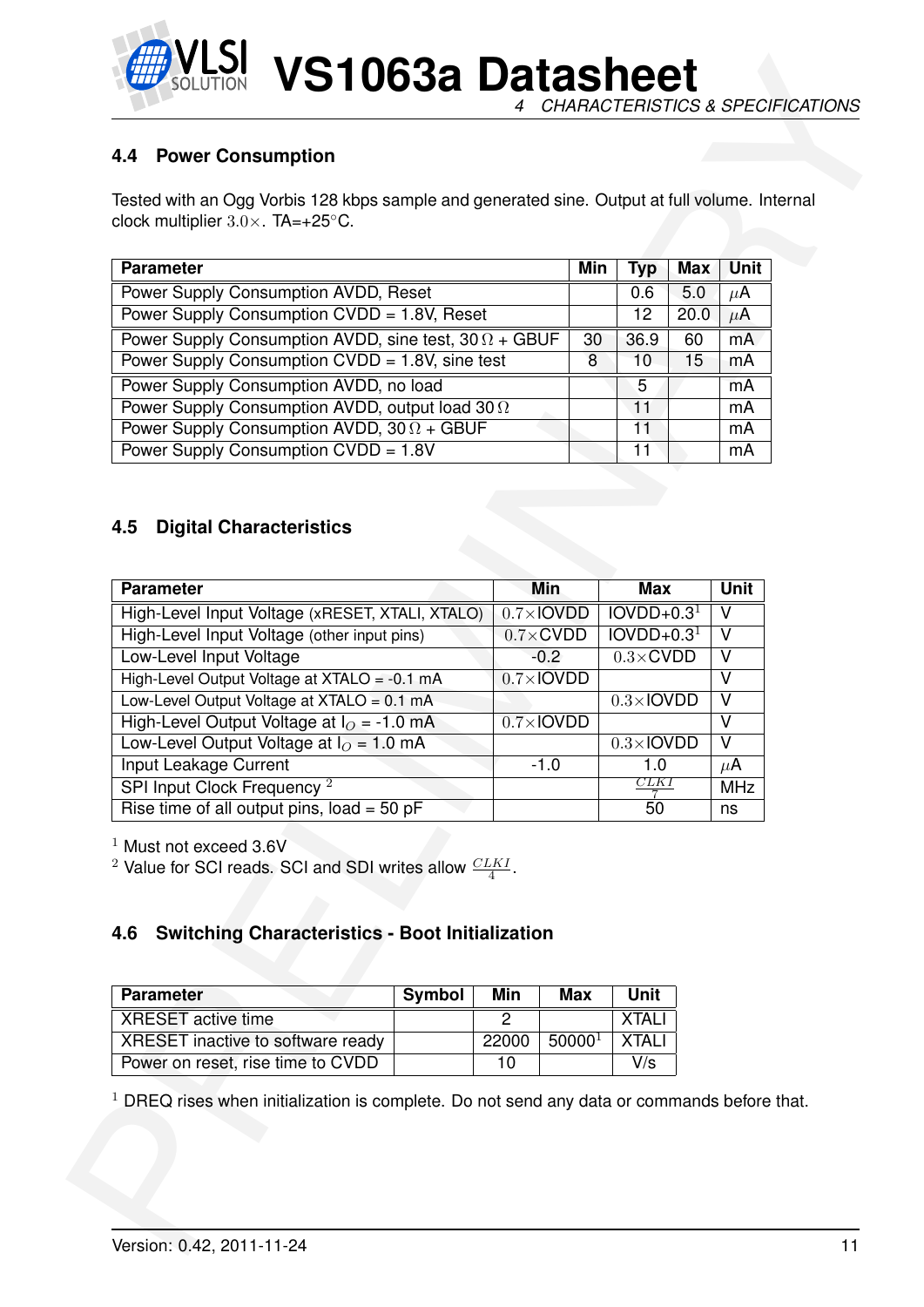

#### *5 PACKAGES AND PIN DESCRIPTIONS*

## <span id="page-11-1"></span><span id="page-11-0"></span>**5 Packages and Pin Descriptions**

#### **5.1 Packages**

LPQFP-48 is a lead (Pb) free and also RoHS compliant package. RoHS is a short name of *Directive 2002/95/EC on the restriction of the use of certain hazardous substances in electrical and electronic equipment*.

#### <span id="page-11-2"></span>**5.1.1 LQFP-48**



<span id="page-11-3"></span>Figure 1: Pin configuration, LQFP-48

LQFP-48 package dimensions are at *http://www.vlsi.fi/* .



<span id="page-11-4"></span>Figure 2: VS1063a in LQFP-48 packaging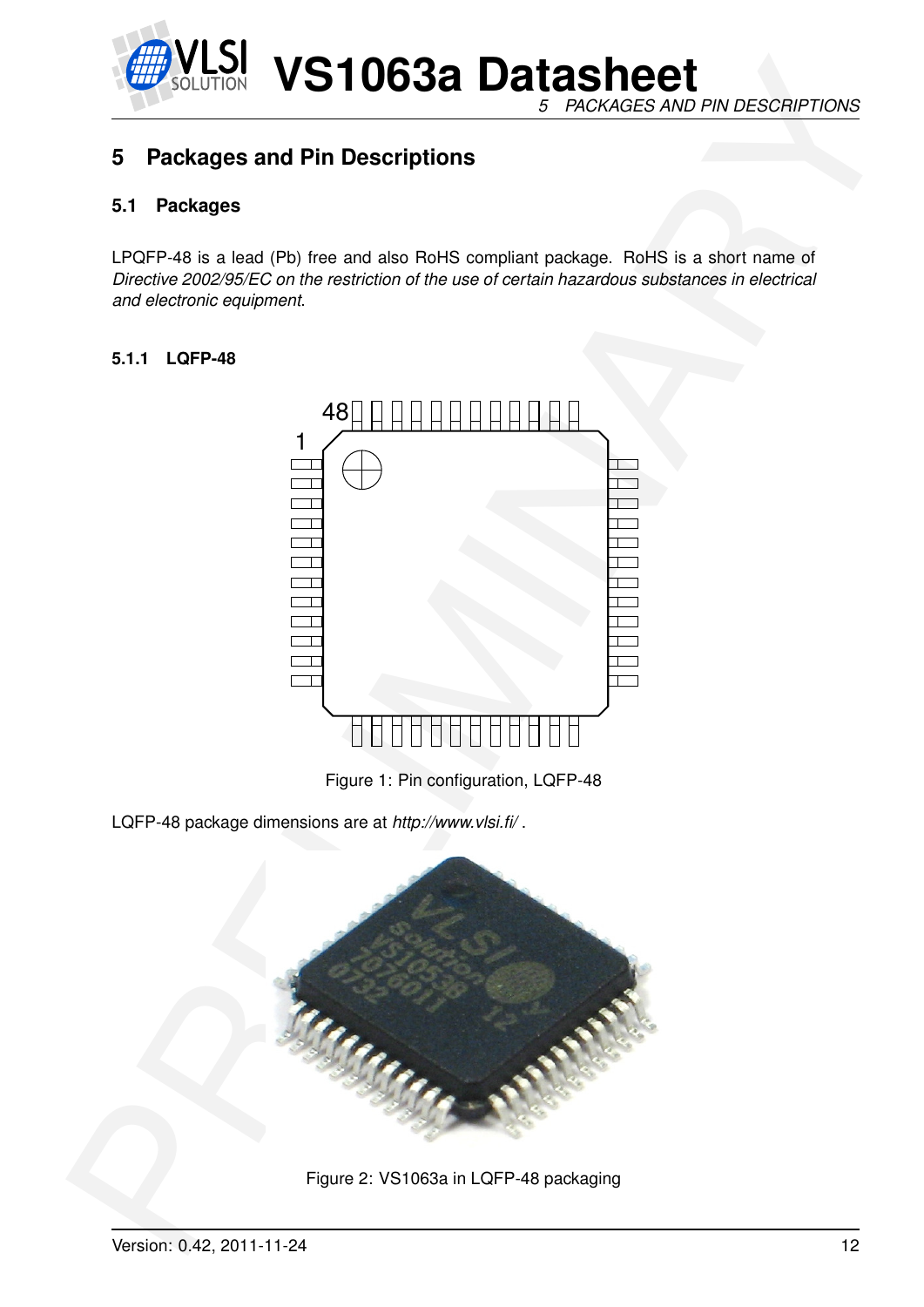

| <b>Pad Name</b>                                           | <b>LQFP</b><br>Pin | Pin<br><b>Type</b> | <b>Function</b>                                                          |  |
|-----------------------------------------------------------|--------------------|--------------------|--------------------------------------------------------------------------|--|
| MICP / LINE1                                              | 1                  | $\overline{AI}$    | Positive differential mic input, self-biasing / Line-in 1                |  |
| <b>MICN</b>                                               | 2                  | $\overline{AI}$    | Negative differential mic input, self-biasing                            |  |
| <b>XRESET</b>                                             | 3                  | $\overline{DI}$    | Active low asynchronous reset, schmitt-trigger input                     |  |
| DGND <sub>0</sub>                                         | 4                  | <b>DGND</b>        | Core & I/O ground                                                        |  |
| CVD <sub>D0</sub>                                         | 5                  | <b>CPWR</b>        | Core power supply                                                        |  |
| <b>IOVDD0</b>                                             | 6                  | <b>IOPWR</b>       | I/O power supply                                                         |  |
| CVDD1                                                     | 7                  | <b>CPWR</b>        | Core power supply                                                        |  |
| <b>DREQ</b>                                               | 8                  | $\overline{DO}$    | Data request, input bus                                                  |  |
| GPIO2 / DCLK <sup>1</sup>                                 | $\overline{9}$     | DIO                | General purpose IO 2 / serial input data bus clock                       |  |
| GPIO3 / SDATA <sup>1</sup>                                | 10                 | $\overline{DIO}$   | General purpose IO 3 / serial data input                                 |  |
| $GPIO6 / I2S_SCLK3$                                       | $\overline{11}$    | $\overline{DIO}$   | General purpose IO 6 / I2S_SCLK                                          |  |
| GPIO7<br>$12S$ SDATA <sup>3</sup>                         | $\overline{12}$    | $\overline{DIO}$   | General purpose IO 7 / I2S SDATA                                         |  |
| XDCS / BSYNC <sup>1</sup>                                 | 13                 | $\overline{D}$     | Data chip select / byte sync                                             |  |
| <b>IOVDD1</b>                                             | 14                 | <b>IOPWR</b>       | I/O power supply                                                         |  |
| <b>VCO</b>                                                | $\overline{15}$    | $\overline{DO}$    | For testing only (Clock VCO output)                                      |  |
| DGND1                                                     | $\overline{16}$    | <b>DGND</b>        | Core & I/O ground                                                        |  |
| <b>XTALO</b>                                              | $\overline{17}$    | $\overline{AO}$    | Crystal output                                                           |  |
| <b>XTALI</b>                                              | $\overline{18}$    | $\overline{AI}$    | <b>Crystal input</b>                                                     |  |
| <b>IOVDD2</b>                                             | $\overline{19}$    | <b>IOPWR</b>       | I/O power supply                                                         |  |
| DGND <sub>2</sub>                                         | $\overline{20}$    | <b>DGND</b>        | Core & I/O ground                                                        |  |
| DGND3                                                     | $\overline{21}$    | <b>DGND</b>        | Core & I/O ground                                                        |  |
| DGND4                                                     | $\overline{22}$    | <b>DGND</b>        | Core & I/O ground                                                        |  |
| $\overline{XCS}$                                          | $\overline{23}$    | $\overline{DI}$    | Chip select input (active low)                                           |  |
| CVD <sub>D2</sub>                                         | $\overline{24}$    | <b>CPWR</b>        | Core power supply                                                        |  |
|                                                           | $\overline{25}$    | $\overline{DIO}$   |                                                                          |  |
| GPIO5 / I2S_MCLK <sup>3</sup><br>$\overline{\mathsf{RX}}$ |                    | $\overline{DI}$    | General purpose IO 5 / I2S_MCLK                                          |  |
| $\overline{\mathsf{TX}}$                                  | $\overline{26}$    |                    | UART receive, connect to IOVDD if not used                               |  |
|                                                           | $\overline{27}$    | $\overline{DO}$    | <b>UART</b> transmit                                                     |  |
| <b>SCLK</b>                                               | $\overline{28}$    | $\overline{DI}$    | Clock for serial bus                                                     |  |
| $\overline{\mathsf{SI}}$                                  | $\overline{29}$    | $\overline{DI}$    | Serial input                                                             |  |
| $\overline{SO}$                                           | $\overline{30}$    | $\overline{DO3}$   | Serial output                                                            |  |
| CVDD3                                                     | $\overline{31}$    | <b>CPWR</b>        | Core power supply                                                        |  |
| <b>XTEST</b>                                              | $\overline{32}$    | $\overline{DI}$    | Reserved for test, connect to IOVDD                                      |  |
| GPIO <sub>0</sub>                                         | $\overline{33}$    | $\overline{DIO}$   | Gen. purp. IO 0 (SPIBOOT), use 100 kΩ pull-down<br>resistor <sup>2</sup> |  |
| GPIO1                                                     | 34                 | $\overline{DIO}$   | General purpose IO 1                                                     |  |
| <b>GND</b>                                                | $\overline{35}$    | <b>DGND</b>        | I/O Ground                                                               |  |
| GPIO <sub>4</sub><br>I2S_LROUT <sup>3</sup>               | $\overline{36}$    | DIO                | General purpose IO 4 / I2S_LROUT                                         |  |
| AGND0                                                     | 37                 | <b>APWR</b>        | Analog ground, low-noise reference                                       |  |
| AVDD <sub>0</sub>                                         | 38                 | <b>APWR</b>        | Analog power supply                                                      |  |
| <b>RIGHT</b>                                              | $\overline{39}$    | <b>AO</b>          | <b>Right channel output</b>                                              |  |
| AGND1                                                     | 40                 | <b>APWR</b>        | Analog ground                                                            |  |
| AGND <sub>2</sub>                                         | 41                 | <b>APWR</b>        | Analog ground                                                            |  |
| <b>GBUF</b>                                               | 42                 | AO                 | Common buffer for headphones, do NOT connect to<br>ground!               |  |
| AVDD1                                                     | 43                 | <b>APWR</b>        | Analog power supply                                                      |  |
| <b>RCAP</b>                                               | 44                 | <b>AIO</b>         | Filtering capacitance for reference                                      |  |
| AVDD <sub>2</sub>                                         | 45                 | <b>APWR</b>        | Analog power supply                                                      |  |
| <b>LEFT</b>                                               | 46                 | A <sub>O</sub>     | Left channel output                                                      |  |
| AGND3                                                     | 47                 | <b>APWR</b>        | Analog ground                                                            |  |
| LINE <sub>2</sub>                                         | 48                 | $\overline{AI}$    | Line-in 2 (right channel)                                                |  |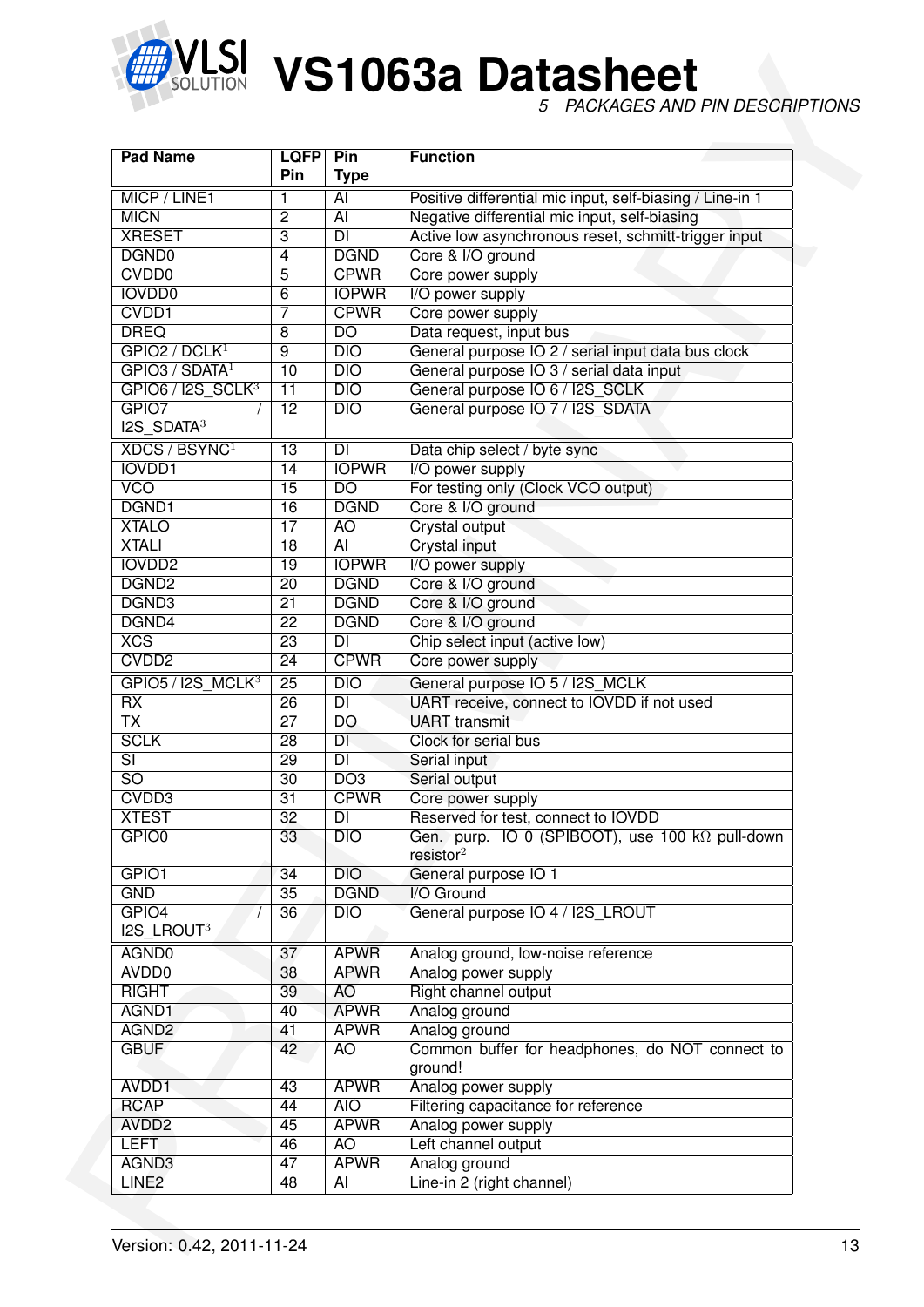

|                  | $1$ First pin function is active in New Mode, latter in Compatibility Mode.<br>$2$ Unless pull-down resistor is used, SPI Boot, followed by I2C Boot, is tried. See Chapters 10.9, |              |                         |
|------------------|------------------------------------------------------------------------------------------------------------------------------------------------------------------------------------|--------------|-------------------------|
|                  | SPI Boot, and 10.10, I2C Boot, for details.                                                                                                                                        |              |                         |
|                  | <sup>3</sup> If I2S_CF_ENA is '0' the pins are used for GPIO. See VS1063a Hardware Guide's Chapter                                                                                 |              |                         |
|                  | I2S DAC Interface for details.                                                                                                                                                     |              |                         |
|                  |                                                                                                                                                                                    |              |                         |
| Pin types:       |                                                                                                                                                                                    |              |                         |
| <b>Type</b>      | <b>Description</b>                                                                                                                                                                 | <b>Type</b>  | <b>Description</b>      |
| $\overline{D}$   | Digital input, CMOS Input Pad                                                                                                                                                      | <b>AO</b>    | Analog output           |
| $\overline{DO}$  | Digital output, CMOS Input Pad                                                                                                                                                     | <b>AIO</b>   | Analog input/output     |
| $\overline{DIO}$ | Digital input/output                                                                                                                                                               | <b>APWR</b>  | Analog power supply pin |
| $\overline{DO3}$ | Digital output, CMOS Tri-stated Output                                                                                                                                             | <b>DGND</b>  | Core or I/O ground pin  |
|                  | Pad                                                                                                                                                                                | <b>CPWR</b>  | Core power supply pin   |
| AI               | Analog input                                                                                                                                                                       | <b>IOPWR</b> | I/O power supply pin    |
|                  |                                                                                                                                                                                    |              |                         |
|                  |                                                                                                                                                                                    |              |                         |
|                  |                                                                                                                                                                                    |              |                         |
|                  |                                                                                                                                                                                    |              |                         |
|                  |                                                                                                                                                                                    |              |                         |
|                  |                                                                                                                                                                                    |              |                         |
|                  |                                                                                                                                                                                    |              |                         |
|                  |                                                                                                                                                                                    |              |                         |
|                  |                                                                                                                                                                                    |              |                         |
|                  |                                                                                                                                                                                    |              |                         |
|                  |                                                                                                                                                                                    |              |                         |
|                  |                                                                                                                                                                                    |              |                         |
|                  |                                                                                                                                                                                    |              |                         |
|                  |                                                                                                                                                                                    |              |                         |
|                  |                                                                                                                                                                                    |              |                         |
|                  |                                                                                                                                                                                    |              |                         |
|                  |                                                                                                                                                                                    |              |                         |
|                  |                                                                                                                                                                                    |              |                         |
|                  |                                                                                                                                                                                    |              |                         |
|                  |                                                                                                                                                                                    |              |                         |
|                  |                                                                                                                                                                                    |              |                         |
|                  |                                                                                                                                                                                    |              |                         |
|                  |                                                                                                                                                                                    |              |                         |
|                  |                                                                                                                                                                                    |              |                         |
|                  |                                                                                                                                                                                    |              |                         |
|                  |                                                                                                                                                                                    |              |                         |
|                  |                                                                                                                                                                                    |              |                         |
|                  |                                                                                                                                                                                    |              |                         |
|                  |                                                                                                                                                                                    |              |                         |
|                  |                                                                                                                                                                                    |              |                         |
|                  |                                                                                                                                                                                    |              |                         |
|                  |                                                                                                                                                                                    |              |                         |
|                  |                                                                                                                                                                                    |              |                         |
|                  |                                                                                                                                                                                    |              |                         |
|                  |                                                                                                                                                                                    |              |                         |
|                  |                                                                                                                                                                                    |              |                         |
|                  |                                                                                                                                                                                    |              |                         |
|                  |                                                                                                                                                                                    |              |                         |
|                  |                                                                                                                                                                                    |              |                         |
|                  |                                                                                                                                                                                    |              |                         |
|                  |                                                                                                                                                                                    |              |                         |
|                  |                                                                                                                                                                                    |              |                         |
|                  |                                                                                                                                                                                    |              |                         |
|                  |                                                                                                                                                                                    |              |                         |
|                  |                                                                                                                                                                                    |              |                         |
|                  |                                                                                                                                                                                    |              |                         |
|                  |                                                                                                                                                                                    |              |                         |
|                  |                                                                                                                                                                                    |              |                         |
|                  |                                                                                                                                                                                    |              |                         |
|                  |                                                                                                                                                                                    |              |                         |
|                  |                                                                                                                                                                                    |              |                         |
|                  |                                                                                                                                                                                    |              |                         |
|                  |                                                                                                                                                                                    |              |                         |
|                  |                                                                                                                                                                                    |              |                         |
|                  |                                                                                                                                                                                    |              |                         |
|                  |                                                                                                                                                                                    |              |                         |
|                  |                                                                                                                                                                                    |              |                         |
|                  |                                                                                                                                                                                    |              |                         |
|                  |                                                                                                                                                                                    |              |                         |
|                  |                                                                                                                                                                                    |              |                         |
|                  |                                                                                                                                                                                    |              |                         |
|                  |                                                                                                                                                                                    |              |                         |
|                  |                                                                                                                                                                                    |              |                         |
|                  |                                                                                                                                                                                    |              |                         |
|                  |                                                                                                                                                                                    |              |                         |
|                  |                                                                                                                                                                                    |              |                         |
|                  |                                                                                                                                                                                    |              |                         |
|                  |                                                                                                                                                                                    |              |                         |
|                  |                                                                                                                                                                                    |              |                         |
|                  |                                                                                                                                                                                    |              |                         |
|                  |                                                                                                                                                                                    |              |                         |
|                  |                                                                                                                                                                                    |              |                         |
|                  |                                                                                                                                                                                    |              |                         |
|                  |                                                                                                                                                                                    |              |                         |
|                  |                                                                                                                                                                                    |              |                         |
|                  |                                                                                                                                                                                    |              |                         |
|                  |                                                                                                                                                                                    |              |                         |
|                  |                                                                                                                                                                                    |              |                         |
|                  |                                                                                                                                                                                    |              |                         |
|                  |                                                                                                                                                                                    |              |                         |
|                  |                                                                                                                                                                                    |              |                         |
|                  |                                                                                                                                                                                    |              |                         |
|                  |                                                                                                                                                                                    |              |                         |
|                  |                                                                                                                                                                                    |              |                         |
|                  |                                                                                                                                                                                    |              |                         |
|                  |                                                                                                                                                                                    |              |                         |
|                  |                                                                                                                                                                                    |              |                         |
|                  |                                                                                                                                                                                    |              |                         |

| Type         | <b>Description</b>      |
|--------------|-------------------------|
| AΟ           | Analog output           |
| <b>AIO</b>   | Analog input/output     |
| <b>APWR</b>  | Analog power supply pin |
| <b>DGND</b>  | Core or I/O ground pin  |
| <b>CPWR</b>  | Core power supply pin   |
| <b>IOPWR</b> | I/O power supply pin    |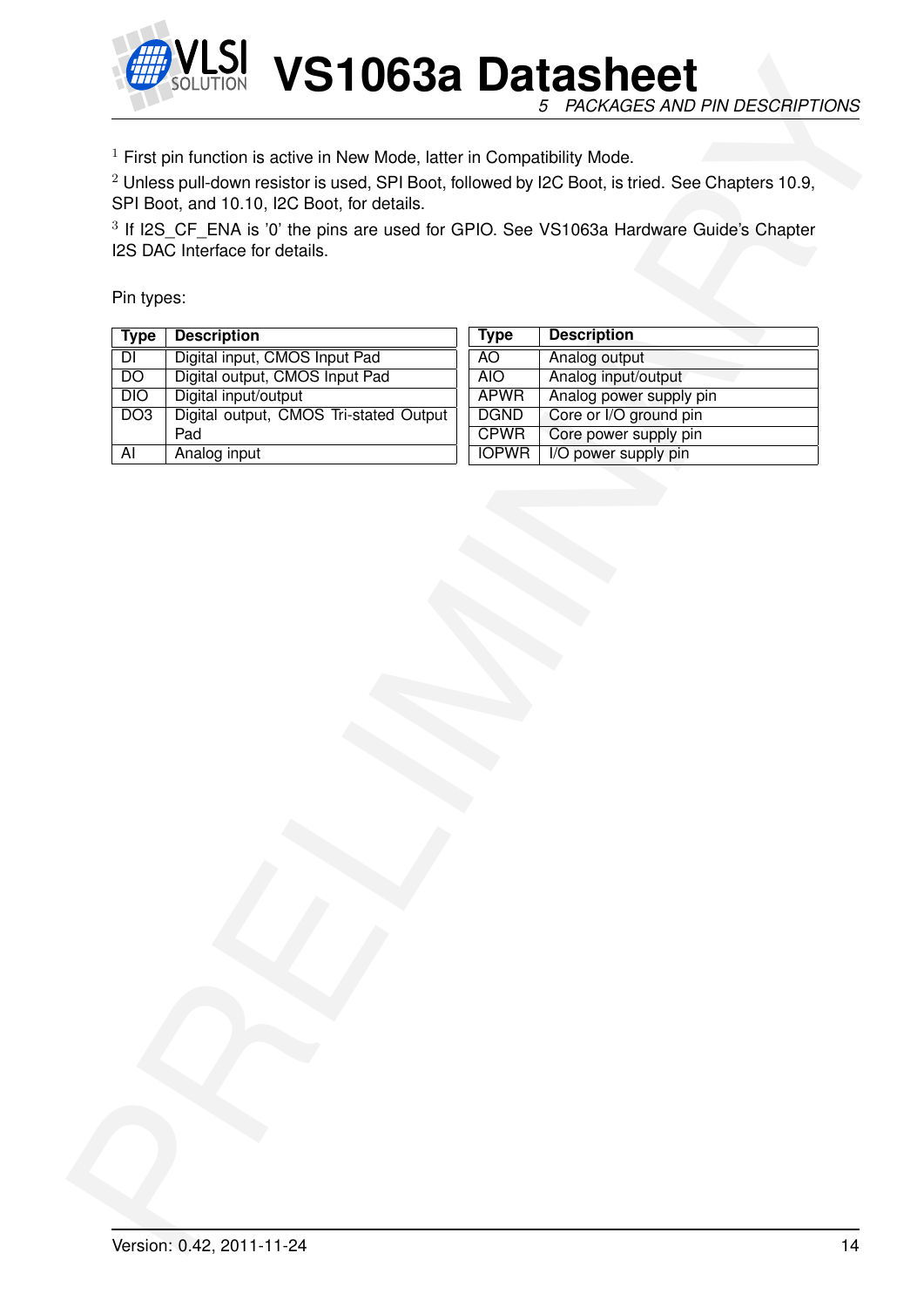

*6 CONNECTION DIAGRAM, LQFP-48*

## <span id="page-14-0"></span>**6 Connection Diagram, LQFP-48**



<span id="page-14-1"></span>Figure 3: Typical connection diagram using LQFP-48

Figure 3 shows a typical connection diagram for VS1063.

Figure Note 1: Connect either Microphone In or Line In, but not both at the same time.

Note: This connection assumes SM\_SDINEW is active (see Chapter 9.8.1). If also SM\_SDISHARE is used, xDCS should be tied high (see Chapter 7.2.1).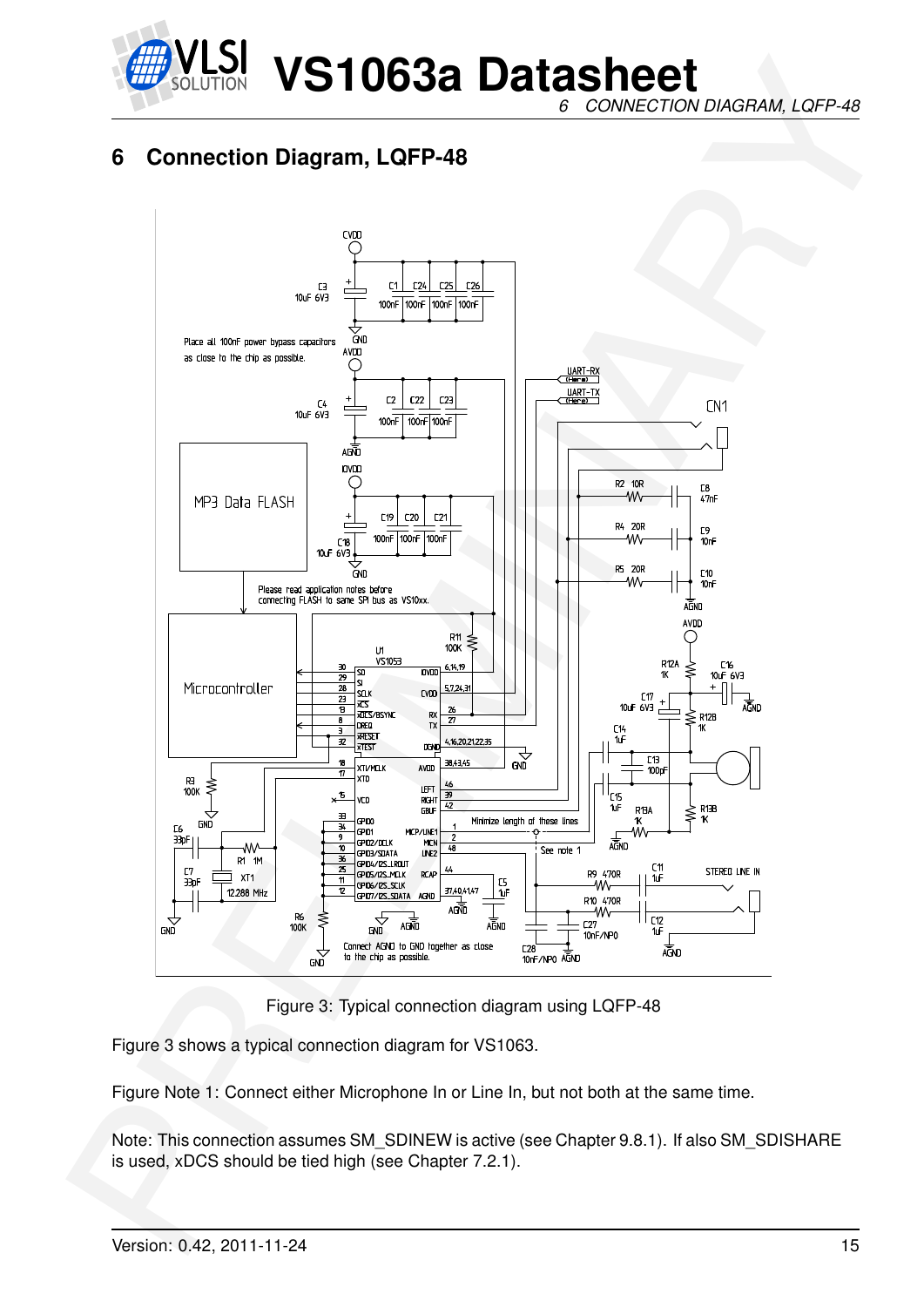![](_page_15_Picture_0.jpeg)

**VS1063a Datasheet** *6 CONNECTION DIAGRAM, LQFP-48*

EXAMPLE TO CONTROL **VS1063a** Data sheet<br>The common bullet GBUF can be used for common victors of 1.2 VI that expressions. CoPF-49<br>The common bullet GBUF can be used for common victors of 1.2 VI that expressions. This will<br> The common buffer GBUF can be used for common voltage (1.23 V) for earphones. This will eliminate the need for large isolation capacitors on line outputs, and thus the audio output pins from VS1063a may be connected directly to the earphone connector.

GBUF must NOT be connected to ground under any circumstances. If GBUF is not used, LEFT and RIGHT must be provided with coupling capacitors. To keep GBUF stable, you should always have the resistor and capacitor even when GBUF is not used.

Unused GPIO pins should have a pull-down resistor. Unused line and microphone inputs should not be connected.

If UART is not used, RX should be connected to IOVDD and TX be unconnected.

Do not connect any external load to XTALO.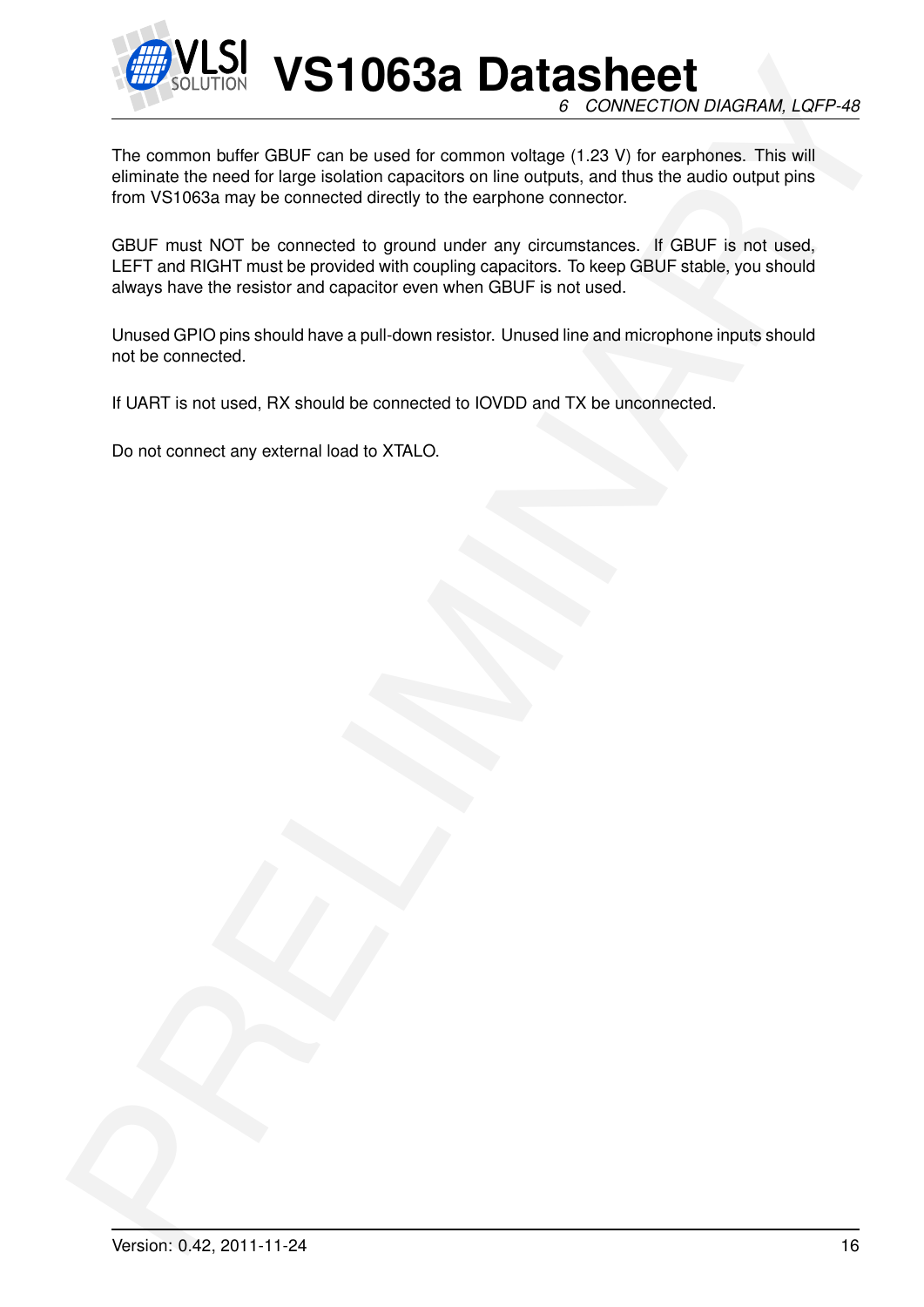![](_page_16_Picture_0.jpeg)

## <span id="page-16-0"></span>**7 SPI Buses**

#### <span id="page-16-1"></span>**7.1 General**

#### <span id="page-16-2"></span>**7.2 SPI Bus Pin Descriptions**

#### <span id="page-16-3"></span>**7.2.1 VS10xx Native Modes (New Mode)**

| 7                    | <b>SPI Buses</b>        |                                                                                                                                                                                                                                                                                                              |
|----------------------|-------------------------|--------------------------------------------------------------------------------------------------------------------------------------------------------------------------------------------------------------------------------------------------------------------------------------------------------------|
| 7.1                  | General                 |                                                                                                                                                                                                                                                                                                              |
|                      | (Chapters 7.5 and 9.7). | The SPI Bus - that was originally used in some Motorola devices - has been used for both<br>VS1063a's Serial Data Interface SDI (Chapters 7.4 and 9.6) and Serial Control Interface SCI                                                                                                                      |
|                      |                         | 7.2 SPI Bus Pin Descriptions                                                                                                                                                                                                                                                                                 |
| 7.2.1                |                         | <b>VS10xx Native Modes (New Mode)</b>                                                                                                                                                                                                                                                                        |
|                      |                         | These modes are active on VS1063a when SM SDINEW is set to 1 (default at startup). DCLK<br>and SDATA are not used for data transfer and they can be used as general-purpose I/O pins<br>(GPIO2 and GPIO3). BSYNC function changes to data interface chip select (XDCS).                                      |
| <b>SDI Pin</b>       | SCI Pin                 | Description                                                                                                                                                                                                                                                                                                  |
| <b>XDCS</b>          | <b>XCS</b>              | Active low chip select input. A high level forces the serial interface into<br>standby mode, ending the current operation. A high level also forces serial<br>output (SO) to high impedance state. If SM SDISHARE is 1, pin<br>XDCS is not used, but the signal is generated internally by inverting<br>XCS. |
|                      | <b>SCK</b>              | Serial clock input. The serial clock is also used internally as the master<br>clock for the register interface.<br>SCK can be gated or continuous. In either case, the first rising clock edge<br>after XCS has gone low marks the first bit to be written.                                                  |
|                      | SI                      | Serial input. If a chip select is active, SI is sampled on the rising CLK edge.                                                                                                                                                                                                                              |
|                      | $\overline{SO}$         | Serial output. In reads, data is shifted out on the falling SCK edge.<br>In writes SO is at a high impedance state.                                                                                                                                                                                          |
|                      |                         | <b>VS1001 Compatibility Mode (deprecated)</b><br>This mode is active when SM_SDINEW is set to 0. In this mode, DCLK, SDATA and BSYNC                                                                                                                                                                         |
| 7.2.2<br>are active. |                         |                                                                                                                                                                                                                                                                                                              |
|                      |                         |                                                                                                                                                                                                                                                                                                              |

#### <span id="page-16-4"></span>**7.2.2 VS1001 Compatibility Mode (deprecated)**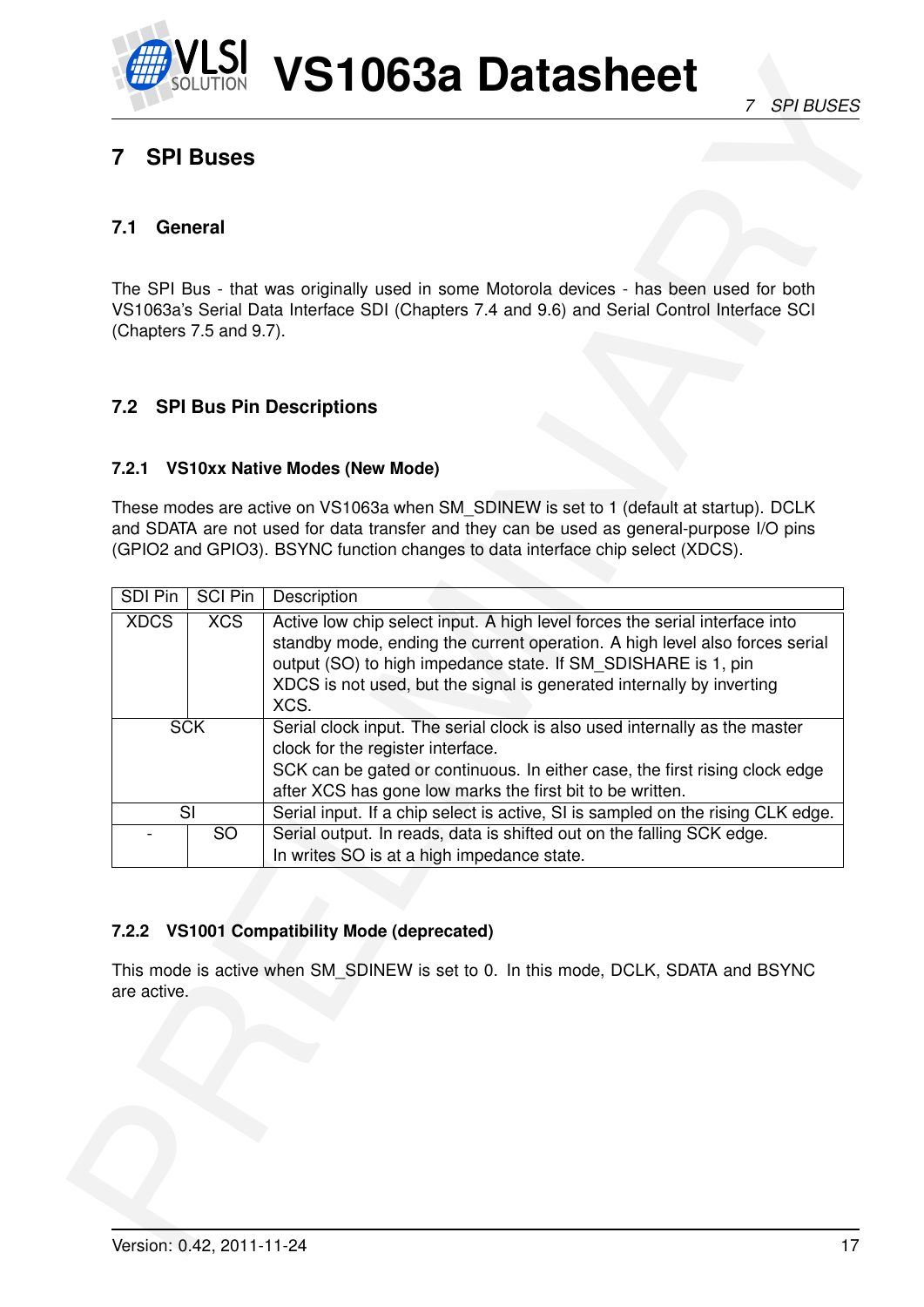![](_page_17_Picture_0.jpeg)

| <b>SDI Pin</b>    | SCI Pin                  | Description                                                                                                                                                                                                                                                                                                                                                                                                                                  |
|-------------------|--------------------------|----------------------------------------------------------------------------------------------------------------------------------------------------------------------------------------------------------------------------------------------------------------------------------------------------------------------------------------------------------------------------------------------------------------------------------------------|
|                   | XCS                      | Active low chip select input. A high level forces the serial interface into<br>standby mode, ending the current operation. A high level also forces serial<br>output (SO) to high impedance state.                                                                                                                                                                                                                                           |
| <b>BSYNC</b>      |                          | SDI data is synchronized with a rising edge of BSYNC.                                                                                                                                                                                                                                                                                                                                                                                        |
| <b>DCLK</b>       | <b>SCK</b>               | Serial clock input. The serial clock is also used internally as the master<br>clock for the register interface.<br>SCK can be gated or continuous. In either case, the first rising clock edge<br>after XCS has gone low marks the first bit to be written.                                                                                                                                                                                  |
| <b>SDATA</b>      | $\overline{\mathsf{SI}}$ | Serial input. SI is sampled on the rising SCK edge, if XCS is low.                                                                                                                                                                                                                                                                                                                                                                           |
|                   | <b>SO</b>                | Serial output. In reads, data is shifted out on the falling SCK edge.<br>In writes SO is at a high impedance state.                                                                                                                                                                                                                                                                                                                          |
|                   |                          | data. If DREQ is high, VS1063a can take at least 32 bytes of SDI data or one SCI command.<br>DREQ is turned low when the stream buffer is too full and for the duration of a SCI command.                                                                                                                                                                                                                                                    |
|                   |                          | Because of the 32-byte safety area, the sender may send upto 32 bytes of SDI data at a<br>time without checking the status of DREQ, making controlling VS1063a easier for low-speed                                                                                                                                                                                                                                                          |
|                   |                          | Note: DREQ may turn low or high at any time, even during a byte transmission. Thus, DREQ<br>should only be used to decide whether to send more bytes. A transmission that has already<br>started doesn't need to be aborted.                                                                                                                                                                                                                 |
|                   |                          | Note: In VS1063a DREQ also goes down while an SCI operation is in progress.                                                                                                                                                                                                                                                                                                                                                                  |
|                   |                          | There are cases when you still want to send SCI commands when DREQ is low. Because<br>DREQ is shared between SDI and SCI, you can not determine if a SCI command has been<br>executed if SDI is not ready to receive. In this case you need a long enough delay after every<br>SCI command to make certain none of them is missed. The SCI Registers table in Chapter 9.8<br>gives the worst-case handling time for each SCI register write. |
|                   |                          |                                                                                                                                                                                                                                                                                                                                                                                                                                              |
| microcontrollers. |                          |                                                                                                                                                                                                                                                                                                                                                                                                                                              |

#### <span id="page-17-0"></span>**7.3 Data Request Pin DREQ**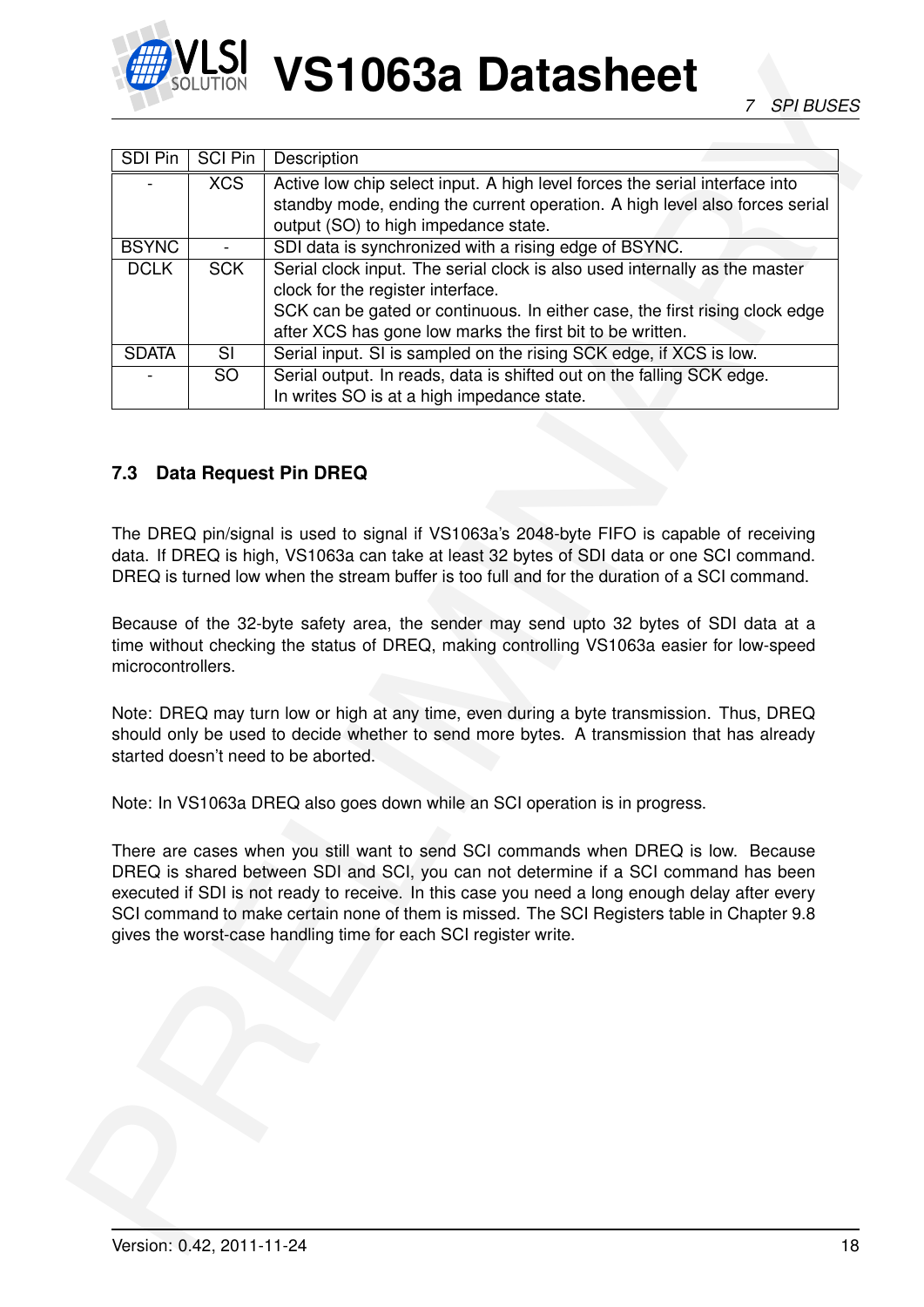![](_page_18_Picture_0.jpeg)

#### <span id="page-18-1"></span><span id="page-18-0"></span>**7.4 Serial Protocol for Serial Data Interface (SDI)**

#### **7.4.1 General**

The serial data interface operates in slave mode so DCLK signal must be generated by an external circuit.

Data (SDATA signal) can be clocked in at either the rising or falling edge of DCLK (Chapter 9.8).

VS1063a assumes its data input to be byte-sychronized. SDI bytes may be transmitted either MSb or LSb first, depending of register SCI\_MODE bit SM\_SDIORD (Chapter 9.8.1).

The firmware is able to accept the maximum bitrate the SDI supports.

#### <span id="page-18-2"></span>**7.4.2 SDI in VS10xx Native Modes (New Mode)**

**Example 10**<br>
28 Max 10 **VS1106338 Datasheet**<br>
28 Max 10 **VS1106338 Datasheet**<br>
24 Serial Protocol for Serial Data Interface (SD)<br>
24.1 **General**<br>
The antial cala interface operates in stare node as DCLK signal multiple pe In VS10xx native modes (SM\_NEWMODE is 1), byte synchronization is achieved by XDCS. The state of XDCS may not change while a data byte transfer is in progress. To always maintain data synchronization even if there may be glitches in the boards using VS1063a, it is recommended to turn XDCS every now and then, for instance once after every disk data block, just to make sure the host and VS1063a are in sync.

If SM SDISHARE is 1, the XDCS signal is internally generated by inverting the XCS input.

For new designs, using VS10xx native modes are recommended.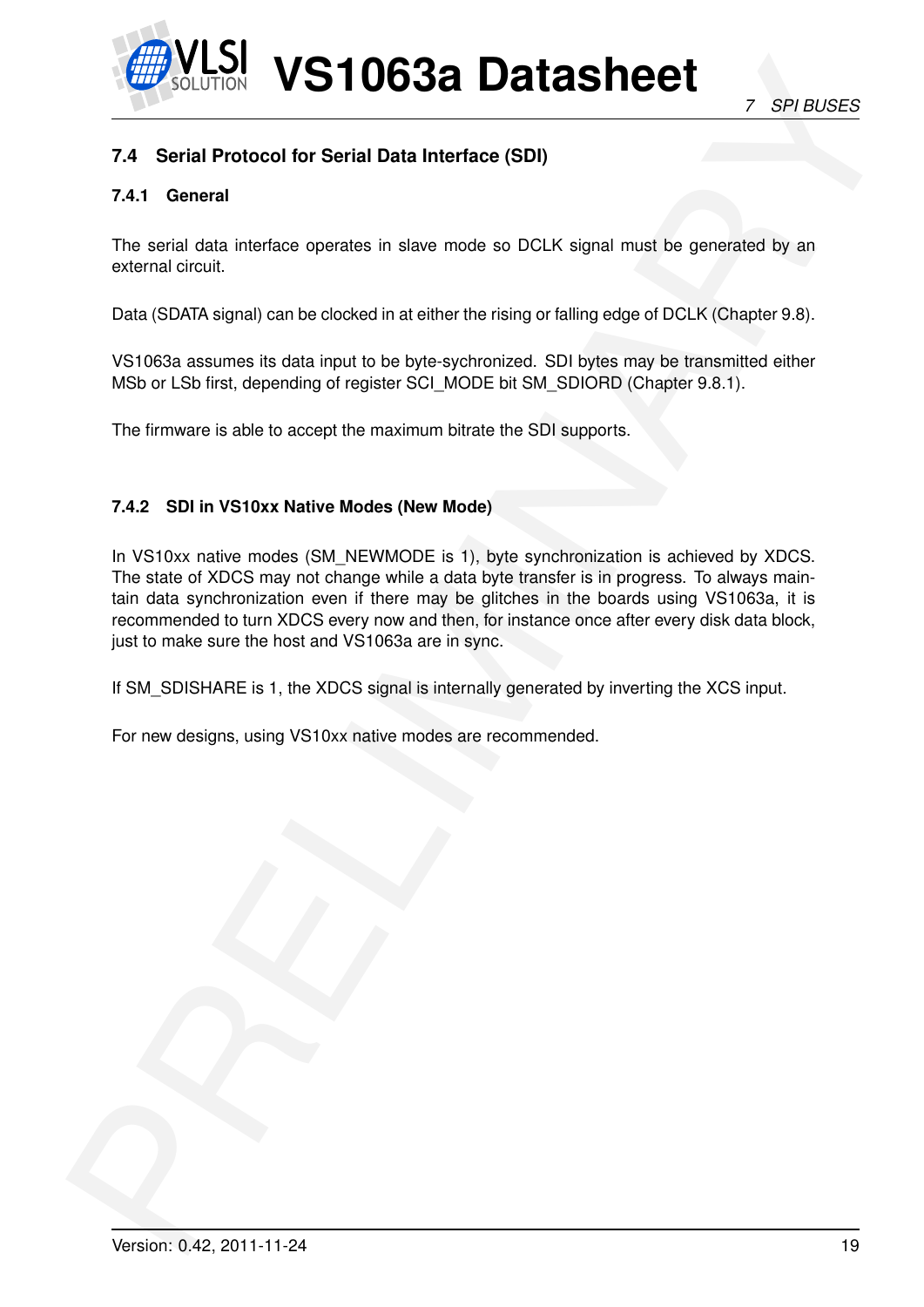![](_page_19_Picture_0.jpeg)

*7 SPI BUSES*

#### <span id="page-19-0"></span>**7.4.3 SDI in VS1001 Compatibility Mode (deprecated)**

![](_page_19_Figure_4.jpeg)

<span id="page-19-2"></span>Figure 4: BSYNC signal - one byte transfer

**PRESSURE SERVE AND CONTRACT CONTRACT CONTRACT CONTRACT CONTRACT CONTRACT CONTRACT CONTRACT CONTRACT CONTRACT CONTRACT CONTRACT CONTRACT CONTRACT CONTRACT CONTRACT CONTRACT CONTRACT CONTRACT CONTRACT CONTRACT CONTRACT CON** When VS1063a is running in VS1001 compatibility mode, a BSYNC signal must be generated to ensure correct bit-alignment of the input bitstream. The first DCLK sampling edge (rising or falling, depending on selected polarity), during which the BSYNC is high, marks the first bit of a byte (LSB, if LSB-first order is used, MSB, if MSB-first order is used). If BSYNC is '1' when the last bit is received, the receiver stays active and next 8 bits are also received.

![](_page_19_Figure_7.jpeg)

<span id="page-19-3"></span>Figure 5: BSYNC signal - two byte transfer

#### <span id="page-19-1"></span>**7.4.4 Passive SDI Mode**

If SM\_NEWMODE is 0 and SM\_SDISHARE is 1, the operation is otherwise like the VS1001 compatibility mode, but bits are only received while the BSYNC signal is '1'. Rising edge of BSYNC is still used for synchronization.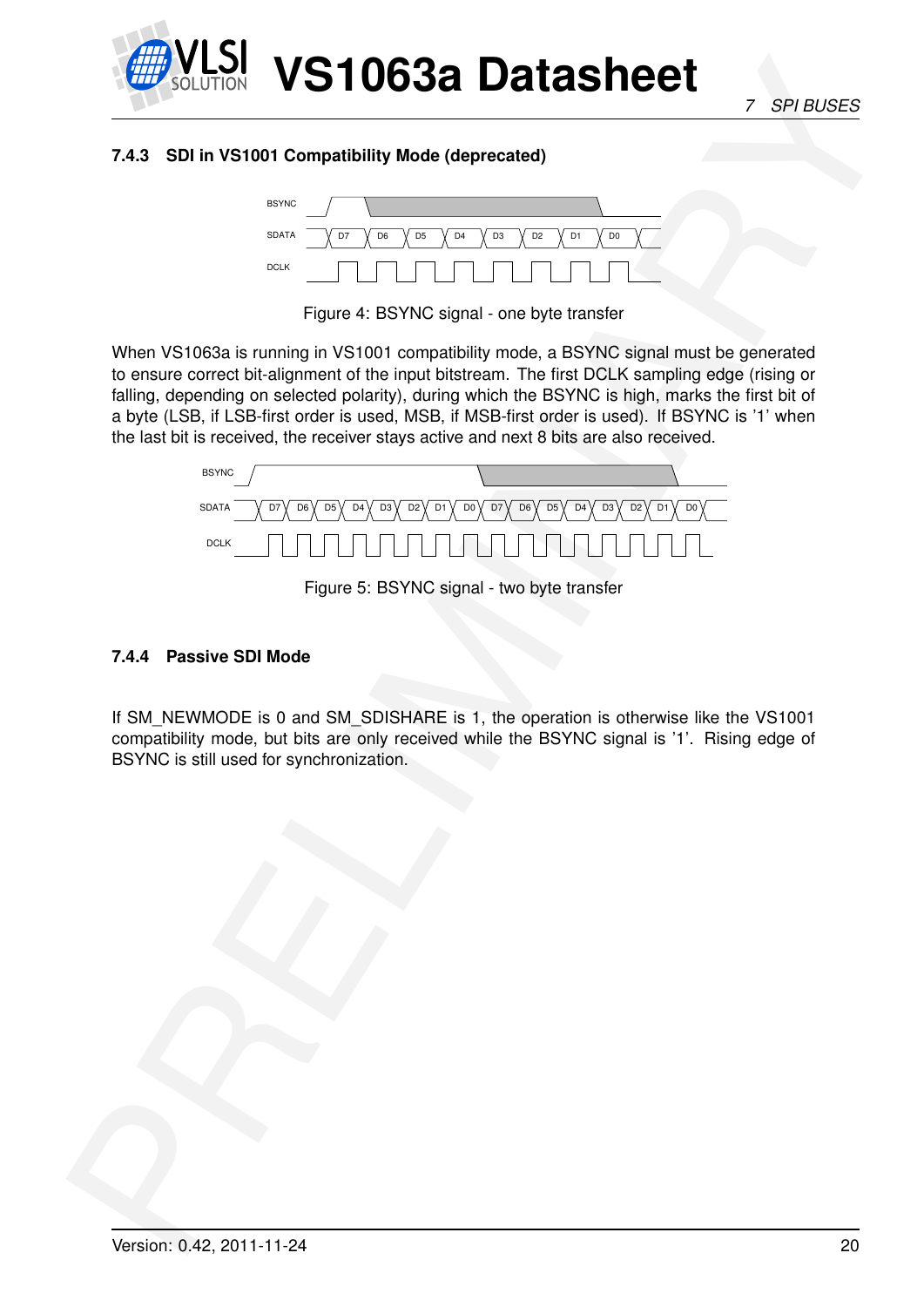## <span id="page-20-1"></span><span id="page-20-0"></span>**7.5 Serial Protocol for Serial Command Interface (SCI)**

#### **7.5.1 General**

The serial bus protocol for the Serial Command Interface SCI (Chapter 9.7) consists of an instruction byte, address byte and one 16-bit data word. Each read or write operation can read or write a single register. Data bits are read at the rising edge, so the user should update data at the falling edge. Bytes are always send MSb first. XCS should be low for the full duration of the operation, but you can have pauses between bits if needed.

The operation is specified by an 8-bit instruction opcode. The supported instructions are read and write. See table below.

|             | Instruction |            |
|-------------|-------------|------------|
| Name        | Opcode      | Operation  |
| <b>READ</b> | 0b0000 0011 | Read data  |
| WRITF       | 0b0000 0010 | Write data |

Note: VS1063a sets DREQ low after each SCI operation. The duration depends on the operation. It is not allowed to finish a new SCI/SDI operation before DREQ is high again.

![](_page_20_Figure_8.jpeg)

#### <span id="page-20-2"></span>**7.5.2 SCI Read**

<span id="page-20-3"></span>![](_page_20_Figure_10.jpeg)

VS1063a registers are read from using the following sequence, as shown in Figure 6. First, XCS line is pulled low to select the device. Then the READ opcode (0x3) is transmitted via the SI line followed by an 8-bit word address. After the address has been read in, any further data on SI is ignored by the chip. The 16-bit data corresponding to the received address will be shifted out onto the SO line.

XCS should be driven high after data has been shifted out.

DREQ is driven low for a short while when in a read operation by the chip. This is a very short time and doesn't require special user attention.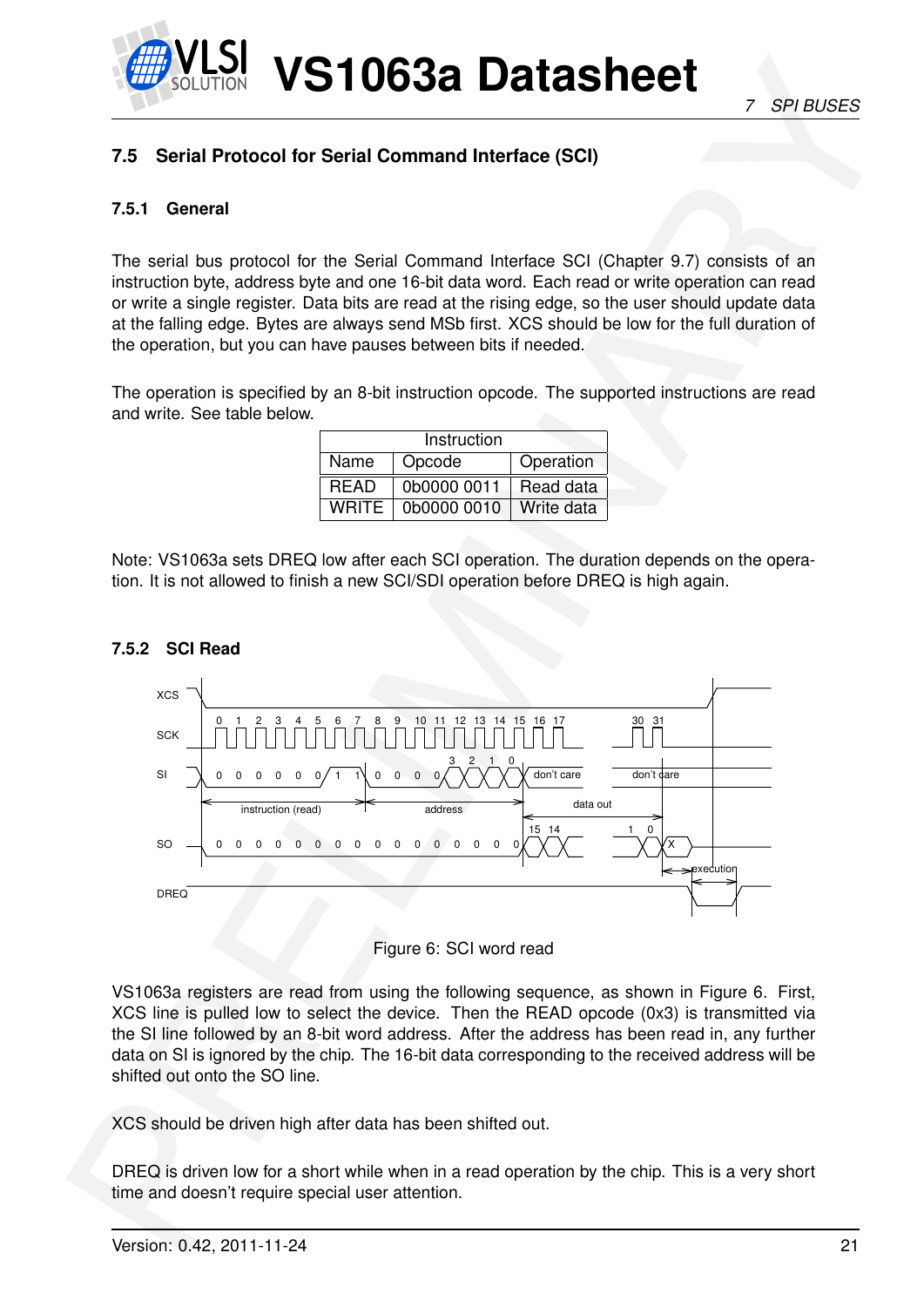![](_page_21_Picture_0.jpeg)

#### <span id="page-21-0"></span>**7.5.3 SCI Write**

![](_page_21_Figure_4.jpeg)

<span id="page-21-2"></span>Figure 7: SCI word write

VS1063a registers are written from using the following sequence, as shown in Figure 7. First, XCS line is pulled low to select the device. Then the WRITE opcode (0x2) is transmitted via the SI line followed by an 8-bit word address.

After the word has been shifted in and the last clock has been sent, XCS should be pulled high to end the WRITE sequence.

After the last bit has been sent, DREQ is driven low for the duration of the register update, marked "execution" in the figure. The time varies depending on the register and its contents (see table in Chapter 9.8 for details). If the maximum time is longer than what it takes from the microcontroller to feed the next SCI command or SDI byte, status of DREQ must be checked before finishing the next SCI/SDI operation.

<span id="page-21-1"></span>**7.5.4 SCI Multiple Write**

![](_page_21_Figure_10.jpeg)

<span id="page-21-3"></span>![](_page_21_Figure_11.jpeg)

VS1063a allows for the user to send multiple words to the same SCI register, which allows fast SCI uploads, shown in Figure 8. The main difference to a single write is that instead of bringing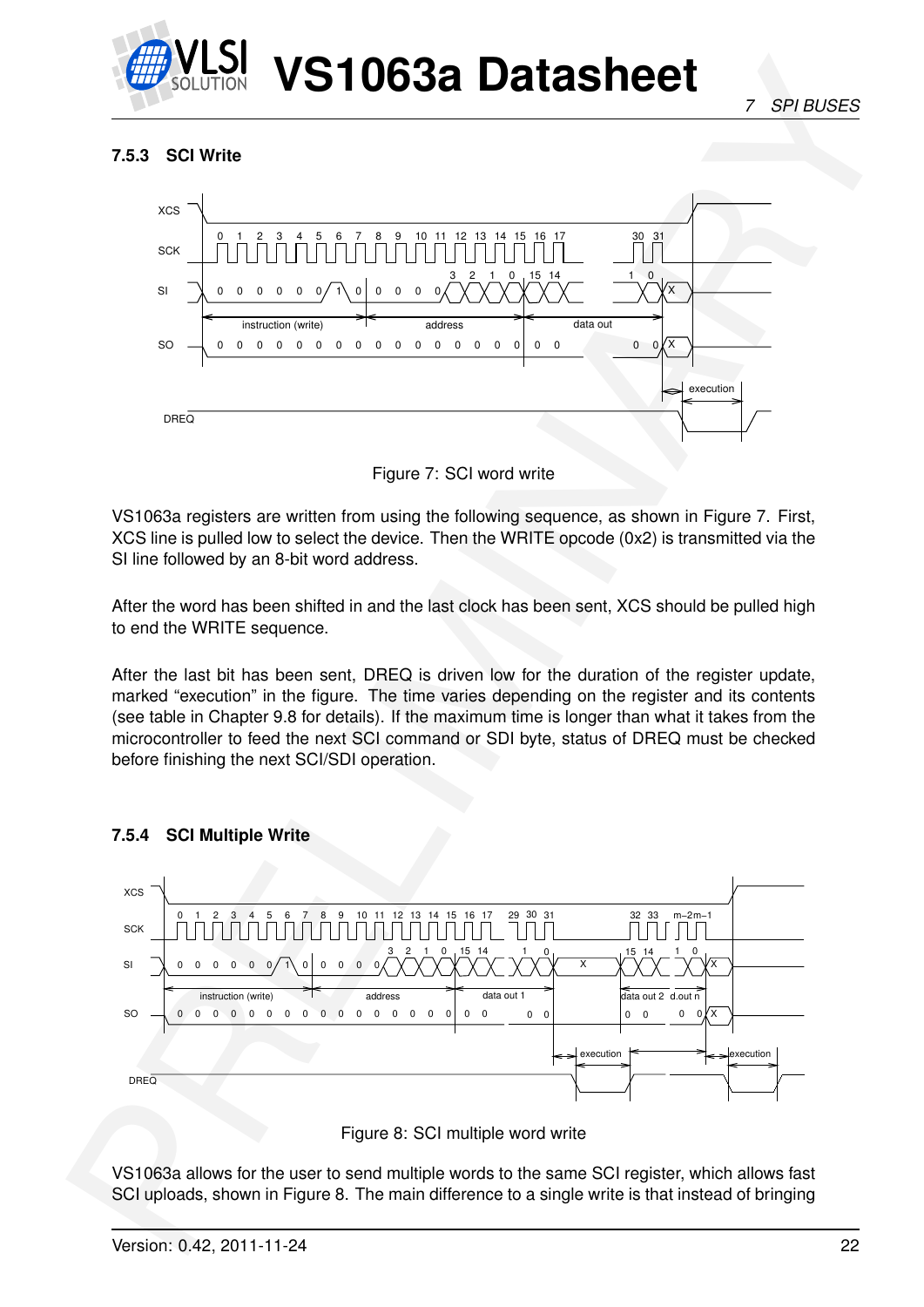![](_page_22_Picture_0.jpeg)

XCS up after sending the last bit of a data word, the next data word is sent immediately. After the last data word, XCS is driven high as with a single word write.

After the last bit of a word has been sent, DREQ is driven low for the duration of the register update, marked "execution" in the figure. The time varies depending on the register and its contents (see table in Chapter 9.8 for details). If the maximum time is longer than what it takes from the microcontroller to feed the next SCI command or SDI byte, status of DREQ must be checked before finishing the next SCI/SDI operation.

#### <span id="page-22-0"></span>**7.6 SPI Timing Diagram**

![](_page_22_Figure_6.jpeg)

<span id="page-22-1"></span>Figure 9: SPI timing diagram

The SPI timing diagram is presented in Figure 9.

| Symbol       | Min                     | <b>Max</b> | <b>Unit</b>        |
|--------------|-------------------------|------------|--------------------|
| tXCSS        | 5                       |            | ns                 |
| tSU          | O                       |            | ns                 |
| tH           | 2                       |            | CLKI cycles        |
| tZ           | 0                       |            | ns                 |
| tWL          | 2                       |            | CLKI cycles        |
| tWH          | 2                       |            | <b>CLKI</b> cycles |
| t۷           | $2 (+ 25 \text{ ns}^1)$ |            | <b>CLKI</b> cycles |
| <b>tXCSH</b> |                         |            | <b>CLKI</b> cycles |
| <b>tXCS</b>  | 2                       |            | <b>CLKI</b> cycles |
| tDIS         |                         | 10         | ns                 |

 $1$  25 ns is when pin loaded with 100 pF capacitance. The time is shorter with lower capacitance.

Note: Although the timing is derived from the internal clock CLKI, the system always starts up in  $1.0\times$  mode, thus CLKI=XTALI. After you have configured a higher clock through SCI\_CLOCKF and waited for DREQ to rise, you can use a higher SPI speed as well.

Note: Because tWL + tWH + tH is  $6 \times$ CLKI + 25 ns, the maximum speed for SCI reads is CLKI/7.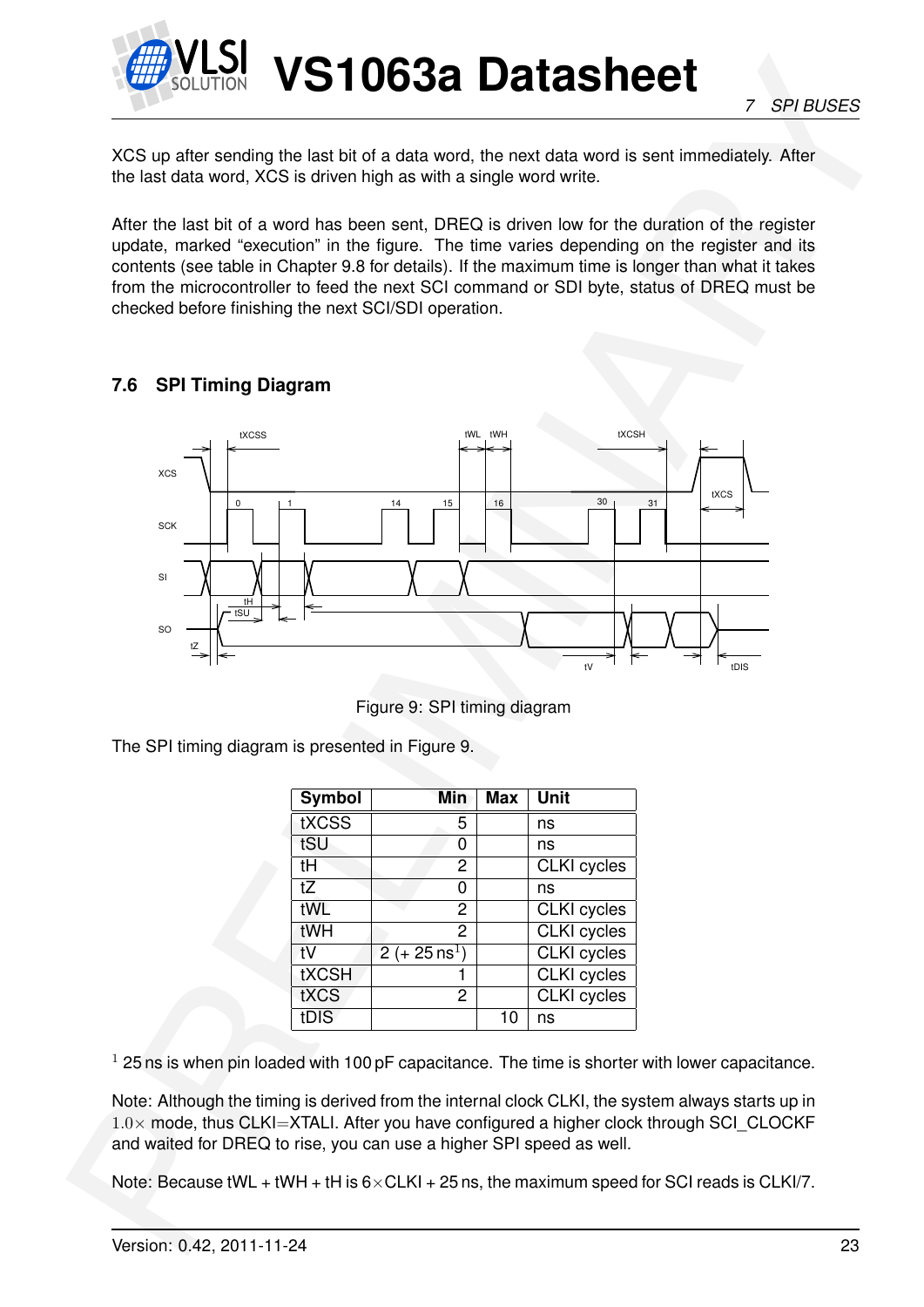![](_page_23_Picture_0.jpeg)

*7 SPI BUSES*

### <span id="page-23-0"></span>**7.7 SPI Examples with SM\_SDINEW and SM\_SDISHARED set**

#### <span id="page-23-1"></span>**7.7.1 Two SCI Writes**

![](_page_23_Figure_4.jpeg)

<span id="page-23-3"></span>Figure 10: Two SCI operations

Figure 10 shows two consecutive SCI operations. Note that xCS *must* be raised to inactive state between the writes. Also DREQ must be respected as shown in the figure.

#### <span id="page-23-2"></span>**7.7.2 Two SDI Bytes**

![](_page_23_Figure_8.jpeg)

<span id="page-23-4"></span>Figure 11: Two SDI bytes

SDI data is synchronized with a raising edge of xCS as shown in Figure 11. However, every byte doesn't need separate synchronization.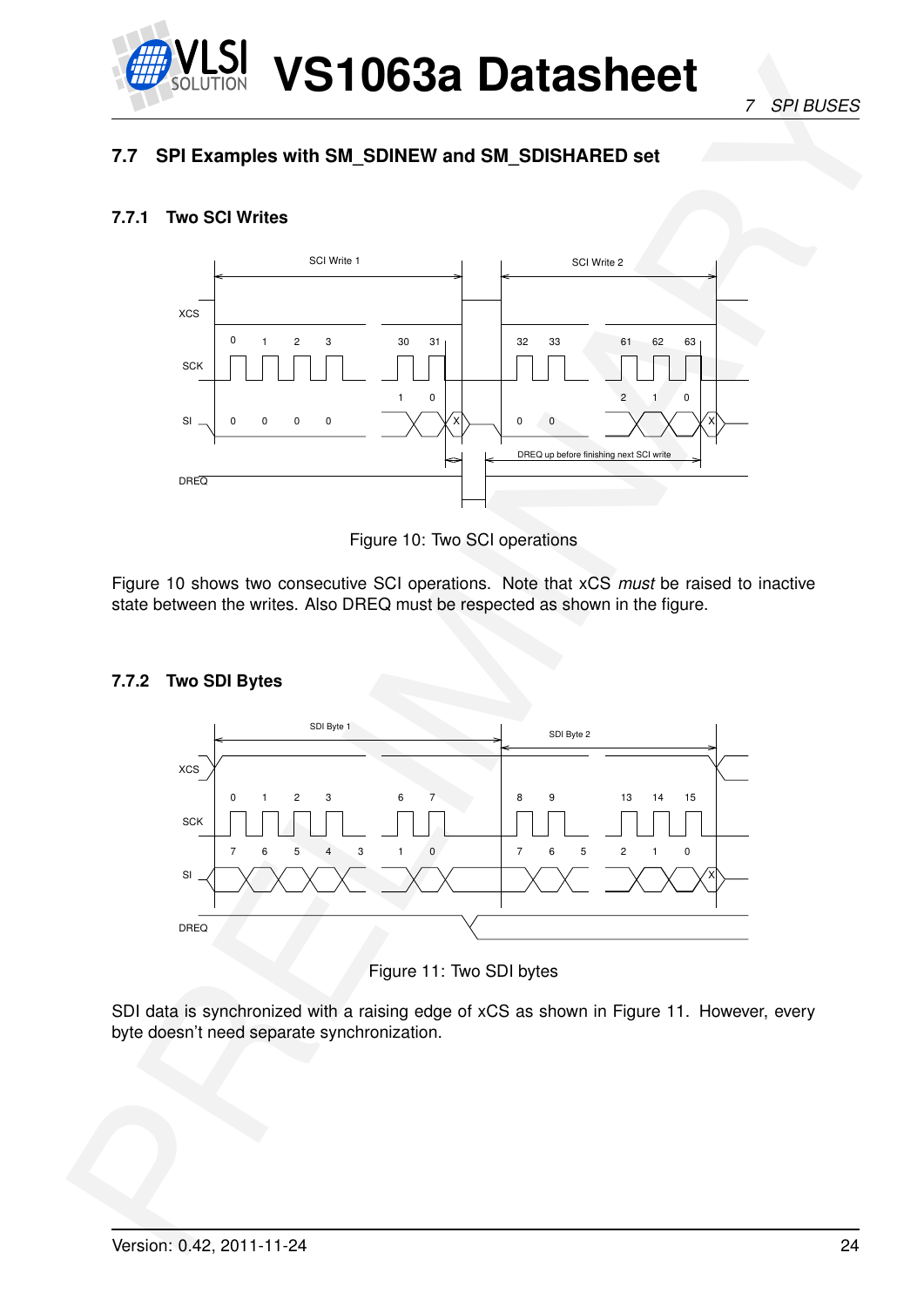![](_page_24_Picture_0.jpeg)

*7 SPI BUSES*

#### <span id="page-24-0"></span>**7.7.3 SCI Operation in Middle of Two SDI Bytes**

![](_page_24_Figure_3.jpeg)

<span id="page-24-1"></span>Figure 12: Two SDI bytes separated by an SCI operation

Figure 12 shows how an SCI operation is embedded in between SDI operations. xCS edges are used to synchronize both SDI and SCI. Remember to respect DREQ as shown in the figure.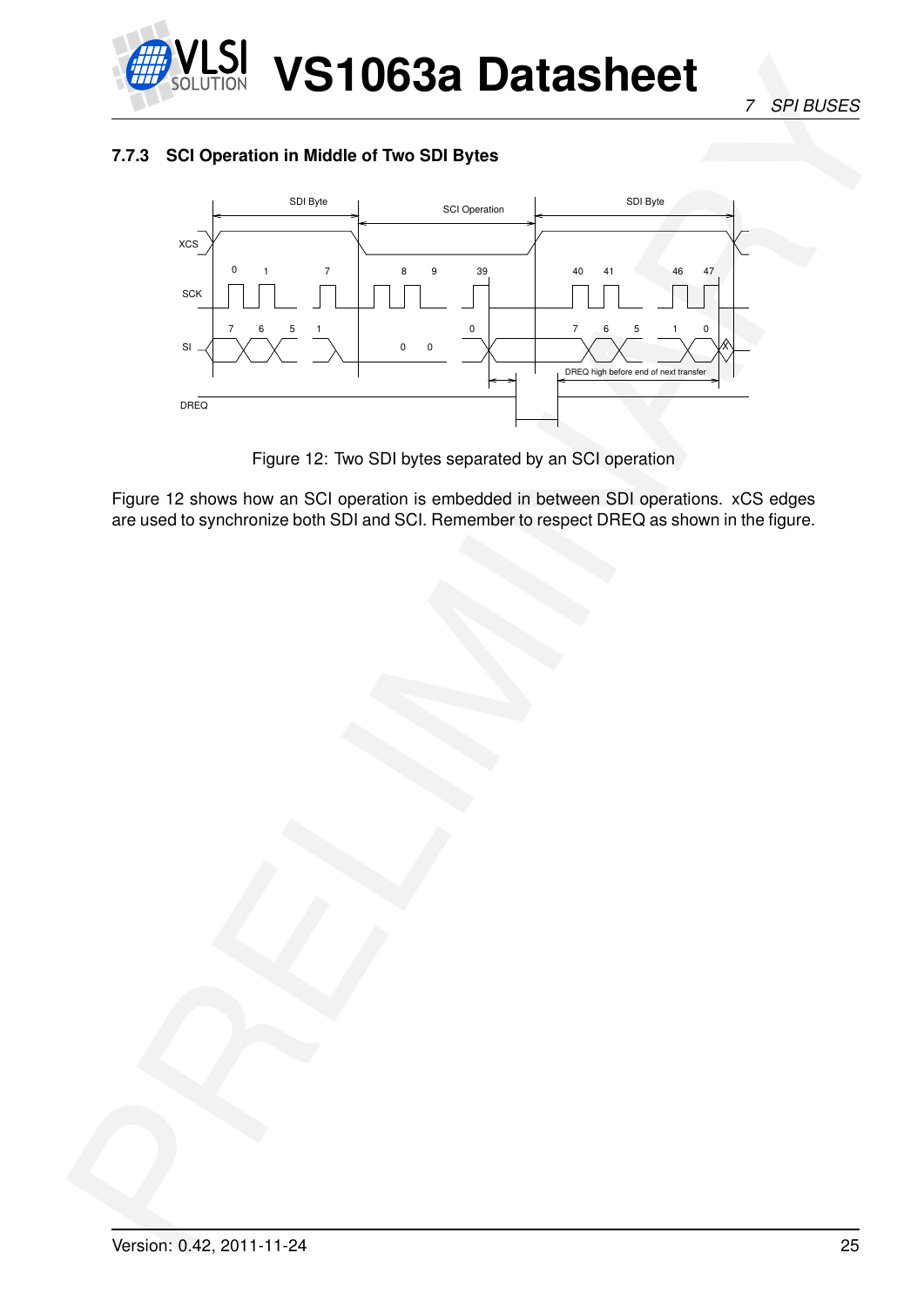![](_page_25_Picture_0.jpeg)

## <span id="page-25-1"></span><span id="page-25-0"></span>**8 Supported Audio Formats**

#### **8.1 Supported Audio Decoders**

| <b>Conventions</b>                 |  |  |  |  |  |  |  |  |  |
|------------------------------------|--|--|--|--|--|--|--|--|--|
| Mark   Description                 |  |  |  |  |  |  |  |  |  |
| Format is supported                |  |  |  |  |  |  |  |  |  |
| Format exists but is not supported |  |  |  |  |  |  |  |  |  |
| Format doesn't exist               |  |  |  |  |  |  |  |  |  |

#### <span id="page-25-2"></span>**8.1.1 Supported MP3 (MPEG layer III) Decoder Formats**

| Samplerate / Hz | Bitrate / kbit/s |    |    |    |    |    |    |    |     |     |                  |     |     |     |
|-----------------|------------------|----|----|----|----|----|----|----|-----|-----|------------------|-----|-----|-----|
|                 | 32               | 40 | 48 | 56 | 64 | 80 | 96 | 12 | 128 | 160 | 192 <sub>1</sub> | 224 | 256 | 320 |
| 48000           |                  |    |    |    |    |    |    |    |     |     |                  |     |     |     |
| 44100           |                  |    |    |    |    |    |    |    |     |     |                  |     |     |     |
| 32000           |                  |    |    |    |    |    |    |    |     |     |                  |     |     |     |

| Samplerate / Hz |   | Bitrate / kbit/s |    |    |    |    |    |    |    |    |    |     |      |     |
|-----------------|---|------------------|----|----|----|----|----|----|----|----|----|-----|------|-----|
|                 | 8 | 16               | 24 | 32 | 40 | 48 | 56 | 64 | 80 | 96 | 12 | 128 | 144. | 160 |
| 24000           |   |                  |    |    |    |    |    |    |    |    |    |     |      |     |
| 22050           | + |                  |    |    |    |    |    |    | +  |    |    |     |      |     |
| 16000           |   |                  |    |    |    |    |    |    |    |    |    |     |      |     |

| 8                                                                            | <b>Supported Audio Formats</b>                 |                        |                        |                        |                             |                                               |                                               |                        |                             |                  |                        |                        |                        |                                  |                        |  |
|------------------------------------------------------------------------------|------------------------------------------------|------------------------|------------------------|------------------------|-----------------------------|-----------------------------------------------|-----------------------------------------------|------------------------|-----------------------------|------------------|------------------------|------------------------|------------------------|----------------------------------|------------------------|--|
|                                                                              |                                                |                        |                        |                        |                             |                                               |                                               |                        |                             |                  |                        |                        |                        |                                  |                        |  |
| 8.1                                                                          | <b>Supported Audio Decoders</b>                |                        |                        |                        |                             |                                               |                                               |                        |                             |                  |                        |                        |                        |                                  |                        |  |
| <b>Mark</b>                                                                  | <b>Description</b>                             |                        | <b>Conventions</b>     |                        |                             |                                               |                                               |                        |                             |                  |                        |                        |                        |                                  |                        |  |
|                                                                              | Format is supported                            |                        |                        |                        |                             |                                               |                                               |                        |                             |                  |                        |                        |                        |                                  |                        |  |
| $\ddot{}$<br>$\overline{\phantom{0}}$                                        | Format exists but is not supported             |                        |                        |                        |                             |                                               |                                               |                        |                             |                  |                        |                        |                        |                                  |                        |  |
|                                                                              | Format doesn't exist                           |                        |                        |                        |                             |                                               |                                               |                        |                             |                  |                        |                        |                        |                                  |                        |  |
|                                                                              |                                                |                        |                        |                        |                             |                                               |                                               |                        |                             |                  |                        |                        |                        |                                  |                        |  |
| 8.1.1                                                                        | Supported MP3 (MPEG layer III) Decoder Formats |                        |                        |                        |                             |                                               |                                               |                        |                             |                  |                        |                        |                        |                                  |                        |  |
|                                                                              |                                                |                        |                        |                        |                             |                                               |                                               |                        |                             |                  |                        |                        |                        |                                  |                        |  |
| The VS1063 MP3 decoder is full-accuracy compliant.                           |                                                |                        |                        |                        |                             |                                               |                                               |                        |                             |                  |                        |                        |                        |                                  |                        |  |
| MPEG $1.01$ :                                                                |                                                |                        |                        |                        |                             |                                               |                                               |                        |                             |                  |                        |                        |                        |                                  |                        |  |
| Samplerate / Hz                                                              |                                                |                        |                        |                        |                             |                                               |                                               | Bitrate / kbit/s       |                             |                  |                        |                        |                        |                                  |                        |  |
|                                                                              |                                                | 32                     | 40                     | 48                     | 56                          | 64                                            | 80                                            | 96                     | 112                         | 128              | 160                    | 192                    | 224                    | 256                              | 320                    |  |
|                                                                              | 48000                                          | $\ddot{}$              | $+$                    | $\ddot{}$              | $\ddot{}$                   | $\ddot{}$                                     | $\ddot{}$                                     | $\ddot{}$              | $+$                         | $+$              | $+$                    | $\ddot{}$              | $\ddot{}$              | $\ddot{}$                        | $\ddot{}$              |  |
|                                                                              | 44100<br>32000                                 | $\ddot{}$<br>$\ddot{}$ | $+$<br>$\ddot{}$       | $\ddot{}$<br>$\ddot{}$ | $\ddot{}$<br>$\ddot{}$      | $\ddot{}$<br>$\ddot{}$                        | $\begin{array}{c} + \end{array}$<br>$\ddot{}$ | $^{+}$<br>$\ddot{}$    | $\ddot{}$<br>$^{+}$         | $+$<br>$+$       | $+$<br>$\ddot{}$       | $\pm$<br>$\ddot{}$     | $\ddot{}$<br>$\ddot{}$ | $\ddot{}$<br>$\ddot{}$           | $\ddot{}$<br>$\ddot{}$ |  |
|                                                                              |                                                |                        |                        |                        |                             |                                               |                                               |                        |                             |                  |                        |                        |                        |                                  |                        |  |
| MPEG 2.0 <sup>1</sup> :<br>Samplerate / Hz                                   |                                                |                        |                        |                        |                             |                                               |                                               |                        | Bitrate / kbit/s            |                  |                        |                        |                        |                                  |                        |  |
|                                                                              |                                                |                        |                        |                        |                             |                                               |                                               |                        |                             |                  |                        |                        |                        |                                  |                        |  |
|                                                                              |                                                | 8                      | 16                     | 24                     | 32                          | 40                                            | 48                                            | 56                     | 64                          | 80               | 96                     | 112                    | 128                    | 144                              | 160                    |  |
|                                                                              | 24000                                          | $\ddot{}$              | $+$                    | $\ddot{}$              | $^{+}$                      | $\ddot{}$                                     | $\ddot{}$                                     | $\ddot{}$              | $+$                         | $+$              | $\ddot{}$              | $\ddot{}$              | $\ddot{}$              | $\ddot{}$                        | $\ddot{}$              |  |
|                                                                              | 22050<br>16000                                 | $\ddot{}$<br>$\ddot{}$ | $\ddot{}$<br>$\ddot{}$ | $\ddot{}$<br>$\ddot{}$ | $\ddot{}$<br>$\overline{+}$ | $^{+}$<br>$\ddot{}$                           | $\pm$<br>$^{+}$                               | $\ddot{}$<br>$^{+}$    | $\ddot{}$<br>$\overline{+}$ | $+$<br>$\ddot{}$ | $\ddot{}$<br>$\ddot{}$ | $\ddot{}$<br>$\ddot{}$ | $\pmb{+}$<br>$\ddot{}$ | $\ddot{}$<br>$\ddot{}$           | $\ddot{}$<br>$\pm$     |  |
|                                                                              |                                                |                        |                        |                        |                             |                                               |                                               |                        |                             |                  |                        |                        |                        |                                  |                        |  |
| MPEG 2.5 <sup>1</sup> :                                                      |                                                |                        |                        |                        |                             |                                               |                                               |                        |                             |                  |                        |                        |                        |                                  |                        |  |
| Samplerate / Hz                                                              |                                                |                        |                        |                        |                             |                                               |                                               | Bitrate / kbit/s       |                             |                  |                        |                        |                        |                                  |                        |  |
|                                                                              |                                                | 8                      | 16                     | 24                     | 32                          | 40                                            | 48                                            | 56                     | 64                          | 80               | 96                     | 112                    | 128                    | 144                              | 160                    |  |
|                                                                              | 12000                                          | $+$                    | $+$                    | $^{+}$                 | $\ddot{}$                   | $\ddot{}$                                     | $^{+}$                                        | $\ddot{}$              | $\ddot{}$                   | $+$              | $^{+}$                 | $\ddot{}$              | $\ddot{}$              | $\begin{array}{c} + \end{array}$ | $\ddot{}$              |  |
|                                                                              | 11025<br>8000                                  | $\ddot{}$<br>$+$       | $+$<br>$+$             | $+$<br>$+$             | $^{+}$<br>$\ddot{}$         | $\ddot{}$<br>$^{+}$                           | $\ddot{}$<br>$\overline{+}$                   | $\ddot{}$<br>$\ddot{}$ | $\ddot{}$<br>$\ddot{}$      | $+$<br>$+$       | $\ddot{}$<br>$+$       | $\ddot{}$<br>$\ddot{}$ | $\ddot{}$<br>$\ddot{}$ | $\ddot{}$<br>$\ddot{}$           | $\ddot{}$<br>$^{+}$    |  |
| $1$ Also all variable bitrate (VBR) formats are supported.<br>8.1.2          | Supported MP2 (MPEG layer II) Decoder Formats  |                        |                        |                        |                             |                                               |                                               |                        |                             |                  |                        |                        |                        |                                  |                        |  |
|                                                                              |                                                |                        |                        |                        |                             |                                               |                                               |                        |                             |                  |                        |                        |                        |                                  |                        |  |
| Note: Layer II decoding must be specifically enabled from register SCI_MODE. |                                                |                        |                        |                        |                             |                                               |                                               |                        |                             |                  |                        |                        |                        |                                  |                        |  |
|                                                                              |                                                |                        |                        |                        |                             |                                               |                                               |                        |                             |                  |                        |                        |                        |                                  |                        |  |
| <b>MPEG 1.0:</b><br>Samplerate / Hz                                          |                                                |                        |                        |                        |                             |                                               |                                               | Bitrate / kbit/s       |                             |                  |                        |                        |                        |                                  |                        |  |
|                                                                              |                                                | 32                     | 48                     | 56                     | 64                          | 80                                            | 96                                            |                        |                             | $112$ 128 160    | 192                    | 224                    | 256                    | 320                              | 384                    |  |
|                                                                              | 48000<br>44100                                 | $+$<br>$+$             | $+$<br>$^{+}$          | $\ddot{}$<br>$^{+}$    | $\ddot{}$<br>$\ddot{}$      | $\begin{array}{c} + \end{array}$<br>$\ddot{}$ | $\ddot{}$<br>$\ddot{}$                        | $\ddot{}$<br>$\ddot{}$ | $\overline{+}$<br>$\ddot{}$ | $+$<br>$+$       | $^{+}$<br>$^{+}$       | $\ddot{}$<br>$\ddot{}$ | $\ddot{}$<br>$\ddot{}$ | $\ddot{}$<br>$\ddot{}$           | $\ddot{}$<br>$\ddot{}$ |  |

#### <span id="page-25-3"></span>**8.1.2 Supported MP2 (MPEG layer II) Decoder Formats**

| Samplerate / Hz |    | Bitrate / kbit/s |    |    |    |    |     |    |                 |     |     |     |     |     |
|-----------------|----|------------------|----|----|----|----|-----|----|-----------------|-----|-----|-----|-----|-----|
|                 | 32 | 48               | 56 | 64 | 80 | 96 | 112 | 28 | 60 <sub>1</sub> | 192 | 224 | 256 | 320 | 384 |
| 48000           |    |                  |    |    |    |    |     |    |                 |     |     |     |     |     |
| 44100           |    |                  |    |    |    |    |     |    |                 |     |     |     |     |     |
| 32000           |    |                  |    |    |    |    |     |    |                 |     |     |     |     |     |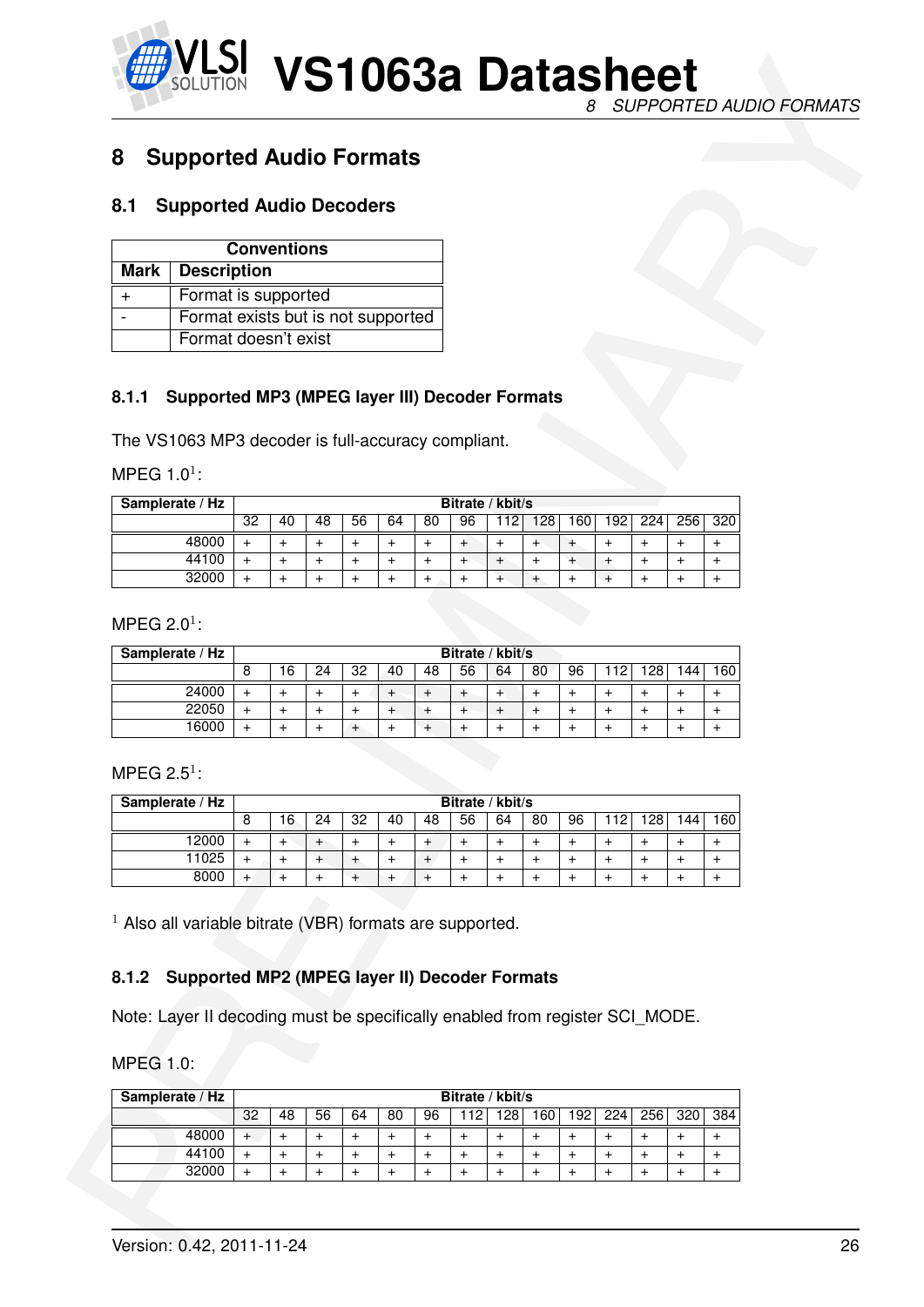![](_page_26_Picture_0.jpeg)

*8 SUPPORTED AUDIO FORMATS*

#### MPEG 2.0:

| Samplerate / Hz |   | Bitrate / kbit/s |    |    |    |    |    |    |    |    |        |    |    |     |
|-----------------|---|------------------|----|----|----|----|----|----|----|----|--------|----|----|-----|
|                 | Ο | 16               | 24 | 32 | 40 | 48 | 56 | 64 | 80 | 96 | 2<br>← | 28 | 44 | 160 |
| 24000           |   |                  |    |    |    |    |    |    |    |    |        |    |    |     |
| 22050           |   |                  |    |    |    |    |    |    |    |    |        |    |    |     |
| 16000           |   |                  |    |    |    |    |    |    |    |    |        |    |    |     |

#### <span id="page-26-0"></span>**8.1.3 Supported Ogg Vorbis Decoder Formats**

| <b>Parameter</b> | Min | <b>Max</b> | Unit     |
|------------------|-----|------------|----------|
| Channels         |     | י          |          |
| Window size      | 64  | 4096       | samples  |
| Samplerate       |     | 48000      | Hz       |
| <b>Bitrate</b>   | 0   | 500        | kbit/sec |

Of the two Ogg Vorbis floors, only floor 1 is supported. No known encoders since early preliminary releases have ever used floor 0. All one- and two-channel Ogg Vorbis files should be playable with this decoder.

#### <span id="page-26-1"></span>**8.1.4 Supported AAC (ISO/IEC 13818-7 and ISO/IEC 14496-3) Decoder Formats**

VS1063a decodes MPEG2-AAC-LC-2.0.0.0 and MPEG4-AAC-LC-2.0.0.0 streams, i.e. the low complexity profile with maximum of two channels can be decoded. If a stream contains more than one element and/or element type, you can select which one to decode from the 16 singlechannel, 16 channel-pair, and 16 low-frequency elements. The default is to select the first one that appears in the stream.

Dynamic range control (DRC) is supported and can be controlled by the user to limit or enhance the dynamic range of the material that contains DRC information.

Both Sine window and Kaiser-Bessel-derived window are supported.

For MPEG4 pseudo-random noise substitution (PNS) is supported. Short frames (120 and 960 samples) are not fully supported.

CONTROL **VS 100638 Decision** Support Control of the matter of the control of the state of the state of the state of the state of the state of the state of the state of the state of the state of the state of the state of t Spectral Band Replication (SBR) level 3, and Parametric Stereo (PS) level 3 are supported (HE-AAC v2). Level 3 means that maximum of 2 channels, samplerates upto and including 48 kHz without and with SBR (with or without PS) are supported. Also, both mixing modes  $(R_a$  and  $R_b$ ), IPD/OPD synthesis and 34 frequency bands resolution are implemented. The downsampled synthesis mode (core coder samplerates  $>$  24 kHz and  $<=$  48 kHz with SBR) is implemented.

SBR and PS decoding can also be disabled. Also different operating modes can be selected. See config1 and sbrAndPsStatus in section 10.11 : "Extra parameters".

If enabled, the internal clock (CLKI) is automatically increased if AAC decoding needs a higher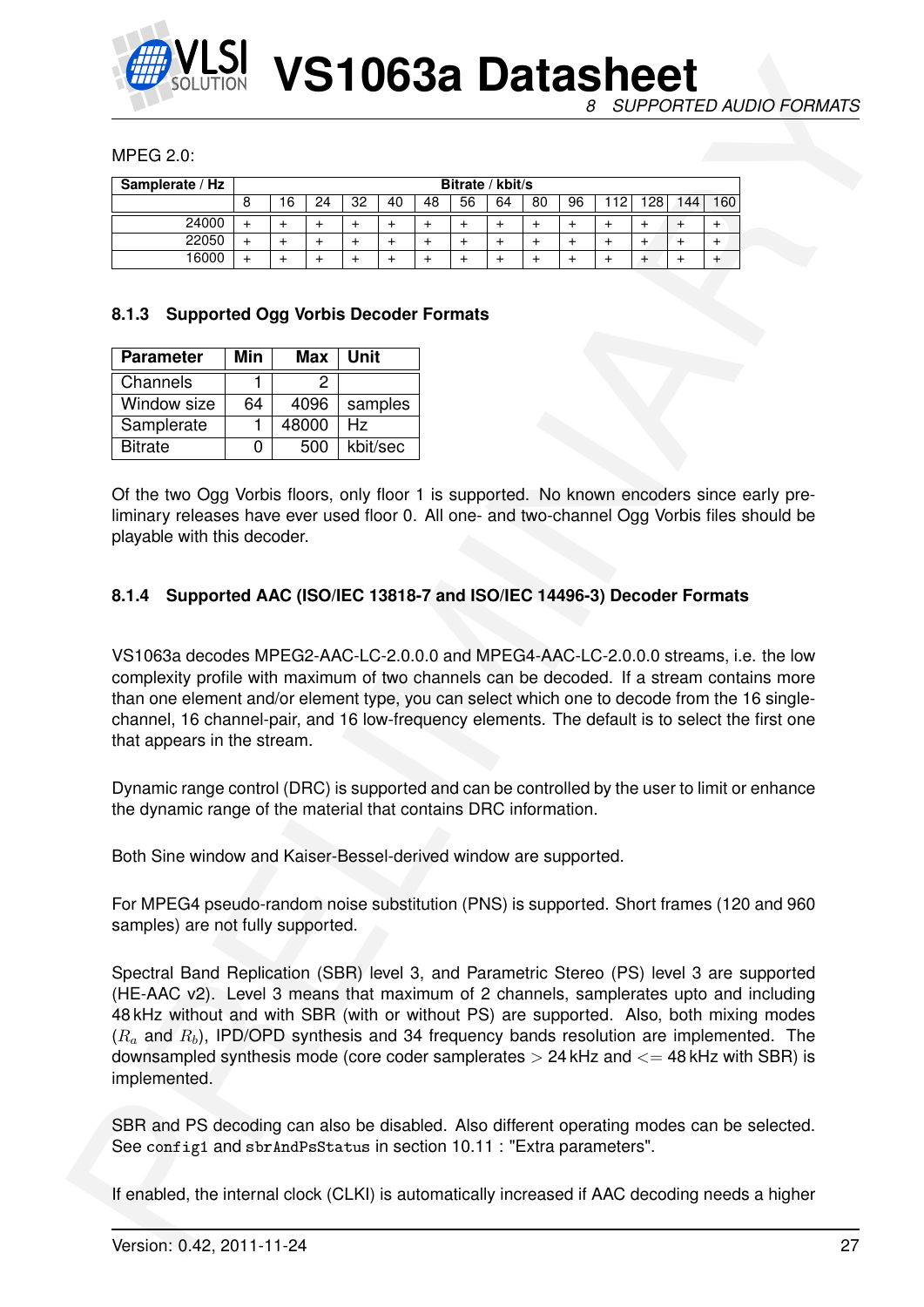![](_page_27_Picture_0.jpeg)

|                                                         | content. This is why $3.5 \times +1.0 \times$ clock is the recommended default. |                        |           |                                                |           |           |                                  |                                  |           | correct decoding. Generally HE-AAC v2 files need $4.5\times$ clock to decode both SBR and PS                                                                                                                                                                                                                |  |
|---------------------------------------------------------|---------------------------------------------------------------------------------|------------------------|-----------|------------------------------------------------|-----------|-----------|----------------------------------|----------------------------------|-----------|-------------------------------------------------------------------------------------------------------------------------------------------------------------------------------------------------------------------------------------------------------------------------------------------------------------|--|
| forward because resynchronization is easily possible.   |                                                                                 |                        |           |                                                |           |           |                                  |                                  |           | For AAC the streaming ADTS format is recommended. This format allows easy rewind and fast                                                                                                                                                                                                                   |  |
| easier automatic resync mechanism (see Section 10.5.4). |                                                                                 |                        |           |                                                |           |           |                                  |                                  |           | In addition to ADTS (.aac), MPEG2 ADIF (.aac) and MPEG4 AUDIO (.mp4 / .m4a) files are<br>played, but these formats are less suitable for rewind and fast forward operations. You can still<br>implement these features by using the jump points table, or using slightly less robust but much               |  |
| HE-AAC or HE-AACv2 content are played.                  |                                                                                 |                        |           |                                                |           |           |                                  |                                  |           | Because 3GPP (.3gp) and 3GPPv2 (.3g2) files are just MPEG4 files, those that contain only                                                                                                                                                                                                                   |  |
| $\mathsf{AAC}^{12}$ :                                   |                                                                                 |                        |           |                                                |           |           |                                  |                                  |           | Programs exist that optimize the .mp4 and .m4a into so-called <i>streamable</i> format that has the<br><b>mdat</b> atom last in the file, and thus suitable for web servers' audio streaming. You can use this<br>kind of tool to process files for VS1063a too. For example mp4creator -optimize file.mp4. |  |
| Samplerate / Hz                                         | $\leq 96$                                                                       | 132                    | 144       | Maximum Bitrate kbit/s - for 2 channels<br>192 | 264       | 288       | 384                              | 529                              | 576       |                                                                                                                                                                                                                                                                                                             |  |
|                                                         |                                                                                 | $+$                    | $\ddot{}$ | $+$                                            | $+$       | $+$       | $\ddot{}$                        | $+$                              | $\ddot{}$ |                                                                                                                                                                                                                                                                                                             |  |
|                                                         |                                                                                 |                        |           |                                                |           |           |                                  |                                  |           |                                                                                                                                                                                                                                                                                                             |  |
| 48000<br>44100                                          | $+$<br>$+$                                                                      | $\ddot{}$              | $\ddot{}$ | $\ddot{}$                                      | $\ddot{}$ | $+$       | $\begin{array}{c} + \end{array}$ | $\begin{array}{c} + \end{array}$ |           |                                                                                                                                                                                                                                                                                                             |  |
| 32000                                                   | $+$                                                                             | $^{+}$                 | $\ddot{}$ | $\ddot{}$                                      | $\ddot{}$ | $\ddot{}$ | $+$                              |                                  |           |                                                                                                                                                                                                                                                                                                             |  |
| 24000                                                   | $+$                                                                             | $+$                    | $\pm$     | $\ddot{}$                                      | $\ddot{}$ | $+$       |                                  |                                  |           |                                                                                                                                                                                                                                                                                                             |  |
| 22050                                                   | $\ddot{}$                                                                       | $\ddot{}$              | $\ddot{}$ | $^{+}$                                         | $+$       |           |                                  |                                  |           |                                                                                                                                                                                                                                                                                                             |  |
| 16000                                                   | $\ddot{}$                                                                       | $\ddot{}$              | $\ddot{}$ | $\begin{array}{c} + \end{array}$               |           |           |                                  |                                  |           |                                                                                                                                                                                                                                                                                                             |  |
| 12000<br>11025                                          | $+$<br>$+$                                                                      | $\ddot{}$<br>$\ddot{}$ | $\ddot{}$ |                                                |           |           |                                  |                                  |           |                                                                                                                                                                                                                                                                                                             |  |
| 8000                                                    | $^{+}$                                                                          |                        |           |                                                |           |           |                                  |                                  |           |                                                                                                                                                                                                                                                                                                             |  |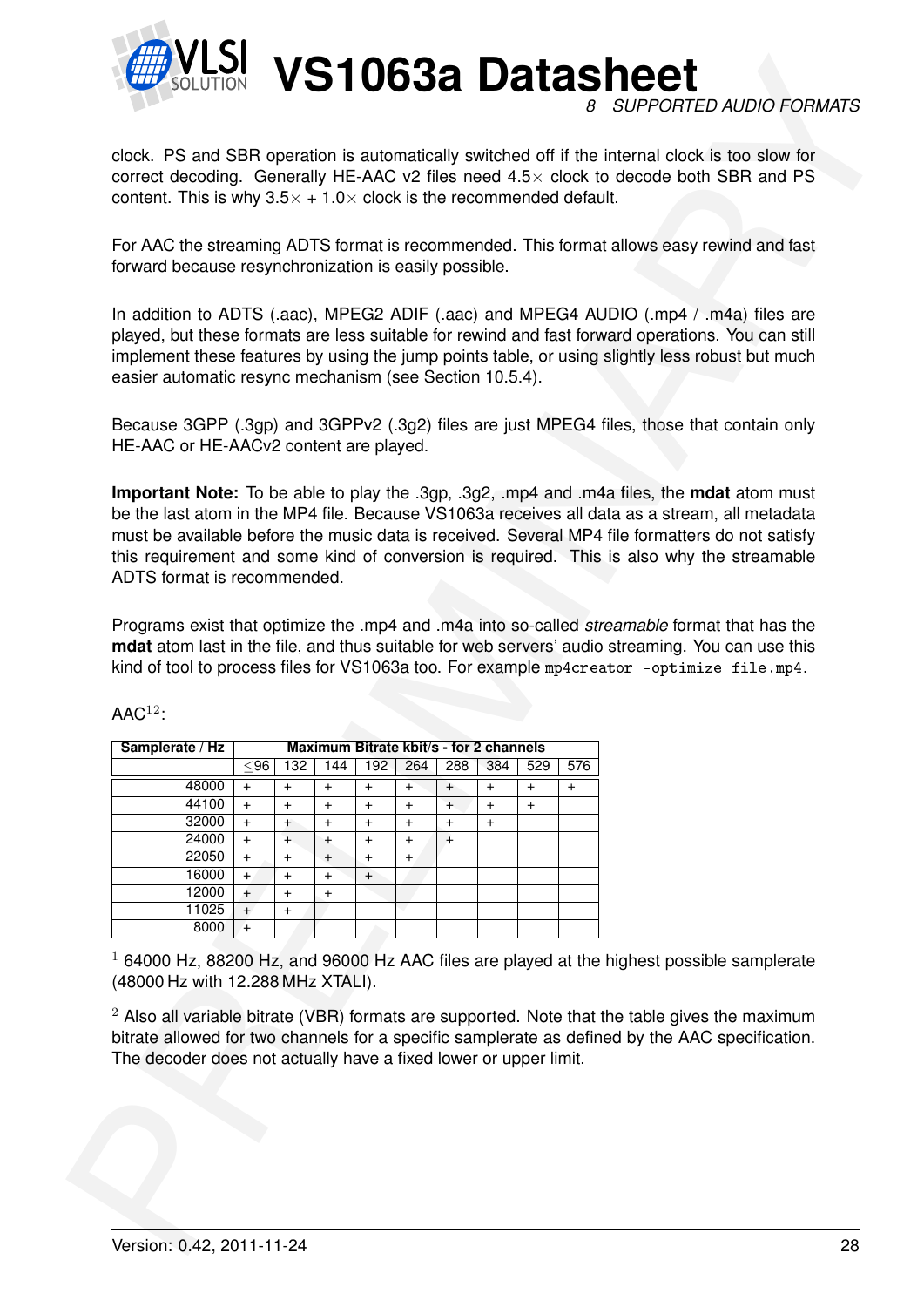![](_page_28_Picture_1.jpeg)

#### <span id="page-28-0"></span>**8.1.5 Supported WMA Decoder Formats**

| WMA 4.0 / 4.1: |  |
|----------------|--|
|----------------|--|

| <b>Samplerate</b> |   |   |   |    |        |    |       |    | Bitrate / kbit/s |    |        |        |    |    |     |    |     |
|-------------------|---|---|---|----|--------|----|-------|----|------------------|----|--------|--------|----|----|-----|----|-----|
| Hz                | 5 | 6 | 8 | 10 | 12     | 16 | 20    | 22 | 32               | 40 | 48     | 64     | 80 | 96 | 128 | 60 | 192 |
| 8000              | + |   |   |    | $\div$ |    |       |    |                  |    |        |        |    |    |     |    |     |
| 11025             |   |   |   | +  |        |    |       |    |                  |    |        |        |    |    |     |    |     |
| 16000             |   |   |   | ÷  | ⊣      | +  | $\pm$ |    |                  |    |        |        |    |    |     |    |     |
| 22050             |   |   |   |    |        |    | +     |    | +                |    |        |        |    |    |     |    |     |
| 32000             |   |   |   |    |        |    | +     |    |                  |    | $\div$ | $\,^+$ |    |    |     |    |     |
| 44100             |   |   |   |    |        |    |       |    | $\pm$            |    | $\div$ | +      |    |    |     | +  |     |
| 48000             |   |   |   |    |        |    |       |    |                  |    |        |        |    |    |     | ÷  |     |

#### WMA 7:

| L2, and L3) are supported. Previously streams were separated into Classes 1, 2a, 2b, and<br>3. The decoder has passed Microsoft's conformance testing program. Windows Media Audio<br>Professional and Windows Media Audio Voice are different codecs and are not supported. |                |           |                  |                                  |           |           |                  |               |                        |                                               | Windows Media Audio codec versions 2, 7, 8, and 9 are supported. All WMA profiles (L1, |                |                |                |           |                |                  |                                  |           |
|------------------------------------------------------------------------------------------------------------------------------------------------------------------------------------------------------------------------------------------------------------------------------|----------------|-----------|------------------|----------------------------------|-----------|-----------|------------------|---------------|------------------------|-----------------------------------------------|----------------------------------------------------------------------------------------|----------------|----------------|----------------|-----------|----------------|------------------|----------------------------------|-----------|
|                                                                                                                                                                                                                                                                              |                |           |                  |                                  |           |           |                  |               |                        |                                               |                                                                                        |                |                |                |           |                |                  |                                  |           |
|                                                                                                                                                                                                                                                                              |                |           |                  |                                  |           |           |                  |               |                        |                                               |                                                                                        |                |                |                |           |                |                  |                                  |           |
|                                                                                                                                                                                                                                                                              |                |           |                  |                                  |           |           |                  |               |                        |                                               |                                                                                        |                |                |                |           |                |                  |                                  |           |
|                                                                                                                                                                                                                                                                              |                |           |                  |                                  |           |           |                  |               |                        |                                               |                                                                                        |                |                |                |           |                |                  |                                  |           |
| WMA 4.0 / 4.1:                                                                                                                                                                                                                                                               |                |           |                  |                                  |           |           |                  |               |                        |                                               |                                                                                        |                |                |                |           |                |                  |                                  |           |
| <b>Samplerate</b><br>/ Hz                                                                                                                                                                                                                                                    | 5              | 6         | 8                | 10                               |           | 12        | 16               | 20            | 22                     | Bitrate / kbit/s<br>32                        | 40                                                                                     | 48             |                | 64             | 80        | 96             | 128              | 160                              | 192       |
| 8000                                                                                                                                                                                                                                                                         | $+$            | $+$       |                  |                                  |           | $+$       |                  |               |                        |                                               |                                                                                        |                |                |                |           |                |                  |                                  |           |
| 11025                                                                                                                                                                                                                                                                        |                |           | $\ddot{}$<br>$+$ | $\ddot{}$                        |           |           |                  |               |                        |                                               |                                                                                        |                |                |                |           |                |                  |                                  |           |
| 16000                                                                                                                                                                                                                                                                        |                |           |                  | $\ddot{}$                        |           | $+$       | $^{+}$           | $\ddot{}$     |                        |                                               |                                                                                        |                |                |                |           |                |                  |                                  |           |
| 22050                                                                                                                                                                                                                                                                        |                |           |                  |                                  |           |           | $+$              | $\ddot{}$     | $+$                    | $\ddot{}$                                     |                                                                                        |                |                |                |           |                |                  |                                  |           |
| 32000                                                                                                                                                                                                                                                                        |                |           |                  |                                  |           |           |                  | $\ddot{}$     | $+$                    | $\ddot{}$                                     | $+$                                                                                    | $\ddot{}$      | $\ddot{}$      |                |           |                |                  |                                  |           |
| 44100                                                                                                                                                                                                                                                                        |                |           |                  |                                  |           |           |                  |               |                        | $\ddot{}$                                     |                                                                                        | $+$            | $\overline{+}$ |                | $\ddot{}$ | $+$            | $\ddot{}$        | $\ddot{}$                        |           |
| 48000                                                                                                                                                                                                                                                                        |                |           |                  |                                  |           |           |                  |               |                        |                                               |                                                                                        |                |                |                |           |                | $+$              | $\ddot{}$                        |           |
| <b>WMA 7:</b>                                                                                                                                                                                                                                                                |                |           |                  |                                  |           |           |                  |               |                        |                                               |                                                                                        |                |                |                |           |                |                  |                                  |           |
| <b>Samplerate</b>                                                                                                                                                                                                                                                            |                |           |                  |                                  |           |           |                  |               |                        | Bitrate / kbit/s                              |                                                                                        |                |                |                |           |                |                  |                                  |           |
| / Hz                                                                                                                                                                                                                                                                         | 5              | 6         | 8                | 10                               |           | 12        | 16               | 20            | 22                     | 32                                            | 40                                                                                     | 48             |                | 64             | 80        | 96             |                  | $128$ 160                        | 192       |
| 8000                                                                                                                                                                                                                                                                         | $+$            | $+$       | $\ddot{}$        |                                  |           | $\ddot{}$ |                  |               |                        |                                               |                                                                                        |                |                |                |           |                |                  |                                  |           |
| 11025                                                                                                                                                                                                                                                                        |                |           | $+$              | $\ddot{}$                        |           |           |                  |               |                        |                                               |                                                                                        |                |                |                |           |                |                  |                                  |           |
| 16000                                                                                                                                                                                                                                                                        |                |           |                  | $+$                              |           | $+$       | $\ddot{}$        | $+$           |                        |                                               |                                                                                        |                |                |                |           |                |                  |                                  |           |
| 22050                                                                                                                                                                                                                                                                        |                |           |                  |                                  |           |           | $+$              | $+$           | $+$                    | $+$                                           |                                                                                        |                |                |                |           |                |                  |                                  |           |
| 32000                                                                                                                                                                                                                                                                        |                |           |                  |                                  |           |           |                  | $\ddot{}$     |                        | $^{+}$                                        | $\ddot{}$                                                                              | $\ddot{}$      |                |                |           |                |                  |                                  |           |
| 44100<br>48000                                                                                                                                                                                                                                                               |                |           |                  |                                  |           |           |                  |               |                        | $\ddot{}$                                     |                                                                                        | $\ddot{}$      | $^{+}$         |                | $^{+}$    | $\ddot{}$      | $\ddot{}$<br>$+$ | $\ddot{}$                        | $\ddot{}$ |
|                                                                                                                                                                                                                                                                              |                |           |                  |                                  |           |           |                  |               |                        |                                               |                                                                                        |                |                |                |           |                |                  | $\ddot{}$                        |           |
| <b>WMA 8:</b>                                                                                                                                                                                                                                                                |                |           |                  |                                  |           |           |                  |               |                        |                                               |                                                                                        |                |                |                |           |                |                  |                                  |           |
| <b>Samplerate</b>                                                                                                                                                                                                                                                            |                |           |                  |                                  |           |           |                  |               |                        | Bitrate / kbit/s                              |                                                                                        |                |                |                |           |                |                  |                                  |           |
| /Hz                                                                                                                                                                                                                                                                          | $\overline{5}$ | 6         | 8                | 10                               |           | 12        | 16               | 20            | 22                     | 32                                            | 40                                                                                     | 48             |                | 64             | 80        | 96             |                  | $128$ 160                        | 192       |
| 8000                                                                                                                                                                                                                                                                         | $\ddot{}$      | $\ddot{}$ | $\ddot{}$        |                                  |           | $\ddot{}$ |                  |               |                        |                                               |                                                                                        |                |                |                |           |                |                  |                                  |           |
| 11025                                                                                                                                                                                                                                                                        |                |           | $\ddot{}$        | $\ddot{}$                        |           |           |                  |               |                        |                                               |                                                                                        |                |                |                |           |                |                  |                                  |           |
| 16000                                                                                                                                                                                                                                                                        |                |           |                  | $+$                              |           | $+$       | $+$              | $+$           |                        |                                               |                                                                                        |                |                |                |           |                |                  |                                  |           |
| 22050<br>32000                                                                                                                                                                                                                                                               |                |           |                  |                                  |           |           | $+$              | $^{+}$<br>$+$ | $+$                    | $\ddot{}$<br>$\begin{array}{c} + \end{array}$ | $\ddot{}$                                                                              | $\ddot{}$      |                |                |           |                |                  |                                  |           |
| 44100                                                                                                                                                                                                                                                                        |                |           |                  |                                  |           |           |                  |               |                        | $\ddot{}$                                     |                                                                                        | $\ddot{}$      | $\ddot{}$      |                | $\ddot{}$ | $\ddot{}$      | $\ddot{}$        | $\begin{array}{c} + \end{array}$ | $\ddot{}$ |
| 48000                                                                                                                                                                                                                                                                        |                |           |                  |                                  |           |           |                  |               |                        |                                               |                                                                                        |                |                |                |           |                | $\ddot{}$        | $\begin{array}{c} + \end{array}$ | $\ddot{}$ |
|                                                                                                                                                                                                                                                                              |                |           |                  |                                  |           |           |                  |               |                        |                                               |                                                                                        |                |                |                |           |                |                  |                                  |           |
| <b>WMA 9:</b>                                                                                                                                                                                                                                                                |                |           |                  |                                  |           |           |                  |               |                        |                                               |                                                                                        |                |                |                |           |                |                  |                                  |           |
| <b>Samplerate</b>                                                                                                                                                                                                                                                            |                |           |                  |                                  |           |           |                  |               |                        | Bitrate / kbit/s                              |                                                                                        |                |                |                |           |                |                  |                                  |           |
| /Hz                                                                                                                                                                                                                                                                          | 5              | 6         | 8                | 10                               | 12        | 16        | 20               | 22            | 32                     | 40                                            | 48                                                                                     | 64             | 80             | 96             | 128       | 160            | 192              | 256                              | 320       |
| 8000                                                                                                                                                                                                                                                                         | $\ddot{}$      | $\ddot{}$ | $+$              |                                  | $\ddot{}$ |           |                  |               |                        |                                               |                                                                                        |                |                |                |           |                |                  |                                  |           |
| 11025                                                                                                                                                                                                                                                                        |                |           | $\ddot{}$        | $\begin{array}{c} + \end{array}$ |           |           |                  |               |                        |                                               |                                                                                        |                |                |                |           |                |                  |                                  |           |
| 16000<br>22050                                                                                                                                                                                                                                                               |                |           |                  | $+$                              | $+$       | $\ddot{}$ | $+$              |               |                        |                                               |                                                                                        |                |                |                |           |                |                  |                                  |           |
| 32000                                                                                                                                                                                                                                                                        |                |           |                  |                                  |           | $\ddot{}$ | $\ddot{}$<br>$+$ | $\ddot{}$     | $\ddot{}$<br>$\ddot{}$ | $+$                                           | $\ddot{}$                                                                              |                |                |                |           |                |                  |                                  |           |
| 44100                                                                                                                                                                                                                                                                        |                |           |                  |                                  |           |           | $+$              |               | $\ddot{}$              |                                               | $\ddot{}$                                                                              | $\overline{+}$ | $\ddot{}$      | $\overline{+}$ | $\ddot{}$ | $\overline{+}$ | $\ddot{}$        | $\ddot{}$                        | $\ddot{}$ |
| 48000                                                                                                                                                                                                                                                                        |                |           |                  |                                  |           |           |                  |               |                        |                                               |                                                                                        | $\ddot{}$      |                | $\ddot{}$      | $\ddot{}$ | $\ddot{}$      | $\ddot{}$        |                                  |           |
|                                                                                                                                                                                                                                                                              |                |           |                  |                                  |           |           |                  |               |                        |                                               |                                                                                        |                |                |                |           |                |                  |                                  |           |
|                                                                                                                                                                                                                                                                              |                |           |                  |                                  |           |           |                  |               |                        |                                               |                                                                                        |                |                |                |           |                |                  |                                  |           |

#### WMA 8:

| <b>Samplerate</b> |           |   |   |   |                |    |           |    | Bitrate / kbit/s |    |    |    |    |    |     |    |           |
|-------------------|-----------|---|---|---|----------------|----|-----------|----|------------------|----|----|----|----|----|-----|----|-----------|
| Hz                | 5         | 6 | о | 0 | $\overline{c}$ | 16 | 20        | 22 | 32               | 40 | 48 | 64 | 80 | 96 | 128 | 60 | 192       |
| 8000              | $\ddot{}$ |   |   |   | $\ddot{}$      |    |           |    |                  |    |    |    |    |    |     |    |           |
| 11025             |           |   |   |   |                |    |           |    |                  |    |    |    |    |    |     |    |           |
| 16000             |           |   |   |   |                | +  | $\ddot{}$ |    |                  |    |    |    |    |    |     |    |           |
| 22050             |           |   |   |   |                | +  | ÷         |    | $\pm$            |    |    |    |    |    |     |    |           |
| 32000             |           |   |   |   |                |    | $\ddot{}$ |    | +                |    | +  |    |    |    |     |    |           |
| 44100             |           |   |   |   |                |    |           |    | $\pm$            |    |    |    |    |    | ٠   |    | $\ddot{}$ |
| 48000             |           |   |   |   |                |    |           |    |                  |    |    |    |    |    | +   | +  |           |

#### WMA 9:

| <b>Samplerate</b> |     |       |   |        |           |   |    |    |        |    | Bitrate / kbit/s |       |    |    |              |     |     |     |     |
|-------------------|-----|-------|---|--------|-----------|---|----|----|--------|----|------------------|-------|----|----|--------------|-----|-----|-----|-----|
| Hz                | 5   | 6     | 8 | 10     | 12        | 6 | 20 | 22 | 32     | 40 | 48               | 64    | 80 | 96 | 1281         | 160 | 192 | 256 | 320 |
| 8000              | $+$ | $\pm$ |   |        | $\ddot{}$ |   |    |    |        |    |                  |       |    |    |              |     |     |     |     |
| 11025             |     |       |   | $\,^+$ |           |   |    |    |        |    |                  |       |    |    |              |     |     |     |     |
| 16000             |     |       |   |        | +         |   |    |    |        |    |                  |       |    |    |              |     |     |     |     |
| 22050             |     |       |   |        |           | + |    | ٠  | +      |    |                  |       |    |    |              |     |     |     |     |
| 32000             |     |       |   |        |           |   | +  |    |        |    |                  |       |    |    |              |     |     |     |     |
| 44100             |     |       |   |        |           |   | +  |    | $\div$ |    |                  | +     |    |    | $\mathrm{+}$ |     |     |     |     |
| 48000             |     |       |   |        |           |   |    |    |        |    |                  | $\pm$ |    |    | ٠            |     |     |     |     |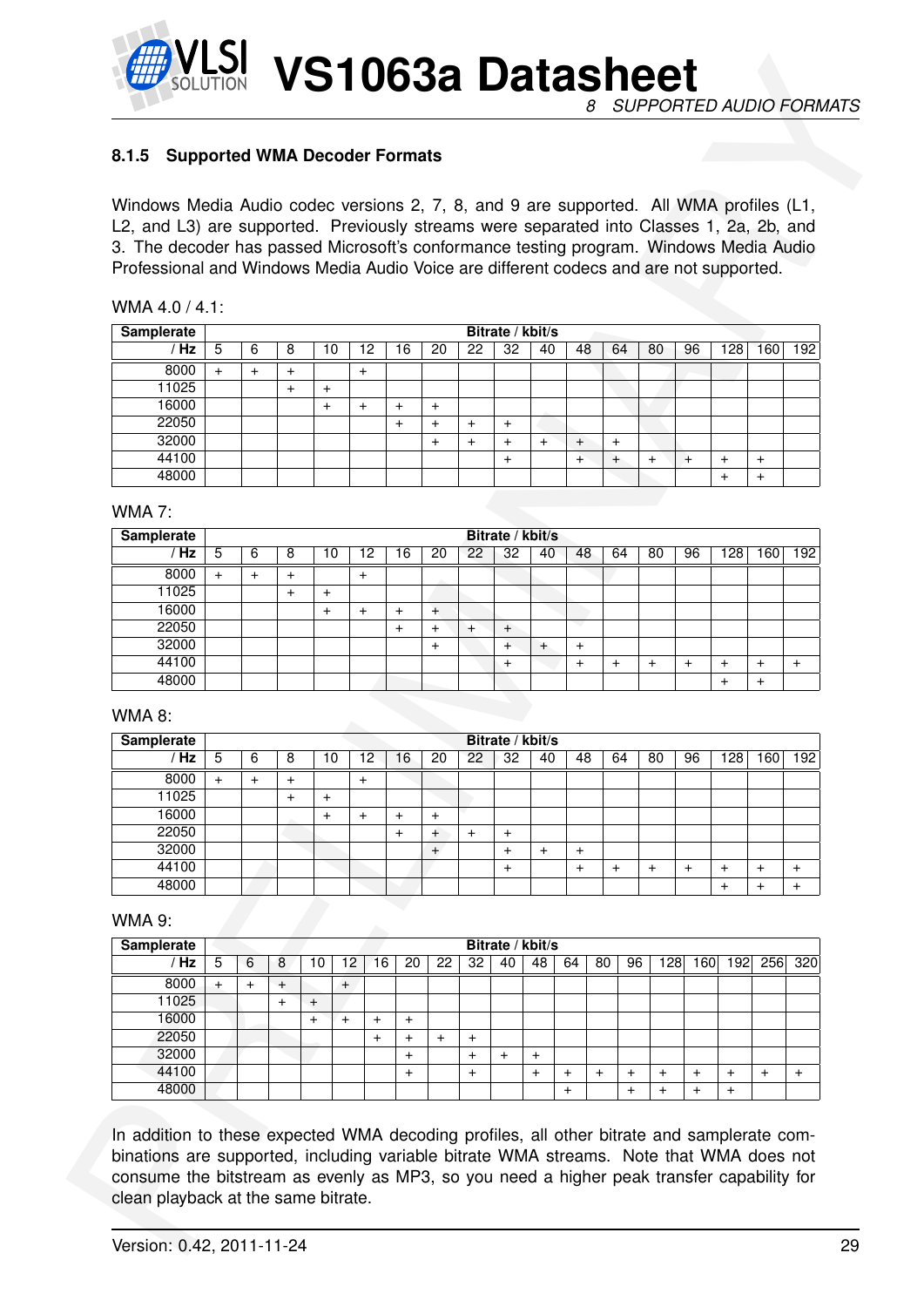![](_page_29_Picture_0.jpeg)

**VS1063a Datasheet** *8 SUPPORTED AUDIO FORMATS*

#### <span id="page-29-0"></span>**8.1.6 Supported FLAC Decoder Formats**

#### <span id="page-29-1"></span>**8.1.7 Supported RIFF WAV Decoder Formats**

|               |                             | The FLAC decoder provides the highest quality by providing lossless audio decompression.                                                                                                                                                                                                                                                                                    |  |
|---------------|-----------------------------|-----------------------------------------------------------------------------------------------------------------------------------------------------------------------------------------------------------------------------------------------------------------------------------------------------------------------------------------------------------------------------|--|
|               |                             | Upto 48 kHz and 24-bit FLAC files with upto two channels are supported.                                                                                                                                                                                                                                                                                                     |  |
|               |                             | Because of the high data rate, the requirements for data transfer are much higher than for lossy<br>codecs. Because of compression, audio buffer being shorter than the default FLAC block size,<br>and some design choices in the FLAC format itself, the peak data transfer rate must be even<br>higher than the sustained data rate required for uncompressed WAV files. |  |
|               | stream buffer (12 KiB).     | The FLAC decoder lowers the peak data transfer requirement a little by providing a larger                                                                                                                                                                                                                                                                                   |  |
|               |                             |                                                                                                                                                                                                                                                                                                                                                                             |  |
|               |                             |                                                                                                                                                                                                                                                                                                                                                                             |  |
| 8.1.7         |                             | <b>Supported RIFF WAV Decoder Formats</b>                                                                                                                                                                                                                                                                                                                                   |  |
|               |                             |                                                                                                                                                                                                                                                                                                                                                                             |  |
|               |                             |                                                                                                                                                                                                                                                                                                                                                                             |  |
|               |                             |                                                                                                                                                                                                                                                                                                                                                                             |  |
|               |                             | The following RIFF WAV formats are supported, with 1 or 2 audio channels and any samplerate                                                                                                                                                                                                                                                                                 |  |
|               |                             | upto $XTALI/256$ (48 kHz with 12.288 MHz clock).                                                                                                                                                                                                                                                                                                                            |  |
|               |                             |                                                                                                                                                                                                                                                                                                                                                                             |  |
| Format        | <b>Name</b>                 | <b>Comments</b>                                                                                                                                                                                                                                                                                                                                                             |  |
| 0x01          | <b>PCM</b>                  | 32, 24, 16 and 8 bits                                                                                                                                                                                                                                                                                                                                                       |  |
| 0x03          | <b>IEEE FLOAT</b>           | <b>IEEE</b> floating point data                                                                                                                                                                                                                                                                                                                                             |  |
| 0x06<br>0x07  | <b>ALAW</b><br><b>MULAW</b> | non-linear-quantized 8-bit samples (G.711 A-law)<br>non-linear-quantized 8-bit samples (G.711 $\mu$ -law)                                                                                                                                                                                                                                                                   |  |
| 0x11          | IMA_ADPCM                   | 4 bits per sample                                                                                                                                                                                                                                                                                                                                                           |  |
| 0x55          | MPEGLAYER3                  | For supported MP3 modes, see Chapter 8.1.1                                                                                                                                                                                                                                                                                                                                  |  |
| 0x65          | G722 ADPCM                  | two samples in 8 bits, same as 0x28f                                                                                                                                                                                                                                                                                                                                        |  |
| 0x28f         | ADPCM G722                  | two samples in 8 bits, same as 0x65                                                                                                                                                                                                                                                                                                                                         |  |
| <b>Oxfffe</b> | <b>Extended PCM</b>         | 32, 24, 16 and 8 bits, default channel configuration supported                                                                                                                                                                                                                                                                                                              |  |
|               |                             |                                                                                                                                                                                                                                                                                                                                                                             |  |
|               |                             |                                                                                                                                                                                                                                                                                                                                                                             |  |
|               |                             |                                                                                                                                                                                                                                                                                                                                                                             |  |
|               |                             |                                                                                                                                                                                                                                                                                                                                                                             |  |
|               |                             |                                                                                                                                                                                                                                                                                                                                                                             |  |
|               |                             |                                                                                                                                                                                                                                                                                                                                                                             |  |
|               |                             |                                                                                                                                                                                                                                                                                                                                                                             |  |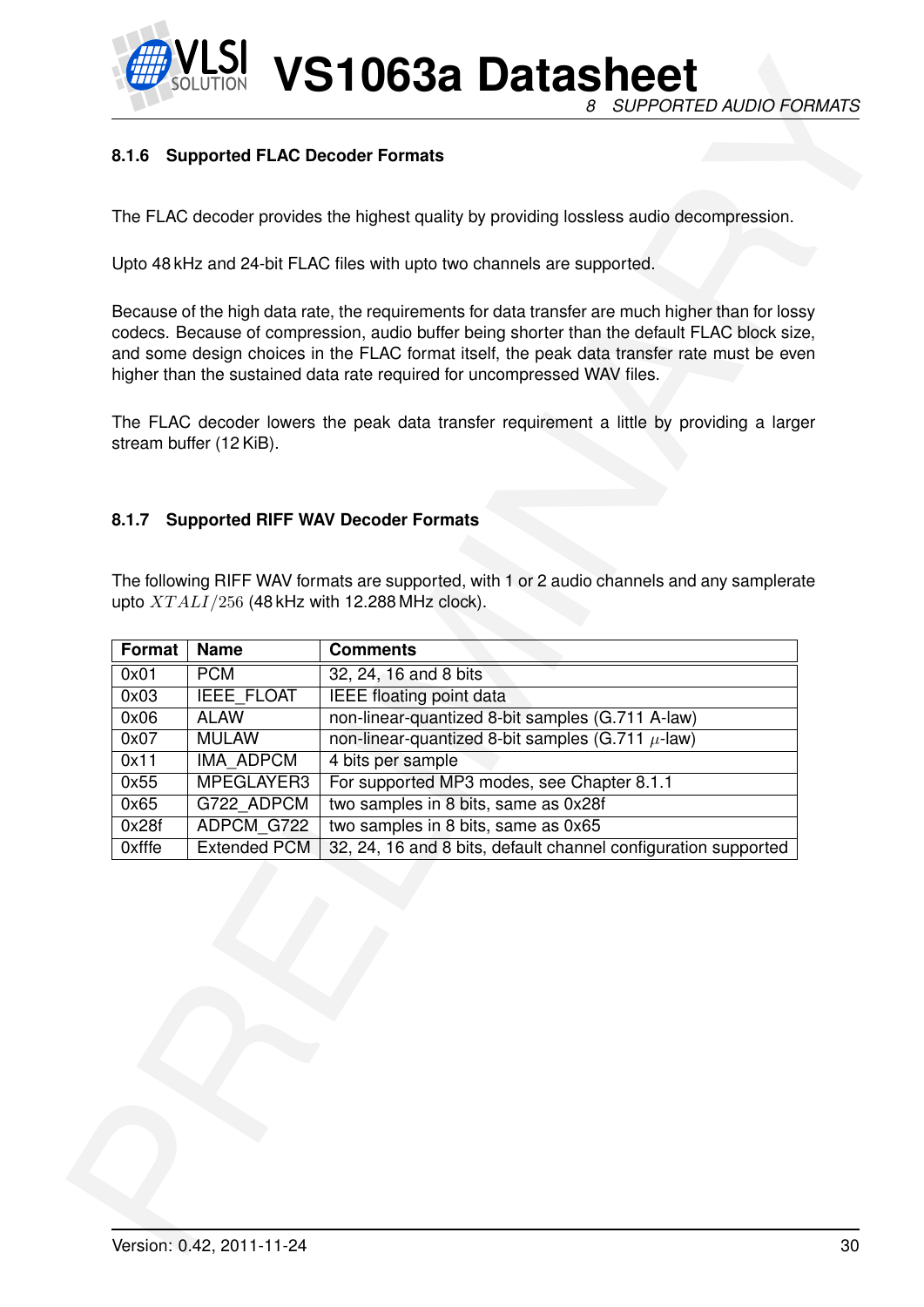![](_page_30_Picture_0.jpeg)

#### <span id="page-30-1"></span><span id="page-30-0"></span>**8.2 Supported Audio Encoding Formats**

#### **8.2.1 Supported MP3 (MPEG layer III) Encoding Formats**

| 8.2                                                                                       | <b>Supported Audio Encoding Formats</b>                                         |                   |                   |                |                        |                                  |                                               |                        |                                            |                        |                        |                        |                        |                    |                  |                                                                                             |  |
|-------------------------------------------------------------------------------------------|---------------------------------------------------------------------------------|-------------------|-------------------|----------------|------------------------|----------------------------------|-----------------------------------------------|------------------------|--------------------------------------------|------------------------|------------------------|------------------------|------------------------|--------------------|------------------|---------------------------------------------------------------------------------------------|--|
|                                                                                           |                                                                                 |                   |                   |                |                        |                                  |                                               |                        |                                            |                        |                        |                        |                        |                    |                  |                                                                                             |  |
| 8.2.1                                                                                     | <b>Supported MP3 (MPEG layer III) Encoding Formats</b>                          |                   |                   |                |                        |                                  |                                               |                        |                                            |                        |                        |                        |                        |                    |                  |                                                                                             |  |
| VS1063a supports all MP3 samplerates and bitrates, in stereo and mono, both with constant |                                                                                 |                   |                   |                |                        |                                  |                                               |                        |                                            |                        |                        |                        |                        |                    |                  |                                                                                             |  |
| bit-rate (CBR) or variable bitrate (VBR). The following tables apply to both formats.     |                                                                                 |                   |                   |                |                        |                                  |                                               |                        |                                            |                        |                        |                        |                        |                    |                  |                                                                                             |  |
|                                                                                           |                                                                                 |                   |                   |                |                        |                                  |                                               |                        |                                            |                        |                        |                        |                        |                    |                  |                                                                                             |  |
| Symbol                                                                                    | <b>Description</b>                                                              |                   |                   |                |                        |                                  |                                               | <b>Conventions</b>     |                                            |                        |                        |                        |                        |                    |                  |                                                                                             |  |
| $^{++}$                                                                                   | Format is supported and recommended for this channel configuration and bitrate. |                   |                   |                |                        |                                  |                                               |                        |                                            |                        |                        |                        |                        |                    |                  |                                                                                             |  |
| $+$                                                                                       | Format is supported.                                                            |                   |                   |                |                        |                                  |                                               |                        |                                            |                        |                        |                        |                        |                    |                  |                                                                                             |  |
| x                                                                                         | Format is supported but use is strongly discouraged for quality reasons.        |                   |                   |                |                        |                                  |                                               |                        |                                            |                        |                        |                        |                        |                    |                  |                                                                                             |  |
| v                                                                                         |                                                                                 |                   |                   |                |                        |                                  |                                               |                        |                                            |                        |                        |                        |                        |                    |                  | Format is supported but for best quality lower samplerate with same bitrate is recommended. |  |
| $\,<$                                                                                     | Format is supported but lower bitrate will give same quality.                   |                   |                   |                |                        |                                  |                                               |                        |                                            |                        |                        |                        |                        |                    |                  |                                                                                             |  |
|                                                                                           | Format exists but isn't supported.<br>Format doesn't exist.                     |                   |                   |                |                        |                                  |                                               |                        |                                            |                        |                        |                        |                        |                    |                  |                                                                                             |  |
|                                                                                           |                                                                                 |                   |                   |                |                        |                                  |                                               |                        |                                            |                        |                        |                        |                        |                    |                  |                                                                                             |  |
| MPEG 1.0 layer III (MP3 full-rates), stereo:<br>Samplerate / Hz                           |                                                                                 |                   |                   |                |                        |                                  |                                               |                        | Bitrate / kbit/s, stereo                   |                        |                        |                        |                        |                    |                  |                                                                                             |  |
|                                                                                           |                                                                                 | 32                | 40                | 48             | 56                     | 64                               | 80                                            | 96                     |                                            | $112$ 128              | 160                    | 192                    | 224                    | 256                | 320              |                                                                                             |  |
|                                                                                           |                                                                                 |                   |                   |                |                        |                                  |                                               |                        |                                            |                        |                        |                        |                        |                    |                  |                                                                                             |  |
|                                                                                           | 48000                                                                           | $\mathsf{v}$      | v                 | v              | $\mathsf{v}$           | v                                | V                                             | $\mathsf{V}$           | $\ddot{}$                                  | $+$                    | $^{++}$                | $^{++}$                | $^{++}$                | $^{++}$            | $^{++}$          |                                                                                             |  |
|                                                                                           | 44100                                                                           | $\mathsf{v}$      | v                 | v              | $\mathsf{v}$           | v                                | $\mathsf{v}$                                  | $^{+}$                 | $+$                                        | $+$                    | $+$                    | $\ddot{}$              | $\ddot{}$              | $\ddot{}$          | $+$              |                                                                                             |  |
| MPEG 2.0 & 2.5 layer III (MP3 low rates), stereo:                                         | 32000                                                                           | $\mathsf{v}$      | v                 | v              | v                      | $\mathsf{v}$                     | $\ddot{}$                                     | $\qquad \qquad +$      | $^{++}$                                    | $++$                   | $+$                    | $\ddot{}$              | $\ddot{}$              | $\ddot{}$          | $\,<$            |                                                                                             |  |
| Samplerate / Hz                                                                           |                                                                                 |                   |                   |                |                        |                                  |                                               |                        | Bitrate / kbit/s, stereo                   |                        |                        |                        |                        |                    |                  |                                                                                             |  |
|                                                                                           |                                                                                 | 8                 | 16                | 24             | 32                     | 40                               | 48                                            | 56                     | 64                                         | 80                     | 96                     | 112                    | 128                    | 144                | 160              |                                                                                             |  |
|                                                                                           | 24000                                                                           | X                 | $\mathsf{V}$      | v              | $\mathsf{V}$           | V                                | $\mathsf{V}$                                  | $\mathbf{v}$           | +                                          | $^{++}$                | $^{\mathrm{++}}$       | +                      | +                      | +                  | ≦                |                                                                                             |  |
|                                                                                           | 22050<br>16000                                                                  | X<br>X            | $\mathsf{v}$<br>v | v<br>v         | v<br>v                 | v<br>$\pmb{+}$                   | $\mathsf{V}$<br>$\ddot{}$                     | $\ddot{}$<br>$\pm$     | $+$<br>$^{++}$                             | $\ddot{}$<br>$\ddot{}$ | $\ddot{}$<br>$\ddot{}$ | $\ddot{}$<br>$\ddot{}$ | $\ddot{}$<br>$\ddot{}$ | $\,<\,$<br>$\,<\,$ | $<\,$<br>$\,<$   |                                                                                             |  |
|                                                                                           | 12000                                                                           | $\mathsf{V}$      | v                 | v              | $\ddot{}$              | $^{++}$                          | $^{++}$                                       | $^{++}$                | $\ddot{}$                                  | $+$                    | $+$                    | $\ddot{}$              | $\ddot{}$              | $\,<$              | $\,<$            |                                                                                             |  |
|                                                                                           | 11025                                                                           | V                 | V                 | v              | $\ddot{}$              | $\ddot{}$                        | $\begin{array}{c} + \end{array}$              | $\ddot{}$              | $\ddot{}$                                  | $\ddot{}$              | $^{+}$                 | $\ddot{}$              | $\! + \!$              | $<\,$              | $\,<\,$          |                                                                                             |  |
|                                                                                           | 8000                                                                            | $^{++}$           | $^{++}$           | $^{++}$        | $^{++}$                | $\ddot{}$                        | $\ddot{}$                                     | $\ddot{}$              | $+$                                        | $+$                    | $+$                    | $\ddot{}$              | $\,<$                  | $\,<$              | $\,<\,$          |                                                                                             |  |
|                                                                                           |                                                                                 |                   |                   |                |                        |                                  |                                               |                        |                                            |                        |                        |                        |                        |                    |                  |                                                                                             |  |
|                                                                                           |                                                                                 |                   |                   |                |                        |                                  |                                               |                        |                                            |                        |                        |                        |                        |                    |                  |                                                                                             |  |
|                                                                                           |                                                                                 |                   |                   |                |                        |                                  |                                               |                        |                                            |                        |                        |                        |                        |                    |                  |                                                                                             |  |
| Samplerate / Hz                                                                           |                                                                                 | 32                | 40                | 48             | 56                     | 64                               | 80                                            | 96                     | Bitrate / kbit/s, mono<br>$\overline{112}$ | 128                    | 160                    | 192                    | 224                    | 256                | $\overline{320}$ |                                                                                             |  |
|                                                                                           | 48000                                                                           | $\mathsf{V}$      | V                 | v              | $^{+}$                 | $\begin{array}{c} + \end{array}$ | $^{++}$                                       | $^{++}$                | $^{++}$                                    | $^{++}$                | $^{++}$                | $^{++}$                | $^{++}$                | $^{++}$            | $\,<\,$          |                                                                                             |  |
| MPEG 1.0 layer III (MP3 full-rates), mono:                                                | 44100                                                                           | $\mathsf{V}$      | V                 | v              | $+$                    | $\ddot{}$                        | $\ddot{}$                                     | $\ddot{}$              | $\ddot{}$                                  | $^{+}$                 | $^{+}$                 | $\ddot{}$              | $^{+}$                 | $\ddot{}$          | $\,<$            |                                                                                             |  |
|                                                                                           | 32000                                                                           | $+$               | $+$               | $+$            | $^{++}$                | $^{++}$                          | $\ddot{}$                                     | $\ddot{}$              | $+$                                        | $+$                    | $+$                    | $+$                    | $\,<$                  | $\,<\,$            | $\,<\,$          |                                                                                             |  |
|                                                                                           |                                                                                 |                   |                   |                |                        |                                  |                                               |                        |                                            |                        |                        |                        |                        |                    |                  |                                                                                             |  |
|                                                                                           |                                                                                 |                   |                   |                |                        |                                  |                                               |                        |                                            |                        |                        |                        |                        |                    |                  |                                                                                             |  |
|                                                                                           |                                                                                 |                   |                   |                |                        |                                  |                                               |                        |                                            |                        |                        |                        |                        |                    |                  |                                                                                             |  |
| Samplerate / Hz                                                                           |                                                                                 | 8                 | 16                | 24             | 32                     | 40                               | 48                                            | 56                     | Bitrate / kbit/s, mono<br>64               | 80                     | 96                     | 112                    | 128                    | 144                | 160              |                                                                                             |  |
|                                                                                           | 24000                                                                           | $\mathsf{V}$      | v                 | $\ddot{}$      | $\ddot{}$              | $\ddot{}$                        | $^{++}$                                       | $\ddot{}$              | $\ddot{}$                                  | $+$                    | $\ddot{}$              | $\ddot{}$              | $<\,$                  | $\,<\,$            | $<\,$            |                                                                                             |  |
|                                                                                           | 22050                                                                           | $\mathsf{V}$      | v                 | $\ddot{}$      | $\ddot{}$              | $\ddot{}$                        | $\ddot{}$                                     | $\ddot{}$              | $\ddot{}$                                  | $+$                    | $\ddot{}$              | $\ddot{}$              | $\,<\,$                | $\,<\,$            | $\,<$            |                                                                                             |  |
| MPEG 2.0 & 2.5 layer III (MP3 low rates), mono:                                           | 16000                                                                           | $\mathsf{V}$      | $\mathsf{v}$      | $+$            | $^{++}$                | $^{++}$                          | $\ddot{}$                                     | $\ddot{}$              | $\ddot{}$                                  | $+$                    | $\,<$                  | $\,<$                  | $\,<$                  | $\,<$              | $\,<$            |                                                                                             |  |
|                                                                                           | 12000<br>11025                                                                  | V<br>$\mathsf{v}$ | v<br>V            | $^{++}$<br>$+$ | $\ddot{}$<br>$\ddot{}$ | $\pmb{+}$<br>$\ddot{}$           | $\ddot{}$<br>$\begin{array}{c} + \end{array}$ | $\ddot{}$<br>$\ddot{}$ | $\ddot{}$<br>$+$                           | $<\,$<br>$\,<$         | $<\,$<br>$\,<$         | $\,<\,$<br>$\,<$       | $\,<$<br>$\,<$         | $<\,$<br>$\,<$     | $\,<$<br>$\,<\,$ |                                                                                             |  |

#### MPEG 1.0 layer III (MP3 full-rates), stereo:

| Samplerate / Hz |              |    |    |    |    |              |              | Bitrate / kbit/s, stereo |     |                  |             |     |                 |     |
|-----------------|--------------|----|----|----|----|--------------|--------------|--------------------------|-----|------------------|-------------|-----|-----------------|-----|
|                 | 32           | 40 | 48 | 56 | 64 | 80           | 96           | '121                     | 128 | 160 <sub>1</sub> | 192         | 224 | 256             | 320 |
| 48000           | v            | v  | v  |    |    | v            | $\mathsf{v}$ |                          |     |                  | $L_{\perp}$ |     | $^{\mathrm{+}}$ |     |
| 44100           | $\mathsf{V}$ | v  | v  |    |    | $\mathbf{v}$ |              |                          |     |                  |             |     |                 |     |
| 32000           | v            | v  | v  |    |    |              |              | $^{++}$                  |     |                  |             |     |                 |     |

#### MPEG 2.0 & 2.5 layer III (MP3 low rates), stereo:

| Samplerate / Hz |         |         |                 |                 |              |         | Bitrate / kbit/s, stereo |           |         |         |          |     |    |     |
|-----------------|---------|---------|-----------------|-----------------|--------------|---------|--------------------------|-----------|---------|---------|----------|-----|----|-----|
|                 | 8       | 16      | 24              | 32              | 40           | 48      | 56                       | 64        | 80      | 96      | 2١<br>11 | 128 | 44 | 160 |
| 24000           | X       | v       | $\mathsf{v}$    | v               | $\mathsf{v}$ | v       | $\mathbf{v}$             | $\ddot{}$ | $^{++}$ | $^{++}$ |          | +   |    |     |
| 22050           | x       | v       | v               | v               | v            | v       | +                        |           | $\div$  |         |          |     |    |     |
| 16000           | x       | v       | v               | v               |              | $+$     |                          | $^{++}$   | $\div$  |         |          |     |    |     |
| 12000           | v       | v       | v               |                 | $^{++}$      | $^{++}$ | $++$                     | $\,^+$    | $^{+}$  |         |          |     |    |     |
| 11025           | v       | v       | v               |                 |              |         |                          | +         | $\,^+$  |         |          |     |    |     |
| 8000            | $^{++}$ | $^{++}$ | $^{\mathrm{+}}$ | $^{\mathrm{+}}$ |              |         |                          | $\,^+$    | $\,^+$  |         |          |     |    |     |

| Samplerate / Hz |              |              |    |    |    |                 |                 | Bitrate / kbit/s, mono |     |     |                  |     |     |     |
|-----------------|--------------|--------------|----|----|----|-----------------|-----------------|------------------------|-----|-----|------------------|-----|-----|-----|
|                 | 32           | 40           | 48 | 56 | 64 | 80              | 96              | 12                     | 128 | 160 | 192 <sub>1</sub> | 224 | 256 | 320 |
| 48000           | $\mathbf{v}$ | v            | v  |    |    | $^{\mathrm{+}}$ | $^{\mathrm{+}}$ | $^{++}$                |     |     |                  |     |     |     |
| 44100           | $\mathbf{v}$ | $\mathsf{V}$ | v  |    |    |                 |                 |                        |     |     |                  |     |     |     |
| 32000           |              |              |    |    |    |                 |                 |                        |     |     |                  |     |     |     |

#### MPEG 2.0 & 2.5 layer III (MP3 low rates), mono:

| Samplerate / Hz |                 |   |         |                 |    |                 |    |    | Bitrate / kbit/s, mono |    |    |    |    |     |
|-----------------|-----------------|---|---------|-----------------|----|-----------------|----|----|------------------------|----|----|----|----|-----|
|                 | 8               | 6 | 24      | 32              | 40 | 48              | 56 | 64 | 80                     | 96 | 12 | 28 | 44 | '60 |
| 24000           | v               | v |         |                 |    | $^{\mathrm{+}}$ |    |    | +                      | ٠  |    |    |    |     |
| 22050           | $\mathsf{V}$    | v |         |                 |    |                 |    |    |                        |    |    |    |    |     |
| 6000            | $\mathsf{V}$    | v |         | $^{\mathrm{+}}$ | ++ |                 |    |    |                        |    |    |    |    |     |
| 2000            | v               | v | $^{++}$ |                 |    |                 |    |    |                        |    |    |    |    |     |
| 11025           | v               | v |         |                 |    |                 |    |    |                        |    |    |    |    |     |
| 8000            | $^{\mathrm{+}}$ |   |         |                 |    |                 |    |    |                        |    |    |    |    |     |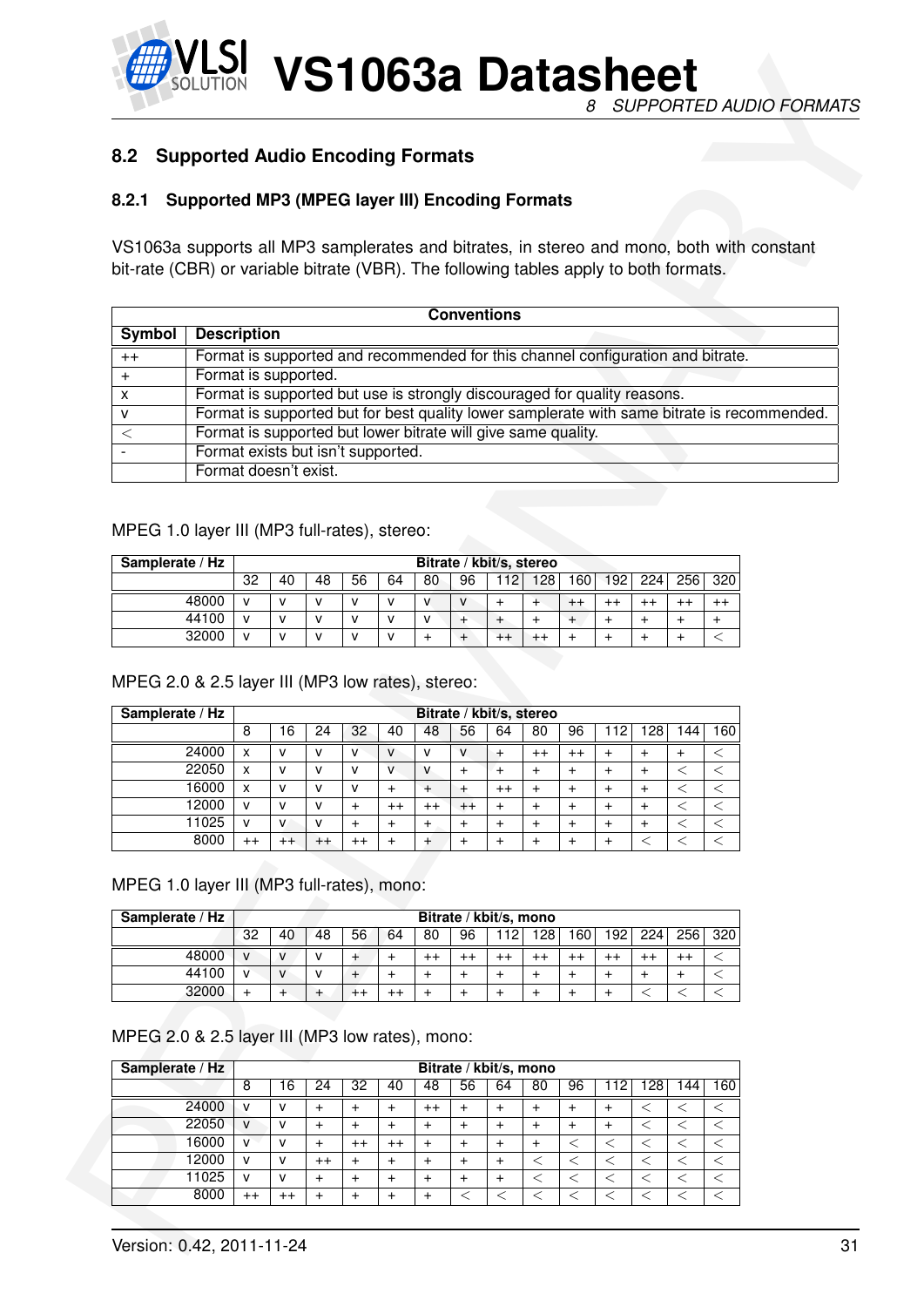![](_page_31_Picture_0.jpeg)

#### <span id="page-31-0"></span>**8.2.2 Supported Ogg Vorbis Encoding Formats**

|                                                 |                |   | Voice: 8000 Hz mono |     |           |    |    |                 |  |
|-------------------------------------------------|----------------|---|---------------------|-----|-----------|----|----|-----------------|--|
| Quality setting $\vert 0 \vert 1 \vert 2 \vert$ |                |   |                     | 4 I | 5.        |    |    |                 |  |
| <b>Typical kbit/s</b>                           | 6 <sup>1</sup> | 9 | $101$ .             |     | $12$   13 | 16 | 19 | 22 <sub>1</sub> |  |

|                                                                            | Wideband Voice: 16000 Hz mono |  |  |  |                 |                 |
|----------------------------------------------------------------------------|-------------------------------|--|--|--|-----------------|-----------------|
| Quality setting   0   1   2   3   4   5   6   7                            |                               |  |  |  | $8 \mid 9 \mid$ |                 |
| Typical kbit/s       7   11   14   18   21   <b>25  </b> 31   37   43   49 |                               |  |  |  |                 | 55 <sub>1</sub> |

|                        |    |    | Wideband Stereo Voice: 16000 Hz stereo |    |    |    |     |  |
|------------------------|----|----|----------------------------------------|----|----|----|-----|--|
| <b>Quality setting</b> |    |    |                                        |    | 5  |    |     |  |
| <b>Typical kbit/s</b>  | 18 | 26 | -34                                    | 42 | 50 | 65 | 96. |  |

|                        |     |    |    | HiFi Voice, 48000 Hz mono |              |    |    |                            |     |     |     |
|------------------------|-----|----|----|---------------------------|--------------|----|----|----------------------------|-----|-----|-----|
| <b>Quality setting</b> |     |    |    |                           | $\mathbf{A}$ | 5  |    |                            |     |     |     |
| <b>Typical kbit/s</b>  | -37 | 47 | 57 | 68                        | 78           | 88 | 99 | $^{\prime}$ 110 $_{\odot}$ | 122 | 133 | 144 |

|                        |    |    |     | HiFi Voice, 48000 Hz stereo |     |      |     |     |     |
|------------------------|----|----|-----|-----------------------------|-----|------|-----|-----|-----|
| <b>Quality setting</b> |    |    |     |                             |     |      |     |     |     |
| <b>Typical kbit/s</b>  | 53 | 91 | 129 | 148                         | 185 | -222 | 259 | 296 | 333 |

#### <span id="page-31-1"></span>**8.2.3 Supported RIFF WAV Encoding Formats**

|                                                                                                                                                                               | 8.2.2 Supported Ogg Vorbis Encoding Formats |                 |                     |                |                                                |     |    |                                                                                               |                 |    |     |                                           |                                                     |     |  |  |
|-------------------------------------------------------------------------------------------------------------------------------------------------------------------------------|---------------------------------------------|-----------------|---------------------|----------------|------------------------------------------------|-----|----|-----------------------------------------------------------------------------------------------|-----------------|----|-----|-------------------------------------------|-----------------------------------------------------|-----|--|--|
|                                                                                                                                                                               |                                             |                 |                     |                |                                                |     |    |                                                                                               |                 |    |     |                                           |                                                     |     |  |  |
| The Ogg Vorbis Encoder supports encoding in mono and stereo, with any samplerate between                                                                                      |                                             |                 |                     |                |                                                |     |    |                                                                                               |                 |    |     |                                           |                                                     |     |  |  |
| 1 and 48000 Hz, and with different quality settings. Ogg Vorbis is always encoded using variable                                                                              |                                             |                 |                     |                |                                                |     |    |                                                                                               |                 |    |     |                                           |                                                     |     |  |  |
| bitrate (VBR).                                                                                                                                                                |                                             |                 |                     |                |                                                |     |    |                                                                                               |                 |    |     |                                           |                                                     |     |  |  |
|                                                                                                                                                                               |                                             |                 |                     |                |                                                |     |    |                                                                                               |                 |    |     |                                           |                                                     |     |  |  |
| Some example setting profiles are provided below. Note, however, that the encoder is not                                                                                      |                                             |                 |                     |                |                                                |     |    |                                                                                               |                 |    |     |                                           |                                                     |     |  |  |
| limited to these configurations.                                                                                                                                              |                                             |                 |                     |                |                                                |     |    |                                                                                               |                 |    |     |                                           |                                                     |     |  |  |
|                                                                                                                                                                               |                                             |                 |                     |                |                                                |     |    |                                                                                               |                 |    |     |                                           |                                                     |     |  |  |
| The "Voice" profiles are intended for speech applications.                                                                                                                    |                                             |                 |                     |                | Voice: 8000 Hz mono                            |     |    |                                                                                               |                 |    |     |                                           |                                                     |     |  |  |
| <b>Quality setting</b>                                                                                                                                                        |                                             | 0               | $\overline{c}$<br>1 | 3              | $\overline{4}$                                 | 5   |    | 6                                                                                             | 7               | 8  | 9   | 10                                        |                                                     |     |  |  |
| <b>Typical kbit/s</b>                                                                                                                                                         |                                             | 6               | $\overline{7}$<br>9 | 10             | 12 <sub>2</sub>                                | 13  | 16 | 19                                                                                            | $\overline{22}$ |    | 25  | 28                                        |                                                     |     |  |  |
|                                                                                                                                                                               |                                             |                 |                     |                |                                                |     |    |                                                                                               |                 |    |     |                                           |                                                     |     |  |  |
| "Wideband Voice" is intended to be used when high speech quality is required.                                                                                                 |                                             |                 |                     |                |                                                |     |    |                                                                                               |                 |    |     |                                           |                                                     |     |  |  |
|                                                                                                                                                                               |                                             |                 |                     |                | Wideband Voice: 16000 Hz mono                  |     |    |                                                                                               |                 |    |     |                                           |                                                     |     |  |  |
| <b>Quality setting</b>                                                                                                                                                        |                                             | $\mathbf 0$     | 1                   | $\overline{c}$ | 3                                              | 4   | 5  | 6                                                                                             | $\overline{7}$  | 8  |     | 9<br>10                                   |                                                     |     |  |  |
| <b>Typical kbit/s</b>                                                                                                                                                         |                                             | $\overline{7}$  | 11                  | 14             | 18                                             | 21  | 25 | 31                                                                                            | 37              | 43 | 49  | 55                                        |                                                     |     |  |  |
| <b>Quality setting</b>                                                                                                                                                        |                                             | 0               |                     | 2              | Wideband Stereo Voice: 16000 Hz stereo<br>3    | 4   | 5  | "Wideband Stereo Voice" is intended to be used when high speech quality with directional<br>6 | 7               |    | 8   | 9                                         | 10                                                  |     |  |  |
| information is required.<br><b>Typical kbit/s</b>                                                                                                                             |                                             | 10 <sup>°</sup> | 18                  | 26             | 34                                             | 42  | 50 | 65                                                                                            | 81              | 96 |     | 112                                       | 127                                                 |     |  |  |
| When extremely high quality speech is required, use the "HiFi Voice" profiles.                                                                                                |                                             |                 |                     |                | HiFi Voice, 48000 Hz mono                      |     |    |                                                                                               |                 |    |     |                                           |                                                     |     |  |  |
| <b>Quality setting</b>                                                                                                                                                        |                                             | 0               |                     | $\overline{c}$ | 3                                              | 4   | 5  | 6                                                                                             |                 | 7  | 8   | 9                                         | 10                                                  |     |  |  |
| <b>Typical kbit/s</b>                                                                                                                                                         |                                             | 37              | 47                  | 57             | 68                                             | 78  | 88 | 99                                                                                            | 110             |    | 122 | 133                                       | 144                                                 |     |  |  |
|                                                                                                                                                                               |                                             |                 |                     |                |                                                |     |    |                                                                                               |                 |    |     |                                           |                                                     |     |  |  |
|                                                                                                                                                                               |                                             |                 |                     |                |                                                |     |    |                                                                                               |                 |    |     |                                           |                                                     |     |  |  |
| The "Music" profiles are intended for HiFi music.                                                                                                                             |                                             |                 |                     |                | HiFi Voice, 48000 Hz stereo                    |     |    |                                                                                               |                 |    |     |                                           |                                                     |     |  |  |
| <b>Quality setting</b>                                                                                                                                                        |                                             | $\overline{0}$  |                     | 2              | 3                                              |     | 4  | 5                                                                                             | 6               |    | 7   | 8                                         | 9                                                   | 10  |  |  |
| <b>Typical kbit/s</b>                                                                                                                                                         |                                             | $\overline{53}$ | 72                  | 91             | 110                                            | 129 |    | 148                                                                                           | 185             |    | 222 | 259                                       | 296                                                 | 333 |  |  |
|                                                                                                                                                                               |                                             |                 |                     |                |                                                |     |    |                                                                                               |                 |    |     |                                           |                                                     |     |  |  |
|                                                                                                                                                                               |                                             |                 |                     |                |                                                |     |    |                                                                                               |                 |    |     |                                           |                                                     |     |  |  |
| 8.2.3                                                                                                                                                                         | <b>Supported RIFF WAV Encoding Formats</b>  |                 |                     |                |                                                |     |    |                                                                                               |                 |    |     |                                           |                                                     |     |  |  |
|                                                                                                                                                                               |                                             |                 |                     |                |                                                |     |    |                                                                                               |                 |    |     |                                           |                                                     |     |  |  |
|                                                                                                                                                                               |                                             |                 |                     |                |                                                |     |    |                                                                                               |                 |    |     |                                           |                                                     |     |  |  |
|                                                                                                                                                                               |                                             |                 |                     |                |                                                |     |    |                                                                                               |                 |    |     |                                           |                                                     |     |  |  |
| Format                                                                                                                                                                        | <b>Name</b>                                 |                 |                     |                | <b>Comments</b>                                |     |    |                                                                                               |                 |    |     |                                           |                                                     |     |  |  |
| The following RIFF WAV formats are supported in encoding and codec modes with one or two<br>channels and samplerates upto $XTALI/256$ (48 kHz with 12.288 MHz clock).<br>0x01 | <b>PCM</b>                                  |                 |                     |                | 16 and 8 bits linear PCM                       |     |    |                                                                                               |                 |    |     |                                           |                                                     |     |  |  |
| 0x06                                                                                                                                                                          | <b>ALAW</b>                                 |                 |                     |                |                                                |     |    |                                                                                               |                 |    |     | A-law, non-linear-quantized 8-bit samples |                                                     |     |  |  |
| 0x07<br>0x11                                                                                                                                                                  | <b>MULAW</b><br>IMA ADPCM                   |                 |                     |                | $\mu$ -law, non-linear-quantized 8-bit samples |     |    |                                                                                               |                 |    |     |                                           | IMA ADPCM, 4 bits per sample, 505 samples per block |     |  |  |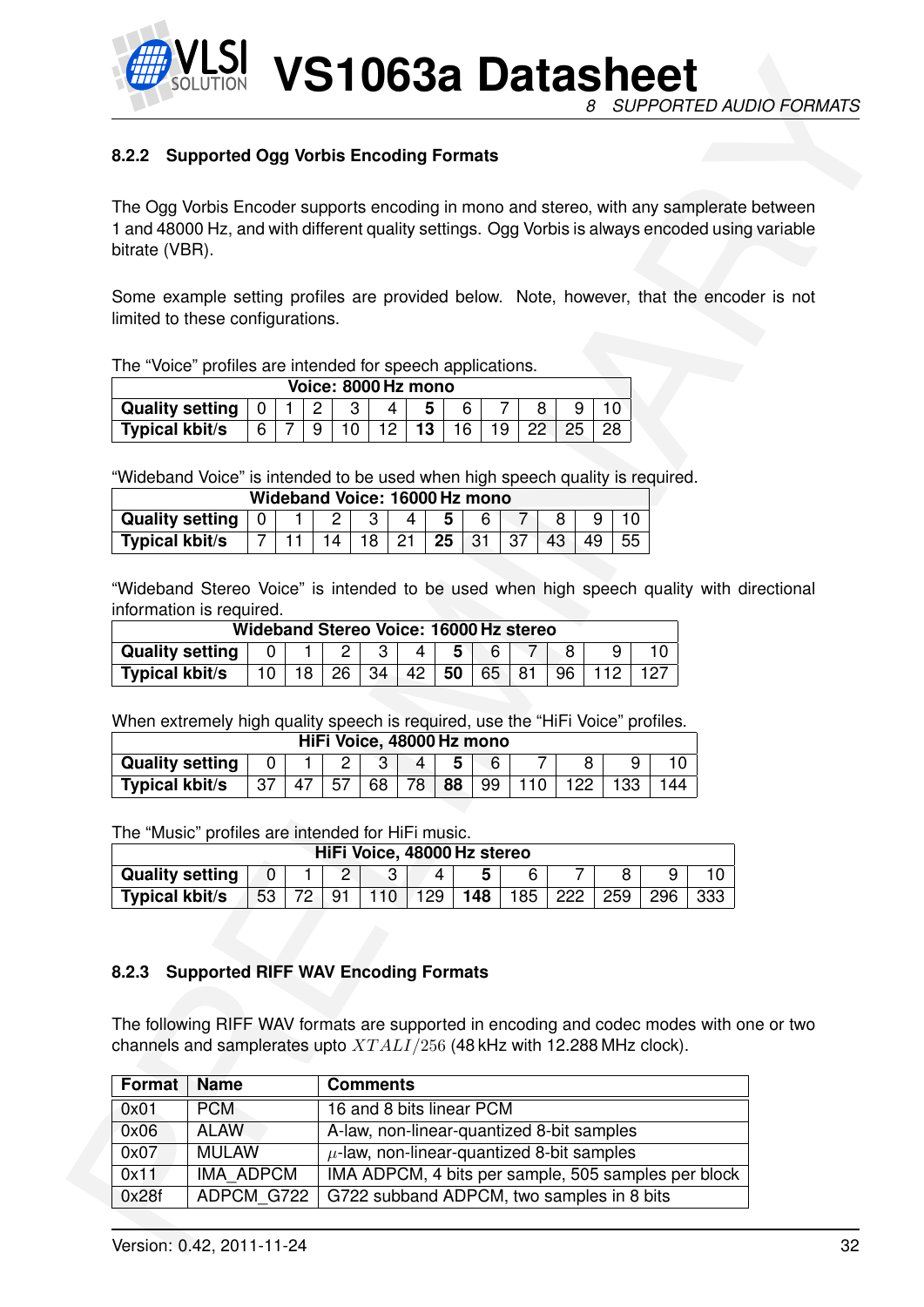![](_page_32_Picture_0.jpeg)

## <span id="page-32-0"></span>**9 Functional Description**

#### <span id="page-32-1"></span>**9.1 Main Features**

**Example 10 VS10638 Datasheet**<br>
9 Functional Description<br>
9 Functional Description<br>
9 Functional Description<br>
9 Functional Description<br>
2013 a Gas and columnary condition Ogy signal signal processor. YS DS in to call the c VS1063a is based on a proprietary digital signal processor, VS\_DSP. It contains all the code and data memory needed for Ogg Vorbis, MP3, AAC, WMA, FLAC and WAV PCM + ADPCM audio decoding together with serial interfaces, a multirate stereo audio DAC and analog output amplifiers and filters.

Also MP3, OGG, PCM, ADPCM,  $\mu$ -law, A-law and G.722 audio encoding is supported using a microphone amplifier and/or line-level inputs and a stereo A/D converter.

For streaming applications there exists a codec mode that supports full-duplex operation using PCM, ADPCM,  $\mu$ -law, A-law or G.722 formats. The formats and samplerates don't have to be the same in both directions.

A UART is provided for debugging purposes to connect with VLSI Solution's Integrated Developments Environment VSIDE.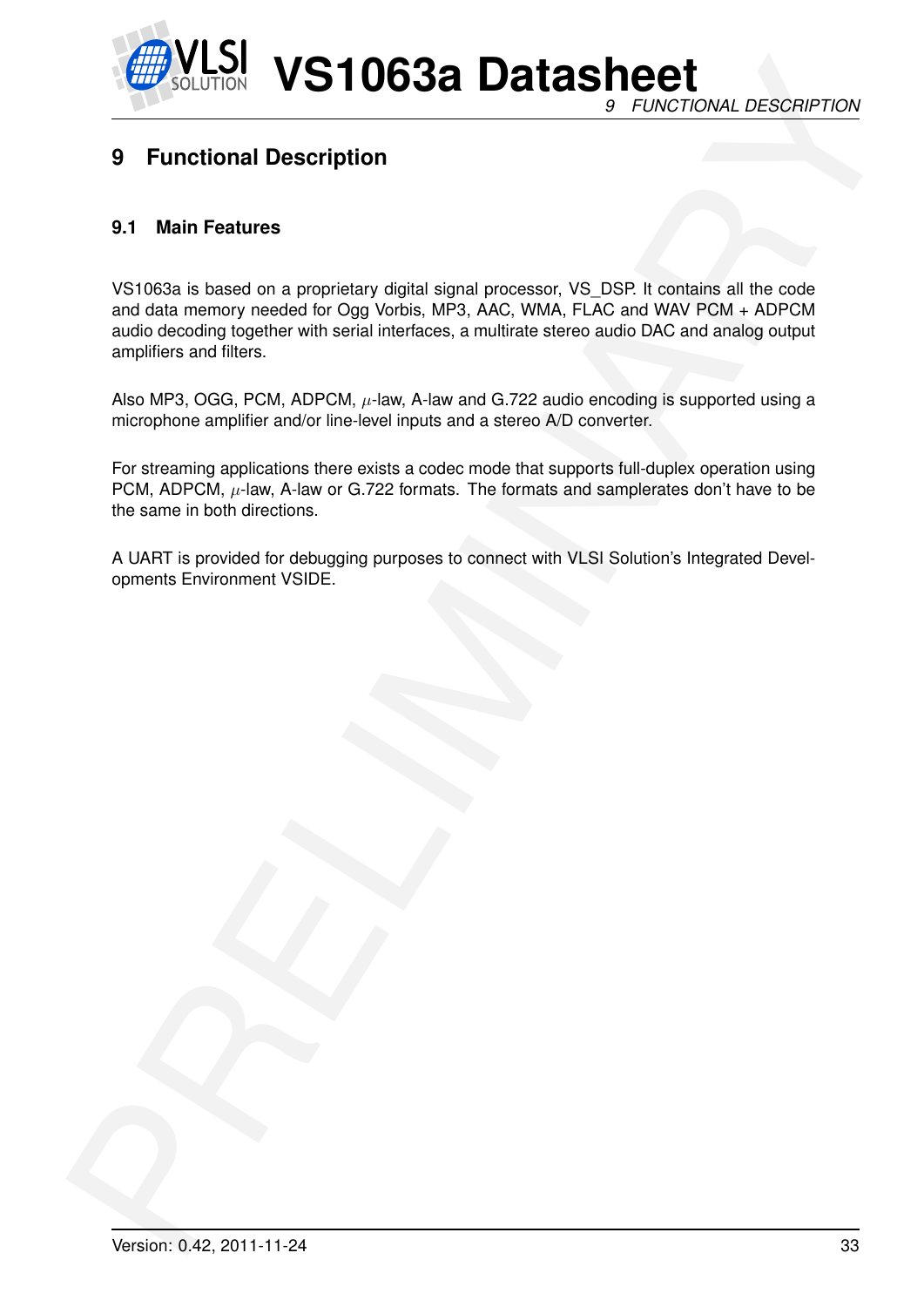![](_page_33_Picture_0.jpeg)

*9 FUNCTIONAL DESCRIPTION*

#### <span id="page-33-0"></span>**9.2 Decoder Data Flow of VS1063a**

![](_page_33_Figure_4.jpeg)

<span id="page-33-1"></span>Figure 13: Decoder data flow of VS1063a

Figure 13 presents the decoder dataflow of VS1063a.

First, depending on the audio data, and provided encoding mode is not set (register SCI\_MODE but SM\_ENCODE is 0), audio bitstream is received from the SDI bus and decoded.

After decoding, if SCI\_AIADDR is non-zero, user plugin code is executed from the address pointed to by that register. For more details, see VS1063a Programmer's Guide.

Then data may be sent to the Bass Enhancer and Treble Control depending on the SCI\_BASS register. If SCI\_BASS is 0, but EQ5 Enable bit in Extra Parameters register playMode is 1, the the 5-channel equalizer is used.

Next, if bit speedShifterEnable of Extra Parameters register playMode is 1, speed shifter is called. Otherwise, and if EarSpeakerLevel is not 0, headphone processing is done.

At this stage, and if Extra Parameters register playMode bit monoOutputSelect is 1, audio is converted to mono.

If Extra Parameters register playMode bit pause is 1, audio transmission is stopped.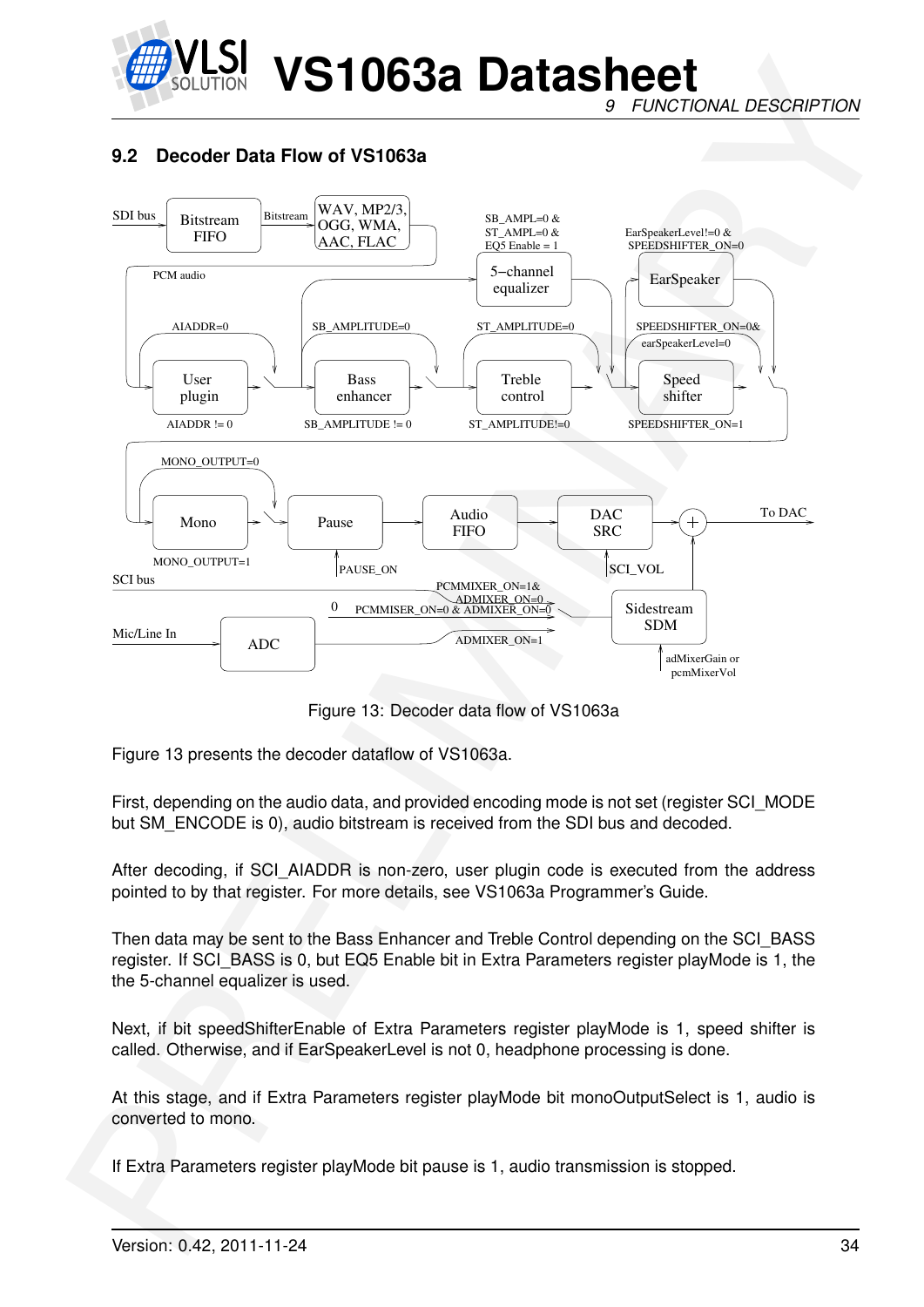![](_page_34_Picture_0.jpeg)

**VS1063a Datasheet** *9 FUNCTIONAL DESCRIPTION*

After that the data is fed to the Audio FIFO. The size of the audio FIFO is 2048 stereo ( $2\times16$ -bit) samples, or 8 KiB.

Now decoded and processed audio is sent to a samplerate converter, where volume control is applied. After this step it is combined with an optional sidestream which may be either PCM samples coming through the SCI bus or analog data from the line/mic input.

The samplerate converter upsamples all different samplerates to XTALI/2, or 128 times the highest usable samplerate with 18-bit precision. Volume control is performed in the upsampled domain. New volume settings are loaded only when the upsampled signal crosses the zero point (or after a timeout). This zero-crossing detection almost completely removes all audible noise that occurs when volume is suddenly changed.

The samplerate conversion to a common samplerate removes the need for complex PLL-based clocking schemes and allows almost unlimited samplerate accuracy with one fixed input clock frequency. With a 12.288 MHz clock, the DA converter operates at  $128 \times 48$  kHz, i.e. 6.144 MHz, and creates a stereo in-phase analog signal. The oversampled output is low-pass filtered by an on-chip analog filter. This signal is then forwarded to the earphone amplifier.

![](_page_34_Figure_6.jpeg)

#### <span id="page-34-0"></span>**9.3 Encoder Data Flow of VS1063a**

<span id="page-34-1"></span>Figure 14: Encoder data flow of VS1063a

Figure 14 presents the encoder dataflow of VS1063a.

Depending on which samplerate the user has requested, data is read from the Analog-to-Digital Converter with one of samplerates or 12, 24, or 48 kHz. A 10 Hz subsonic high-pass filter (not shown in the figure) is applied to the signal.

Here audio is split into two: one path going to monitoring, the other path going to the encoder.

Depending whether the signal needs to be resampled, it may be fed to the Resampler Sample Rate Converter that is used for samplerate fine tuning, and/or to the Software decimator which can decimate the signal by 2 or 3. (E.g. if chosen samplerate is 8 kHz, it will be digitized at 24 kHz, then downsampled by 3 with the Software decimator).

From the decimator stages, audio is fed to audio in FIFO, from which the encoder reads the samples.

The bitstream generated by the encoder is fed to the Bitstream out FIFO. The data is then either read through SCI by the user or output by the VS1063a to the UART.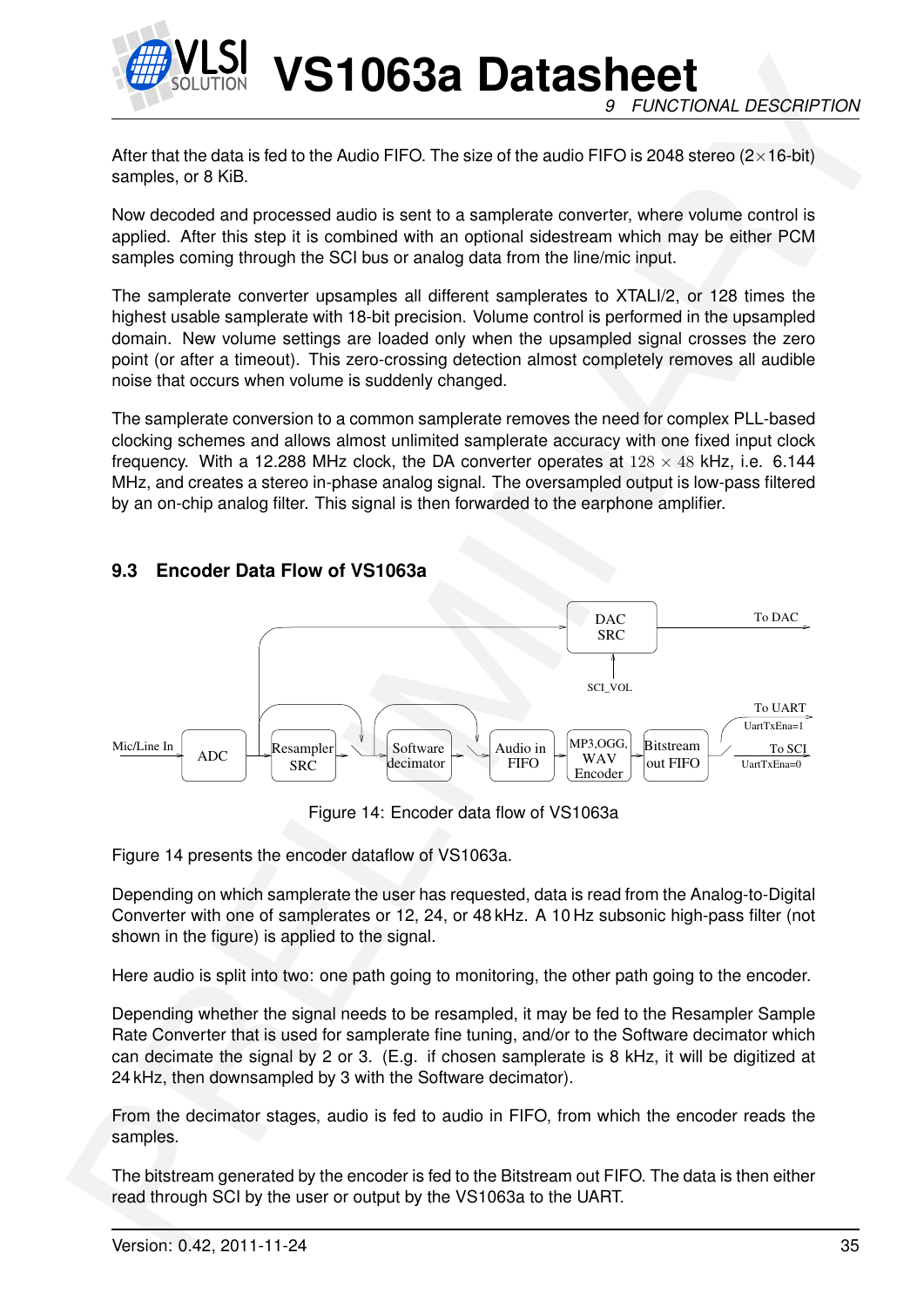![](_page_35_Picture_0.jpeg)

*9 FUNCTIONAL DESCRIPTION*

#### <span id="page-35-0"></span>**9.4 Codec Data Flow of VS1063a**

![](_page_35_Figure_4.jpeg)

<span id="page-35-1"></span>Figure 15: Codec data flow of VS1063a

Figure 15 presents the codec dataflow of VS1063a.

The decoder and encoder paths are almost similar as in the decoder and encoder data flow Chapters 9.2 and 9.3, except that there is no decoder audio side path and the amount of samplerates in the encoder is much more limited because the Resampler SRC is not used.

A new path is when Acoustic Echo Cancellation (AEC) is active. In this case there is a feedback from the output path to the input path.

Note: Do not use Speed shifter in Codec mode, nor Pause mode.

Note: Do not use EarSpeaker if AEC is active.

Note: If AEC is used, encoding and decoding samplerates must be the same. Otherwise they may be different.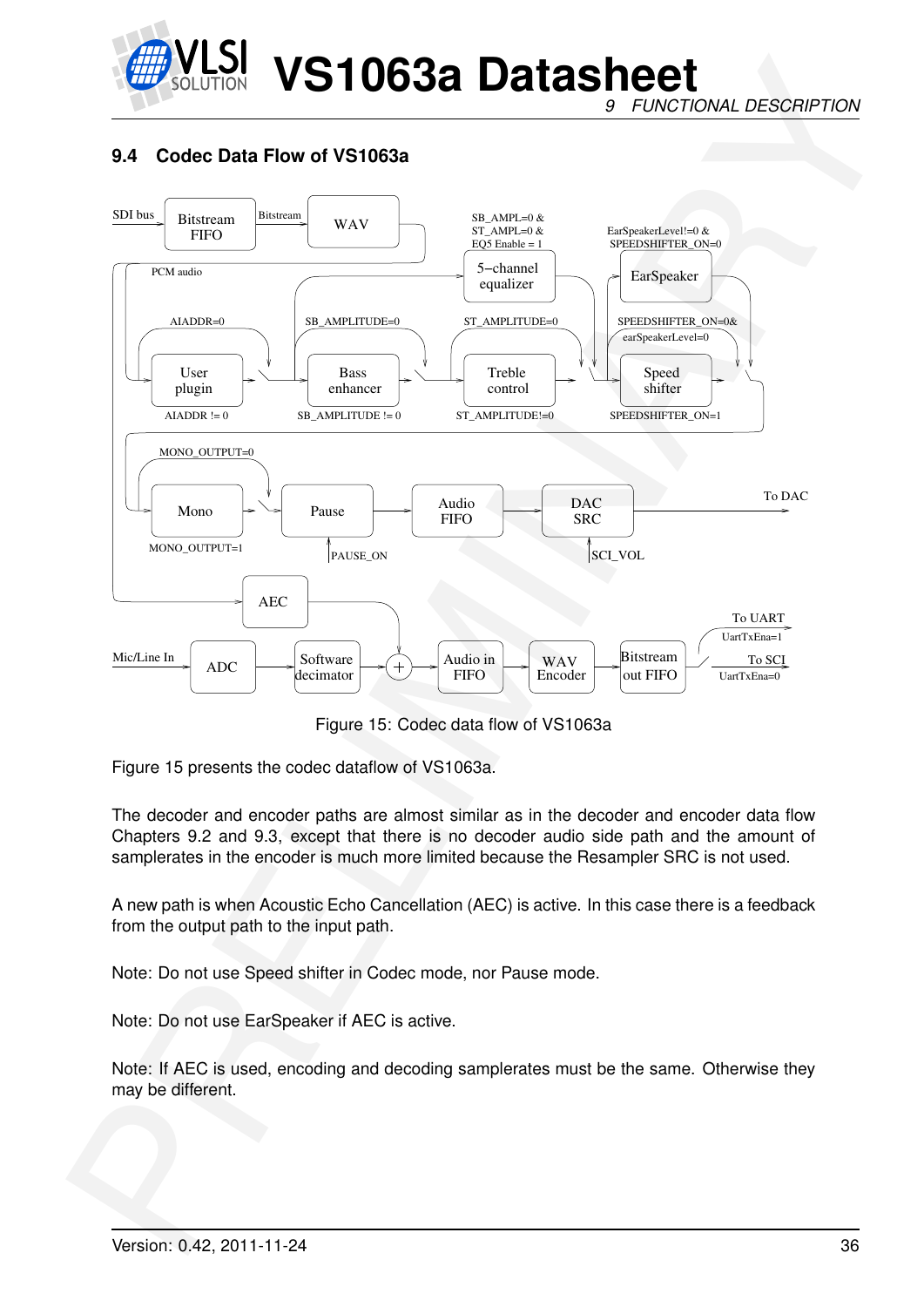**VS1063a Datasheet** *9 FUNCTIONAL DESCRIPTION*

# **9.5 EarSpeaker Spatial Processing**

While listening to headphones the sound has a tendency to be localized inside the head. The sound field becomes flat and lacking the sensation of dimensions. This is an unnatural, awkward and sometimes even disturbing situation. This phenomenon is often referred in literature as 'lateralization', meaning 'in-the-head' localization. Long-term listening to lateralized sound may lead to listening fatigue.

All real-life sound sources are external, leaving traces to the acoustic wavefront that arrives to the ear drums. From these traces, the auditory system of the brain is able to judge the distance and angle of each sound source. In loudspeaker listening the sound is external and these traces are available. In headphone listening these traces are missing or ambiguous.

EarSpeaker processes sound to make listening via headphones more like listening to the same music from real loudspeakers or live music. Once EarSpeaker processing is activated, the instruments are moved from inside to the outside of the head, making it easier to separate the different instruments (see Figure 16). The listening experience becomes more natural and pleasant, and the stereo image is sharper as the instruments are widely on front of the listener instead of being inside the head.



<span id="page-36-0"></span>Figure 16: EarSpeaker externalized sound sources vs. normal inside-the-head sound

Note that EarSpeaker differs from any common spatial processing effects, such as echo, reverb, or bass boost. EarSpeaker accurately simulates the human auditory model and real listening environment acoustics. Thus is does not change the tonal character of the music by introducing artificial effects.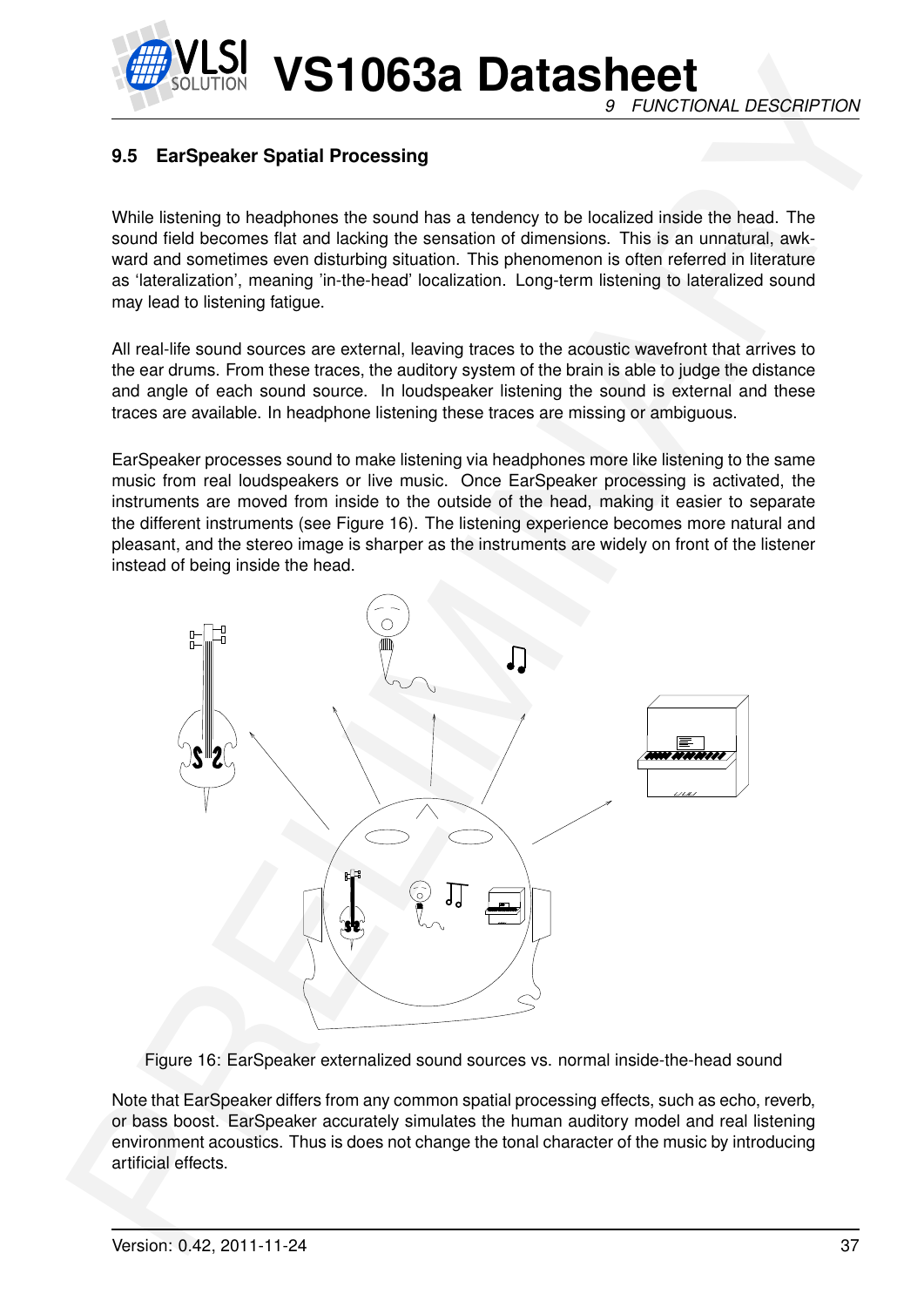

**VS1063a Datasheet** *9 FUNCTIONAL DESCRIPTION*

Example the model of the model of the control of the Character process of Figure 2007<br>
Earl Society processing can be adjusted using parametric, x and Specifical Cities on a Figure of social Cities and the district proper EarSpeaker processing can be adjusted using parametric\_x.earSpeakerLevel. Different levels simulate a little different type of acoustical situation, suiting different personal preferences and types of recording.

- *0*: Best option when listening through loudspeakers or if the audio to be played contains binaural preprocessing.
- *12000*: Suited for listening to normal musical scores with headphones, very subtle.
- *38000*: Suited for listening to normal musical scores with headphones, moves sound source further away than *minimal*.
- *50000*: Suited for old or 'dry' recordings, or if the audio to be played is artificial.

EarSpeaker requires approximately 11 MIPS at 48 kHz samplerate.

# **9.6 Serial Data Interface (SDI)**

The serial data interface is meant for transferring compressed data for the different decoders of VS1063a.

If the input of the decoder is invalid or it is not received fast enough, analog outputs are automatically muted.

Also several different tests may be activated through SDI as described in Chapter 10.

# **9.7 Serial Control Interface (SCI)**

The serial control interface is compatible with the SPI bus specification. Data transfers are always 16 bits. VS1063a is controlled by writing and reading the registers of the interface.

The main controls of the serial control interface are:

- control of the operation mode, clock, and builtin effects
- access to status information and header data
- receiving encoded data in recording mode
- uploading and controlling user programs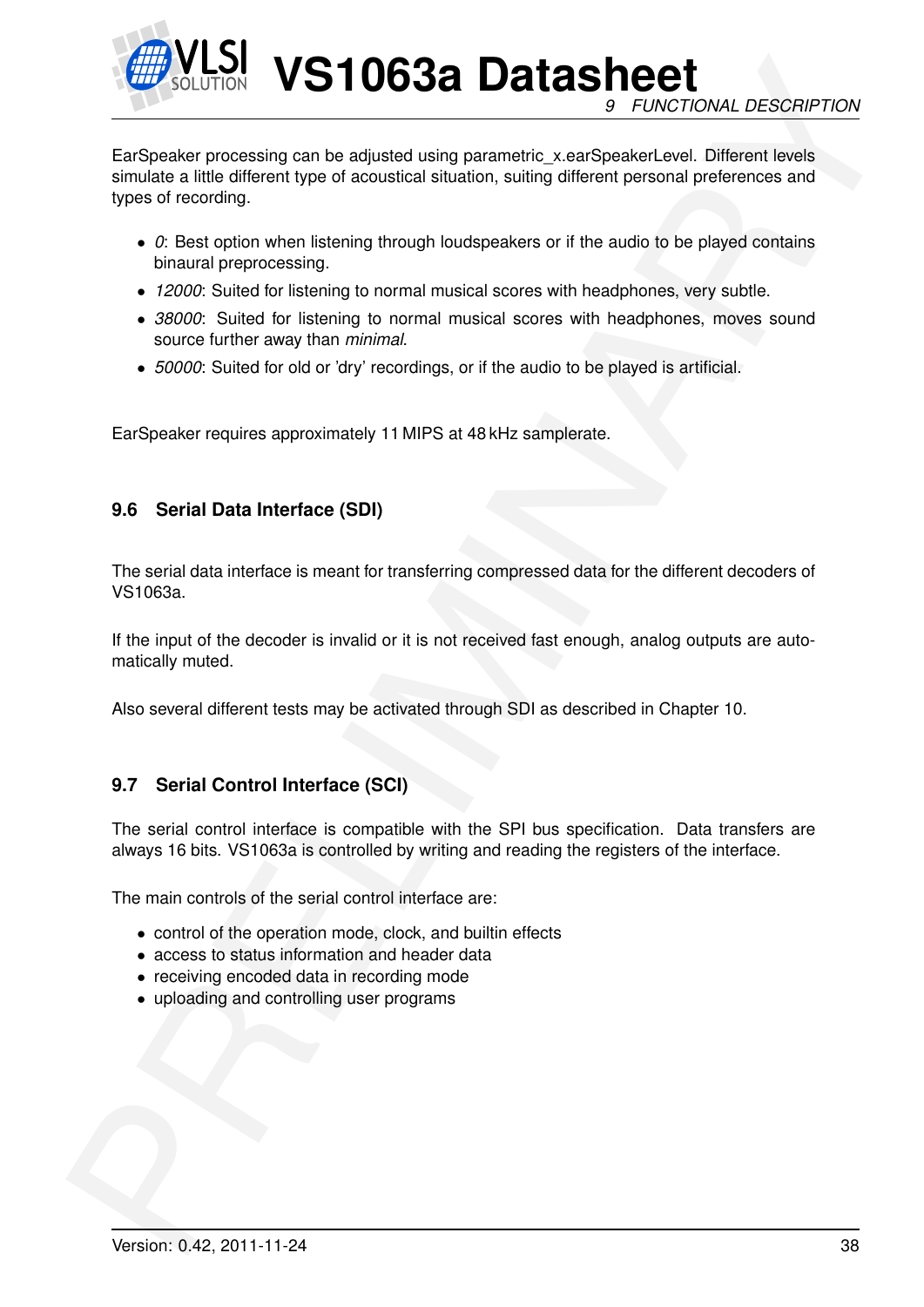

# <span id="page-38-0"></span>**9.8 SCI Registers**

| 9.8        |          | <b>SCI Registers</b>            |                                                                                           |                                                                           |                                                                                                                                                                                                                                                                                                                                                                                                                                                                                                                                                                                                               |    |
|------------|----------|---------------------------------|-------------------------------------------------------------------------------------------|---------------------------------------------------------------------------|---------------------------------------------------------------------------------------------------------------------------------------------------------------------------------------------------------------------------------------------------------------------------------------------------------------------------------------------------------------------------------------------------------------------------------------------------------------------------------------------------------------------------------------------------------------------------------------------------------------|----|
|            |          |                                 |                                                                                           |                                                                           | VS1063a sets DREQ low when it detects an SCI operation (this delay is 16 to 40 CLKI cycles<br>depending on whether an interrupt service routine is active) and restores it when it has pro-                                                                                                                                                                                                                                                                                                                                                                                                                   |    |
|            |          |                                 |                                                                                           |                                                                           | cessed the operation. The duration depends on the operation. If DREQ is low when an SCI                                                                                                                                                                                                                                                                                                                                                                                                                                                                                                                       |    |
|            |          |                                 |                                                                                           | operation is performed, it also stays low after SCI operation processing. |                                                                                                                                                                                                                                                                                                                                                                                                                                                                                                                                                                                                               |    |
|            |          |                                 |                                                                                           |                                                                           | If DREQ is high before an SCI operation, do not start a new SCI/SDI operation before DREQ is                                                                                                                                                                                                                                                                                                                                                                                                                                                                                                                  |    |
|            |          |                                 |                                                                                           |                                                                           | high again. If DREQ is low before a SCI operation because the SDI can not accept more data,                                                                                                                                                                                                                                                                                                                                                                                                                                                                                                                   |    |
|            |          |                                 |                                                                                           |                                                                           | make certain there is enough time to complete the operation before sending another.                                                                                                                                                                                                                                                                                                                                                                                                                                                                                                                           |    |
|            |          |                                 |                                                                                           |                                                                           |                                                                                                                                                                                                                                                                                                                                                                                                                                                                                                                                                                                                               |    |
|            |          |                                 |                                                                                           | SCI registers, prefix SCI                                                 |                                                                                                                                                                                                                                                                                                                                                                                                                                                                                                                                                                                                               |    |
| Reg        | Typ.     | <b>Reset</b>                    | Write Time $1$                                                                            | <b>Name</b>                                                               | <b>Description</b>                                                                                                                                                                                                                                                                                                                                                                                                                                                                                                                                                                                            |    |
| 0x0        | rw       | $0x4000^6$                      | $80$ CLKI $4$                                                                             | <b>MODE</b>                                                               | Mode control                                                                                                                                                                                                                                                                                                                                                                                                                                                                                                                                                                                                  |    |
| 0x1        | rw       | $0x000C^3$                      | 80 CLKI                                                                                   | <b>STATUS</b>                                                             | Status of VS1063a                                                                                                                                                                                                                                                                                                                                                                                                                                                                                                                                                                                             |    |
| 0x2        | rw       | $\overline{0}$                  | 80 CLKI                                                                                   | <b>BASS</b>                                                               | Built-in bass/treble control                                                                                                                                                                                                                                                                                                                                                                                                                                                                                                                                                                                  |    |
| 0x3        | rw       | 0                               | 1200 $XTALI5$                                                                             | <b>CLOCKF</b>                                                             | Clock freq $+$ multiplier                                                                                                                                                                                                                                                                                                                                                                                                                                                                                                                                                                                     |    |
| 0x4<br>0x5 | rw       | $\mathbf 0$<br>$\mathbf 0$      | <b>100 CLKI</b><br>$450$ CLKI <sup>2</sup>                                                | <b>DECODE TIME</b><br><b>AUDATA</b>                                       | Decode time in seconds<br>Misc. audio data                                                                                                                                                                                                                                                                                                                                                                                                                                                                                                                                                                    |    |
| 0x6        | rw<br>rw | 0                               | <b>100 CLKI</b>                                                                           | <b>WRAM</b>                                                               | RAM write/read                                                                                                                                                                                                                                                                                                                                                                                                                                                                                                                                                                                                |    |
| 0x7        | rw       | $\mathbf 0$                     | <b>100 CLKI</b>                                                                           | <b>WRAMADDR</b>                                                           | Set address for RAM write/read                                                                                                                                                                                                                                                                                                                                                                                                                                                                                                                                                                                |    |
| 0x8        | r        | $\mathbf 0$                     | 80 CLKI                                                                                   | HDAT0                                                                     | Stream header data 0                                                                                                                                                                                                                                                                                                                                                                                                                                                                                                                                                                                          |    |
| 0x9        | r        | $\pmb{0}$                       | 80 CLKI                                                                                   | HDAT <sub>1</sub>                                                         | Stream header data 1                                                                                                                                                                                                                                                                                                                                                                                                                                                                                                                                                                                          |    |
| 0xA        | rw       | $\mathbf 0$                     | $210$ CLKI <sup>2</sup>                                                                   | <b>AIADDR</b>                                                             | Start address of application/plugin                                                                                                                                                                                                                                                                                                                                                                                                                                                                                                                                                                           |    |
| 0xB        | rw       | $\overline{0}$                  | 80 CLKI                                                                                   | VOL                                                                       | Volume control                                                                                                                                                                                                                                                                                                                                                                                                                                                                                                                                                                                                |    |
| 0xC        | rw       | $\pmb{0}$                       | $80$ CLKI <sup>2</sup>                                                                    | <b>AICTRL0</b>                                                            | Application control register 0                                                                                                                                                                                                                                                                                                                                                                                                                                                                                                                                                                                |    |
| 0xD        | rw       | $\pmb{0}$                       | $80$ CLKI $^2$                                                                            | AICTRL1                                                                   | Application control register 1                                                                                                                                                                                                                                                                                                                                                                                                                                                                                                                                                                                |    |
| 0xE        | rw       | $\mathbf 0$                     | 80 CLKI $^2$                                                                              | AICTRL2                                                                   | Application control register 2                                                                                                                                                                                                                                                                                                                                                                                                                                                                                                                                                                                |    |
| 0xF        | rw       | 0                               | $80$ CLKI <sup>2</sup>                                                                    | AICTRL3                                                                   | Application control register 3                                                                                                                                                                                                                                                                                                                                                                                                                                                                                                                                                                                |    |
| cycles.    |          |                                 | execute and use a fixed delay instead.<br>a short while to 0x60 (analog drivers enabled). |                                                                           | $1$ This is the worst-case time that DREQ stays low after writing to this register. The user may<br>choose to skip the DREQ check for those register writes that take less than 100 clock cycles to<br>$2$ In addition, the cycles spent in the user application/plugin routine must be counted.<br>$3$ Firmware changes the value of this register immediately to 0x68 (analog enabled), and after<br>$4$ When mode register write specifies a software reset the worst-case time is 22000 XTALI<br><sup>5</sup> If the clock multiplier is changed, writing to SCI_CLOCKF register may force internal clock |    |
|            |          | register update is in progress. |                                                                                           | $6$ Firmware changes the value of this register immediately to 0x4800.    | to run at $1.0 \times$ XTALI for a while. Thus it is not a good idea to send SCI or SDI bits while this                                                                                                                                                                                                                                                                                                                                                                                                                                                                                                       |    |
|            |          |                                 |                                                                                           |                                                                           | Reads from all SCI registers complete in under 100 CLKI cycles, except for SCI AIADDR,<br>which may take 200 cycles. In addition the cycles spent in the user application/plugin routine<br>must be counted to the read time of SCI_AIADDR, SCI_AUDATA, and SCI_AICTRL03.                                                                                                                                                                                                                                                                                                                                     |    |
|            |          |                                 | firmware. See VS1063 Hardware Guide for details.                                          |                                                                           | Some bits in SCI_MODE and SCI_STATUS are hardware bits; other registers only control the                                                                                                                                                                                                                                                                                                                                                                                                                                                                                                                      |    |
|            |          | Version: 0.42, 2011-11-24       |                                                                                           |                                                                           |                                                                                                                                                                                                                                                                                                                                                                                                                                                                                                                                                                                                               | 39 |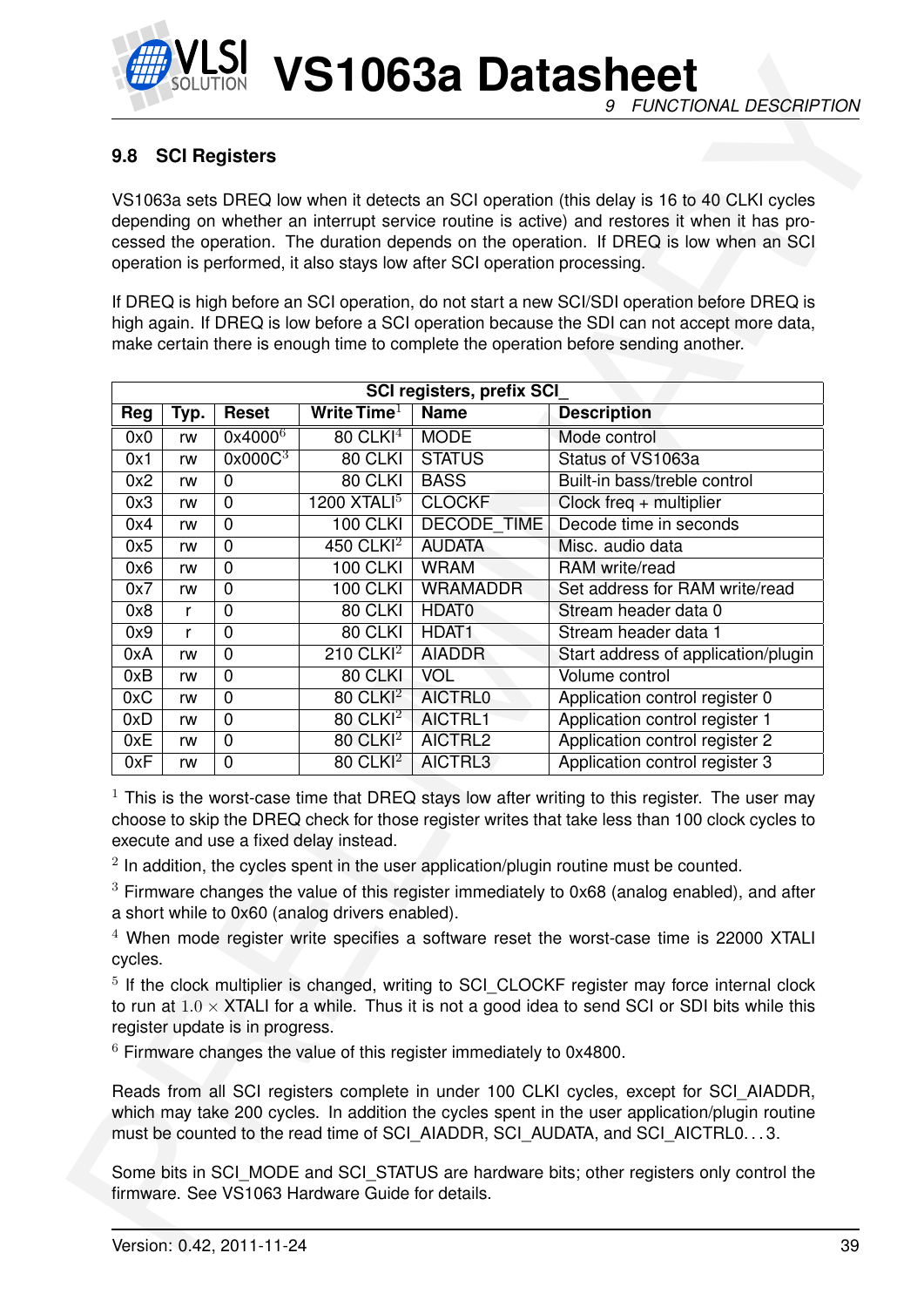

# <span id="page-39-0"></span>**9.8.1 SCI\_MODE (RW)**

| set).                    |                 |                        | SCI_MODE is used to control the operation of VS1063a and defaults to 0x0800 (SM_SDINEW                                                                                                                                                                                                                                                                                                                                                                                         |                     |                                                |
|--------------------------|-----------------|------------------------|--------------------------------------------------------------------------------------------------------------------------------------------------------------------------------------------------------------------------------------------------------------------------------------------------------------------------------------------------------------------------------------------------------------------------------------------------------------------------------|---------------------|------------------------------------------------|
|                          |                 |                        | Note: "Mode" in the following table tells if that bit is a hardware (HW) or software (SW) control.                                                                                                                                                                                                                                                                                                                                                                             |                     |                                                |
| <b>Name</b>              | Bit             | <b>Mode</b>            | <b>Function</b>                                                                                                                                                                                                                                                                                                                                                                                                                                                                | Value               | <b>Description</b>                             |
| <b>SM DIFF</b>           | $\overline{0}$  | SW                     | <b>Differential</b>                                                                                                                                                                                                                                                                                                                                                                                                                                                            | 0                   | normal in-phase audio<br>left channel inverted |
| SM_LAYER12               | 1               | $\overline{\text{SW}}$ | <b>Allow MPEG layer II</b>                                                                                                                                                                                                                                                                                                                                                                                                                                                     | 0                   | no                                             |
|                          |                 |                        |                                                                                                                                                                                                                                                                                                                                                                                                                                                                                | 1                   | yes                                            |
| <b>SM RESET</b>          | $\overline{2}$  | $\overline{\text{SW}}$ | Soft reset                                                                                                                                                                                                                                                                                                                                                                                                                                                                     | 0                   | no reset                                       |
|                          |                 |                        |                                                                                                                                                                                                                                                                                                                                                                                                                                                                                | 1                   | reset                                          |
| <b>SM CANCEL</b>         | $\overline{3}$  | $\overline{\text{SW}}$ | Cancel decoding current file                                                                                                                                                                                                                                                                                                                                                                                                                                                   | 0<br>1              | no<br>yes                                      |
|                          | 4               | $\overline{\text{SW}}$ | reserved                                                                                                                                                                                                                                                                                                                                                                                                                                                                       | $\mathbf 0$         | right                                          |
|                          |                 |                        |                                                                                                                                                                                                                                                                                                                                                                                                                                                                                | 1                   | wrong                                          |
| <b>SM TESTS</b>          | $\overline{5}$  | $\overline{\text{SW}}$ | <b>Allow SDI tests</b>                                                                                                                                                                                                                                                                                                                                                                                                                                                         | 0                   | not allowed                                    |
|                          |                 |                        |                                                                                                                                                                                                                                                                                                                                                                                                                                                                                | 1                   | allowed                                        |
|                          | $\overline{6}$  | SW                     | reserved                                                                                                                                                                                                                                                                                                                                                                                                                                                                       | 0<br>1              | right<br>wrong                                 |
|                          | $\overline{7}$  | $\overline{\text{SW}}$ | reserved                                                                                                                                                                                                                                                                                                                                                                                                                                                                       | 0                   | right                                          |
|                          |                 |                        |                                                                                                                                                                                                                                                                                                                                                                                                                                                                                | 1                   | wrong                                          |
| SM_DACT                  | $\overline{8}$  | HW                     | <b>DCLK</b> active edge                                                                                                                                                                                                                                                                                                                                                                                                                                                        | 0                   | rising                                         |
|                          |                 |                        |                                                                                                                                                                                                                                                                                                                                                                                                                                                                                | 1                   | falling                                        |
| SM_SDIORD                | $\overline{9}$  | <b>HW</b>              | SDI bit order                                                                                                                                                                                                                                                                                                                                                                                                                                                                  | 0<br>1              | <b>MSb first</b><br><b>MSb last</b>            |
| <b>SM SDISHARE</b>       | 10              | <b>HW</b>              | Share SPI chip select                                                                                                                                                                                                                                                                                                                                                                                                                                                          | 0                   | no                                             |
|                          |                 |                        |                                                                                                                                                                                                                                                                                                                                                                                                                                                                                | Ι.                  | yes                                            |
| <b>SM SDINEW</b>         | 11              | HW                     | VS10xx native SPI modes                                                                                                                                                                                                                                                                                                                                                                                                                                                        | 0                   | no                                             |
|                          |                 | SW                     |                                                                                                                                                                                                                                                                                                                                                                                                                                                                                | 1<br>$\overline{0}$ | yes                                            |
| SM_ENCODE                | $\overline{12}$ |                        | <b>Activate Encoding</b>                                                                                                                                                                                                                                                                                                                                                                                                                                                       | 1                   | no<br>yes                                      |
| $\overline{\phantom{a}}$ | 13              | <b>SW</b>              |                                                                                                                                                                                                                                                                                                                                                                                                                                                                                | $\overline{0}$      | right                                          |
|                          |                 |                        |                                                                                                                                                                                                                                                                                                                                                                                                                                                                                | 1                   | wrong                                          |
| SM LINE1                 | 14              | HW                     | MIC / LINE1 selector                                                                                                                                                                                                                                                                                                                                                                                                                                                           | $\overline{0}$      | <b>MICP</b>                                    |
| <b>SM CLK RANGE</b>      | 15              | <b>HW</b>              | Input clock range                                                                                                                                                                                                                                                                                                                                                                                                                                                              | 1<br>$\pmb{0}$      | LINE1<br>$1213$ MHz                            |
|                          |                 |                        |                                                                                                                                                                                                                                                                                                                                                                                                                                                                                | 1                   | 2426 MHz                                       |
|                          |                 |                        | When SM_DIFF is set, the player inverts the left channel output. For a stereo input this creates<br>virtual surround, and for a mono input this creates a differential left/right signal.<br>SM_LAYER12 enables MPEG 1.0 and 2.0 layer II decoding in addition to layer III. If you enable<br>Layer II decoding, you are liable for any patent issues that may arise. Joint licensing of<br>MPEG 1.0 / 2.0 Layer III does not cover all patents pertaining to layers I and II. |                     |                                                |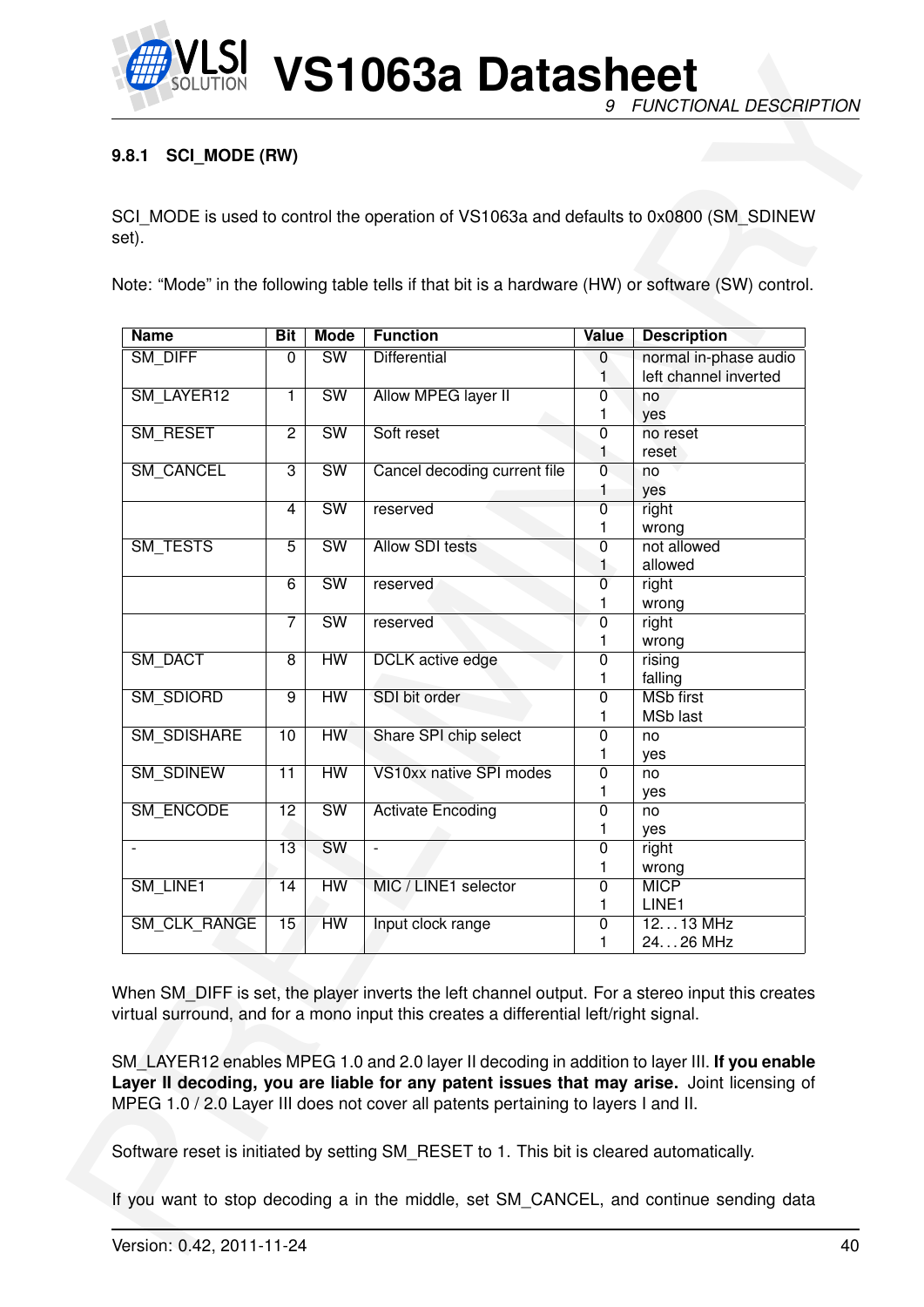

**VS1063a Datasheet** *9 FUNCTIONAL DESCRIPTION*

honouring DREQ. When SM\_CANCEL is detected by a codec, it will stop decoding and return to the main loop. The stream buffer content is discarded and the SM\_CANCEL bit cleared. SCI\_HDAT1 will also be cleared. See Chapter 10.5.2 for details.

If SM\_TESTS is set, SDI tests are allowed. For more details on SDI tests, look at Chapter 10.12.

SM\_DACT defines the active edge of data clock for SDI. When '0', data is read at the rising edge, when '1', data is read at the falling edge.

When SM\_SDIORD is clear, bytes on SDI are sent MSb first. By setting SM\_SDIORD, the user may reverse the bit order for SDI, i.e. bit 0 is received first and bit 7 last. Bytes are, however, still sent in the default order. This register bit has no effect on the SCI bus.

Setting SM\_SDISHARE makes SCI and SDI share the same chip select, as explained in Chapter 7.2, if also SM\_SDINEW is set.

Setting SM\_SDINEW will activate VS10xx native serial modes as described in Chapters 7.2.1 and 7.4.2. Note, that this bit is set as a default when VS1063a is started up.

**Example 10.12**<br>
The state of the state of the CRUCE is detected by a code it will encode online and water<br>
the formation DREQ When SM, CANCE is detected by a code it will encode<br>
to the main both the state of the state ha By activating SM\_ENCODE and SM\_RESET at the same time, the user will activate the encoding or codec mode (see Chapter 10.7 on page 55). However, note that if the recommended *VS1063a Patches* package is used (*http://www.vlsi.fi/en/support/software/vs10xxplugins.html*), then audio encoding is started as instructed in the manual of the package.

SM\_LINE\_IN is used to select the left-channel input for analog input. If '0', differential microphone input pins MICP and MICN are used; if '1', line-level MICP/LINEIN1 pin is used.

SM\_CLK\_RANGE activates a clock divider in the XTAL input. When SM\_CLK\_RANGE is set, the clock is divided by 2 at the input. From the chip's point of view e.g. 24 MHz becomes 12 MHz. SM\_CLK\_RANGE should be set as soon as possible after a chip reset.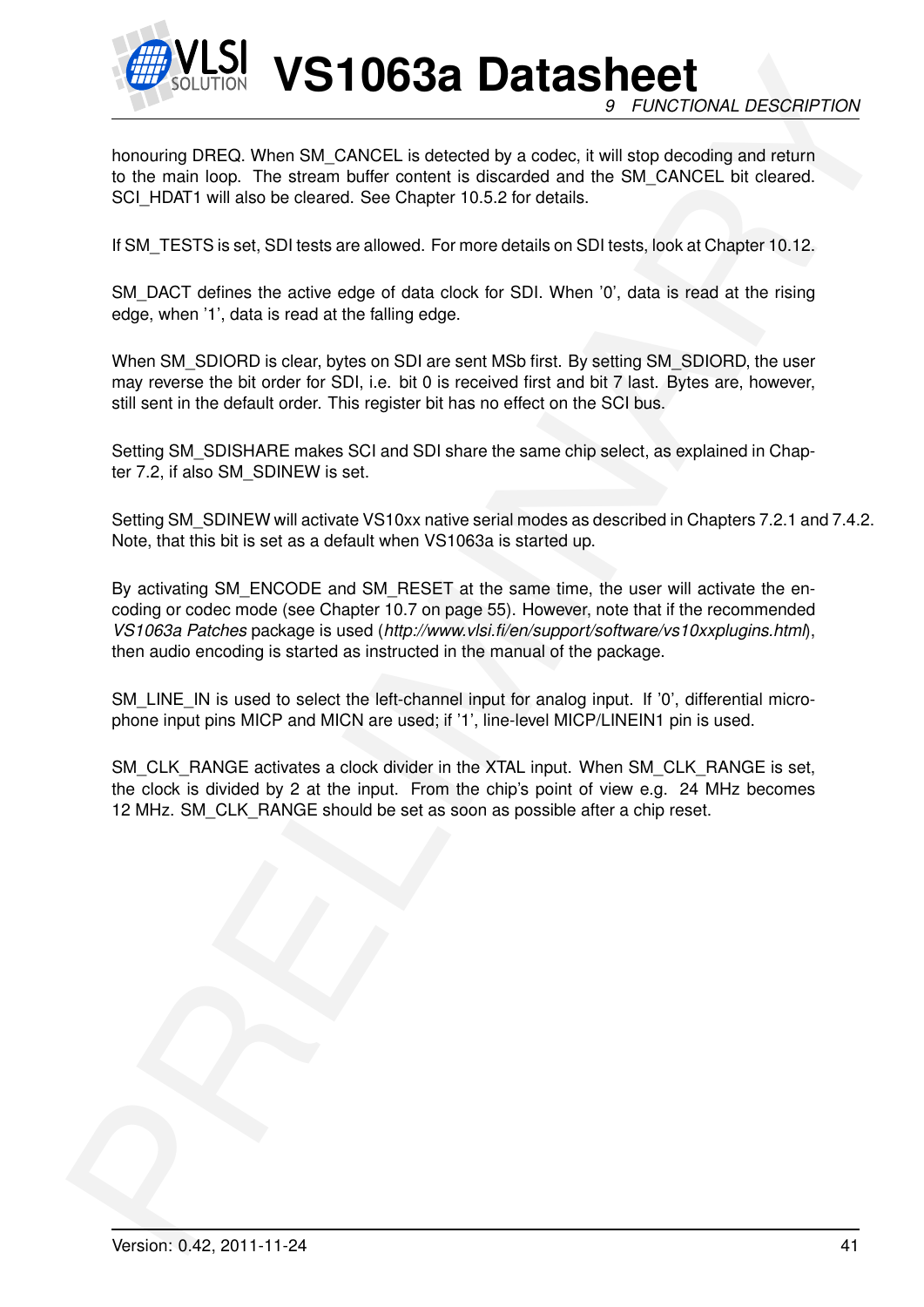

## **9.8.2 SCI\_STATUS (RW)**

|                                                                                                                      |                |                        | SCI STATUS contains information on the current status of VS1063a. It also controls some                                                                                                                                                                                                                                                                                                                                                                                    |  |
|----------------------------------------------------------------------------------------------------------------------|----------------|------------------------|----------------------------------------------------------------------------------------------------------------------------------------------------------------------------------------------------------------------------------------------------------------------------------------------------------------------------------------------------------------------------------------------------------------------------------------------------------------------------|--|
|                                                                                                                      |                |                        | low-level things that the user does not usually have to care about.                                                                                                                                                                                                                                                                                                                                                                                                        |  |
|                                                                                                                      |                |                        |                                                                                                                                                                                                                                                                                                                                                                                                                                                                            |  |
|                                                                                                                      |                |                        | Note: "Mode" in the following table tells if that bit is a hardware (HW) or software (SW) control.                                                                                                                                                                                                                                                                                                                                                                         |  |
|                                                                                                                      |                |                        |                                                                                                                                                                                                                                                                                                                                                                                                                                                                            |  |
| <b>Name</b>                                                                                                          | <b>Bits</b>    | <b>Mode</b>            | <b>Description</b>                                                                                                                                                                                                                                                                                                                                                                                                                                                         |  |
| SS DO NOT JUMP                                                                                                       | 15             | <b>SW</b>              | Header in decode, do not fast forward/rewind                                                                                                                                                                                                                                                                                                                                                                                                                               |  |
| <b>SS SWING</b>                                                                                                      | 14:12          | HW                     | Set swing to $+0$ dB, $+0.5$ dB, , or $+3.5$ dB                                                                                                                                                                                                                                                                                                                                                                                                                            |  |
| SS_VCM_OVERLOAD                                                                                                      | 11             | HW                     | GBUF overload indicator '1' = overload                                                                                                                                                                                                                                                                                                                                                                                                                                     |  |
| <b>SS_VCM_DISABLE</b>                                                                                                | 10             | HW                     | GBUF overload detection '1' = disable                                                                                                                                                                                                                                                                                                                                                                                                                                      |  |
|                                                                                                                      | 9:8            | $\overline{\text{SW}}$ | reserved                                                                                                                                                                                                                                                                                                                                                                                                                                                                   |  |
| <b>SS VER</b>                                                                                                        | 7:4            | SW                     | Version                                                                                                                                                                                                                                                                                                                                                                                                                                                                    |  |
| <b>SS APDOWN2</b>                                                                                                    | 3              | <b>HW</b>              | Analog driver powerdown                                                                                                                                                                                                                                                                                                                                                                                                                                                    |  |
| <b>SS APDOWN1</b>                                                                                                    | $\overline{2}$ | <b>HW</b>              | Analog internal powerdown                                                                                                                                                                                                                                                                                                                                                                                                                                                  |  |
| SS AD CLOCK                                                                                                          | 1              | HW                     | AD clock select, $0' = 6$ MHz, $1' = 3$ MHz                                                                                                                                                                                                                                                                                                                                                                                                                                |  |
| SS_REFERENCE_SEL                                                                                                     | 0              | <b>HW</b>              | Reference voltage selection, $'0' = 1.23 V$ , $'1' = 1.65 V$                                                                                                                                                                                                                                                                                                                                                                                                               |  |
|                                                                                                                      |                |                        | SS_DO_NOT_JUMP is set when a WAV, Ogg Vorbis, WMA, MP4, or AAC-ADIF header is<br>being decoded and jumping to another location in the file is not allowed. If you use soft reset or<br>SS SWING allows you to go above the 0 dB volume setting. Value 0 is normal mode, 1 gives<br>+0.5 dB, and 2 gives +1.0 dB. Settings from 3 to 7 cause the DAC modulator to be overdriven<br>and should not be used. You can use SS_SWING with I2S to control the amount of headroom. |  |
|                                                                                                                      |                |                        | VS1063a contains GBUF protection circuit which disconnects the GBUF driver when too much<br>current is drawn, indicating a short-circuit to ground. SS_VCM_OVERLOAD is high while the<br>overload is detected. SS_VCM_DISABLE can be set to disable the protection feature.                                                                                                                                                                                                |  |
| cancel, clear this bit yourself or it can be accidentally left set.<br>5 for VS1033, 6 for VS1063, and 7 for VS1103. |                |                        | SS_VER is 0 for VS1001, 1 for VS1011, 2 for VS1002, 3 for VS1003, 4 for VS1053 and VS8053,                                                                                                                                                                                                                                                                                                                                                                                 |  |
|                                                                                                                      |                |                        | SS_APDOWN2 controls analog driver powerdown. SS_APDOWN1 controls internal analog<br>powerdown. These bits are meant to be used by the system firmware only.                                                                                                                                                                                                                                                                                                                |  |
|                                                                                                                      |                |                        | If the user wants to powerdown VS1063a with a minimum power-off transient, set SCI_VOL to<br>Oxffff, then wait for at least a few milliseconds before activating reset.                                                                                                                                                                                                                                                                                                    |  |
| 2426 MHz range.                                                                                                      |                |                        | SS AD CLOCK can be set to divide the AD modulator frequency by 2 if XTALI is in the                                                                                                                                                                                                                                                                                                                                                                                        |  |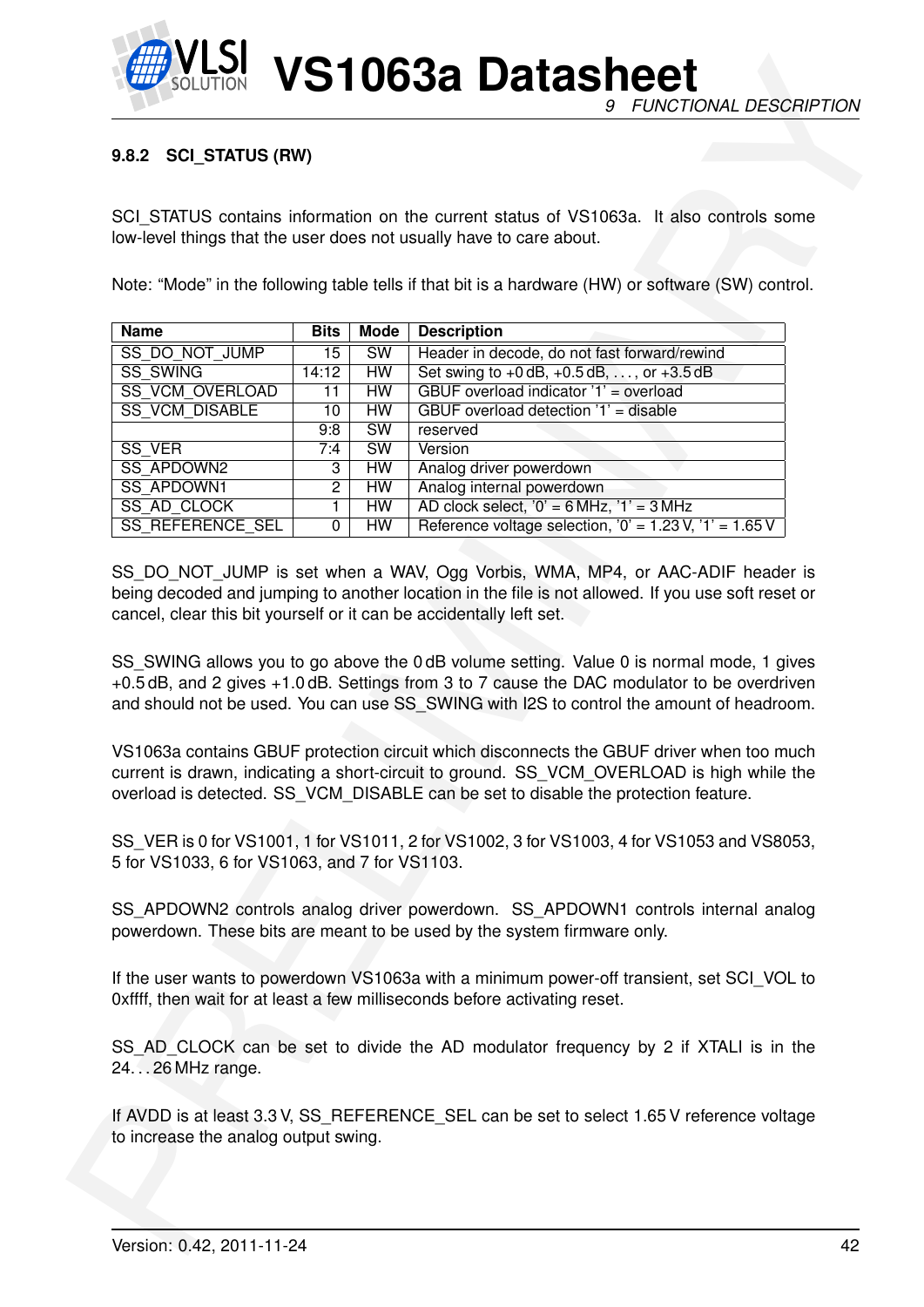

## **9.8.3 SCI\_BASS (RW)**

| Name                | <b>Bits</b> | <b>Description</b>                                      |
|---------------------|-------------|---------------------------------------------------------|
| ST AMPLITUDE        |             | $15:12$ Treble Control in 1.5 dB steps $(-87, 0 = off)$ |
| ST FREQLIMIT        | 11:8        | Lower limit frequency in $1000$ Hz steps $(115)$        |
| <b>SB AMPLITUDE</b> | 7:4         | Bass Enhancement in 1 dB steps $(015, 0 = off)$         |
| SB FREQLIMIT        | 3:0         | Lower limit frequency in 10 Hz steps (215)              |

The Bass Enhancer VSBE is a powerful bass boosting DSP algorithm, which tries to take the most out of the users earphones without causing clipping.

**EXAMPLE 10 CONTRACT CONTRACT CONTRACT CONTRACT CONTRACT CONTRACT CONTRACT CONTRACT CONTRACT CONTRACT CONTRACT CONTRACT CONTRACT CONTRACT CONTRACT CONTRACT CONTRACT CONTRACT CONTRACT CONTRACT CONTRACT CONTRACT CONTRACT CO** VSBE is activated when SB\_AMPLITUDE is non-zero. SB\_AMPLITUDE should be set to the user's preferences, and SB\_FREQLIMIT to roughly 1.5 times the lowest frequency the user's audio system can reproduce. For example setting SCI\_BASS to 0x00f6 will have 15 dB enhancement below 60 Hz.

Note: Because VSBE tries to avoid clipping, it gives the best bass boost with dynamical music material, or when the playback volume is not set to maximum. It also does not create bass: the source material must have some bass to begin with.

Treble Control VSTC is activated when ST\_AMPLITUDE is non-zero. For example setting SCI\_BASS to 0x7a00 will have 10.5 dB treble enhancement at and above 10 kHz.

Bass Enhancer uses about 2.1 MIPS and Treble Control 1.2 MIPS at 44100 Hz samplerate. Both can be on simultaneously.

In VS1063a bass and treble initialization and volume change is delayed until the next batch of samples are sent to the audio FIFO. Thus, unlike with earlier VS10XX chips, audio interrupts can no longer be missed when SCI\_BASS or SCI\_VOL is written to.

When either the Bass Enhancer or Treble Control is active, the 5-band equalizer (Chapter 10.11.6) is not run.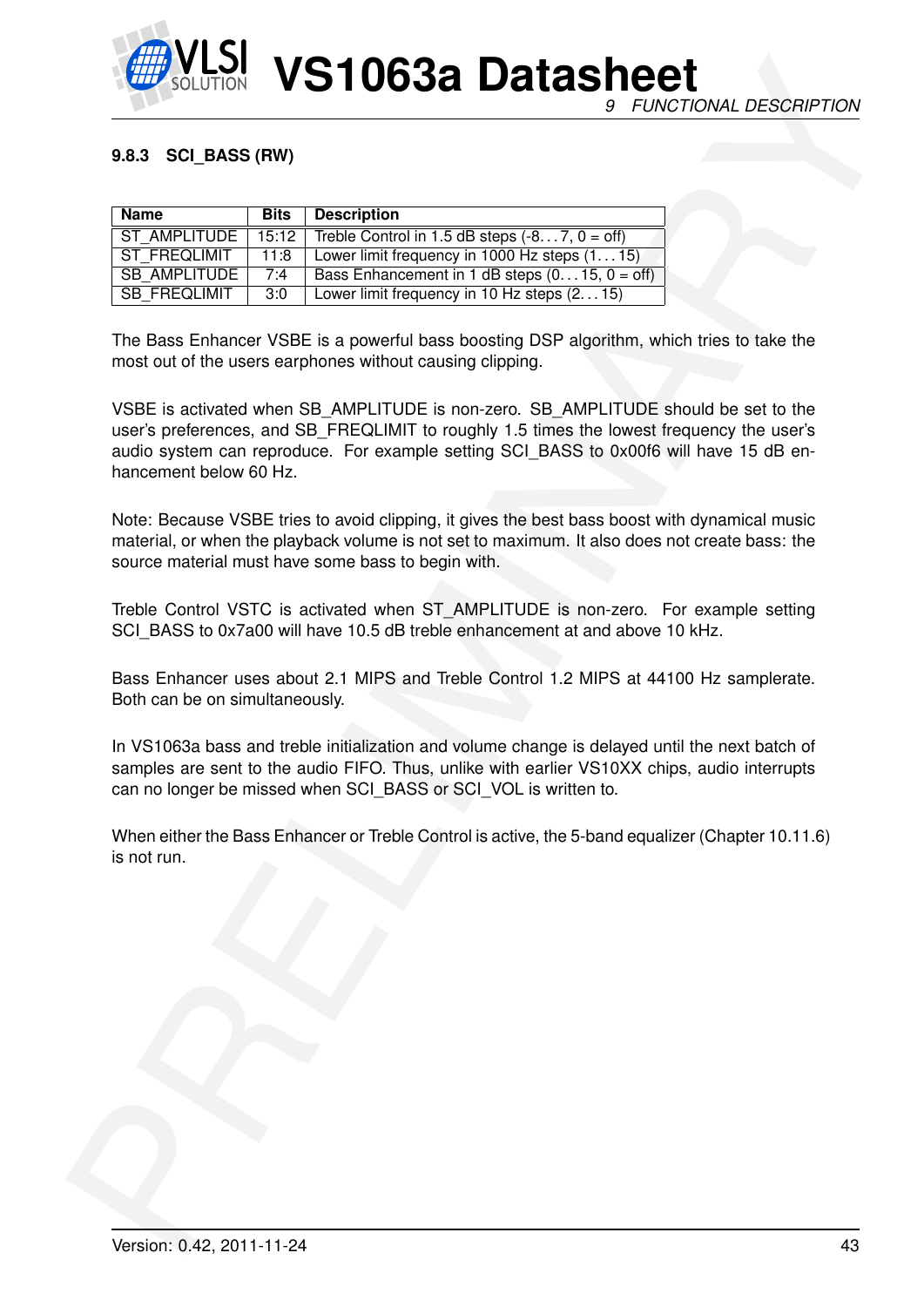

# <span id="page-43-0"></span>**9.8.4 SCI\_CLOCKF (RW)**

The operation of SCI CLOCKF has changed slightly in VS1063a compared to VS1003 and VS1033. Multiplier  $1.5\times$  and addition  $0.5\times$  have been removed to allow higher clocks to be configured.

|         |       | <b>SCI CLOCKF bits</b>       |
|---------|-------|------------------------------|
| Name    | Bits  | Description                  |
| SC MULT | 15:13 | Clock multiplier             |
| SC ADD  | 12:11 | Allowed multiplier addition  |
| SC FREQ |       | 10: $0 \mid$ Clock frequency |

SC MULT activates the built-in clock multiplier. This will multiply XTALI to create a higher CLKI. When the multiplier is changed by more than  $0.5 \times$ , the chip runs at  $1.0 \times$  clock for a few hundres clock cycles. The values are as follows:

| <b>SC MULT</b> | <b>MASK</b> | <b>CLKI</b>               |
|----------------|-------------|---------------------------|
| 0              | 0x0000      | <b>XTALI</b>              |
|                | 0x2000      | $XTALI \times 2.0$        |
| 2              | 0x4000      | <b>XTALI</b> $\times$ 2.5 |
| 3              | 0x6000      | $XTALI \times 3.0$        |
| $\overline{4}$ | 0x8000      | <b>XTALI</b> $\times$ 3.5 |
| 5              | 0xa000      | $XTALI \times 4.0$        |
| 6              | 0xc000      | <b>XTALI</b> $\times$ 4.5 |
|                | 0xe000      | $XTALI \times 5.0$        |

SC\_ADD tells how much the decoder firmware is allowed to add to the multiplier specified by SC MULT if more cycles are temporarily needed to decode a WMA or AAC stream. The values are:

| SC ADD | MASK   | <b>Multiplier addition</b> |
|--------|--------|----------------------------|
|        | 0x0000 | No modification is allowed |
|        | 0x0800 | 1.0 $\times$               |
| 2      | 0x1000 | $1.5\times$                |
| 3      | 0x1800 | $2.0\times$                |

SC\_FREQ is used to tell if the input clock XTALI is running at something else than 12.288 MHz. XTALI is set in 4 kHz steps. The formula for calculating the correct value for this register is  $\frac{XTALI-8000000}{4000}$  (XTALI is in Hz).

Note: The default value 0 is assumed to mean XTALI=12.288 MHz.

Note: because maximum samplerate is  $\frac{XTALI}{256}$ , all samplerates are not available if XTALI  $<$ 12.288 MHz.

Note: Automatic clock change can only happen when decoding WMA and AAC files. Automatic clock change is done one  $0.5\times$  at a time. This does not cause a drop to  $1.0\times$  clock and you can use the same SCI and SDI clock throughout the file.

**EXAMPLE SECTION VS110638 Datasheet**<br>
The operation of SCI CICOCK has changed eigenly in VS1063 compares to VS1003 and<br>
VS103 Multipler 15- and addition to V- have been removed to slow higher colors and<br>
VS103 Multipler 1 Example: If SCI\_CLOCKF is  $0x8BE8$ , SC\_MULT = 4, SC\_ADD = 1 and SC\_FREQ =  $0x3E8 = 1000$ . This means that XTALI =  $1000 \times 4000 + 8000000 = 12$  MHz. The clock multiplier is set to  $3.5\times$ XTALI = 42 MHz, and the maximum allowed multiplier that the firmware may automatically choose to use is  $(3.5 + 1.0) \times$ XTALI = 54 MHz.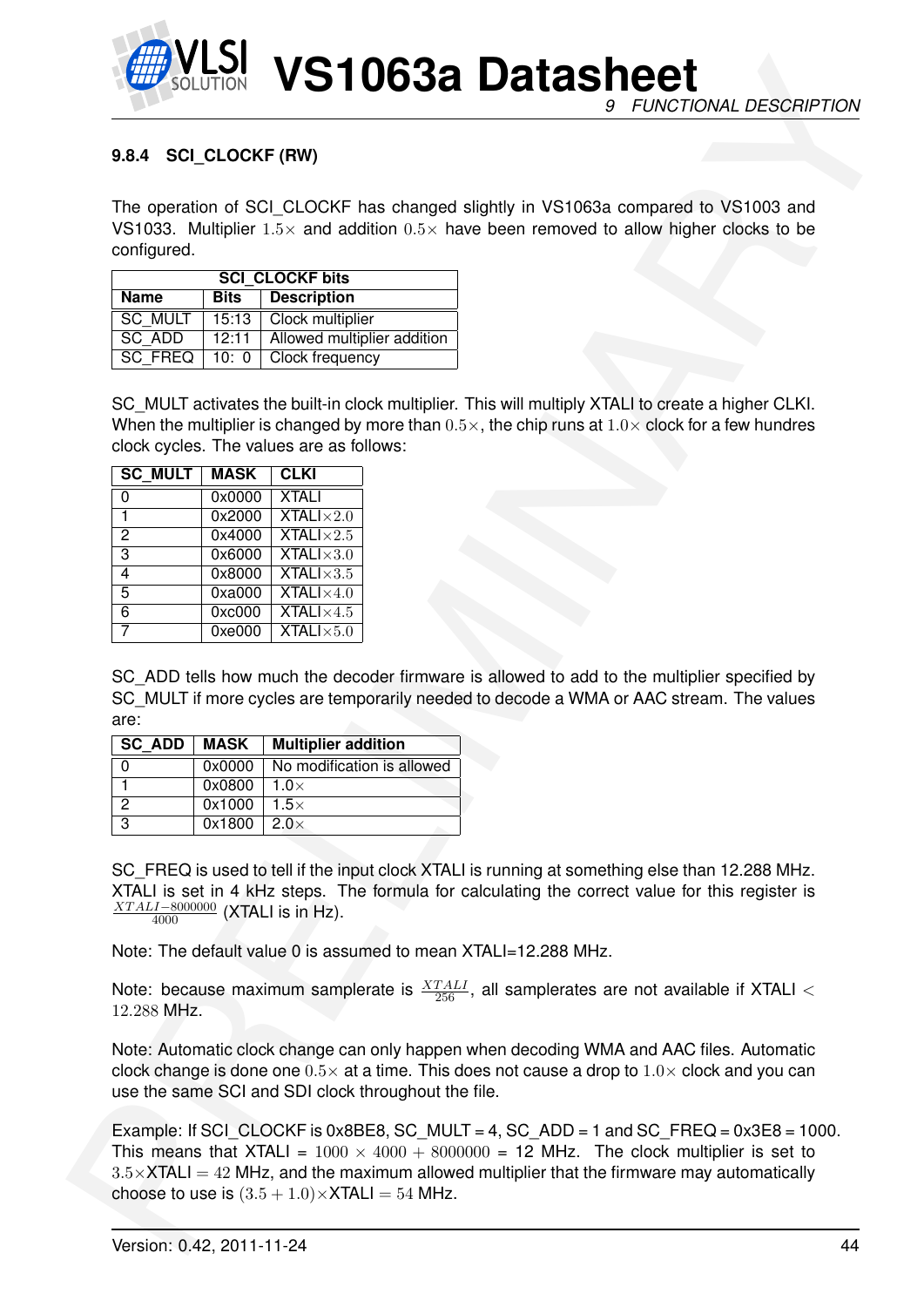

### **9.8.5 SCI\_DECODE\_TIME (RW)**

#### **9.8.6 SCI\_AUDATA (RW)**

#### **9.8.7 SCI\_WRAM (RW)**

#### **9.8.8 SCI\_WRAMADDR (W)**

| 9.8.5 SCI_DECODE_TIME (RW)                                                                                                                                                                          |                           |                   |                        |                                                                                                                                                                                                                                                                                                                                                                                                                                                                                                                                                                                 |
|-----------------------------------------------------------------------------------------------------------------------------------------------------------------------------------------------------|---------------------------|-------------------|------------------------|---------------------------------------------------------------------------------------------------------------------------------------------------------------------------------------------------------------------------------------------------------------------------------------------------------------------------------------------------------------------------------------------------------------------------------------------------------------------------------------------------------------------------------------------------------------------------------|
| When decoding correct data, current decoded time is shown in this register in full seconds.                                                                                                         |                           |                   |                        |                                                                                                                                                                                                                                                                                                                                                                                                                                                                                                                                                                                 |
| SCI DECODE TIME also resets the bitRatePer100 calculation.                                                                                                                                          |                           |                   |                        | The user may change the value of this register. In that case the new value should be written<br>twice to make absolutely certain that the change is not overwritten by the firmware. A write to                                                                                                                                                                                                                                                                                                                                                                                 |
| files and with seamless playback of multiple files.                                                                                                                                                 |                           |                   |                        | SCI_DECODE_TIME is reset at every hardware and software reset. It is no longer cleared<br>when decoding of a file ends to allow the decode time to proceed automatically with looped                                                                                                                                                                                                                                                                                                                                                                                            |
| With fast playback (see the playSpeed extra parameter) the decode time also counts faster.                                                                                                          |                           |                   |                        |                                                                                                                                                                                                                                                                                                                                                                                                                                                                                                                                                                                 |
| positionMsec extra parameter in section 10.11.                                                                                                                                                      |                           |                   |                        | Some codecs (WMA and Ogg Vorbis) can also indicate the absolute play position, see the                                                                                                                                                                                                                                                                                                                                                                                                                                                                                          |
| 9.8.6 SCI AUDATA (RW)                                                                                                                                                                               |                           |                   |                        |                                                                                                                                                                                                                                                                                                                                                                                                                                                                                                                                                                                 |
| samplerate directly.                                                                                                                                                                                |                           |                   |                        | When decoding correct data, the current samplerate and number of channels can be found<br>in bits 15:1 and 0 of SCI_AUDATA, respectively. Bits 15:1 contain the samplerate divided by<br>two, and bit 0 is 0 for mono data and 1 for stereo. Writing to SCI_AUDATA will change the                                                                                                                                                                                                                                                                                              |
| Example: 44100 Hz stereo data reads as 0xAC45 (44101).<br>Example: 11025 Hz mono data reads as 0x2B10 (11024).<br>Example: Writing 0xAC80 sets samplerate to 44160 Hz, stereo mode does not change. |                           |                   |                        |                                                                                                                                                                                                                                                                                                                                                                                                                                                                                                                                                                                 |
|                                                                                                                                                                                                     |                           |                   |                        | To reduce digital power consumption when idle, you can write a low samplerate to SCI_AUDATA.                                                                                                                                                                                                                                                                                                                                                                                                                                                                                    |
| 9.8.7 SCI WRAM (RW)                                                                                                                                                                                 |                           |                   |                        |                                                                                                                                                                                                                                                                                                                                                                                                                                                                                                                                                                                 |
| write/read, the internal pointer is autoincremented.<br>9.8.8 SCI WRAMADDR (W)<br>Use an address offset from the following table to access X, Y, I or peripheral memory.<br><b>WRAMADDR</b>         | Dest. addr.               | Bits/             | <b>Description</b>     | SCI WRAM is used to upload application programs and data to instruction and data RAMs. The<br>start address must be initialized by writing to SCI_WRAMADDR prior to the first write/read of<br>SCI WRAM. One 16-bit data word can be transferred with one SCI WRAM write/read. As the<br>instruction word is 32 bits long, two consecutive writes/reads are needed for each instruction<br>word. The byte order is big-endian (i.e. most significant words first). After each full-word<br>SCI WRAMADDR is used to set the program address for following SCI WRAM writes/reads. |
| Start End<br>0x00000x3FFF                                                                                                                                                                           | Start End<br>0x00000x3FFF | <b>Word</b><br>16 | X data RAM             |                                                                                                                                                                                                                                                                                                                                                                                                                                                                                                                                                                                 |
| 0x40000x7FFF                                                                                                                                                                                        | 0x00000x3FFF              | 16                | Y data RAM             |                                                                                                                                                                                                                                                                                                                                                                                                                                                                                                                                                                                 |
| 0x80000x8FFF                                                                                                                                                                                        | 0x00000x0FFF              | 32                | <b>Instruction RAM</b> |                                                                                                                                                                                                                                                                                                                                                                                                                                                                                                                                                                                 |
|                                                                                                                                                                                                     | 0xC0000xC0BF              | $\overline{16}$   | $\overline{1/O}$       |                                                                                                                                                                                                                                                                                                                                                                                                                                                                                                                                                                                 |
| 0xC0000xC0BF                                                                                                                                                                                        |                           |                   |                        |                                                                                                                                                                                                                                                                                                                                                                                                                                                                                                                                                                                 |
| 0xC0C00xC0FF                                                                                                                                                                                        | 0x1E000x1E3F              | 16                | parametric_x           |                                                                                                                                                                                                                                                                                                                                                                                                                                                                                                                                                                                 |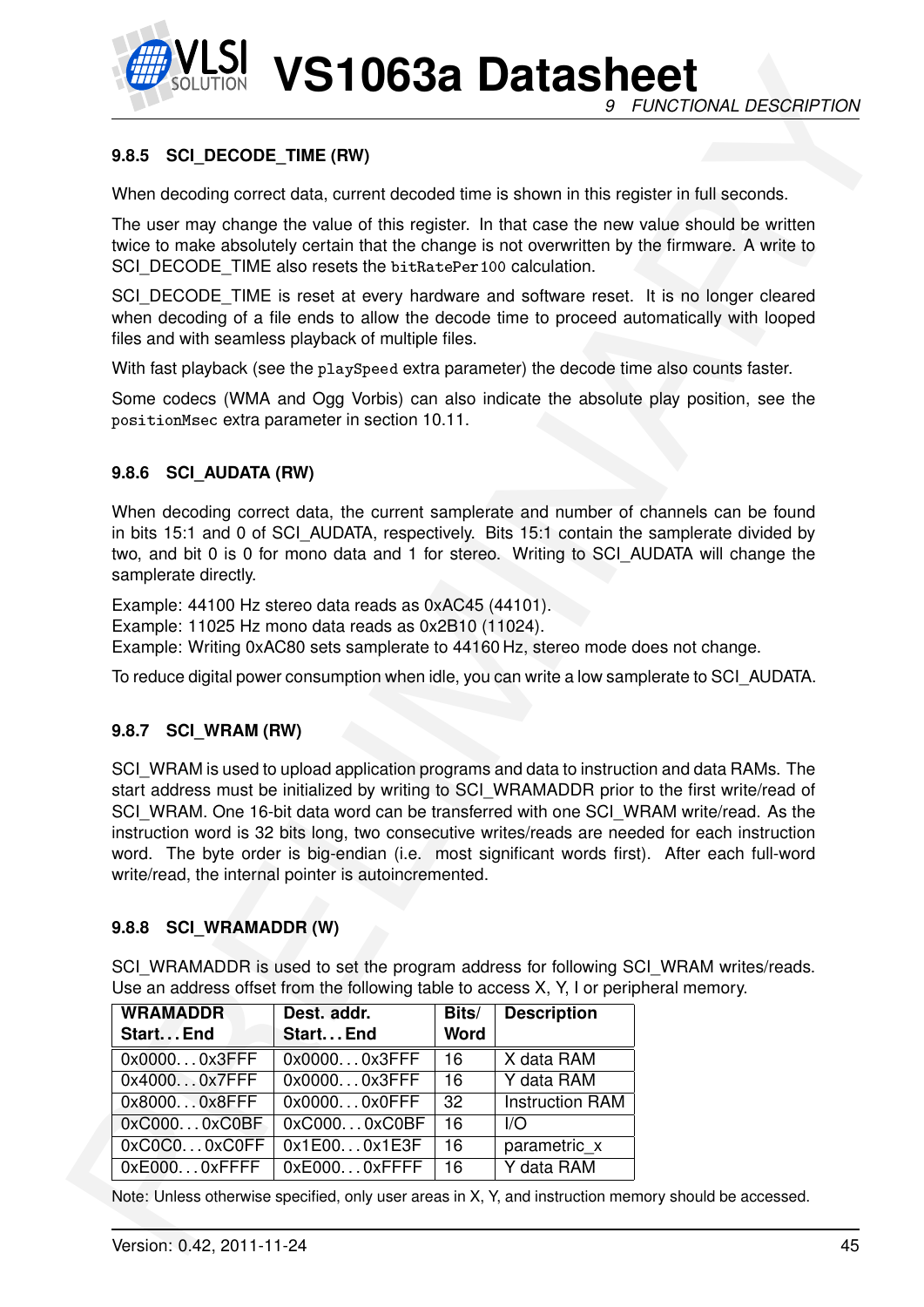

# **9.8.9 SCI\_HDAT0 and SCI\_HDAT1 (R)**

For WAV files, SCI\_HDAT1 contains 0x7665 ("ve"). SCI\_HDAT0 contains the data rate measured in bytes per second for all supported RIFF WAVE formats. To get the bitrate of the file, multiply the value by 8.

Note: if bitrate is over 524280 bit/s, SCI\_HDAT1 value saturates to 65535.

**EXAMPLE 100 CONTROL CONTROL CONTROL CONTROL**<br>
SAS SCI HDATV and SCI HDATT (R)<br>
For VMW likes, 6QL HDATT compare d-7005 PM<sup>H</sup>), 6QL HDATS compare like della rise most<br>
annual player per soond for all exposures thirf wover For AAC ADTS streams, SCI\_HDAT1 contains 0x4154 ("AT"). For AAC ADIF files, SCI\_HDAT1 contains 0x4144 ("AD"). For AAC .mp4 / .m4a files, SCI\_HDAT1 contains 0x4D34 ("M4"). SCI\_HDAT0 contains the average data rate in bytes per second. To get the bitrate of the file, multiply the value by 8.

For WMA files, SCI\_HDAT1 contains 0x574D ("WM") and SCI\_HDAT0 contains the data rate measured in bytes per second. To get the bitrate of the file, multiply the value by 8.

For Ogg Vorbis files, SCI\_HDAT1 contains 0x4F67 "Og". SCI\_HDAT0 contains the average data rate in bytes per second. To get the bitrate of the file, multiply the value by 8.

When FLAC format is detected, SCI\_HDAT1 contains "fL" (0x664c). SCI\_HDAT0 contains the average data rate in byte quadruples per second. To get the bitrate of the file, multiply the value by 32.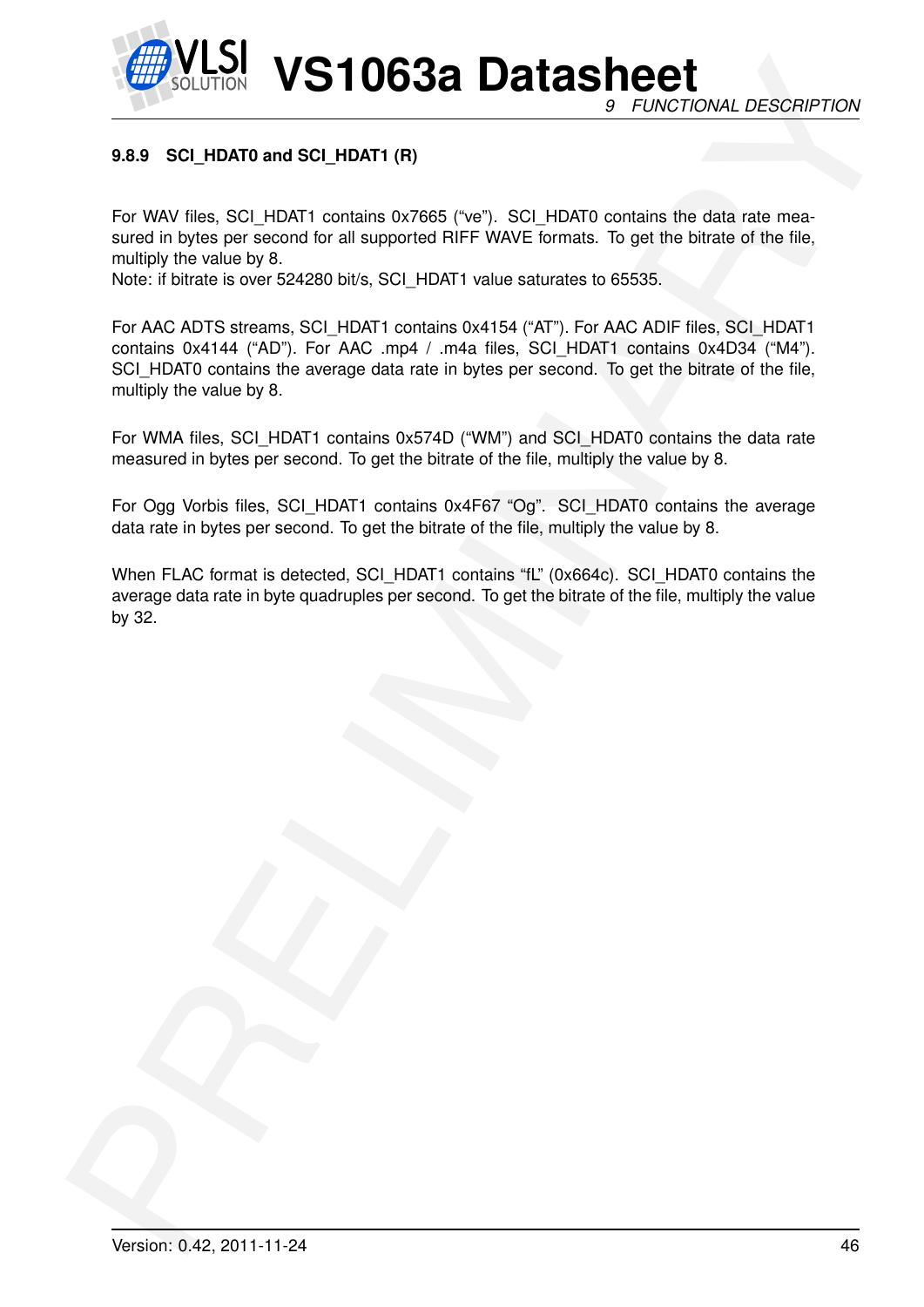

|                     |                                                                                      | <b>Function</b>     |                      |                                           |                     |                                                                                                                                                                                        |
|---------------------|--------------------------------------------------------------------------------------|---------------------|----------------------|-------------------------------------------|---------------------|----------------------------------------------------------------------------------------------------------------------------------------------------------------------------------------|
|                     | <b>Bit</b><br>HDAT1[15:5]                                                            | syncword            | <b>Value</b><br>2047 | <b>Explanation</b><br>stream valid        |                     |                                                                                                                                                                                        |
|                     | HDAT1[4:3]                                                                           | ID                  | $\overline{3}$       |                                           | ISO 11172-3 MPG 1.0 |                                                                                                                                                                                        |
|                     |                                                                                      |                     | 2<br>$\mathbf{1}$    |                                           | MPG 2.5 (1/4-rate)  | ISO 13818-3 MPG 2.0 (1/2-rate)                                                                                                                                                         |
|                     | HDAT1[2:1]                                                                           | layer               | 0<br>$\overline{3}$  |                                           | MPG 2.5 (1/4-rate)  |                                                                                                                                                                                        |
|                     |                                                                                      |                     | 2                    | Ш                                         |                     |                                                                                                                                                                                        |
|                     |                                                                                      |                     | 1                    | $\mathbf{III}$                            |                     |                                                                                                                                                                                        |
|                     |                                                                                      |                     | 0                    | reserved                                  |                     |                                                                                                                                                                                        |
|                     | <b>HDAT1[0]</b>                                                                      | protect bit         | 1                    | No CRC                                    |                     |                                                                                                                                                                                        |
|                     | HDAT0[15:12]                                                                         | bitrate             | 0                    | <b>CRC</b> protected<br>see bitrate table |                     |                                                                                                                                                                                        |
|                     | HDAT0[11:10]                                                                         | samplerate          | $\overline{3}$       | reserved                                  |                     |                                                                                                                                                                                        |
|                     |                                                                                      |                     | 2                    | 32/16/ 8 kHz                              |                     |                                                                                                                                                                                        |
|                     |                                                                                      |                     | 1                    | 48/24/12 kHz                              |                     |                                                                                                                                                                                        |
|                     |                                                                                      |                     | 0                    | 44/22/11 kHz                              |                     |                                                                                                                                                                                        |
|                     | HDAT0[9]                                                                             | pad bit             | 1.<br>0              | additional slot<br>normal frame           |                     |                                                                                                                                                                                        |
|                     | HDAT0[8]                                                                             | private bit         |                      | not defined                               |                     |                                                                                                                                                                                        |
|                     | HDAT0[7:6]                                                                           | mode                | 3                    | mono                                      |                     |                                                                                                                                                                                        |
|                     |                                                                                      |                     | 2                    | dual channel                              |                     |                                                                                                                                                                                        |
|                     |                                                                                      |                     | 1                    | joint stereo                              |                     |                                                                                                                                                                                        |
|                     | HDAT0[5:4]                                                                           | extension           | 0                    | stereo<br>see ISO 11172-3                 |                     |                                                                                                                                                                                        |
|                     | HDAT0[3]                                                                             | copyright           | 1.                   | copyrighted                               |                     |                                                                                                                                                                                        |
|                     |                                                                                      |                     | 0                    | free                                      |                     |                                                                                                                                                                                        |
|                     | <b>HDAT0[2]</b>                                                                      | original            | 1                    | original                                  |                     |                                                                                                                                                                                        |
|                     | HDAT0[1:0]                                                                           |                     | 0                    | copy<br>CCITT J.17                        |                     |                                                                                                                                                                                        |
|                     |                                                                                      | emphasis            | 3<br>2               | reserved                                  |                     |                                                                                                                                                                                        |
|                     |                                                                                      |                     | 1                    | 50/15 microsec                            |                     |                                                                                                                                                                                        |
|                     |                                                                                      |                     | 0                    | none                                      |                     |                                                                                                                                                                                        |
| has been found yet. | The "samplerate" field in SCI_HDAT0 is interpreted according to the following table: |                     |                      |                                           |                     | When read, SCI HDAT0 and SCI HDAT1 contain header information that is extracted from<br>MP3 stream currently being decoded. After reset both registers are cleared, indicating no data |
|                     |                                                                                      | "samplerate"        | $ID = 3$             | $ID=2$                                    | $ID = 0, 1$         |                                                                                                                                                                                        |
|                     |                                                                                      | $\overline{3}$      |                      |                                           |                     |                                                                                                                                                                                        |
|                     |                                                                                      | $\overline{2}$<br>1 | 32000<br>48000       | 16000<br>24000                            | 8000<br>12000       |                                                                                                                                                                                        |
|                     |                                                                                      | 0                   | 44100                | 22050                                     | 11025               |                                                                                                                                                                                        |
|                     |                                                                                      |                     |                      |                                           |                     |                                                                                                                                                                                        |

| "samplerate" | $ID=3$ | $ID=2$ | $ID=0.1$ |
|--------------|--------|--------|----------|
| З            |        |        |          |
|              | 32000  | 16000  | 8000     |
|              | 48000  | 24000  | 12000    |
|              | 44100  | 22050  | 11025    |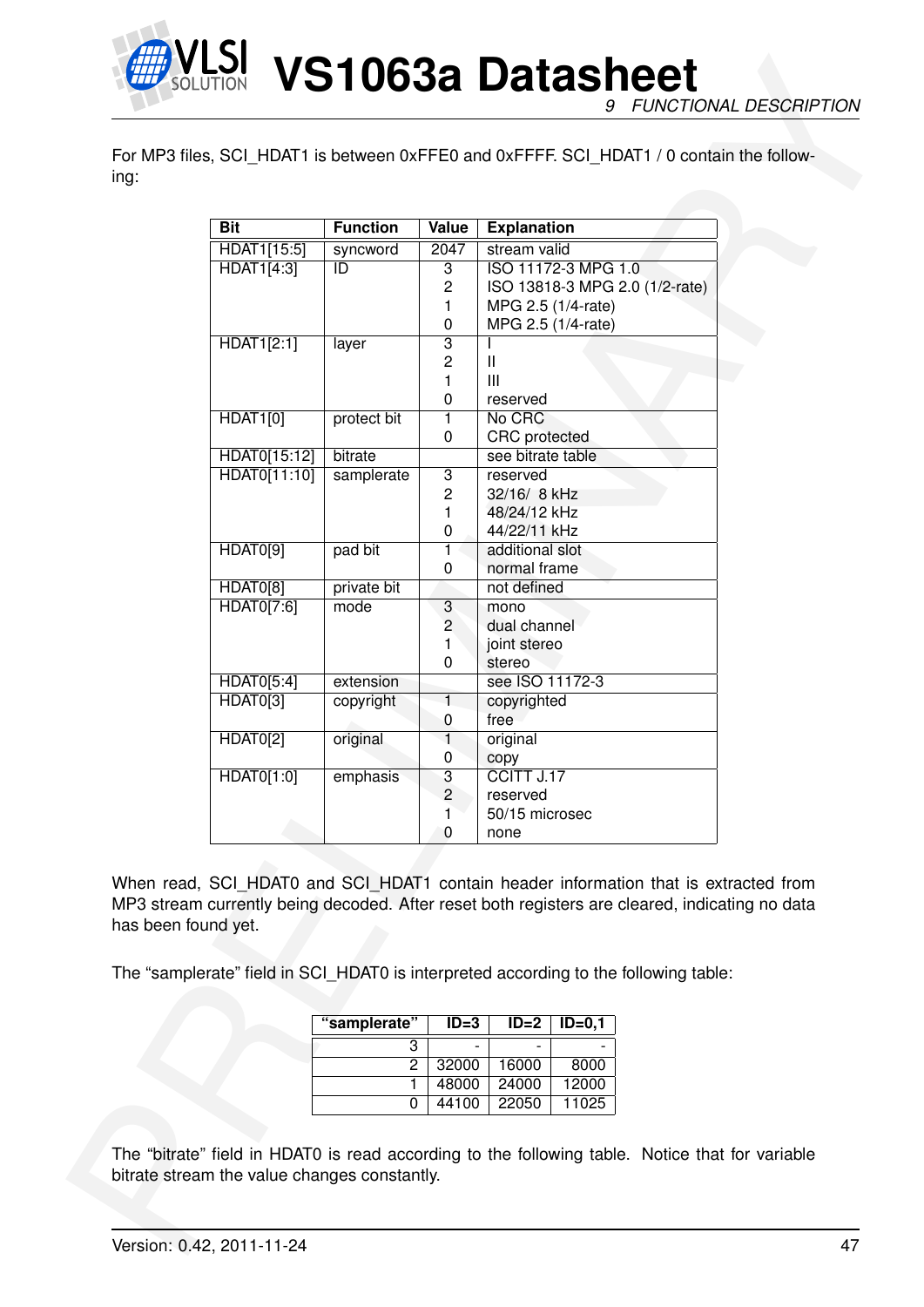

|                                                                                                                                                    |                |               | <b>Layer II</b>     |           | <b>Layer III</b>    |                                                                                                                                                                                                                                                                                                         |  |
|----------------------------------------------------------------------------------------------------------------------------------------------------|----------------|---------------|---------------------|-----------|---------------------|---------------------------------------------------------------------------------------------------------------------------------------------------------------------------------------------------------------------------------------------------------------------------------------------------------|--|
|                                                                                                                                                    | "bitrate"      |               | $ID=3$   $ID=0,1,2$ |           | $ID=3$   $ID=0,1,2$ |                                                                                                                                                                                                                                                                                                         |  |
|                                                                                                                                                    |                |               | kbit/s              |           | kbit/s              |                                                                                                                                                                                                                                                                                                         |  |
|                                                                                                                                                    | 15             | forbidden     | forbidden           | forbidden | forbidden           |                                                                                                                                                                                                                                                                                                         |  |
|                                                                                                                                                    | 14             | 384           | 160                 | 320       | 160                 |                                                                                                                                                                                                                                                                                                         |  |
|                                                                                                                                                    | 13             | 320           | 144                 | 256       | 144                 |                                                                                                                                                                                                                                                                                                         |  |
|                                                                                                                                                    | 12             | 256           | 128                 | 224       | 128                 |                                                                                                                                                                                                                                                                                                         |  |
|                                                                                                                                                    | 11             | 224           | 112                 | 192       | 112                 |                                                                                                                                                                                                                                                                                                         |  |
|                                                                                                                                                    | 10             | 192           | 96                  | 160       | 96                  |                                                                                                                                                                                                                                                                                                         |  |
|                                                                                                                                                    | 9              | 160           | 80                  | 128       | 80                  |                                                                                                                                                                                                                                                                                                         |  |
|                                                                                                                                                    | 8              | 128           | 64                  | 112       | 64                  |                                                                                                                                                                                                                                                                                                         |  |
|                                                                                                                                                    | 7              | 112           | $\overline{56}$     | 96        | 56                  |                                                                                                                                                                                                                                                                                                         |  |
|                                                                                                                                                    | 6              | 96            | 48                  | 80        | 48                  |                                                                                                                                                                                                                                                                                                         |  |
|                                                                                                                                                    | 5              | 80            | 40                  | 64        | 40                  |                                                                                                                                                                                                                                                                                                         |  |
|                                                                                                                                                    | 4              | 64            | 32                  | 56        | 32                  |                                                                                                                                                                                                                                                                                                         |  |
|                                                                                                                                                    | 3              | 56            | 24                  | 48        | 24                  |                                                                                                                                                                                                                                                                                                         |  |
|                                                                                                                                                    | $\overline{2}$ | 48            | 16                  | 40        | 16                  |                                                                                                                                                                                                                                                                                                         |  |
|                                                                                                                                                    | 1              | 32            | 8                   | 32        | 8                   |                                                                                                                                                                                                                                                                                                         |  |
|                                                                                                                                                    | 0              | $\frac{1}{2}$ | $\blacksquare$      | ÷         | $\blacksquare$      |                                                                                                                                                                                                                                                                                                         |  |
|                                                                                                                                                    |                |               |                     |           |                     | The average data rate in bytes per second can be read from memory, see the bitRatePer100<br>extra parameter. This variable contains the byte rate for all codecs. To get the bitrate of the file,<br>The bitrate calculation is not automatically reset between songs, but it can also be reset without |  |
|                                                                                                                                                    |                |               |                     |           |                     |                                                                                                                                                                                                                                                                                                         |  |
| multiply the value by 100, and to get the kilobitrate, make a rounded divide by 10.<br>a software or hardware reset by writing to SCI_DECODE_TIME. |                |               |                     |           |                     |                                                                                                                                                                                                                                                                                                         |  |
|                                                                                                                                                    |                |               |                     |           |                     |                                                                                                                                                                                                                                                                                                         |  |
|                                                                                                                                                    |                |               |                     |           |                     |                                                                                                                                                                                                                                                                                                         |  |
|                                                                                                                                                    |                |               |                     |           |                     |                                                                                                                                                                                                                                                                                                         |  |
|                                                                                                                                                    |                |               |                     |           |                     |                                                                                                                                                                                                                                                                                                         |  |
|                                                                                                                                                    |                |               |                     |           |                     |                                                                                                                                                                                                                                                                                                         |  |
|                                                                                                                                                    |                |               |                     |           |                     |                                                                                                                                                                                                                                                                                                         |  |
|                                                                                                                                                    |                |               |                     |           |                     |                                                                                                                                                                                                                                                                                                         |  |
|                                                                                                                                                    |                |               |                     |           |                     |                                                                                                                                                                                                                                                                                                         |  |
|                                                                                                                                                    |                |               |                     |           |                     |                                                                                                                                                                                                                                                                                                         |  |
|                                                                                                                                                    |                |               |                     |           |                     |                                                                                                                                                                                                                                                                                                         |  |
|                                                                                                                                                    |                |               |                     |           |                     |                                                                                                                                                                                                                                                                                                         |  |
|                                                                                                                                                    |                |               |                     |           |                     |                                                                                                                                                                                                                                                                                                         |  |
|                                                                                                                                                    |                |               |                     |           |                     |                                                                                                                                                                                                                                                                                                         |  |
|                                                                                                                                                    |                |               |                     |           |                     |                                                                                                                                                                                                                                                                                                         |  |
|                                                                                                                                                    |                |               |                     |           |                     |                                                                                                                                                                                                                                                                                                         |  |
|                                                                                                                                                    |                |               |                     |           |                     |                                                                                                                                                                                                                                                                                                         |  |
|                                                                                                                                                    |                |               |                     |           |                     |                                                                                                                                                                                                                                                                                                         |  |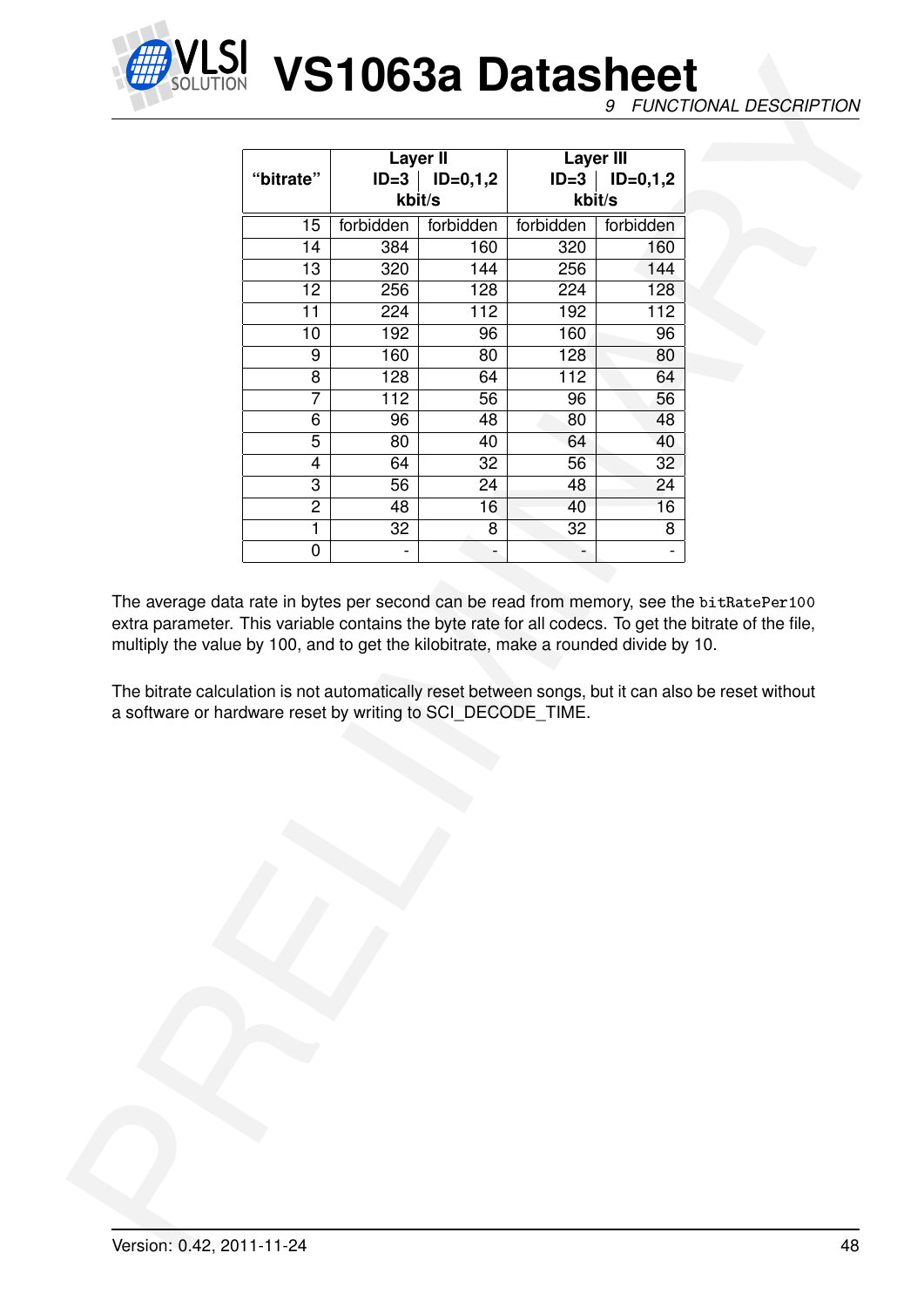

# **9.8.10 SCI\_AIADDR (RW)**

SCI\_AIADDR defines the start address of the application/plugin code that has been uploaded earlier with SCI\_WRAMADDR and SCI\_WRAM registers. If no application code is used, this register should not be written to, or it should be written zero.

Note: Reading SCI\_AIADDR is not recommended.

For more details on how to write user applications and plugins, see VS1063 Programmer's Guide.

### **9.8.11 SCI\_VOL (RW)**

**EXAMPLE 10638 Data Sheets** of the minimister of the minimisterial of *PUNCTIONAL DESCRIPTION*<br>
8.410 SCLAMADR defines the start address of the applicationship result into the tax later determined sensitive and the start SCI\_VOL is a volume control for the player hardware. The most significant byte of the volume register controls the left channel volume, the low part controls the right channel volume. The channel volume sets the attenuation from the maximum volume level in 0.5 dB steps. Thus, maximum volume is 0x0000 and total silence is 0xFEFE.

Setting SCI\_VOL to 0xFFFF will activate analog powerdown mode.

Example: for a volume of -2.0 dB for the left channel and -3.5 dB for the right channel: (2.0/0.5)  $= 4$ , 3.5/0.5 = 7  $\rightarrow$  SCI VOL = 0x0407.

Example: SCI\_VOL = 0x2424  $\rightarrow$  both left and right volumes are 0x24  $*$  -0.5 = -18.0 dB

In VS1063a bass and treble initialization and volume change is delayed until the next batch of samples are sent to the audio FIFO. This delays the volume setting slightly. The hardware volume control has zero-cross detection, which almost completely removes all audible noise that occurs when volume is changed.

Note: After hardware reset the volume is set to full volume. Resetting the software does not reset the volume setting.

## **9.8.12 SCI\_AICTRL[x] (RW)**

SCI\_AICTRL[x] registers  $(x=[0...3])$  can be used to access the user's application/plugin program.

The SCI AICTRL registers are also used as parameter registers when encoding audio. See Chapter 10.7 for details.

For more details on how to write user applications, see VS1063 Programmer's Guide.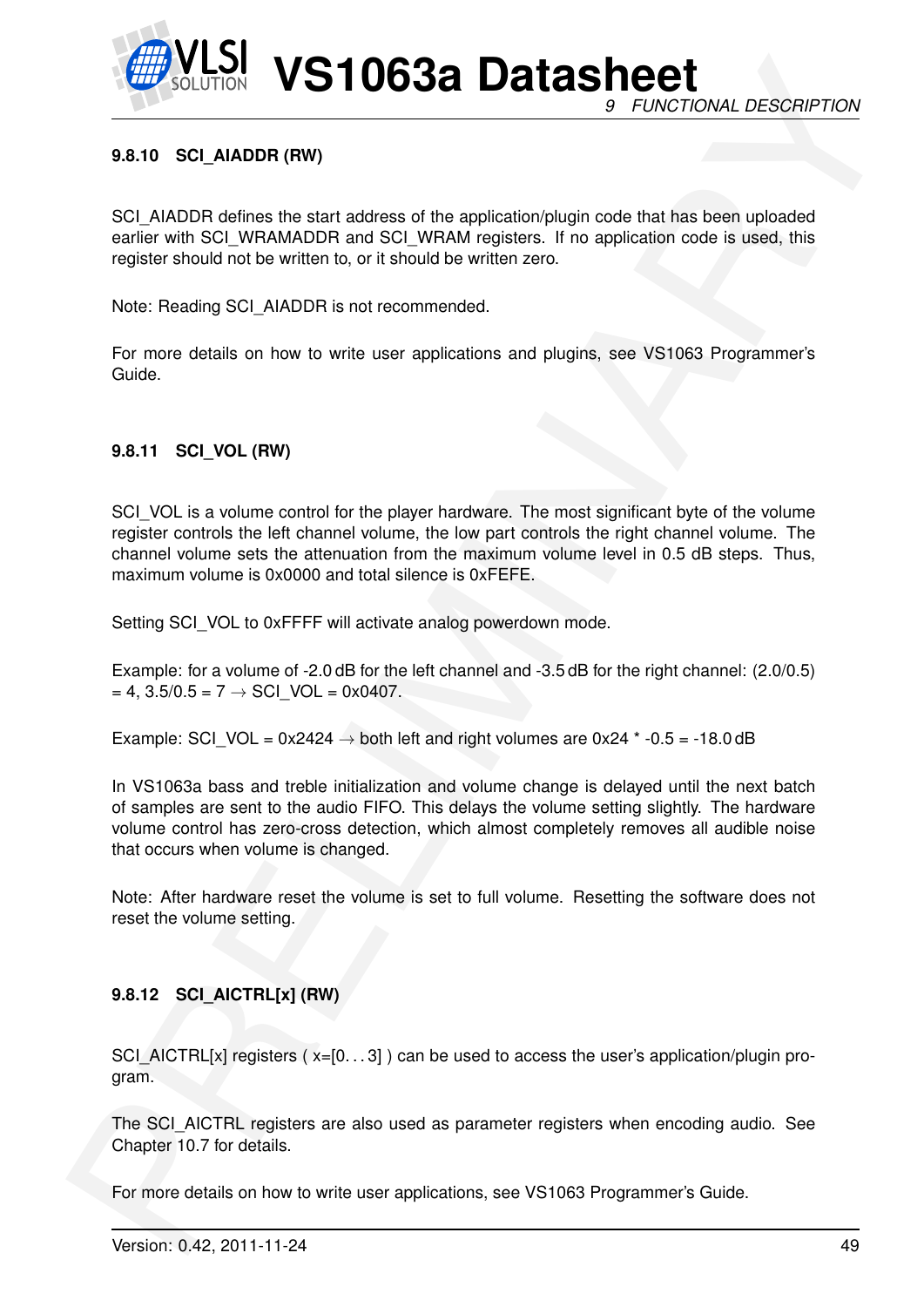# <span id="page-49-0"></span>**10 Operation**

# **10.1 Clocking**

VS1063a operates on a single, nominally 12.288 MHz fundamental frequency master clock. This clock can be generated by external circuitry (connected to pin XTALI) or by the internal clock crystal interface (pins XTALI and XTALO). This clock is used by the analog parts and determines the highest available samplerate. With 12.288 MHz clock all samplerates upto 48000 Hz are available.

VS1063a can also use 24. . . 26 MHz clocks when bit SM\_CLK\_RANGE in the SCI\_MODE register is set to 1. The system clock is then divided by 2 at the clock input and the IC gets a 12. . . 13 MHz input clock.

# **10.2 Hardware Reset**

When the XRESET signal is driven low, VS1063a is reset and all the control registers and internal states are set to the initial values. XRESET-signal is asynchronous to any external clock. The reset mode doubles as a full-powerdown mode, where both digital and analog parts of VS1063a are in minimum power consumption stage, and where clocks are stopped. Also XTALO is grounded.

When XRESET is asserted, all output pins go to their default states. All input pins will go to high-impedance state (input state), except SO, which is still controlled by XCS.

After a hardware reset (or at power-up) DREQ will stay down for around 22000 clock cycles, which means an approximate 1.8 ms delay if VS1063a is run at 12.288 MHz. After this the user should set such basic software registers as SCI\_MODE, SCI\_BASS, SCI\_CLOCKF, and SCI\_VOL before starting decoding. See section 9.8 for details.

If the input clock is 24. . . 26 MHz, SM\_CLK\_RANGE should be set as soon as possible after a chip reset without waiting for DREQ.

**Example 10 Operation**<br>
10 Operation<br>
10 Operation<br>
10 Operation<br>
10 Operation<br>
10 Operation<br>
10 Operation<br>
10 Operation<br>
10 Operation<br>
10 Operation<br>
10 Society and a single, conting 12.38.1M: Interaction (principle once,<br> Internal clock can be multiplied with a PLL. Supported multipliers through the SCI\_CLOCKF register are  $1.0 \times \ldots 5.0 \times$  the input clock. Reset value for Internal Clock Multiplier is  $1.0 \times$ . If typical values are wanted, the Internal Clock Multiplier needs to be set to 3.5× after reset. Wait until DREQ rises, then write value 0x9800 to SCI\_CLOCKF (register 3). See section 9.8.4 for details.

Before VS1063a is used it is recommended to load and run the current *VS1063a Patches* package. It is is available at *http://www.vlsi.fi/en/support/software/vs10xxplugins.html* .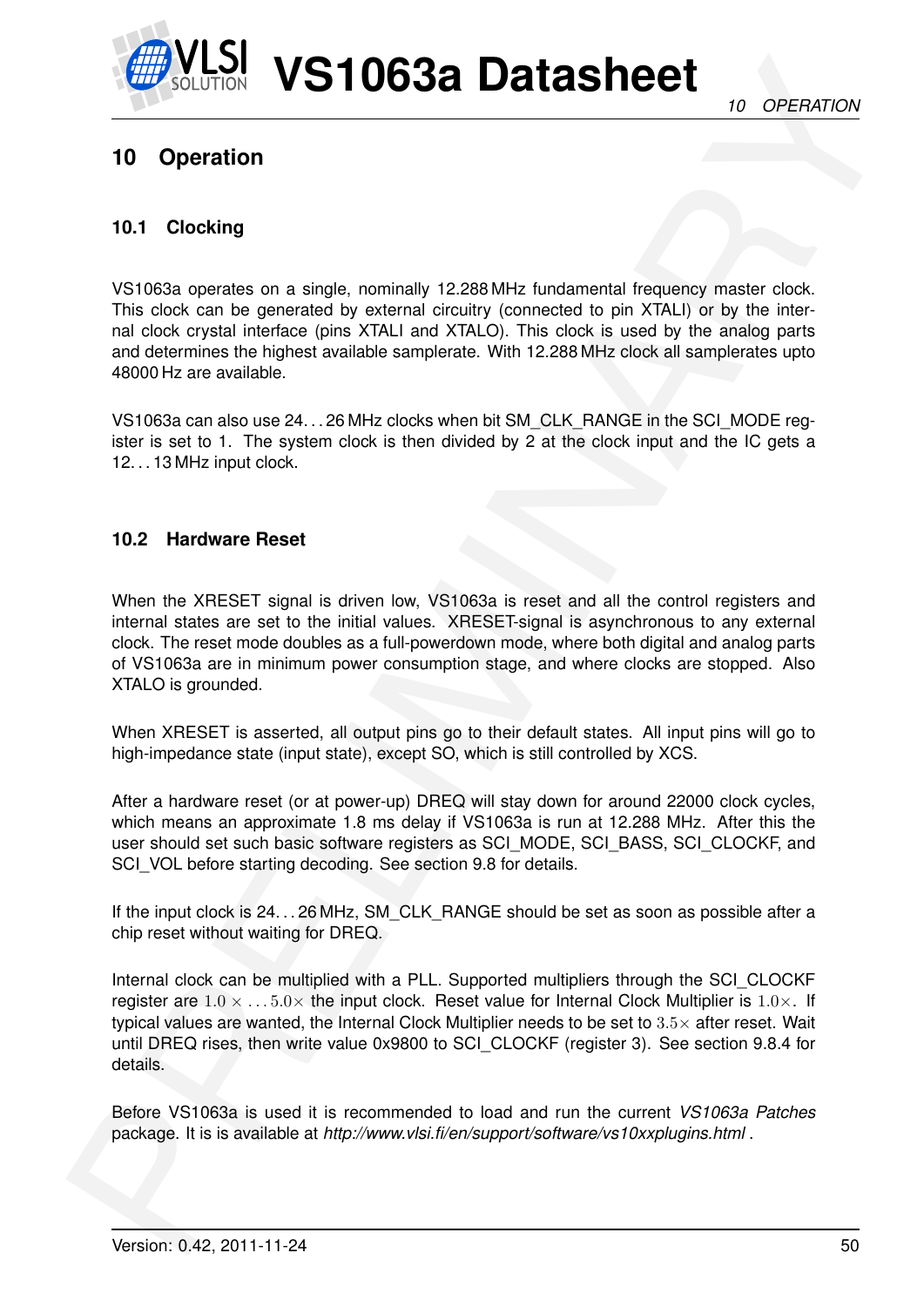# **10.3 Software Reset**

CONTROL VISIT 106338 Datasheet The language of the state of the state of the state of the state of the state of the state of the state of the state of the state of the state of the state of the state of the state of the st In some cases the decoder software has to be reset. This is done by activating bit SM\_RESET in register SCI\_MODE (Chapter 9.8.1). Then wait for at least 2  $\mu$ s, then look at DREQ. DREQ. will stay down for about 22000 clock cycles, which means an approximate 1.8 ms delay if VS1063a is run at 12.288 MHz. When DREQ goes high, you may continue playback as usual.

As opposed to all earlier VS10XX chips, it is not recommended to do a software reset between songs. This way the user may be sure that even files with low samplerates or bitrates are played right to their end.

After each software reset it is recommended to load and run the current *VS1063a Patches* package. It is available at *http://www.vlsi.fi/en/support/software/vs10xxplugins.html* .

# **10.4 Low Power Mode**

If you need to keep the system running while not decoding data, but need to lower the power consumption, you can use the following tricks.

- Select the  $1.0\times$  clock by writing 0x0000 to SCI CLOCKF. This disables the PLL and saves some power.
- Write a low non-zero value, such as 0x0010 to SCI\_AUDATA. This will reduce the samplerate and the number of audio interrupts required. Between audio interrupts the VSDSP core will just wait for an interrupt, thus saving power.
- Turn off all audio post-processing (tone controls, EarSpeaker and other post-processing options).
- If possible for the application, write 0xffff to SCI VOL to disable the analog drivers.

To return from low-power mode, revert register values in reverse order.

Note: The low power mode consumes significantly more electricity than hardware reset.

# **10.5 Play and Decode**

This is the normal operation mode of VS1063a. SDI data is decoded. Decoded samples are converted to analog domain by the internal DAC. If no decodable data is found, SCI\_HDAT0 and SCI\_HDAT1 are set to 0.

When there is no input for decoding, VS1063a goes into idle mode (lower power consumption than during decoding) and actively monitors the serial data input for valid data.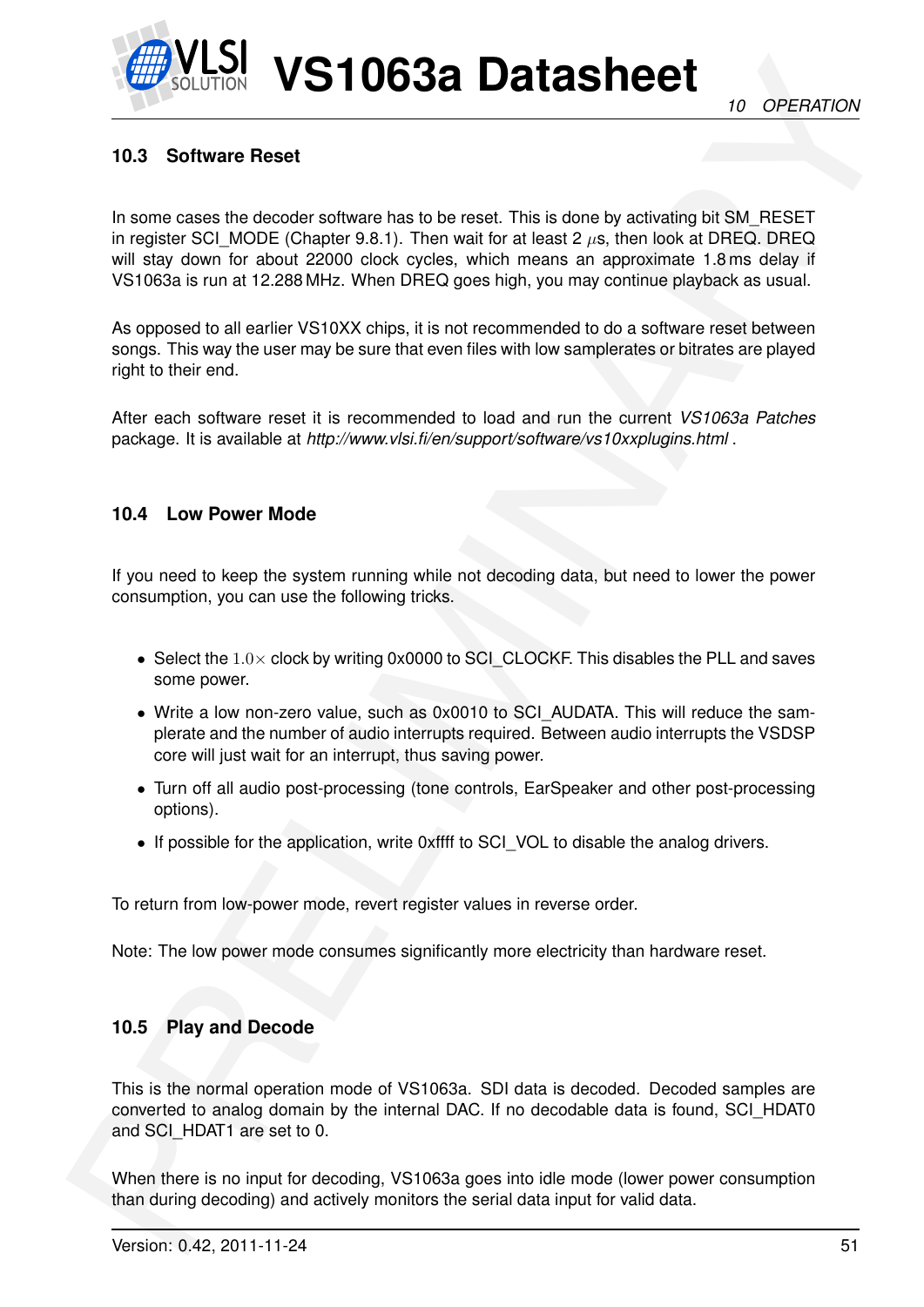# <span id="page-51-1"></span>**10.5.1 Playing a Whole File**

This is the default playback mode.

- 1. Send an audio file to VS1063a.
- 2. Read extra parameter value endFillByte (Chapter 10.11).
- 3. Send at least 2052 bytes of endFillByte[7:0]. For FLAC you should send 12288 endFill-Bytes when ending a file.
- 4. Set SCI\_MODE bit SM\_CANCEL.
- 5. Send at least 32 bytes of endFillByte[7:0].
- 6. Read SCI\_MODE. If SM\_CANCEL is still set, go to 5. If SM\_CANCEL hasn't cleared after sending 2048 bytes, do a software reset (this should be extremely rare).
- 7. The song has now been successfully sent. HDAT0 and HDAT1 should now both contain 0 to indicate that no format is being decoded. Return to 1.

### <span id="page-51-0"></span>**10.5.2 Cancelling Playback**

Cancelling playback of a song is a normal operation when the user wants to jump to another song while doing playback.

- 1. Send a portion of an audio file to VS1063a.
- 2. Set SCI\_MODE bit SM\_CANCEL.
- **Example 10 Constrained**<br>
10.4.1 Playing a Whole File<br>
10.4.1 Playing a Whole File<br>
15. Send an auto file to VS1003a<br>
2. Feed with adventure music file to VS1003a<br>
2. Feed an auto file to VS1003a<br>
2. Send at each 202 June 3. Continue sending audio file, but check SM\_CANCEL after every 32 bytes of data. If it is still set, goto 3. If SM\_CANCEL doesn't clear after 2048 bytes or one second, do a software reset (this should be extremely rare).
	- 4. When SM\_CANCEL has cleared, read extra parameter value endFillByte (Chapter 10.11).
	- 5. Send 2052 bytes of endFillByte[7:0]. For FLAC you should send 12288 endFillBytes.
	- 6. HDAT0 and HDAT1 should now both contain 0 to indicate that no format is being decoded. You can now send the next audio file.

#### **10.5.3 Fast Play**

VS1063a allows fast audio playback. If your microcontroller can feed data fast enough to the VS1063a, this is the preferred way to fast forward audio.

- 1. Start sending an audio file to VS1063a.
- 2. To set fast play, set extra parameter value playSpeed (Chapter 10.11).
- 3. Continue sending audio file.
- 4. To exit fast play mode, write 1 to playSpeed.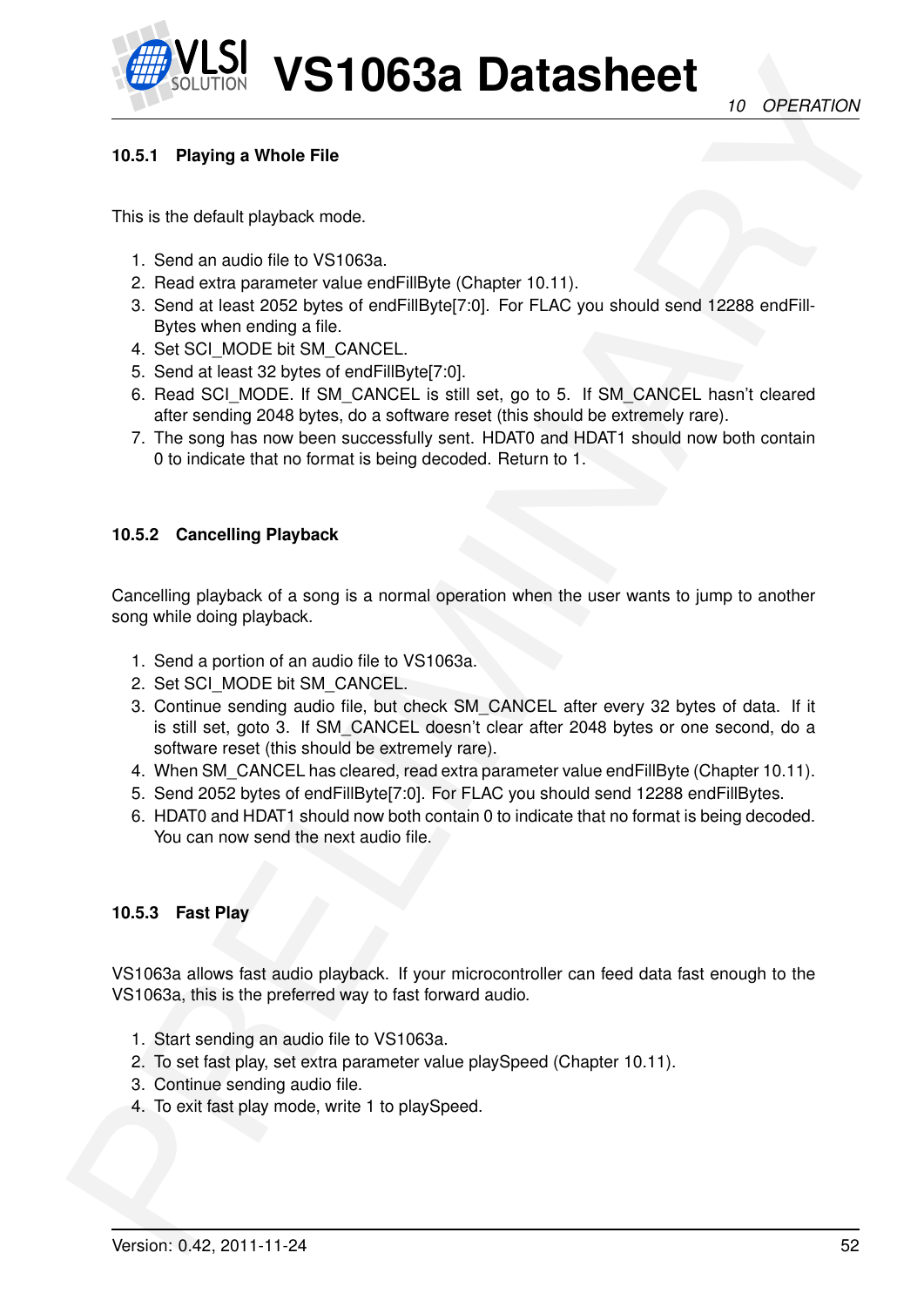

**Example 10 CONT[R](#page-63-0)OL USATIOG38 DOSTAGSTER**<br>To ostmass whether or not your microcontroller can fised enough data to VS1088s in fist slay<br>mode, so contents to data speed of the life payer back at including that to VS1088s in To estimate whether or not your microcontroller can feed enough data to VS1063a in fast play mode, see contents of extra parameter value bitRatePer100 (Chapter 10.11). Note that bitRate-Per100 contains the data speed of the file played back at nominal speed even when fast play is active.

Note: Play speed is not reset when song is changed.

# **10.5.4 Fast Forward and Rewind without Audio**

To do fast forward and rewind you need the capability to do random access to the audio file. Unfortunately fast forward and rewind isn't available at all times, like when file headers are being read.

- 1. Send a portion of an audio file to VS1063a.
- 2. When random access is required, read SCI STATUS bit SS\_DO\_NOT\_JUMP. If that bit is set, random access cannot be performed, so go back to 1.
- 3. Read extra parameter value endFillByte (Chapter 10.11).
- 4. Send at least 2048 bytes of endFillByte[7:0].
- 5. Jump forwards or backwards in the file.
- 6. Continue sending the file.

Note: It is recommended that playback volume is decreased by e.g. 10 dB when fast forwarding/rewinding.

Note: Register DECODE\_TIME does not take jumps into account.

#### **10.5.5 Maintaining Correct Decode Time**

When fast forward and rewind operations are performed, there is no way to maintain correct decode time for most files. However, WMA and Ogg Vorbis files offer exact time information in the file. To use accurate time information whenever possible, use the following algorithm:

- 1. Start sending an audio file to VS1063a.
- 2. Read extra parameter value pair positionMsec (Chapter 10.11).
- 3. If positionMsec is -1, show you estimation of decoding time using DECODE TIME (and your estimate of file position if you have performed fast forward / rewind operations).
- 4. If positionMsec is not -1, use this time to show the exact position in the file.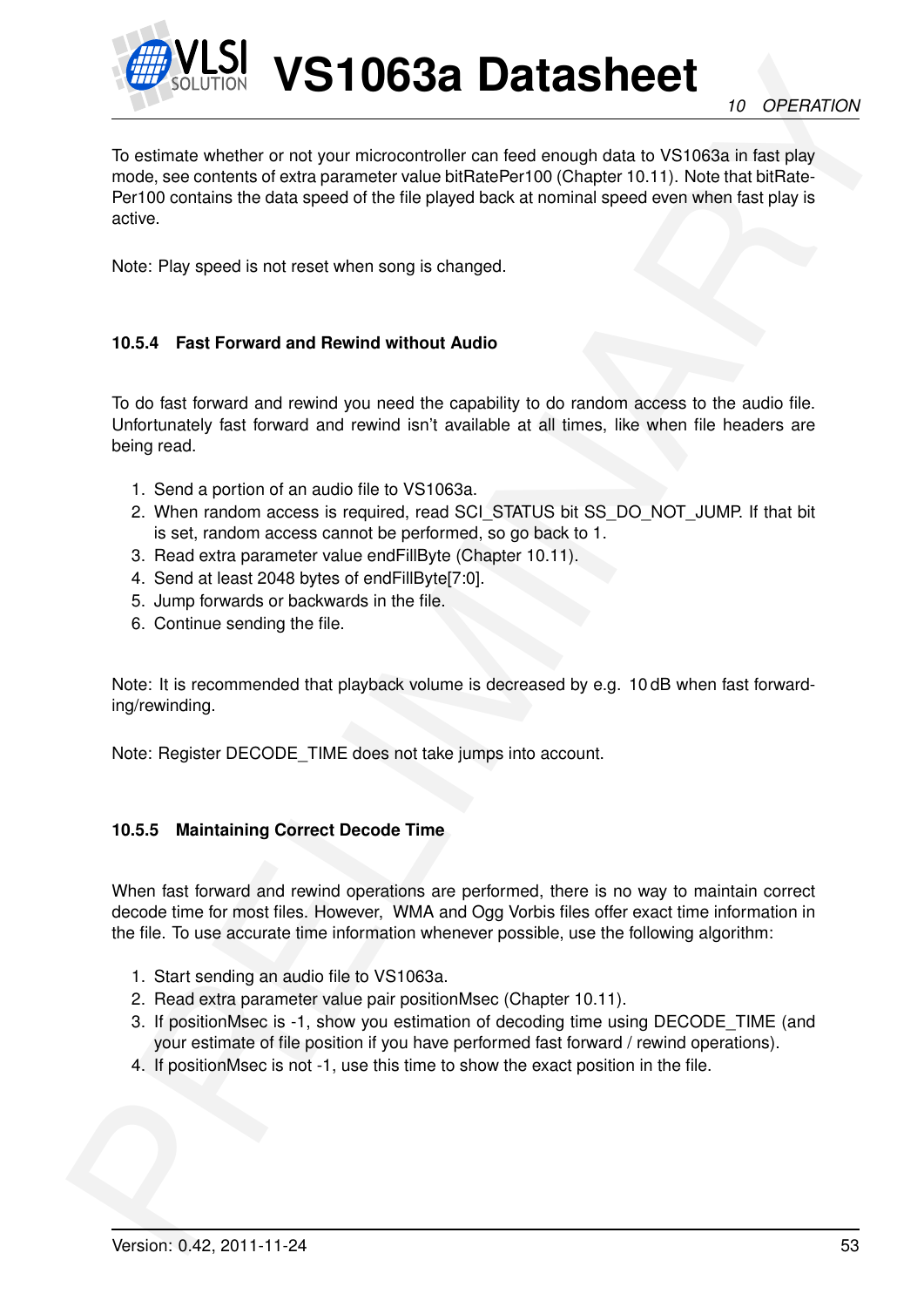# **10.6 Feeding PCM Data**

|                                                           |                                                                                                                 |                                  |                                                                     | VS1063a can be used as a PCM decoder by sending a WAV file header, followed by PCM<br>data. If the length sent in the WAV header is 0xFFFFFFFF, VS1063a will stay in PCM mode |
|-----------------------------------------------------------|-----------------------------------------------------------------------------------------------------------------|----------------------------------|---------------------------------------------------------------------|-------------------------------------------------------------------------------------------------------------------------------------------------------------------------------|
|                                                           |                                                                                                                 |                                  |                                                                     | indefinitely (or until SM_CANCEL has been set). 8-bit linear and 16-bit linear audio is supported                                                                             |
|                                                           | in mono or stereo. A WAV header looks like this:                                                                |                                  |                                                                     |                                                                                                                                                                               |
|                                                           |                                                                                                                 |                                  |                                                                     |                                                                                                                                                                               |
| <b>File Offset</b>                                        | <b>Field Name</b>                                                                                               | Size                             | <b>Bytes</b>                                                        | <b>Description</b>                                                                                                                                                            |
| 0                                                         | ChunkID                                                                                                         | 4                                | "RIFF"                                                              |                                                                                                                                                                               |
| 4                                                         | ChunkSize                                                                                                       | 4                                | Oxff Oxff Oxff Oxff                                                 |                                                                                                                                                                               |
| 8                                                         | Format                                                                                                          | 4                                | "WAVE"                                                              |                                                                                                                                                                               |
| 12                                                        | SubChunk1ID                                                                                                     | 4                                | "fmt"                                                               |                                                                                                                                                                               |
| 16                                                        | SubChunk1Size                                                                                                   | 4                                | 0x10 0x0 0x0 0x0                                                    | $\overline{16}$                                                                                                                                                               |
| 20                                                        | AudioFormat<br><b>NumOfChannels</b>                                                                             | $\overline{2}$                   | 0x10x0<br>CO <sub>CI</sub>                                          | <b>Linear PCM</b>                                                                                                                                                             |
| 22 <sub>2</sub><br>24                                     | SampleRate                                                                                                      | $\overline{2}$<br>$\overline{4}$ | S0 S1 S2 S3                                                         | 1 for mono, 2 for stereo<br>0x1f40 for 8 kHz                                                                                                                                  |
| 28                                                        | <b>ByteRate</b>                                                                                                 | $\overline{4}$                   | R0 R1 R2 R3                                                         | 0x3e80 for 8 kHz 16-bit mono                                                                                                                                                  |
| 32                                                        | <b>BlockAlign</b>                                                                                               | $\overline{2}$                   | <b>A0 A1</b>                                                        | 0x02 0x00 for mono, 0x04 0x00 for stereo 16-bit                                                                                                                               |
| 34                                                        | <b>BitsPerSample</b>                                                                                            | $\overline{2}$                   | <b>B0 B1</b>                                                        | 0x10 0x00 for 16-bit data                                                                                                                                                     |
| 52 <sub>2</sub>                                           | SubChunk2ID                                                                                                     | 4                                | "data"                                                              |                                                                                                                                                                               |
| 56                                                        | SubChunk2Size                                                                                                   | $\overline{4}$                   | Oxff Oxff Oxff Oxff                                                 | Data size                                                                                                                                                                     |
| The rules to calculate the four variables are as follows: | • $S =$ samplerate in Hz, e.g. 44100 for 44.1 kHz.<br>• For 8-bit data $B = 8$ , and for 16-bit data $B = 16$ . |                                  |                                                                     |                                                                                                                                                                               |
| • $A = \frac{C \times B}{8}$ .                            | • For mono data $C=1$ , for stereo data $C=2$ .                                                                 |                                  |                                                                     |                                                                                                                                                                               |
| $\bullet$ $R = S \times A$ .                              |                                                                                                                 |                                  |                                                                     |                                                                                                                                                                               |
|                                                           |                                                                                                                 |                                  |                                                                     |                                                                                                                                                                               |
|                                                           |                                                                                                                 |                                  |                                                                     | Note: When playing back PCM, VS1063a ignores $R$ and $A$ . You may set them to anything if                                                                                    |
|                                                           |                                                                                                                 |                                  | you don't intend the datastreams to be sent to any other devices.   |                                                                                                                                                                               |
|                                                           |                                                                                                                 |                                  |                                                                     |                                                                                                                                                                               |
|                                                           |                                                                                                                 |                                  |                                                                     |                                                                                                                                                                               |
| 0000                                                      |                                                                                                                 |                                  | Example: A 44100 Hz 16-bit stereo PCM header would read as follows: | 52 49 46 46 ff ff ff ff 57 41 56 45 66 6d 74 20   RIFF WAVEfmt                                                                                                                |
| 0010                                                      |                                                                                                                 |                                  |                                                                     |                                                                                                                                                                               |
|                                                           | 0020 04 00 10 00 64 61 74 61 ff ff ff ff                                                                        |                                  |                                                                     | 10 00 00 00 01 00 02 00 44 ac 00 00 10 b1 02 00  D <br>$  \ldots$ .data                                                                                                       |
|                                                           |                                                                                                                 |                                  |                                                                     |                                                                                                                                                                               |
|                                                           |                                                                                                                 |                                  |                                                                     |                                                                                                                                                                               |
|                                                           |                                                                                                                 |                                  |                                                                     |                                                                                                                                                                               |
|                                                           |                                                                                                                 |                                  |                                                                     |                                                                                                                                                                               |
|                                                           |                                                                                                                 |                                  |                                                                     |                                                                                                                                                                               |
|                                                           |                                                                                                                 |                                  |                                                                     |                                                                                                                                                                               |
|                                                           |                                                                                                                 |                                  |                                                                     |                                                                                                                                                                               |
|                                                           |                                                                                                                 |                                  |                                                                     |                                                                                                                                                                               |
|                                                           |                                                                                                                 |                                  |                                                                     |                                                                                                                                                                               |

- $S =$  samplerate in Hz, e.g. 44100 for 44.1 kHz.
- For 8-bit data  $B = 8$ , and for 16-bit data  $B = 16$ .
- For mono data  $C = 1$ , for stereo data  $C = 2$ .
- $A = \frac{C \times B}{8}$  $\frac{\times B}{8}$ .
- $R = S \times A$ .

|                                          |  |  |  |  |  |  |  |  | 0000 52 49 46 46 ff ff ff ff 57 41 56 45 66 6d 74 20   RIFFWAVEfmt                 |
|------------------------------------------|--|--|--|--|--|--|--|--|------------------------------------------------------------------------------------|
|                                          |  |  |  |  |  |  |  |  | 0010 10 00 00 00 01 00 02 00 44 ac 00 00 10 b1 02 00 $  \dots \dots \dots \dots  $ |
| 0020 04 00 10 00 64 61 74 61 ff ff ff ff |  |  |  |  |  |  |  |  | $\vert \ldots.$ data $\ldots \vert$                                                |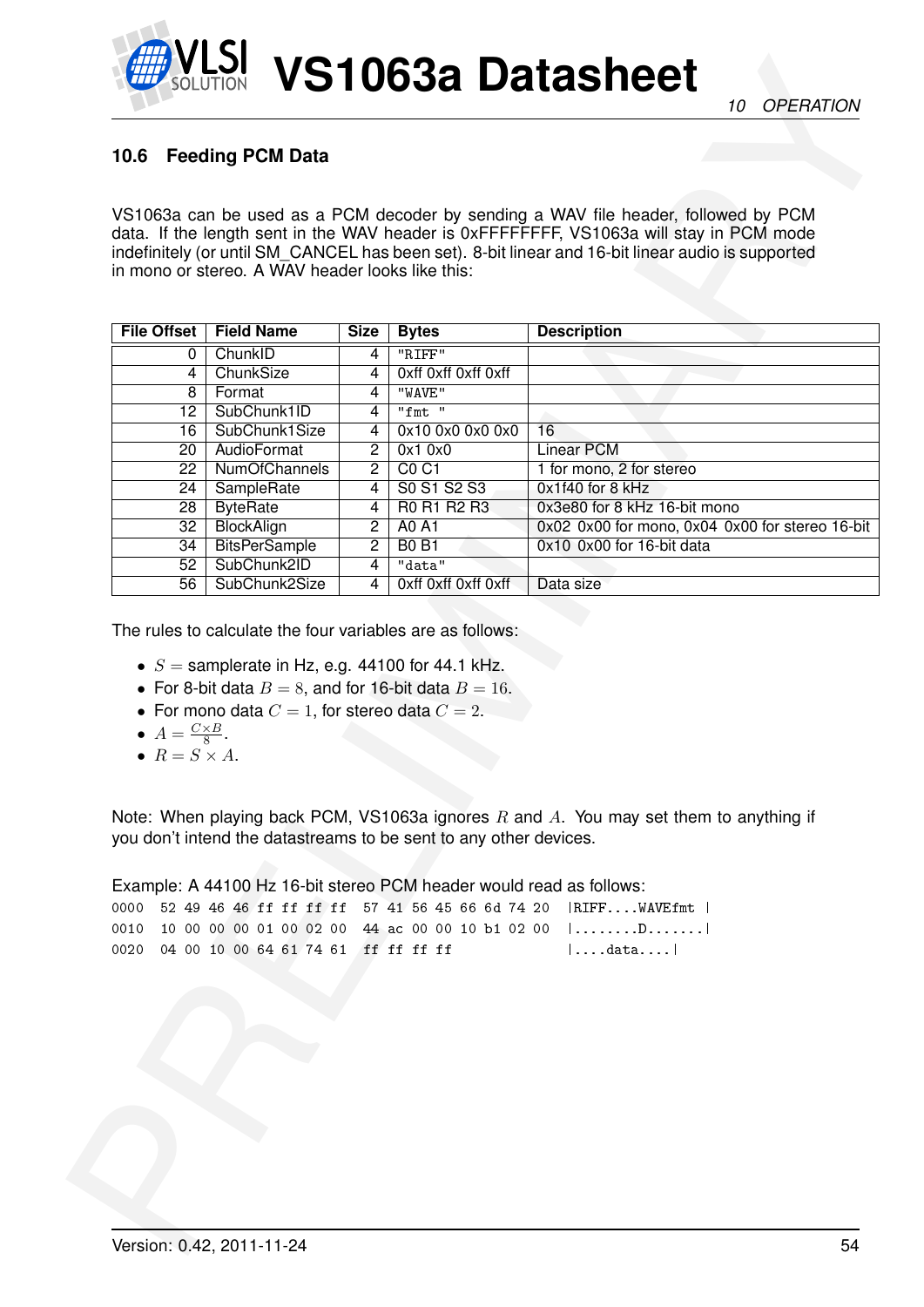

# <span id="page-54-0"></span>**10.7 Audio Encoding**

### <span id="page-54-1"></span>**10.7.1 Encoding Control Registers**

| 10.7<br><b>Audio Encoding</b>               |             |                                                                                                                                                                                                                                                                                                                                                                                                                                                                                                                                      |  |
|---------------------------------------------|-------------|--------------------------------------------------------------------------------------------------------------------------------------------------------------------------------------------------------------------------------------------------------------------------------------------------------------------------------------------------------------------------------------------------------------------------------------------------------------------------------------------------------------------------------------|--|
|                                             |             | This chapter explains how to use the encoding and codec modes of VS1063a.                                                                                                                                                                                                                                                                                                                                                                                                                                                            |  |
|                                             |             | VS1063 has a stereo ADC, thus also two-channel (separate AGC, if AGC enabled) and stereo<br>(common AGC, if AGC enabled) modes are available. Mono encoding can select either left or<br>right channel, or a mono down-mix of the left and right channels. The left channel is either MIC<br>or LINE1 depending on the SCI_MODE register, the right channel is LINE2.                                                                                                                                                                |  |
| <b>Encoding Control Registers</b><br>10.7.1 |             |                                                                                                                                                                                                                                                                                                                                                                                                                                                                                                                                      |  |
| <b>Register</b>                             | <b>Bits</b> | <b>Description</b>                                                                                                                                                                                                                                                                                                                                                                                                                                                                                                                   |  |
| <b>SCI MODE</b>                             | 2, 12, 14   | Start ENCODE mode, select MIC/LINE1                                                                                                                                                                                                                                                                                                                                                                                                                                                                                                  |  |
| <b>SCI_AICTRL0</b>                          | 15:0        | Samplerate 800048000 Hz (read at encoding startup)                                                                                                                                                                                                                                                                                                                                                                                                                                                                                   |  |
| <b>SCI AICTRL1</b>                          | 15:0        | Encoding gain (1024 = $1 \times$ ) or 0 for automatic gain control                                                                                                                                                                                                                                                                                                                                                                                                                                                                   |  |
| <b>SCI AICTRL2</b>                          | 15:0        | Maximum autogain amplification (1024 = $1 \times$ , 65535 = 64 $\times$ )                                                                                                                                                                                                                                                                                                                                                                                                                                                            |  |
| <b>SCI_AICTRL3</b>                          | 2:0         | ADC mode 04                                                                                                                                                                                                                                                                                                                                                                                                                                                                                                                          |  |
|                                             | 3           | Reserved, set to 0                                                                                                                                                                                                                                                                                                                                                                                                                                                                                                                   |  |
|                                             | 7:4         | Encoding format 06                                                                                                                                                                                                                                                                                                                                                                                                                                                                                                                   |  |
|                                             | 8:9         | reserved, set to 0                                                                                                                                                                                                                                                                                                                                                                                                                                                                                                                   |  |
|                                             | 10          | No RIFF WAV header inserted (or expected in codec mode)                                                                                                                                                                                                                                                                                                                                                                                                                                                                              |  |
|                                             | 11          | Pause enable                                                                                                                                                                                                                                                                                                                                                                                                                                                                                                                         |  |
|                                             | 12          | reserved, set to 0                                                                                                                                                                                                                                                                                                                                                                                                                                                                                                                   |  |
|                                             | 13          | <b>UART TX enable</b>                                                                                                                                                                                                                                                                                                                                                                                                                                                                                                                |  |
|                                             | 14          | AEC enable                                                                                                                                                                                                                                                                                                                                                                                                                                                                                                                           |  |
|                                             | 15          | codec mode (both encode and decode)                                                                                                                                                                                                                                                                                                                                                                                                                                                                                                  |  |
| <b>SCI WRAMADDR</b>                         | 150         | Quality / bitrate selection for Ogg Vorbis and MP3                                                                                                                                                                                                                                                                                                                                                                                                                                                                                   |  |
|                                             |             | If you use the VS1063a Patches package, activate encoding mode by first setting the bit<br>SM ENCODE in register SCI MODE, then writing 0x50 to SCI AIADDR. Otherwise, activate<br>encoding by setting bits SM RESET and SM ENCODE in SCI MODE.<br>Line input 1 is used instead of differential mic input if SM_LINE1 is set. Before activating encod-<br>ing, user must write the right values to SCI AICTRL0, SCI AICTRL3, and SCI WRAMADDR.<br>These values are only read at encoding startup. SCI_AICTRL1 and SCI_AICTRL2 can be |  |
|                                             |             | altered anytime, but it is preferable to write good init values before activation.<br>SCI_AICTRL1 controls linear encoding gain. The gain is $\frac{AICTRL1}{1024}$ , so 1024 is equal to digital<br>gain 1.0, 2000 is 1.95, 512 is 0.5 and so on. If the user wants to use automatic gain control<br>(AGC), SCI_AICTRL1 should be set to 0. Typical speech applications usually are better off                                                                                                                                      |  |
|                                             |             | using AGC, as this takes care of relatively uniform speech loudness in encodings.                                                                                                                                                                                                                                                                                                                                                                                                                                                    |  |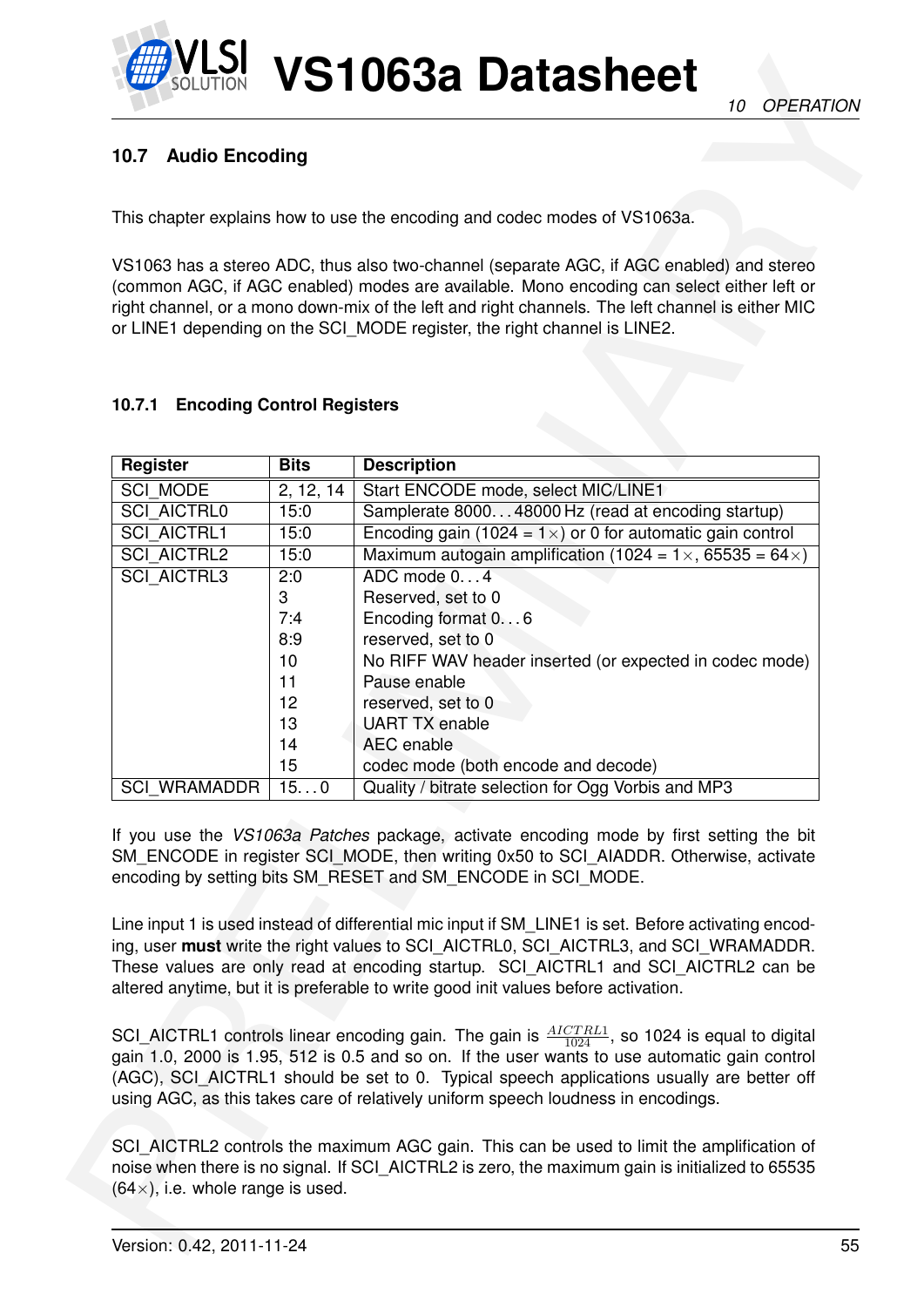

|             | SCI_WRAMADDR sets the quality / bit rate selection for Ogg Vorbis and MP3 encoding. For<br>WAV formats this setting is not used. Use value 0xe080 for constant bitrate of 128 kbps. Note                                                                                                                                                                                                                                                                    |
|-------------|-------------------------------------------------------------------------------------------------------------------------------------------------------------------------------------------------------------------------------------------------------------------------------------------------------------------------------------------------------------------------------------------------------------------------------------------------------------|
|             | that WRAMADDR is read at encoder startup, so modifying it later does not change the settings.                                                                                                                                                                                                                                                                                                                                                               |
| <b>Bits</b> | <b>Description</b>                                                                                                                                                                                                                                                                                                                                                                                                                                          |
| 15:14       | Bitrate mode, $0 =$ Quality Mode, $1 =$ VBR, $2 =$ ABR, $3 =$ CBR                                                                                                                                                                                                                                                                                                                                                                                           |
| 13:12       | Bitrate multiplier, $0 = 10$ , $1 = 100$ , $2 = 1000$ , $3 = 10000$                                                                                                                                                                                                                                                                                                                                                                                         |
| 11          | Encoder-specific, Ogg Vorbis: 1=use parametric_x.i.encoding.serialNumber                                                                                                                                                                                                                                                                                                                                                                                    |
| 10          | Encoder-specific, Ogg Vorbis: 1=limited frame length                                                                                                                                                                                                                                                                                                                                                                                                        |
|             | $mp3$ : 1 = do not use bit-reservoir                                                                                                                                                                                                                                                                                                                                                                                                                        |
| 9           | Used internally, set to 0.                                                                                                                                                                                                                                                                                                                                                                                                                                  |
| 8:0         | Bitrate base 0 to 511 (or quality 0 to 9 if Quality Mode selected).                                                                                                                                                                                                                                                                                                                                                                                         |
|             | multiplier and 128 in base means 128 kbit/s. The bitrate mode selects how the bitrate and<br>bitrate multiplier fields are interpreted. In variable bitrate (VBR) mode the bitrate and<br>bitrate multiplier fields sets a very relaxed average bitrate. Currently the average bitrate mode<br>(ABR) equals VBR mode in both encoders. In Quality Mode bitrate multiplier is ignored<br>and the bitrate base field value sets encoding quality from 0 to 9. |
|             | SCI_WRAMADDR bit 10 is encoder-specific. When set with the MP3 encoder, the bit reservoir<br>will not be used. When set with Ogg Vorbis encoder, the bit requests a smaller output delay.                                                                                                                                                                                                                                                                   |
|             | SCI WRAMADDR bit 11 is encoder-specific. When set with Ogg Vorbis encoder, the stream                                                                                                                                                                                                                                                                                                                                                                       |
|             | serial number is fetched from parametric_x.i.encoding.serialNumber.                                                                                                                                                                                                                                                                                                                                                                                         |
|             | SCI_AICTRL3 bits 0 to 2 select the ADC mode and implicitly the number of channels. $0 = joint$<br>stereo (common AGC), $1 =$ dual channel (separate AGC), $2 =$ left channel, $3 =$ right channel,<br>$4=$ mono downmix.                                                                                                                                                                                                                                    |
|             | SCI_AICTRL3 bits 4 to 7 select the encoding format. $0 = IMA ADPCM$ , $1 = PCM$ , $2 = G.711$<br>$\mu$ -law, 3 = G.711 A-law, 4 = G.722 ADPCM, 5 = Ogg Vorbis, 6 = MP3.                                                                                                                                                                                                                                                                                     |
|             | If SCI_AICTRL3 bit 15 is set at startup, codec mode is initialized. If MP3 and Ogg Vorbis formats<br>are specified, the configuration bit is ignored and codec mode is not available. In codec mode<br>the encoded data is provided through HDAT0 and HDAT1, and data to be decoded is expected<br>through the serial data interface (SDI).                                                                                                                 |
|             | If SCI_AICTRL3 bit 13 is set at encode/codec startup, UART transmission of data is initialized<br>with parameters taken from parametric_x. If you want to use UART transmission, you must<br>first write the tx configuration values, then set the AICTRL3 UART TX enable bit, and only after<br>that start the encoding/codec mode using SCI_MODE register.                                                                                                |
|             | UART is configured from parametric_x.i.encoding, that part of of the parametric structure is<br>no longer cleared at software reset.<br>$txUartDiv = UART$ divider or 0 to use bytespeed<br>txUartByteSpeed = UART bytespeed<br>$txPauseGpio = GPIO mask for transmit flow control$                                                                                                                                                                         |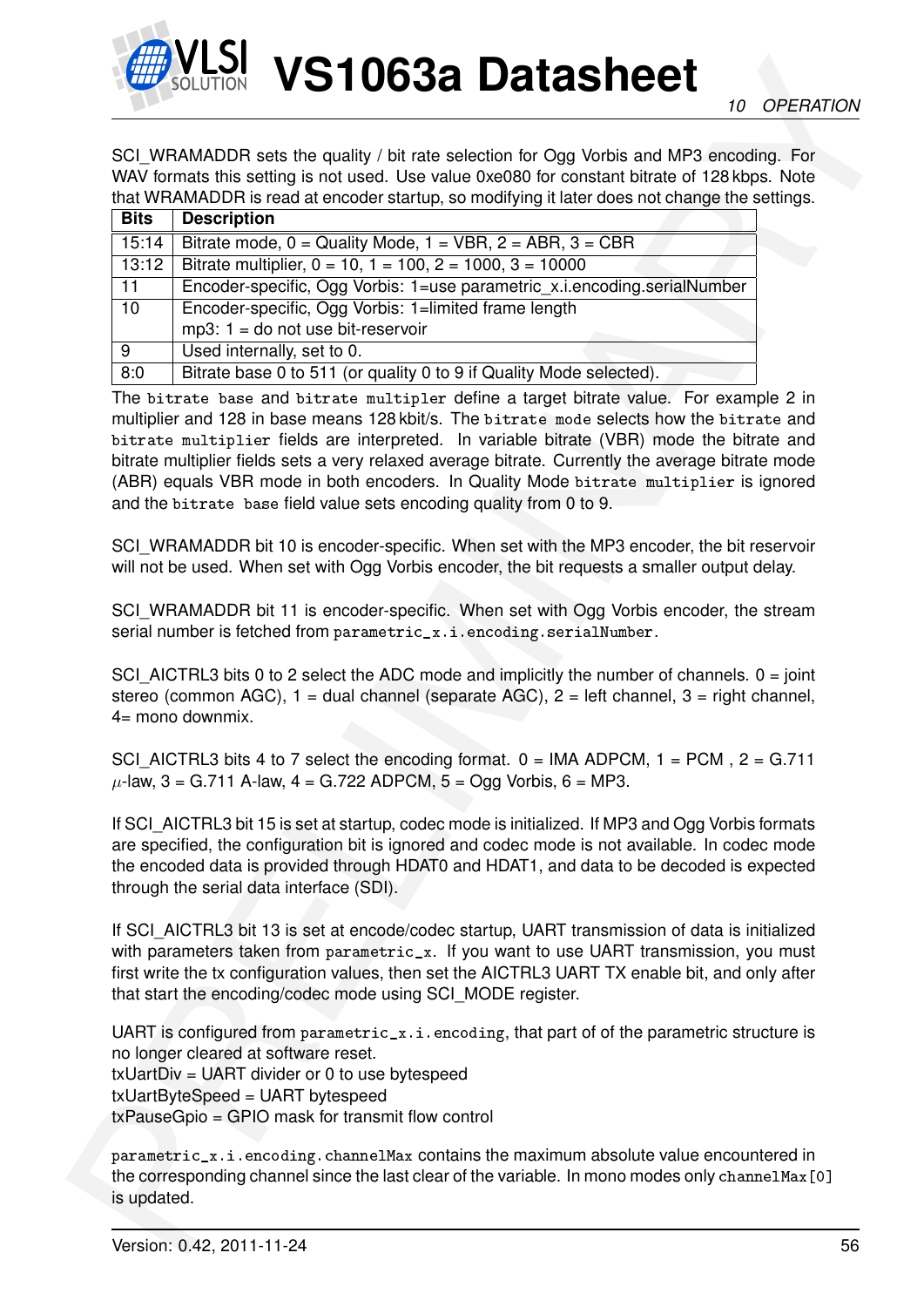

# **10.7.2 The Encoding Procedure**

The encoding procedure from start to finish goes as follows:

- 1. Pre-initialization; Setup system:
- WELFIND **VS110638 Datasheet** (a) OPERATION<br>
The crucising Procedure<br>
The crucising Procedure<br>
The crucising Procedure<br>
The crucising Procedure<br>
1. Ps in bigged particular to finish gross as follows:<br>
A Leadin W31053 ration • Load the *VS1063a Patches* package, available at *http://www.vlsi.fi/en/support/software/vs10xxplugins.html* . Note that the package is required for conforming MP3 bitstreams: without it recording quality will be significantly lower and the bitstream may have errors.
	- 2. Initialization; Set samplerate and parameters:
		- SCI\_AICTRL0 for samplerate (SCI\_WRAMADDR for bitrate/quality setting)
		- SCI\_AICTRL1 for gain/AGC
		- SCI\_AICTRL2 for AGC max gain
		- SCI\_AICTRL3 for channel selection, encoding format and options
		- If used, fill in UART configuration.
		- If used, fill in Ogg Vorbis serial number.
		- SCI WRAMADDR to set bitrate/quality (mp3 and Ogg Vorbis only)
		- Activate encoding with one of the two ways:
			- **–** Recommended: If you use the *VS1063a Patches* package, start encoding as follows: set bit SM\_ENCODE in SCI\_MODE, then write 0x50 to AIADDR.
			- **–** If you do not use the *VS1063a Patches* package, start encoding mode by setting SM\_ENCODE and SM\_SOFTRESET in register SCI\_MODE.
	- 3. Recording:
		- Depending on whether you selected SCI or UART data transfers with bit 13 of SCI\_AICTRL3, read data through SCI\_HDAT0/SCI\_HDAT1 as described in Chapter 10.7.3, or through the UART.
	- 4. Finalizing recording:
		- When you want to finish encoding a file, set bit SM\_CANCEL in SCI\_MODE.
		- After a while (typically less than 100 ms), SM\_CANCEL will clear.
		- If using SCI for data transfers, read all remaining words using SCI\_HDAT1/SCI\_HDAT0. Then read parametric x.endFillByte. If the most significant bit (bit 15) is set to 1, then the file is of an odd length and bits 7:0 contain the last byte that still should be written to the output file. Now write 0 to endFillByte.
		- When all samples have been transmitted, SM\_ENCODE bit of SCI\_MODE will be cleared by VS1063a, and SCI\_HDAT1 and SCI\_HDAT0 are cleared.
	- 5. Now you can give a software reset to enter player mode or start encoding again.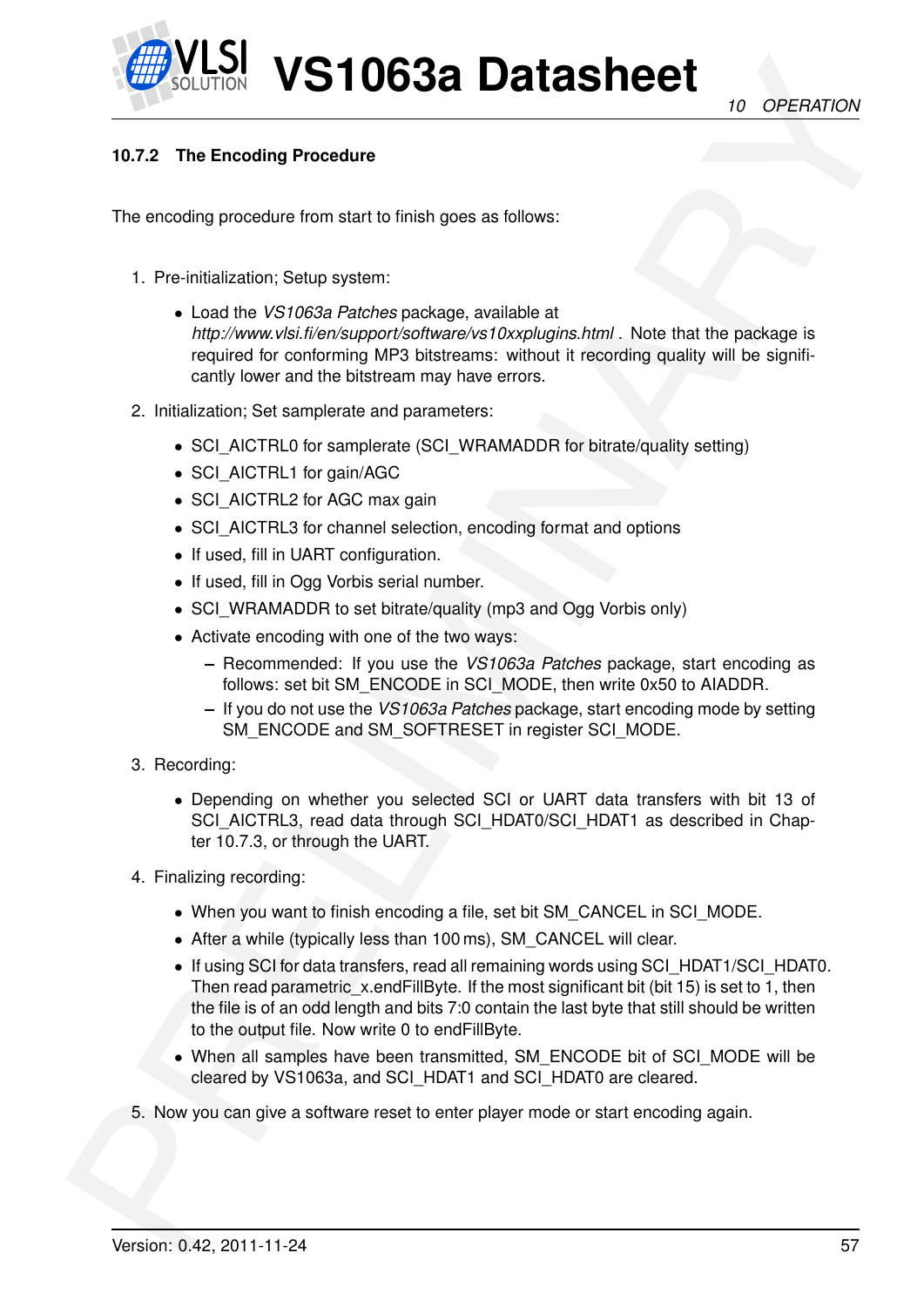

*10 OPERATION*

Example of Encoding initialization including loading *VS1063a Patches*:

```
EXAMPLE 10638 Datasheet<br>
Example of Encode principalization including basing 1951688 Panches<br>
Example of Encode principalization including basing 1951688 Panches<br>
27 Ibis 1 control 11in Links 1951684 Panches and the sta
        // First command line loads VS1063a Patches. The patch package can be
        // loaded from http://www.vlsi.fi/en/support/software/vs10xxplugins.html
        // This package is required for best MP3 quality and correct monitoring.
        LoadUserCode(vs1063apatch);
        WriteVS10xxRegister(SCI_AICTRL0, 48000U); // 48 kHz
        WriteVS10xxRegister(SCI_AICTRL1, 1024U); // Manual gain at 1.0x
        WriteVS10xxRegister(SCI_AICTRL3, 0x60); // Stereo MP3
        WriteVS10xxRegister(SCI_MODE, ReadVS10xxRegister(SCI_MODE) |
                                            SM_ENCODE | SM_LINE1);
        WriteVS10xxRegister(SCI_WRAMADDR, 0x50); // Activation
```
The previous code sets 48 kHz stereo MP3 recording with manual gain control set at  $1\times$  $(= 0$  dB).

Example of initialization without loading *VS1063a Patches*:

```
WriteVS10xxRegister(SCI_AICTRL0, 16000U); // 16 kHz
WriteVS10xxRegister(SCI_AICTRL1, 0); // Manual gain 0 = AGC on
WriteVS10xxRegister(SCI_AICTRL2, 4096U); // AGC max gain 4.0x
WriteVS10xxRegister(SCI_AICTRL3, 2); // Mono IMA ADPCM
WriteVS10xxRegister(SCI_MODE,
                   (ReadVS10xxRegister(SCI_MODE) | SM\_RESET | SM_ENCODE) &
                   ~SM_LINE1); // Microphone input, activate
```
The previous code sets 16 kHz mono IMA ADPCM recording from the left channel using the microphone amplifier, with automatic gain control and maximum amplification of  $4 \times$  (= +12 dB).

# <span id="page-57-0"></span>**10.7.3 Reading Encoded Data Through SCI**

After encoding mode has been activated, registers SCI\_HDAT0 and SCI\_HDAT1 have new functions.

The encoding data buffer is 3712 16-bit words. The fill status of the buffer can be read from SCI\_HDAT1. If SCI\_HDAT1 is greater than 0, you can read that many 16-bit words from SCI\_HDAT0. If the data is not read fast enough, the buffer overflows and returns to empty state.

The encoded data is read from SCI\_HDAT0 and written into file as follows. The high 8 bits of SCI\_HDAT0 should be written as the first byte to a file, then the low 8 bits. Note that this is contrary to the default operation of some 16-bit microcontrollers, and you may have to take extra care to do this right.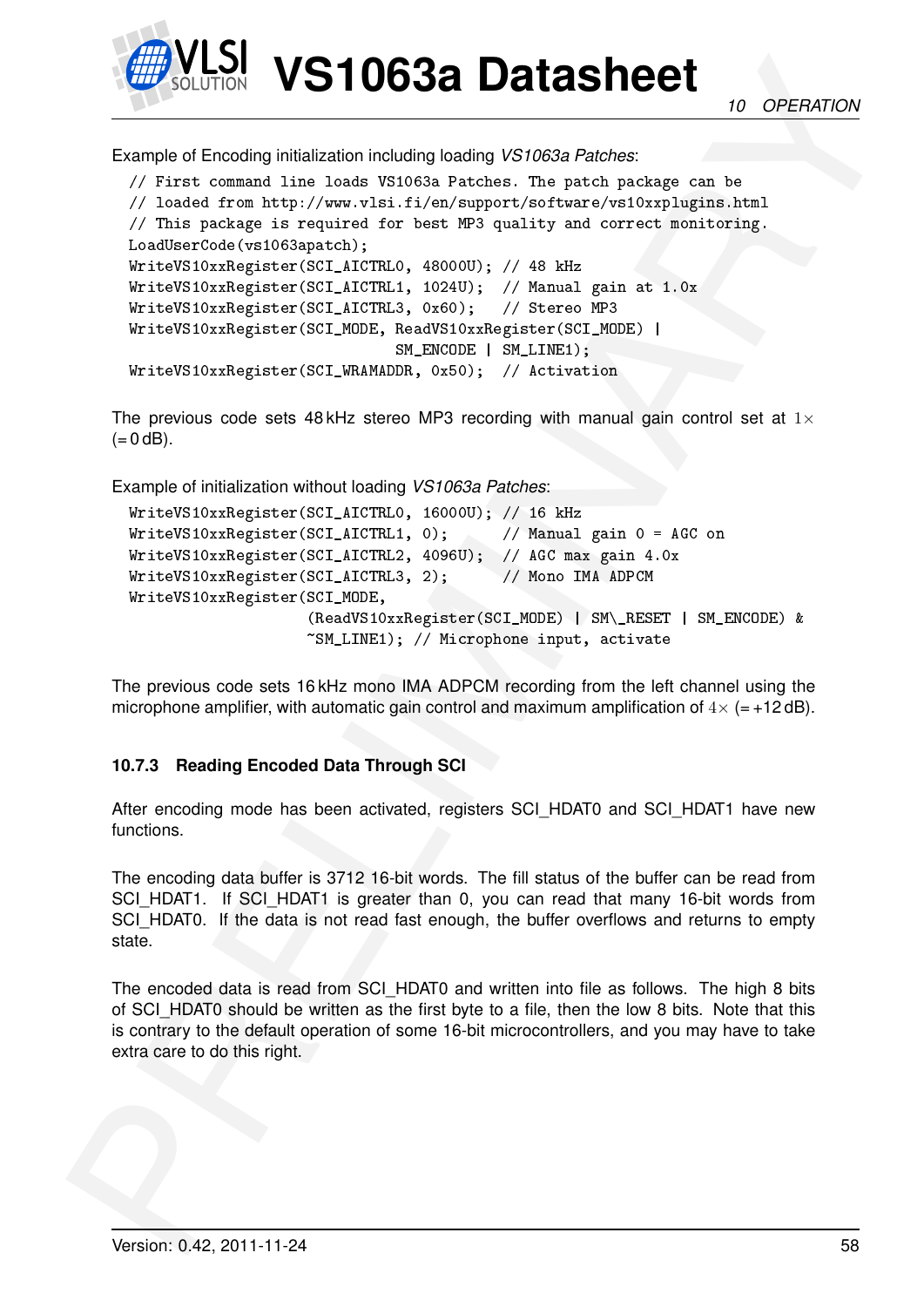# **10.7.4 File Headers**

|      |                    |                                                                                                         |                                  |                                                               | VS1063 automatically creates a suitable header for the selected encoding mode. If you have                                                                                           |
|------|--------------------|---------------------------------------------------------------------------------------------------------|----------------------------------|---------------------------------------------------------------|--------------------------------------------------------------------------------------------------------------------------------------------------------------------------------------|
|      |                    |                                                                                                         |                                  |                                                               | selected MP3 or Ogg Vorbis, the headers will be in those formats, otherwise you get a RIFF                                                                                           |
|      |                    |                                                                                                         |                                  |                                                               | WAV header with the correct samplerate, number of channels, and other information. (If you<br>have set bit 10 of SCI_AICTRL3, the RIFF WAV header is not generated.) When you finish |
|      |                    | encoding you have to fix the RIFF size and data size fields.                                            |                                  |                                                               |                                                                                                                                                                                      |
|      |                    |                                                                                                         |                                  |                                                               |                                                                                                                                                                                      |
|      |                    |                                                                                                         |                                  |                                                               | The following shows a header for a 8 kHz mono $\mu$ -law WAV file. Note that 2- and 4-byte values                                                                                    |
|      |                    | are little-endian (least significant byte first).                                                       |                                  |                                                               |                                                                                                                                                                                      |
|      |                    |                                                                                                         |                                  |                                                               |                                                                                                                                                                                      |
|      | 00000000           |                                                                                                         |                                  |                                                               | 52 49 46 46 ff ff ff ff 57 41 56 45 66 6d 74 20   RIFFT  WAVEfmt                                                                                                                     |
|      | 00000010           |                                                                                                         |                                  |                                                               | 14 00 00 00 07 00 01 00 40 1f 00 00 40 1f 00 00  @@                                                                                                                                  |
|      | 00000020           |                                                                                                         |                                  |                                                               | 01 00 08 00 02 00 01 00 64 61 74 61 ff ff ff ff   data,                                                                                                                              |
|      |                    |                                                                                                         |                                  |                                                               |                                                                                                                                                                                      |
|      |                    |                                                                                                         |                                  | VS1063a RIFF WAV Header                                       |                                                                                                                                                                                      |
|      | <b>File Offset</b> | <b>Field Name</b>                                                                                       | <b>Size</b>                      | <b>Bytes</b>                                                  | <b>Description</b>                                                                                                                                                                   |
|      | $\mathbf 0$        | ChunkID                                                                                                 | 4                                | "RIFF"                                                        | <b>RIFF</b> ident                                                                                                                                                                    |
|      | 4                  | ChunkSize                                                                                               | 4                                | F0 F1 F2 F3                                                   | File size - 8                                                                                                                                                                        |
|      | 8                  | Format                                                                                                  | $\mathbf{4}^{\circ}$             | "WAVE"                                                        | <b>WAVE ident</b>                                                                                                                                                                    |
|      | 12                 | SubChunk1ID                                                                                             | 4                                | "fmt "                                                        | fmt ident                                                                                                                                                                            |
|      | 16                 | SubChunk1Size                                                                                           | 4                                | 0x14 0x0 0x0 0x0                                              | 20                                                                                                                                                                                   |
|      | 20                 | AudioFormat                                                                                             | $\overline{2}$                   | 0x07 0x0                                                      | Audio format                                                                                                                                                                         |
|      | 22                 | <b>NumOfChannels</b>                                                                                    | $\overline{2}$                   | 0x01 0x00                                                     | 1 for mono, 2 for stereo                                                                                                                                                             |
|      | 24                 | SampleRate                                                                                              | $\overline{4}$                   | 0x40 0x1f 0x00 0x00                                           | $0x1f40 = 8000 Hz$                                                                                                                                                                   |
|      | 28                 | <b>ByteRate</b>                                                                                         | $\overline{4}$                   | 0x40 0x1f 0x00 0x00                                           | Bytes per second                                                                                                                                                                     |
|      | $\overline{32}$    | <b>BlockAlign</b>                                                                                       | 2                                | 0x01 0x00                                                     | 1 byte per block                                                                                                                                                                     |
|      | 34                 | <b>BitsPerSample</b>                                                                                    | $\overline{2}$                   | 0x08 0x00                                                     | 8 bits / sample                                                                                                                                                                      |
|      | 36                 | Extra size                                                                                              | $2^{-}$                          | 0x02 0x00                                                     | 2 extra bytes                                                                                                                                                                        |
|      | 38                 | Samples per block<br>SubChunk3ID                                                                        | $\overline{2}$                   | 0x01 0x00<br>"data"                                           | 1 sample per block<br>Data ident                                                                                                                                                     |
|      | 40<br>44           | SubChunk3Size                                                                                           | $\overline{4}$<br>$\overline{4}$ | DO D1 D2 D3                                                   | Data size (File Size-48)                                                                                                                                                             |
|      |                    |                                                                                                         |                                  |                                                               |                                                                                                                                                                                      |
|      | 48                 | Samples                                                                                                 |                                  |                                                               | data                                                                                                                                                                                 |
|      |                    |                                                                                                         |                                  |                                                               |                                                                                                                                                                                      |
|      |                    |                                                                                                         |                                  |                                                               | Because VS1063a cannot know in advance how long the recording will be, it will set both RIFF                                                                                         |
|      |                    |                                                                                                         |                                  |                                                               | ChunkSize and Data SubChunk3Size fields $F$ and $D$ to 0xFFFFFFFF. You have to fill in correct                                                                                       |
|      |                    | values for $F$ and $D$ after finishing encoding.                                                        |                                  |                                                               |                                                                                                                                                                                      |
|      |                    |                                                                                                         |                                  |                                                               |                                                                                                                                                                                      |
|      |                    |                                                                                                         |                                  |                                                               | Below is an example of a valid header for a 44.1 kHz mono PCM file that has a final length of                                                                                        |
|      |                    | 1798772 (0x1B7274) bytes:                                                                               |                                  |                                                               |                                                                                                                                                                                      |
| 0010 |                    | 0000 52 49 46 46 6c 72 1b 00 57 41 56 45 66 6d 74 20<br>14 00 00 00 01 00 01 00 80 bb 00 00 00 77 01 00 |                                  |                                                               | RIFF1rWAVEfmt  <br>                                                                                                                                                                  |
|      |                    |                                                                                                         |                                  | 0020 02 00 10 00 02 00 01 00 64 61 74 61 44 72 1b 00   dataDr |                                                                                                                                                                                      |
|      |                    |                                                                                                         |                                  |                                                               |                                                                                                                                                                                      |
|      |                    |                                                                                                         |                                  |                                                               |                                                                                                                                                                                      |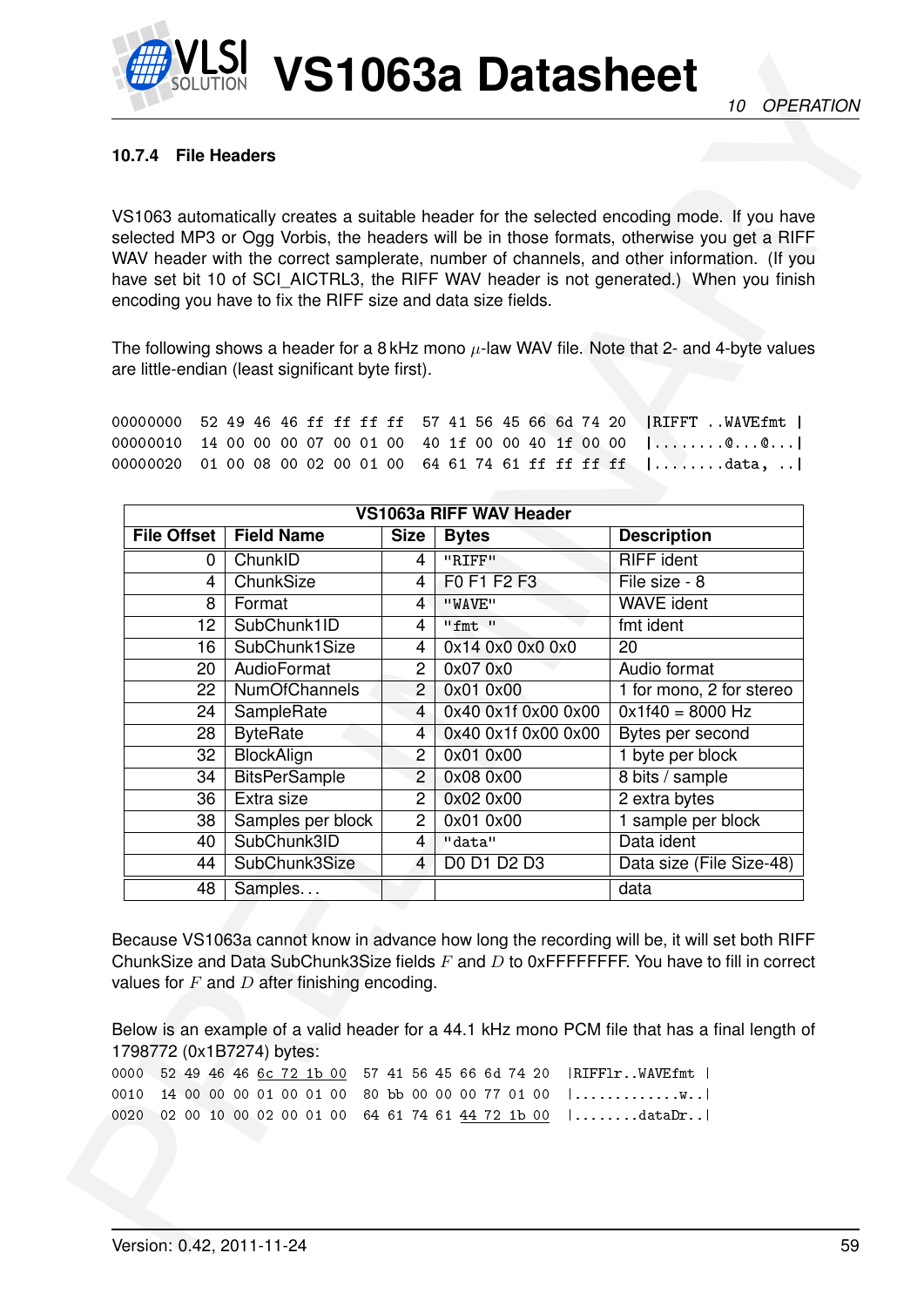

# **10.7.5 Playing Encoded Data**

# **10.7.6 Encoder Samplerate Considerations**

| 10.7.5                            | <b>Playing Encoded Data</b>              |                   |                                                                                                                                                                                                                                                                                                  |
|-----------------------------------|------------------------------------------|-------------------|--------------------------------------------------------------------------------------------------------------------------------------------------------------------------------------------------------------------------------------------------------------------------------------------------|
| would with any audio file.        |                                          |                   | In order to play back your encoding, all you need to do is to provide the file through SDI as you                                                                                                                                                                                                |
| 10.7.6                            | <b>Encoder Samplerate Considerations</b> |                   |                                                                                                                                                                                                                                                                                                  |
|                                   |                                          |                   | For encoder samplerates to work accurately, it is recommended to load and run the VS1063a<br>Patches package. It is is available at http://www.vlsi.fi/en/support/software/vs10xxplugins.html.                                                                                                   |
|                                   |                                          |                   | When the <i>VS1063a Patches</i> package, v1.2 or higher, is installed, then almost all recording sam-<br>plerates for almost all encoders can be represented accurately. The only exception is Stereo<br>Ogg Vorbis recording at over 32 kHz, in which case recording speed may not be accurate. |
| crystal speed XTALI = 12.288 MHz. |                                          |                   | Below is a encoding samplerate accuracy table for all standard MP3 samplerates, with nominal                                                                                                                                                                                                     |
|                                   |                                          |                   | Example encoder samplerates, XTALI = 12.288 MHz                                                                                                                                                                                                                                                  |
| Requested $f_s$                   | Actual $f_s$                             | <b>Error</b>      | <b>Note</b>                                                                                                                                                                                                                                                                                      |
| 48000 Hz                          | 48000 Hz                                 | 0.00%             |                                                                                                                                                                                                                                                                                                  |
| 44100 Hz                          | 44100 Hz                                 | 0.00%             | All except Ogg Vorbis stereo.                                                                                                                                                                                                                                                                    |
| 44100 Hz<br>32000 Hz              | 44201 Hz<br>32000 Hz                     | $+0.23%$<br>0.00% | Ogg Vorbis stereo; not recommended for streaming.                                                                                                                                                                                                                                                |
|                                   |                                          |                   |                                                                                                                                                                                                                                                                                                  |
| 24000 Hz<br>22050 Hz              | 24000 Hz<br>22050 Hz                     | 0.00%<br>0.00%    |                                                                                                                                                                                                                                                                                                  |
| 16000 Hz                          | 16000 Hz                                 | 0.00%             |                                                                                                                                                                                                                                                                                                  |
| 12000 Hz                          | 12000 Hz                                 | 0.00%             |                                                                                                                                                                                                                                                                                                  |
| 11025 Hz                          | 11025 Hz                                 | 0.00%             |                                                                                                                                                                                                                                                                                                  |
| 8000 Hz                           | 8000 Hz                                  | 0.00%             |                                                                                                                                                                                                                                                                                                  |
| 10.7.7<br>ume.                    | <b>Encode Monitoring Volume</b>          |                   | In VS1063a writing to the SCI_VOL register during encoding mode will update monitoring vol-                                                                                                                                                                                                      |
|                                   |                                          |                   |                                                                                                                                                                                                                                                                                                  |

#### **10.7.7 Encode Monitoring Volume**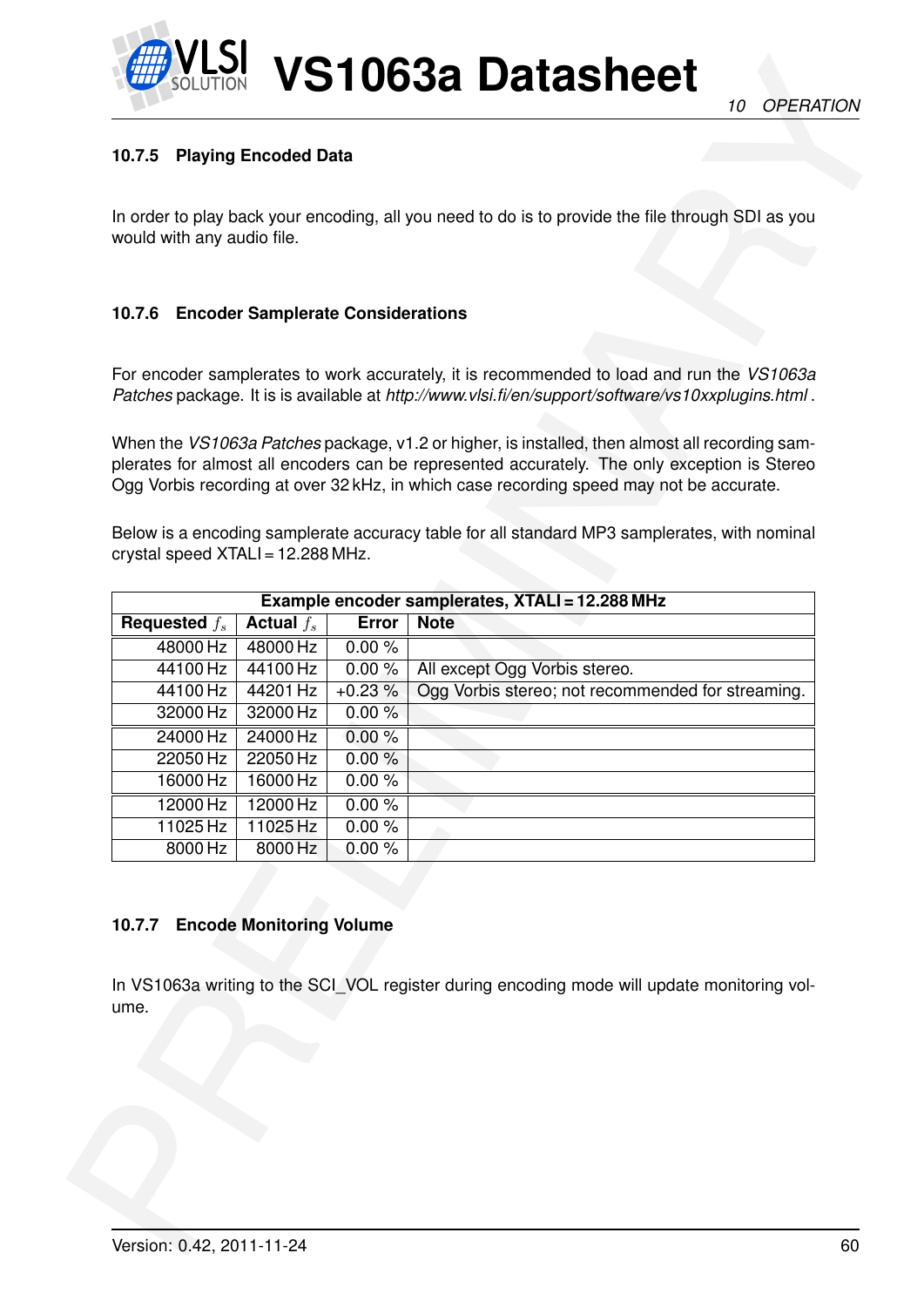

### **10.7.8 Encoder-Specific Considerations**

# **MP3 (format 5)**

The MP3 encoder supports all bitrates and samplerates of the MP3 format, both in mono and stereo. For details of supported and recommended modes, see Chapter 8.2.1. Notice particularly that only the MP3 official samplerates are supported (8000, 11025, 12000, 16000, 22050, 24000, 32000, 44100 and 48000 Hz). If you try to start MP3 encoding with any other samplerate, the encoder will silently fail.

Quality mode, VBR, CBR are the main modes supported by the encoder. If ABR is selected, VBR mode is used instead. When Quality mode is selected, 5 is designed to be "near PCM quality" for the given samplerate.

The so-called MP3 bit reservoir offers a way to more efficiently encode MP3 files. To make streaming more resilient to tranmission errors, encoder only makes bit reservoir references one frame back.

For some streaming applications it may be beneficial to turn the bit reservoir off by setting bit 10 of register SCI\_WRAMADDR before activating encoding. This will make frames more selfcontained. When using ABR/VBR/Quality encoding, turning bit reservoir off will increase the bitrate approximately 4...16 kbit/s. Turning bit reservoir off in CBR mode is strongly discouraged as it will have a huge impact in quality and coding efficiency.

#### **Ogg Vorbis (format 6)**

The Ogg Vorbis encoder supports a wide range of bitrates and all samplerates at 8...48 kHz. in mono and stereo. For some examples of supported modes, see Chapter 8.2.2.

Quality mode is the main mode supported by the encoder. If VBR is selected, the value is internally converted to a quality value between 0. . . 9, and this value is used. If ABR or CBR is selected, VBR mode is used instead. When Quality mode is selected, 5 is designed to be "near PCM quality" for the given samplerate.

CONTROL **VS110638 Datasheet** of considerations<br>
10.28 Encode Specific Considerations<br>
10.73 Encode Specific Considerations<br>
11973 (forms 5)<br>
11973 (forms 5)<br>
11973 (forms 5)<br>
11973 (forms 5)<br>
11974 (forms 5)<br>
11974 (forms When silence is detected, the bitstream width may be reduced by upto 90 %. Because the encoder attempts to make Ogg frames as long as possible (upto 4 KiB), this means that in such a case the frame delay may grow dramatically, which may cause problems for streaming systems. To avoid this, the user may set register SCI\_WRAMADDR bit 10 before activating encoding. This will instruct the encoder to create a frame always after at least 1024 but not more than 2048 samples have been generated in an Ogg frame.

As a default, the Ogg stream serial number is set to 0xfecaadab. If the user wants to set a different serial number, he should, prior to activating encoding, write the requested serial number to parametric\_x.i.encoding.serialNumber (Chapter 10.11) and set bit 11 of register SCI\_WRAMADDR.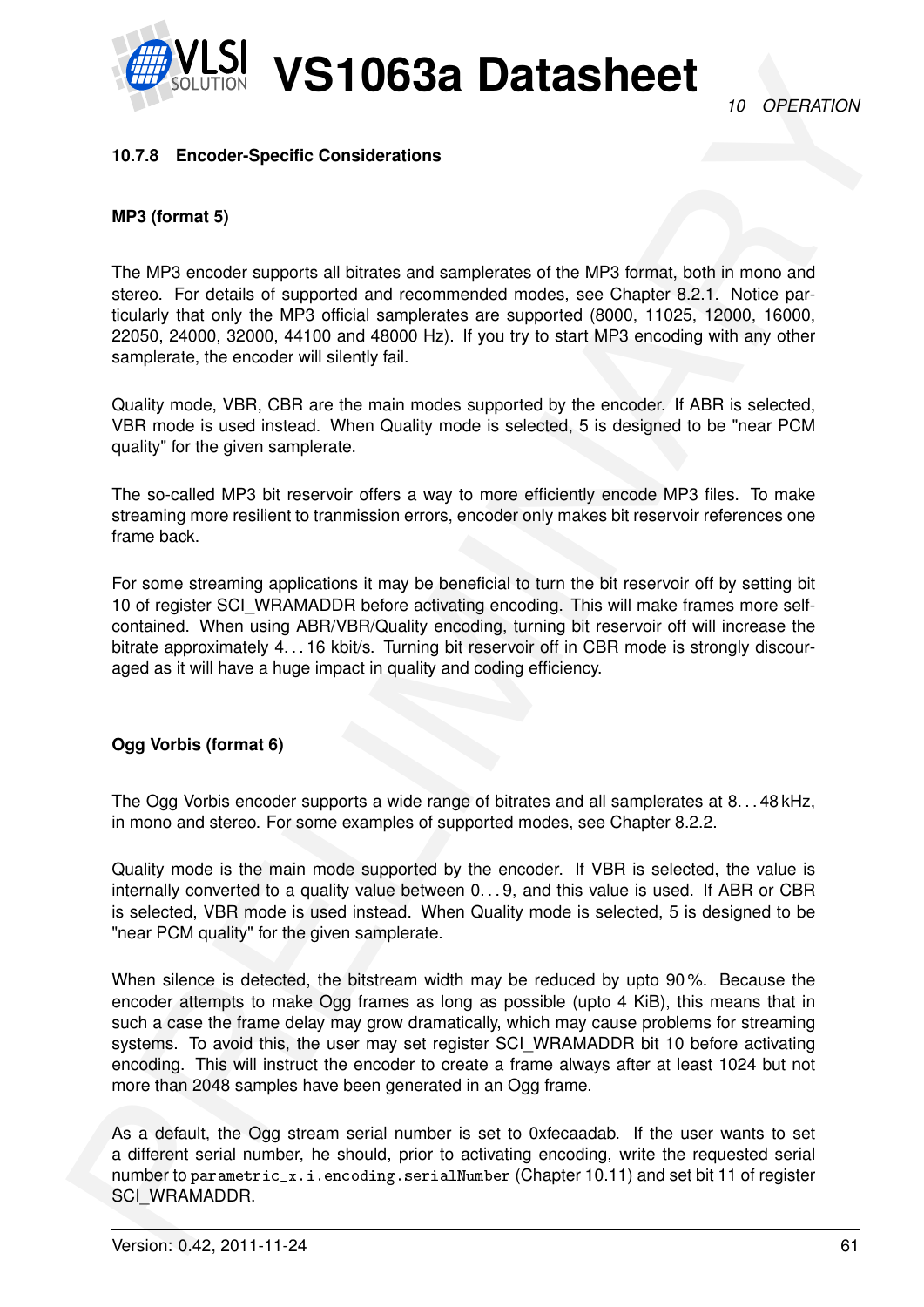

# **10.7.9 Encoder/Decoder Delays**

- $-f_s =$ samplerate
- $-d_m$  = minimum encoder/decoder delay in milliseconds

| 10.7.9         | <b>Encoder/Decoder Delays</b>                                                                                                                                                                                                                                                     |          |          |                       |  |
|----------------|-----------------------------------------------------------------------------------------------------------------------------------------------------------------------------------------------------------------------------------------------------------------------------------|----------|----------|-----------------------|--|
|                | This Chapter presents the absolute minimum estimated encoder/decoder total delays between                                                                                                                                                                                         |          |          |                       |  |
|                | two VS1063a ICs. In addition to these numbers come all data transfer times from the transmit-                                                                                                                                                                                     |          |          |                       |  |
|                | ting to the receiving unit.                                                                                                                                                                                                                                                       |          |          |                       |  |
|                |                                                                                                                                                                                                                                                                                   |          |          |                       |  |
|                | The following symbols are used:<br>$-f_s =$ samplerate                                                                                                                                                                                                                            |          |          |                       |  |
|                | $-d_m$ = minimum encoder/decoder delay in milliseconds                                                                                                                                                                                                                            |          |          |                       |  |
|                |                                                                                                                                                                                                                                                                                   |          |          |                       |  |
|                | Note! Delays have been calculated for standard MP3 samplerates. Other encoders can also                                                                                                                                                                                           |          |          |                       |  |
|                | encode non-standard samplerates upto 48 kHz.                                                                                                                                                                                                                                      |          |          |                       |  |
|                |                                                                                                                                                                                                                                                                                   |          |          |                       |  |
| $f_s$ / Hz     | PCM/G.711/G.722 / ms                                                                                                                                                                                                                                                              | IMA / ms | MP3 / ms | Ogg <sup>1</sup> / ms |  |
| 48000<br>44100 | 3<br>3                                                                                                                                                                                                                                                                            | 14<br>15 | 36<br>40 | 124<br>135            |  |
| 32000          | 3                                                                                                                                                                                                                                                                                 | 19       | 54       | 185                   |  |
| 24000          | $\overline{3}$                                                                                                                                                                                                                                                                    | 25       | 48       | 125                   |  |
| 22050          | 3                                                                                                                                                                                                                                                                                 | 26       | 52       | 140                   |  |
| 16000          | 3                                                                                                                                                                                                                                                                                 | 35       | 72       | 190                   |  |
| 12000          | 3                                                                                                                                                                                                                                                                                 | 46       | 96       | 250                   |  |
| 11025          | 3                                                                                                                                                                                                                                                                                 | 49       | 105      | 270                   |  |
| 8000           | 3                                                                                                                                                                                                                                                                                 | 66       | 144      | 200                   |  |
|                |                                                                                                                                                                                                                                                                                   |          |          |                       |  |
|                | $1$ Numbers apply if "limited frame length" (bit 10 of register SCI WRAMADDR) is set. If the bit<br>is not set, encoder/decoder delay can be upto several seconds. See Chapter 10.7.1, Encoding                                                                                   |          |          |                       |  |
|                | Control Registers, for details on how to set the "limited frame length" bit.                                                                                                                                                                                                      |          |          |                       |  |
|                |                                                                                                                                                                                                                                                                                   |          |          |                       |  |
|                | 10.8 Codec Mode                                                                                                                                                                                                                                                                   |          |          |                       |  |
|                |                                                                                                                                                                                                                                                                                   |          |          |                       |  |
|                | In the codec mode the analog to digital and digital to analog paths are separate and you can                                                                                                                                                                                      |          |          |                       |  |
|                | encode and decode at the same time.                                                                                                                                                                                                                                               |          |          |                       |  |
|                |                                                                                                                                                                                                                                                                                   |          |          |                       |  |
|                | However, there are some restrictions in codec mode. The samplerate should be a XTALI/256,                                                                                                                                                                                         |          |          |                       |  |
|                | XTALI/512, XTALI/1024 or XTALI/1536 (with XTALI = 12.288 MHz, possible samplerates are                                                                                                                                                                                            |          |          |                       |  |
|                | thus 48000, 24000, 12000 or 8000 Hz). Also, MP3 and Ogg Vorbis formats are not available.                                                                                                                                                                                         |          |          |                       |  |
|                |                                                                                                                                                                                                                                                                                   |          |          |                       |  |
|                | A RIFF WAV header is automatically generated in the encoded data, which is transferred<br>through SCI_HDAT1 and SCI_HDAT0 like in the normal encoding mode.                                                                                                                       |          |          |                       |  |
| in encoding.   | The data to be decoded is sent to SDI. The format, number of channels and samplerate are<br>determined from a RIFF WAV header. If you have set bit 10 of SCI_AICTRL3, the RIFF WAV<br>header is not expected and the format, number of channels and rate are set to the ones used |          |          |                       |  |

# **10.8 Codec Mode**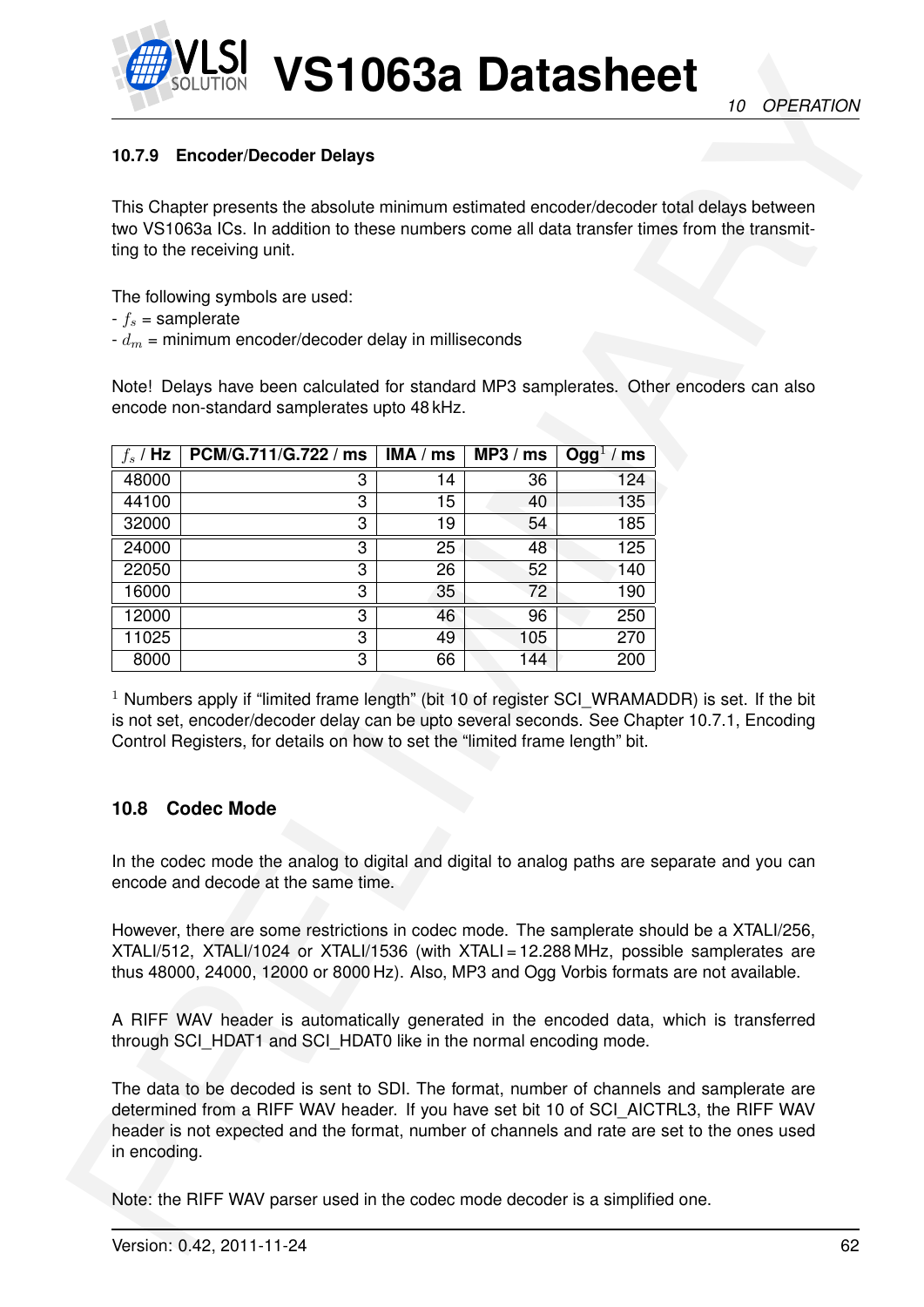

# **10.9 SPI Boot**

If GPIO0 is set with a pull-up resistor to 1 at boot time, VS1063a tries to boot from external SPI memory.

SPI boot redefines the following pins:

|                   | <b>Normal Mode</b>   SPI Boot Mode |
|-------------------|------------------------------------|
| GPIO0             | <b>xCS</b>                         |
| GPIO1             | <b>CLK</b>                         |
| <b>DREQ</b>       | <b>MOSI</b>                        |
| GPIO <sub>2</sub> | <b>MISO</b>                        |

EXAMPLE 10632 Datasheet<br>
10 SPI Boot<br>
10 SPI Boot<br>
10 SPI Boot<br>
10 SPI Boot<br>
10 SPI Boot<br>
10 SPI Boot<br>
10 SPI Boot<br>
10 Technolic Boot<br>
10 Technolic Boot<br>
10 Technolic Boot<br>
10 Technolic Boot<br>
10 SPI Boot<br>
10 SPI Boot<br>
10 S The memory has to be an SPI Bus Serial EEPROM with 16-bit or 24-bit addresses. The serial speed used by VS1063a is 245 kHz with the nominal 12.288 MHz clock. The first three bytes in the memory have to be 0x50, 0x26, 0x48.

The exact record format is explained in the VS1063a Programmer's Guide.

# **10.10 I2C Boot**

VS1063 also supports boot from I2C EEPROM. I2C boot is only tried if GPIO0 is pulled high, but the required boot ident is not found from SPI EEPROM. When GPIO0 is low, boot is not tried and normal decoding mode is entered.

I2C boot redefines the following pins:

|                   | Normal Mode   SPI Boot Mode  |
|-------------------|------------------------------|
| GPIO0             | high = enable $SPI/IZC$ boot |
| GPIO4             | <b>SDA</b>                   |
| GPIO <sub>6</sub> | SCL.                         |

Both SDA and SCL has to have an external pull-up.

The memory has to be an I2C EEPROM with 8-bit or 16-bit address. The serial speed used by VS1063a is <100 kHz with the nominal 12.288 MHz clock. The boot record format is the same as for SPI boot.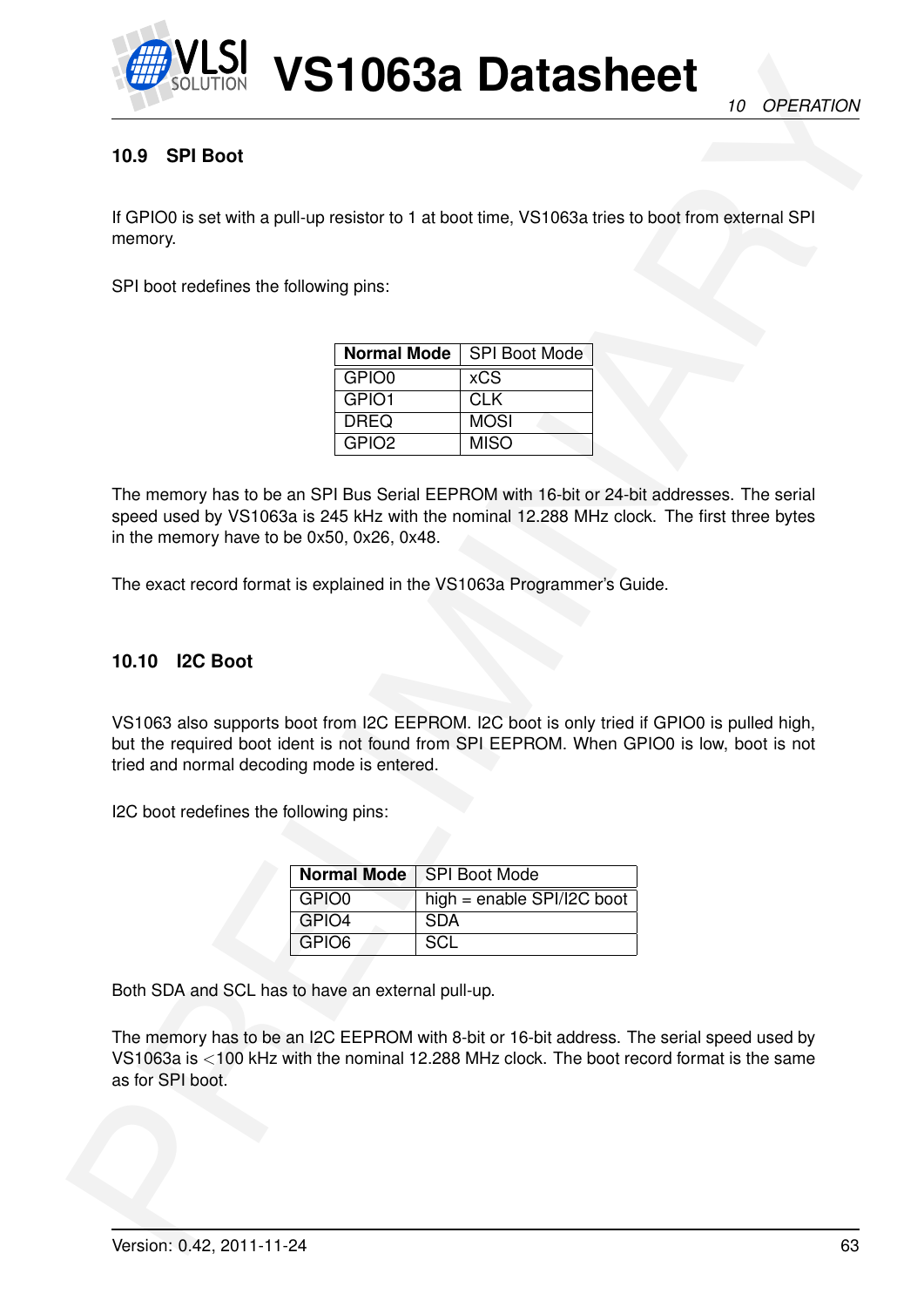

# <span id="page-63-0"></span>**10.11 Extra Parameters (Parametric Structure)**

The following parametric structure is in X memory at address 0x1e00 and can be used to set extra parameters or get useful information. SCI\_WRAMADDR addresses 0xc0c0 to 0xc0ff are translated automatically to parametric structure addresses 0x1e00. . . 0x1e3f. Also, when an address from 0xc0c0 to 0xc0ff is written, sdiFree and audioFill are updated.

```
EXAMPLE DE CONSUMERE DE CONSUMERE DE CONSUMERE DE CONSUMERE DE CONSUMERE DE CONSUMERE DE CONSUMERE DE CONSUMERE DE CONSUMERE DE CONSUMERE DE CONSUMERE DE CONSUMERE DE CONSUMERE DE CONSUMERE DE CONSUMERE DE CONSUMERE DE CON
      #define PARAMETRIC_VERSION 0x0004
      struct parametric { /* configs are not cleared between files */
                            /*0x1e00/01 Initialized at reset for your convenience*/
        u_int16 version; /*0x1e02 - structure version */
         u_int16 config1; /*0x1e03 wamf ---C ppss RRRR */
         s\_int16 playSpeed; /*0x1e04 0,1 = normal speed, 2 = twice, etc. */
        u_int16 bitRatePer100; /*0x1e05 average bitrate divided by 100 */
        u_int16 endFillByte; /*0x1e06 which byte value to send after file */
        s_int32 rateTune; /*0x1e07..8 samplerate tune in +-1ppm steps. V4*/<br>u_int16 playMode; /*0x1e09 play and processing enables V4 */
                               /*0x1e09 play and processing enables V4 */
        s_int32 sampleCounter; /*0x1e0a..b sample counter. V4*/
         u_int16 vuMeter; /*0x1e0c VU meter result V4*/
         u_int16 adMixerGain; /*0x1e0d AD mixer attenuation in 3dB steps -3..-31*/
        u_int16 adMixerConfig; /*0x1e0e AD mixer config, bits 5-4=rate, 7-6=mode */
         u_int16 pcmMixerRate; /*0x1e0f PCM mixer samplerate (read when enabled)*/
         u_int16 pcmMixerFree; /*0x1e10 PCM mixer FIFO free state */
         u_int16 pcmMixerVol; /*0x1e11 PCM mixer volume 0..191 (-0.5dB steps) */
        u_int16 eq5Params[10]; /*0x1e12..0x1e1b 5-channel EQ parameters */
         u_int16 eq5Updated; /*0x1e1c write as non-zero to recalculate filters.*/
         u_int16 speedShifter; /*0x1e1d Speed shifter speed 0x4000 == 1.0x V4 */
        u_int16 earSpeakerLevel; /*0x1e1e EarSpeaker level, 0 = off. V4*/
        u_int16 sdiFree; /*0x1e1f SDI FIFO free in words. V4*/
        u_int16 audioFill; /*0x1e20 Audio buffer fill in stereo samples. V4*/
        u_int16 reserved[4]; /*0x1e21..24 */
         u_int32 latestSOF; /*0x1e25/1e26 latest start of frame V4 */
         u_int32 positionMsec; /*0x1e27-28 play position if known. V3*/
        s_int16 resync; /*0x1e29 > 0 for automatic m4a, ADIF, WMA resyncs*/
        /* 42 words */union \{ /* 22 available -- these are not cleared at software reset! */
          u_int16 generic[22]; /*1e2a*/
          struct {<br>s_int16 txUartDiv;
                                         /*1e2a direct set of UART divider*/
            s_int16 txUartByteSpeed; /*1e2b set UART byte speed (txUartDiv=0)*/
            u_int16 txPauseGpio; /*1e2c mask: a high level pauses tx*/
            s_int16 aecAdaptMultiplier; /* 2 for default */
            s_int16 reserved[14];
            u_int16 channelMax[2]; /*1e3c,1e3d for record level monitoring*/
            u_int32 serialNumber; /*1e3e,1e3f for Ogg Vorbis if enabled in WRAMADDR(11)*/
          } encoding;
          struct {
            u_int32 curPacketSize;
            u_int32 packetSize;
          } wma; /* 4*/
          struct {
            u_int16 sceFoundMask; /*1e2a single-channel-el. found since last clr*/
            u_int16 cpeFoundMask; /*1e2b channel-pair-el. found since last clr*/
            u_int16 lfeFoundMask; /*1e2c low-frequency-el. found since last clr*/
            u_int16 playSelect; /*1e2d 0 = first any, initialized at aac init */
            s_int16 dynCompress; /*1e2e -8192=1.0, initialized at aac init */
             s_int16 dynBoost; /*1e2f 8192=1.0, initialized at aac init */
             /* playSelect: 0 = first sce or cpe or lfe
               xxxx0001 first sce xxxx0010 first cpe
               xxxx0011 first lfe eeee0101 sce eeee
                                      eeee0111 lfe eeee */u_int16 sbrAndPsStatus; /*0x1e30 V3 gotSBR/upsampling/gotPS/PSactive*/
            u_int16 sbrPsFlags; /*0x1e31 V4*/
          } aac; /* 3*/
           struct {
            s_int16 gain; /* 0x1e2a proposed gain offset, default = -12 */
          } vorbis;
        } i;
      };
```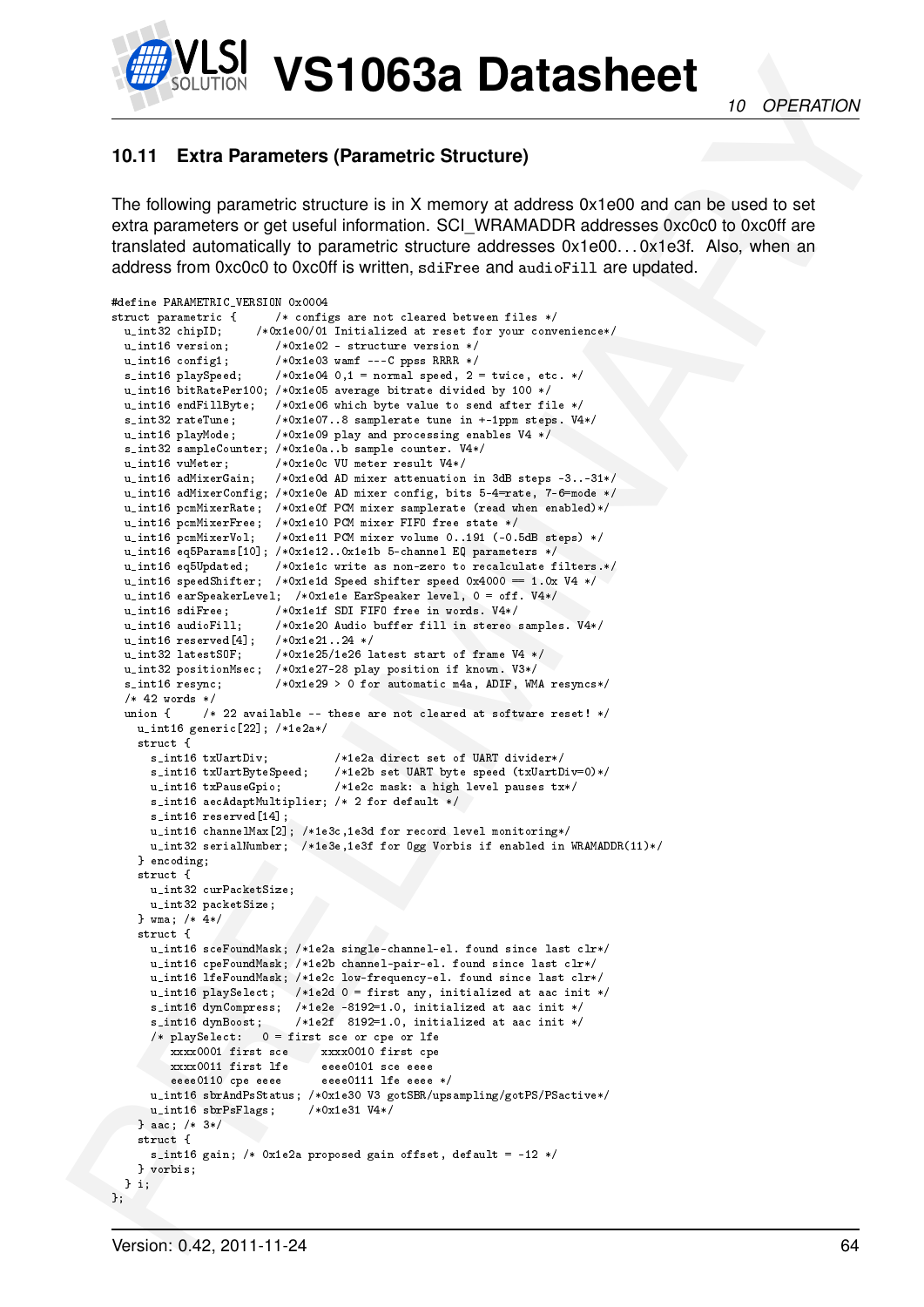

#### **10.11.1 chipID, version, config1**

| <b>Parameter</b> | Address   | <b>Usage</b>                                           |
|------------------|-----------|--------------------------------------------------------|
| chipID           | 0x1e00-01 | Fuse-programmed unique ID (cosmetic copy of the fuses) |
| version          | 0x1e02    | Structure version - 0x0004                             |
| config1          | 0x1e03    | Miscellaneous configuration                            |

| <b>Parameter</b>     | <b>Address</b>              | <b>Usage</b>                                                                                                                                                                                                                                                                               |
|----------------------|-----------------------------|--------------------------------------------------------------------------------------------------------------------------------------------------------------------------------------------------------------------------------------------------------------------------------------------|
| chipID               | $0x1e00-01$                 | Fuse-programmed unique ID (cosmetic copy of the fuses)                                                                                                                                                                                                                                     |
| version              | 0x1e02                      | Structure version - 0x0004                                                                                                                                                                                                                                                                 |
| config1              | 0x1e03                      | Miscellaneous configuration                                                                                                                                                                                                                                                                |
|                      |                             | The version field can be used to determine the layout of the rest of the structure. The version<br>number is changed when the structure is changed. For VS1063a the structure version is 4.<br>config1 sets miscellanous settings. Bits 12 to 15 can be used by the user to easily disable |
|                      | config1                     | certain decoders. Disabling FLAC may be useful in standalone applications to increase the<br>data memory available for the application.                                                                                                                                                    |
| bits<br><b>Usage</b> |                             |                                                                                                                                                                                                                                                                                            |
| 15                   | $1 =$ Disable WMA decoding  |                                                                                                                                                                                                                                                                                            |
| 14                   | $1 =$ Disable AAC decoding  |                                                                                                                                                                                                                                                                                            |
| 13                   | $1 =$ Disable MP3 decoding  |                                                                                                                                                                                                                                                                                            |
| 12                   | $1 =$ Disable FLAC decoding |                                                                                                                                                                                                                                                                                            |
| 11:9                 | Reserved, set to 0          |                                                                                                                                                                                                                                                                                            |
| 8                    |                             | $1 =$ Disable CRC checking for MP3                                                                                                                                                                                                                                                         |
| 7:6                  | <b>AAC PS configuration</b> |                                                                                                                                                                                                                                                                                            |
| 5:4                  | AAC SBR configuration       |                                                                                                                                                                                                                                                                                            |
| $\overline{3:0}$     | not used in VS1063a         |                                                                                                                                                                                                                                                                                            |
|                      |                             |                                                                                                                                                                                                                                                                                            |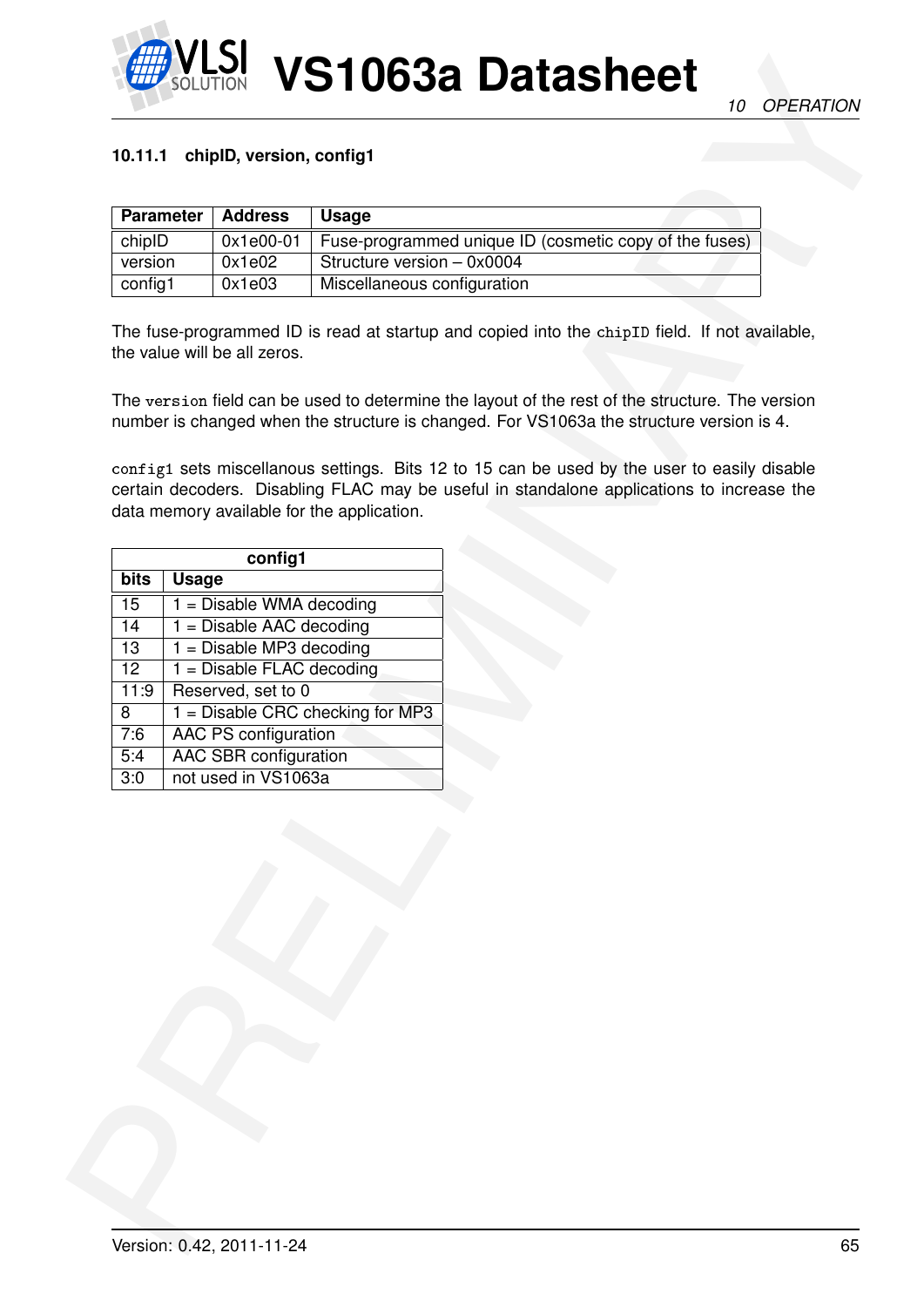# **10.11.2 Player Configurations**

|                  |                           | 10.11.2 Player Configurations             |                       |                                                                                                                                                                                                                                                                                                                                                                                                                                                                                                                                                                                               |  |  |
|------------------|---------------------------|-------------------------------------------|-----------------------|-----------------------------------------------------------------------------------------------------------------------------------------------------------------------------------------------------------------------------------------------------------------------------------------------------------------------------------------------------------------------------------------------------------------------------------------------------------------------------------------------------------------------------------------------------------------------------------------------|--|--|
|                  |                           |                                           |                       |                                                                                                                                                                                                                                                                                                                                                                                                                                                                                                                                                                                               |  |  |
|                  | <b>Parameter</b>          | <b>Address</b>                            | <b>Usage</b>          |                                                                                                                                                                                                                                                                                                                                                                                                                                                                                                                                                                                               |  |  |
|                  | playSpeed                 | 0x1e04                                    |                       | $0,1$ = normal speed, $2$ = double, $3$ = three times etc.                                                                                                                                                                                                                                                                                                                                                                                                                                                                                                                                    |  |  |
|                  | bitRatePer100             | 0x1e05                                    |                       | average bitrate divided by 100                                                                                                                                                                                                                                                                                                                                                                                                                                                                                                                                                                |  |  |
|                  | endFillByte               | 0x1e06                                    |                       | byte to send after file                                                                                                                                                                                                                                                                                                                                                                                                                                                                                                                                                                       |  |  |
| rateTune         |                           | 0x1e07:1e08                               |                       | samplerate finetune in $+1$ ppm steps                                                                                                                                                                                                                                                                                                                                                                                                                                                                                                                                                         |  |  |
| playMode         |                           | 0x1e09                                    |                       | mono, pause, and extra audio processing selects                                                                                                                                                                                                                                                                                                                                                                                                                                                                                                                                               |  |  |
|                  | sampleCounter             | 0x1e0a:1e0b                               | sample counter        |                                                                                                                                                                                                                                                                                                                                                                                                                                                                                                                                                                                               |  |  |
| sdiFree          |                           | 0x1e1f                                    |                       | SDI FIFO free space in words                                                                                                                                                                                                                                                                                                                                                                                                                                                                                                                                                                  |  |  |
| audioFill        |                           | 0x1e20                                    |                       | Audio buffer fill in stereo samples                                                                                                                                                                                                                                                                                                                                                                                                                                                                                                                                                           |  |  |
| latestSOF        |                           | 0x1e25:1e26                               | latest start of frame |                                                                                                                                                                                                                                                                                                                                                                                                                                                                                                                                                                                               |  |  |
|                  | positionMsec              | 0x1e27:1e28                               |                       | File position in milliseconds, if available                                                                                                                                                                                                                                                                                                                                                                                                                                                                                                                                                   |  |  |
| resync           |                           | 0x1e29                                    |                       | Automatic resync selector                                                                                                                                                                                                                                                                                                                                                                                                                                                                                                                                                                     |  |  |
|                  |                           |                                           |                       |                                                                                                                                                                                                                                                                                                                                                                                                                                                                                                                                                                                               |  |  |
|                  |                           | support the playSpeed configuration.      |                       | or 1 to return to normal speed. SCI_DECODE_TIME will also count faster. All current codecs<br>bitRatePer100 contains the average bitrate divided by 100. The value is updated once per<br>second and it can be used to calculate an estimate of the remaining playtime. This value is<br>also available in SCI HDAT0 for all codecs except MP3, MP2, and MP1.<br>endFillByte indicates what byte value to send after file is sent before SM_CANCEL.                                                                                                                                           |  |  |
|                  |                           |                                           |                       | rateTune finetunes the samplerate in 1 ppm steps. This is useful in streaming applications<br>where long-term buffer fullness is used to adjust the samplerate very accurately. Zero is normal<br>speed, positive values speed up, negative values slow down. To calculate rate Tune for a speed,<br>use $(x - 1.0) * 1000000$ . For example 5.95% speedup $(1.0595 - 1.0) * 1000000 = 59500$ .<br>playMode provides mono and pause select bits. It also contains some extra processing block<br>enables. Setting the pause bit will immediately stop audio sample output. Samples already in |  |  |
|                  | are explained separately. |                                           |                       | the audio buffer will be played, but stream buffer is not read until pause bit is cleared. The mono<br>select averages left and right channel so LEFT and RIGHT outputs will be the same. Other bits                                                                                                                                                                                                                                                                                                                                                                                          |  |  |
|                  |                           |                                           |                       |                                                                                                                                                                                                                                                                                                                                                                                                                                                                                                                                                                                               |  |  |
|                  |                           | config1                                   |                       |                                                                                                                                                                                                                                                                                                                                                                                                                                                                                                                                                                                               |  |  |
| <b>bits</b>      | <b>Name</b>               |                                           |                       | <b>Usage</b>                                                                                                                                                                                                                                                                                                                                                                                                                                                                                                                                                                                  |  |  |
|                  |                           | PLAYMODE_SPEEDSHIFTER_ON                  |                       | Speedshifter enable                                                                                                                                                                                                                                                                                                                                                                                                                                                                                                                                                                           |  |  |
| 5                |                           | PLAYMODE EQ5 ON                           |                       | EQ5 enable                                                                                                                                                                                                                                                                                                                                                                                                                                                                                                                                                                                    |  |  |
| $\overline{4}$   |                           | PLAYMODE PCMMIXER ON                      |                       | PCM Mixer enable                                                                                                                                                                                                                                                                                                                                                                                                                                                                                                                                                                              |  |  |
| 6<br>3           |                           | PLAYMODE ADMIXER ON                       |                       | AD Mixer enable                                                                                                                                                                                                                                                                                                                                                                                                                                                                                                                                                                               |  |  |
| $\overline{2}$   |                           | PLAYMODE VUMETER ON                       |                       | <b>VU Meter enable</b>                                                                                                                                                                                                                                                                                                                                                                                                                                                                                                                                                                        |  |  |
| 1<br>$\mathbf 0$ |                           | PLAYMODE PAUSE ON<br>PLAYMODE MONO OUTPUT |                       | Pause enable<br>Mono output select                                                                                                                                                                                                                                                                                                                                                                                                                                                                                                                                                            |  |  |

|                | config1                  |                        |  |  |  |  |  |  |
|----------------|--------------------------|------------------------|--|--|--|--|--|--|
| bits           | <b>Name</b>              | <b>Usage</b>           |  |  |  |  |  |  |
| 6              | PLAYMODE SPEEDSHIFTER ON | Speedshifter enable    |  |  |  |  |  |  |
| 5              | PLAYMODE EQ5 ON          | EQ5 enable             |  |  |  |  |  |  |
| 4              | PLAYMODE PCMMIXER ON     | PCM Mixer enable       |  |  |  |  |  |  |
| 3              | PLAYMODE ADMIXER ON      | AD Mixer enable        |  |  |  |  |  |  |
| $\overline{2}$ | PLAYMODE VUMETER ON      | <b>VU Meter enable</b> |  |  |  |  |  |  |
| 1              | PLAYMODE PAUSE ON        | Pause enable           |  |  |  |  |  |  |
| 0              | PLAYMODE MONO OUTPUT     | Mono output select     |  |  |  |  |  |  |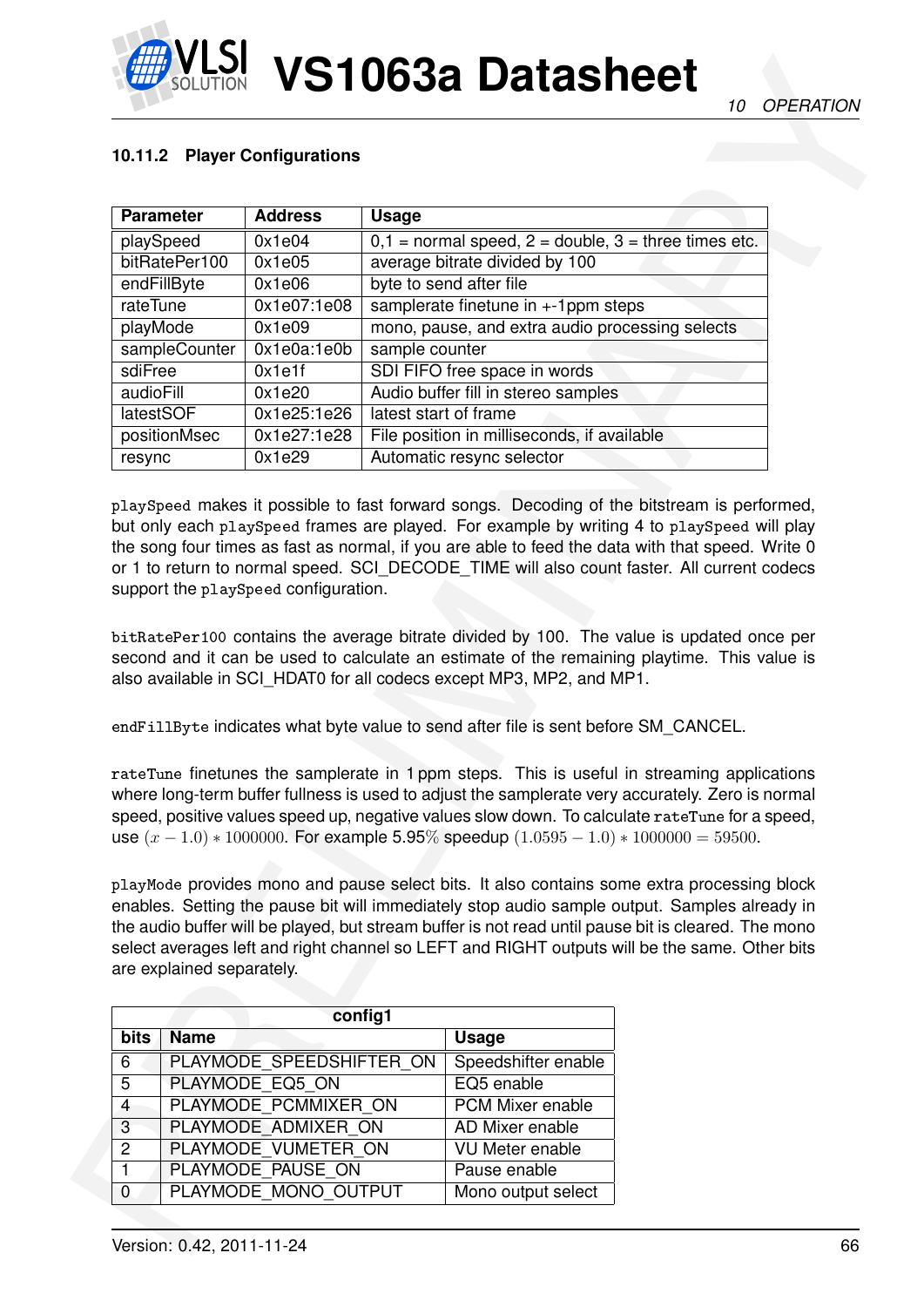

sampleCounter advances for each played sample and is initialized by Ogg Vorbis decoding.

sdiFree and audioFill can be used to monitor and control the playback delay in special applications. sdiFree and audioFill are updated when WRAMADDR is written with values from 0xc0c0 to 0xc0ff. These translate to parametric stucture addresses 0x1e00. . . 0x1e3f automatically. So, write 0xc0df to WRAMADDR, and then read WRAM twice to get both sdiFree and audioFill.

latestSOF returns the position of the current (AAC) or next (WMA) beginning of a frame. You can use this information to implement glitch-free A-B loop or rewind.

positionMsec is a field that gives the current play position in a file in milliseconds, regardless of rewind and fast forward operations. The value is only available in codecs that can determine the play position from the stream itself. Currently WMA and Ogg Vorbis provide this information. If the position is unknown, this field contains -1.

resync field is used to force a resynchronization to the stream for WMA and AAC (ADIF, .mp4 / .m4a) instead of ending the decode at first error. This field can be used to implement almost perfect fast forward and rewind for WMA and AAC (ADIF, .mp4 / .m4a). The user should set this field before performing data seeks if they are not in packet or data block boundaries. The field value tells how many tries are allowed before giving up. The value 32767 gives infinite tries.

The resync field is set to 32767 after a reset to make resynchronization the default action, but it can be cleared after reset to restore the old action. When resync is set, every file decode should always end as described in Chapter 10.5.1.

When resync is required, WMA and AAC codecs now enter broadcast/stream mode where file size information is ignored. Also, the file size and data size information of WAV files are ignored when  $resync$  is non-zero. The user must use SM\_CANCEL or software reset to end decoding.

Note: WAV, WMA, ADIF, and .mp4 / .m4a files begin with a metadata or header section, which must be fully processed before any fast forward or rewind operation. SS\_DO\_NOT\_JUMP (in SCI\_STATUS) is clear when the header information has been processed and jumps are allowed.

```
MPLE 10638 DOLLARS THE CONTRACT CONTRACT CONTRACT CONTRACT CONTRACT CONTRACT CONTRACT CONTRACT CONTRACT CONTRACT CONTRACT CONTRACT CONTRACT CONTRACT CONTRACT CONTRACT CONTRACT CONTRACT CONTRACT CONTRACT CONTRACT CONTR
       #define CFG1_NOWMA (1<<15)
       #define CFG1_NOAAC (1<<14)
       #define CFG1_NOMP3 (1<<13)
       #define CFG1_NOFLAC (1<<12) /* To allow more memory for the user */
       #define CFG1_PSNORMAL (0<<6)
       #define CFG1_PSDOWNSAMPLED (1<<6) /* PS in downsampled mode */<br>#define CFG1_PSOFF (3<<6) /* no PS */
       #define CFG1_PSOFF
       #define CFG1_SBRNORMAL (0<<4)
       #define CFG1_SBRNOIMPLICIT (1<<4) /* default! */
       #define CFG1_SBRDOWNSAMPLED (2<<4) /* never upsample */
       #define CFG1_SBROFF (3<<4) /* no SBR or PS */
       #define CFG1_MP3_NOCRC (1<<8) /* turn off CRC checking*/
                                     (1<0) /* for MIDI (n/a VS1063) */
       #define AAC_SBR_PRESENT 1
       #define AAC_UPSAMPLE_ACTIVE 2
       #define AAC_PS_PRESENT 4
       #define AAC_PS_ACTIVE 8
```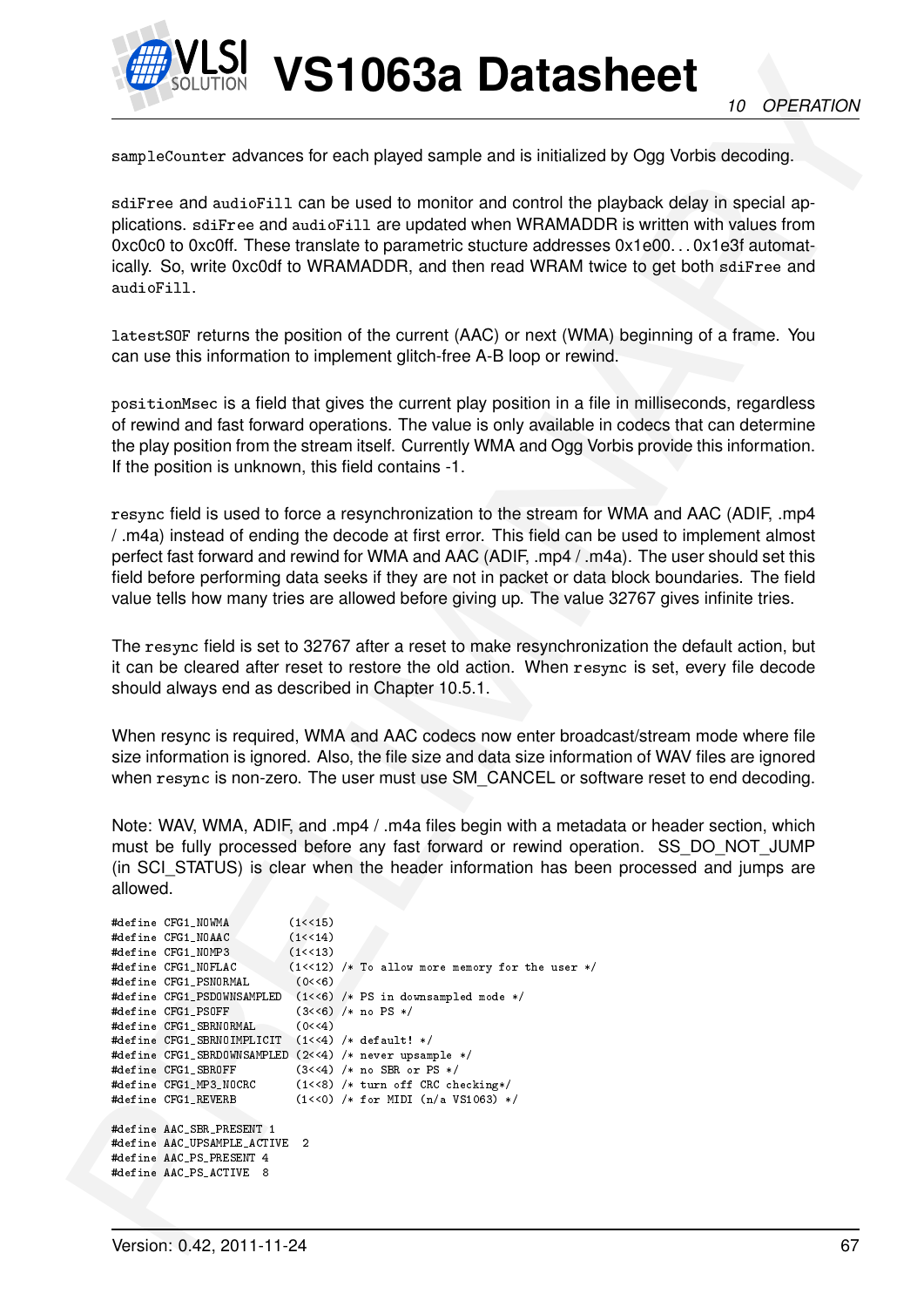

**Example 10 VS110638 Datasheet**<br>
Notice that reading two word variables through the SCI WRAMADR and SCI WRAMADR and SCI WRAMADR and SCI WRAMADR and SCI WRAMADR and two reading two particles to the VS1033 and the VS1033 and Notice that reading two-word variables through the SCI\_WRAMADDR and SCI\_WRAM interface is only partly atomic. In VS1063 a write to SCI\_WRAMADDR reads ahead two words that it provides to SCI\_WRAM, so the two halfs of a long variable are sampled together. But as the write to the variable may not be protected from interrupts, the SCI interrupt may occur between the update of the low and high parts of the variable.

It is quite improbable though. If you want to make certain the value is correct, read it twice and compare the results.

#### **10.11.3 VU Meter**

| Parameter   Address   Usage |                |                                       |
|-----------------------------|----------------|---------------------------------------|
| playMode                    | $\vert$ 0x1e09 | bit 2: VU meter enable                |
| vuMeter                     | 0x1e0c         | VU meter result (if VU meter enabled) |

VU Meter takes the absolute maximum of the output samples and reports it in 3dB steps from 0 to 32, separately for left and right channel. Bits 15. . . 8 of parametric\_x. vuMeter contain the left channel result, bits 7...0 contain the right channel result.

VU Meter uses about 0.2MHz of processing power at 48 kHz samplerate.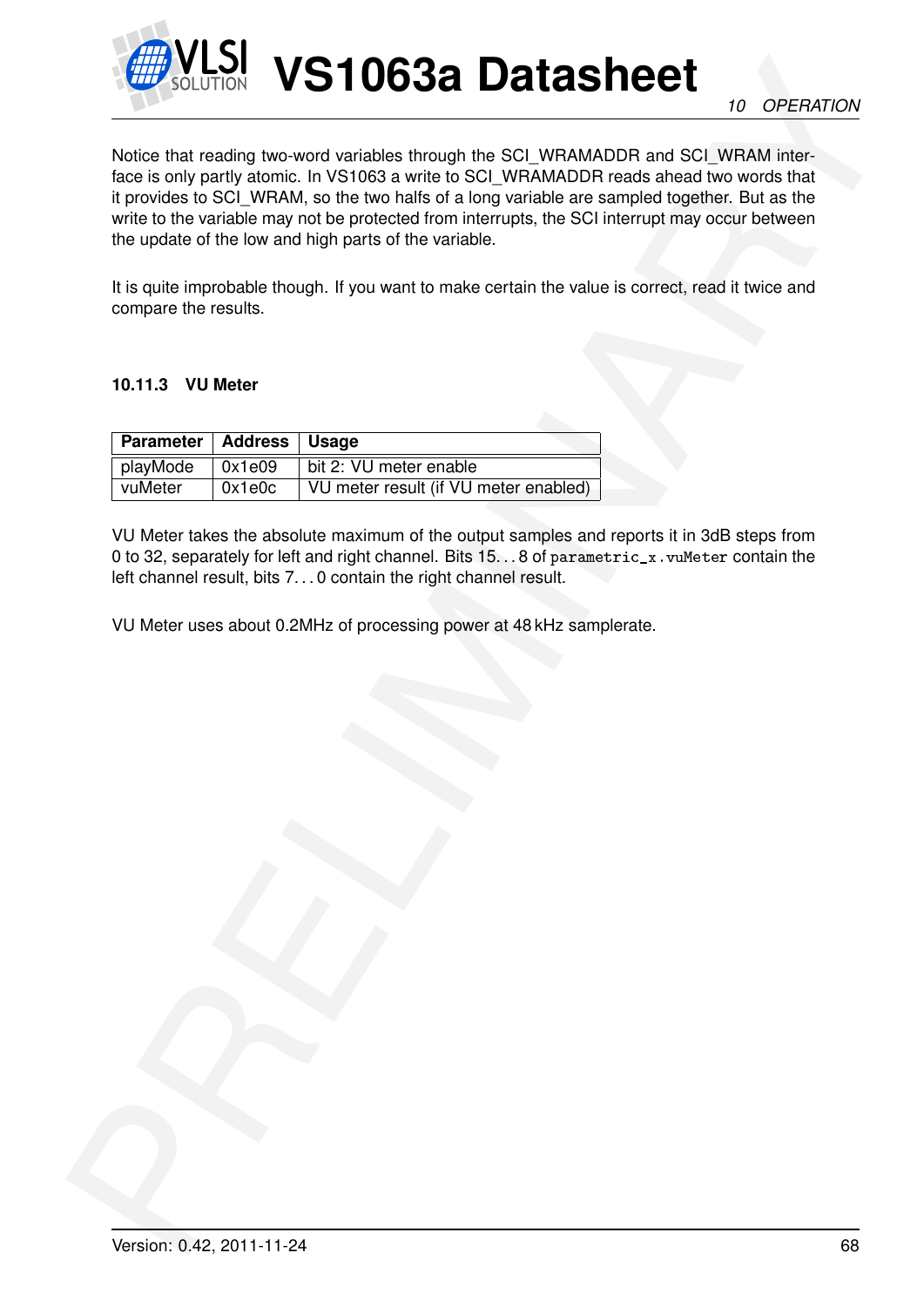

#### **10.11.4 AD Mixer**

| <b>Parameter</b>       | Address   Usage |                                          |
|------------------------|-----------------|------------------------------------------|
| playMode               | 0x1e09          | bit 3: AD Mixer enable                   |
| adMixerGain            | 0x1e0d          | AD mixer attenuation in 3dB steps -3 -31 |
| adMixerConfig   0x1e0e |                 | AD mixer config                          |

| <b>Parameter</b>                   | <b>Address</b> | <b>Usage</b>                                                                                                                                                                                                                                                                                                                                                                                                                                                                  |
|------------------------------------|----------------|-------------------------------------------------------------------------------------------------------------------------------------------------------------------------------------------------------------------------------------------------------------------------------------------------------------------------------------------------------------------------------------------------------------------------------------------------------------------------------|
| playMode                           | 0x1e09         | bit 3: AD Mixer enable                                                                                                                                                                                                                                                                                                                                                                                                                                                        |
| adMixerGain                        | 0x1e0d         | AD mixer attenuation in 3dB steps -3-31                                                                                                                                                                                                                                                                                                                                                                                                                                       |
| adMixerConfig                      | 0x1e0e         | AD mixer config                                                                                                                                                                                                                                                                                                                                                                                                                                                               |
| #define ADMIXER_RATEMASK           |                | (3<<0)                                                                                                                                                                                                                                                                                                                                                                                                                                                                        |
| #define ADMIXER_RATE192            |                | $(0<<0)$ /* 5MHz<br>$\ast/$                                                                                                                                                                                                                                                                                                                                                                                                                                                   |
| #define ADMIXER_RATE96             |                | $(1<<0)$ /* 2.5MHz */                                                                                                                                                                                                                                                                                                                                                                                                                                                         |
| #define ADMIXER_RATE48             |                | $(2<<0)$ /* 1.25MHz*/                                                                                                                                                                                                                                                                                                                                                                                                                                                         |
| #define ADMIXER_RATE24             |                | $(3<<0)$ /* 0.6MHz */                                                                                                                                                                                                                                                                                                                                                                                                                                                         |
| #define ADMIXER_MODEMASK           |                | (3<<2)                                                                                                                                                                                                                                                                                                                                                                                                                                                                        |
| #define ADMIXER_MODESTEREO         |                | (0 < 2)                                                                                                                                                                                                                                                                                                                                                                                                                                                                       |
| #define ADMIXER_MODEMONO           |                | (1<<2)                                                                                                                                                                                                                                                                                                                                                                                                                                                                        |
| #define ADMIXER_MODELEFT           |                | (2<<2)                                                                                                                                                                                                                                                                                                                                                                                                                                                                        |
| #define ADMIXER_MODERIGHT          |                | (3<<2)                                                                                                                                                                                                                                                                                                                                                                                                                                                                        |
|                                    |                | AD Mixer allows to mix MIC or LINE inputs with any decoded audio format. Four modes are<br>provided: stereo, mono down-mix of left and right channels, left channel, right channel.<br>The mix gain can be set in 3dB steps using adMixerGain. The mixing samplerate can be<br>24 kHz, 48 kHz, 96 kHz, or 192 kHz. The higher the rate, the better the quality, but also the<br>In practise 48 kHz is good enough quality for all applications (takes 1.25 MHz), using 96 kHz |
|                                    |                | and 192 kHz are only recommended if you use I2S with those rates.                                                                                                                                                                                                                                                                                                                                                                                                             |
| more processing power is required. |                | The AD Mixer configuration adMixerConfig must be set before AD Mixer enable bit is set in<br>playMode. The gain control can be adjusted at any time.                                                                                                                                                                                                                                                                                                                          |
|                                    |                | AD Mixer and PCM Mixer can not be on simultaneously. AD Mixer overrides PCM Mixer.                                                                                                                                                                                                                                                                                                                                                                                            |
|                                    |                |                                                                                                                                                                                                                                                                                                                                                                                                                                                                               |
|                                    |                |                                                                                                                                                                                                                                                                                                                                                                                                                                                                               |
|                                    |                |                                                                                                                                                                                                                                                                                                                                                                                                                                                                               |
|                                    |                |                                                                                                                                                                                                                                                                                                                                                                                                                                                                               |
|                                    |                |                                                                                                                                                                                                                                                                                                                                                                                                                                                                               |
|                                    |                |                                                                                                                                                                                                                                                                                                                                                                                                                                                                               |
|                                    |                |                                                                                                                                                                                                                                                                                                                                                                                                                                                                               |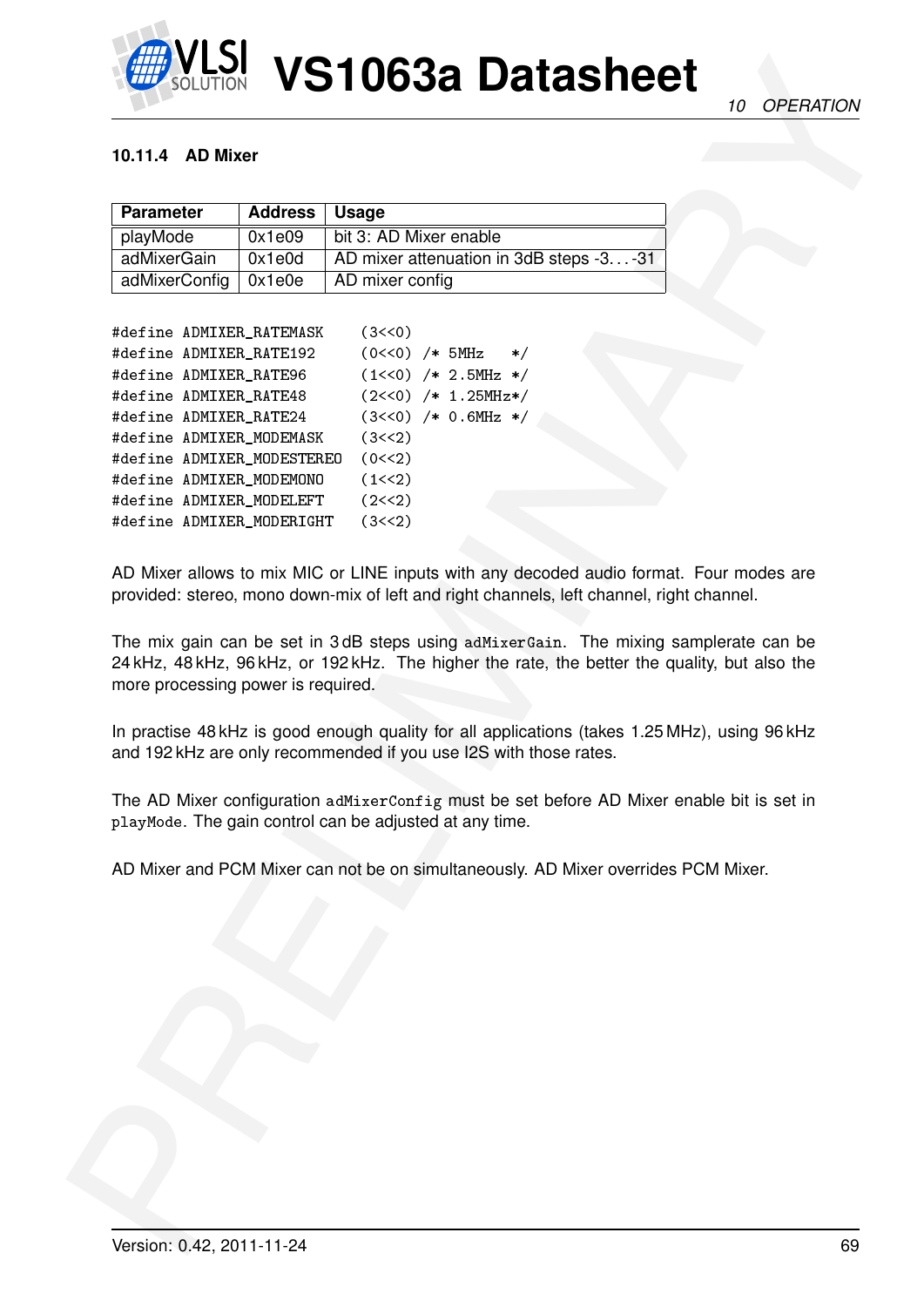

#### **10.11.5 PCM Mixer**

| <b>Parameter</b> | <b>Address</b> | <b>Usage</b>                           |
|------------------|----------------|----------------------------------------|
| playMode         | 0x1e09         | bit 4: PCM Mixer enable                |
| pcmMixerRate     | 0x1e0f         | PCM mixer samplerate                   |
| pcmMixerFree     | 0x1e10         | PCM mixer FIFO free state              |
| pcmMixerVol      | 0x1e11         | PCM mixer volume 0 191 (-0.5 dB steps) |

The PCM Mixer allows a mono 16-bit linear PCM stream be played back during any audio format playback. Because the SDM audio side path does not have any interpolation, the PCM audio is automatically upsampled to at least 22000 Hz to keep good audio quality.

The PCM samplerate is configured from pcmMixerRate, and it must be written before PCM Mixer is enabled from the playMode variable. With the nominal 12.288 MHz clock the samplerates 8000 Hz, 12000 Hz, 16000 Hz, 24000 Hz, 32000 Hz, 48000 Hz are exact. You can use other rates as well, but they are not exact (for example 11025 Hz, 22050 Hz and 44100 Hz play 0.23% too fast).

The PCM data is to be written to SCI\_AICTRL0 register, and pcmMixerFree tells how much space is in the PCM FIFO (you can send upto this many words). Note that SCI multiple write can be used to write multiple words with minimal overhead.

**EXAMPLE 10 CONTRACT CONSULTIVE CONTRACT CONSULTIVE CONTRACT CONSULTIVE CONTRACT CONSULTIVE CONSULTIVE CONTRACT CONSULTIVE CONTRACT CONSULTIVE CONSULTIVE CONSULTIVE CONSULTIVE CONSULTIVE CONSULTIVE CONSULTIVE CONSULTIVE C** pcmMixerVol controls volume independently of the normal playback volume. Values from 0 to 182 control PCM volume in 0.5dB steps. Note: to prevent sigma-delta modulator overflow, SCI\_VOL should be at least 2dB (0x0404), and the sum of SCI\_VOL and pcmMixerVol attenuations at least 6dB (12). If you have not set large enough attenuations, the PCM Mixer adjusts the registers automatically to have at least these values. To have absolutely safe scaling, have 6dB (0x0c0c) or more in both SCI\_VOL and pcmMixerVol.

The processing power needed depends on the samplerate, e.g.  $8$  kHz = 4.0MHz, 16 kHz = 6.8MHz,  $24$  kHz = 4.9MHz,  $32$  kHz = 6.5MHz.

Processing will be automatically disabled after a 0.125-second timeout when samples are not being written to SCI\_AICTRL0. The processing is resumed when there are at least 128 samples in the PCM FIFO (1/4 full).

AD Mixer and PCM Mixer can not be on simultaneously. AD Mixer overrides PCM Mixer.

```
s_int16 samples[32];
s_int16 availSpace;
Mp3WriteReg(SCI_WRAMADDR, 0x1e10);
availSpace = Mp3ReadReg(SCI-WRAM);
if (available >= 32) {
 ReadSamples(samples, 32);
  Mp3WriteRegMultiple(SCI_AICTRL0, samples, 32);
}
```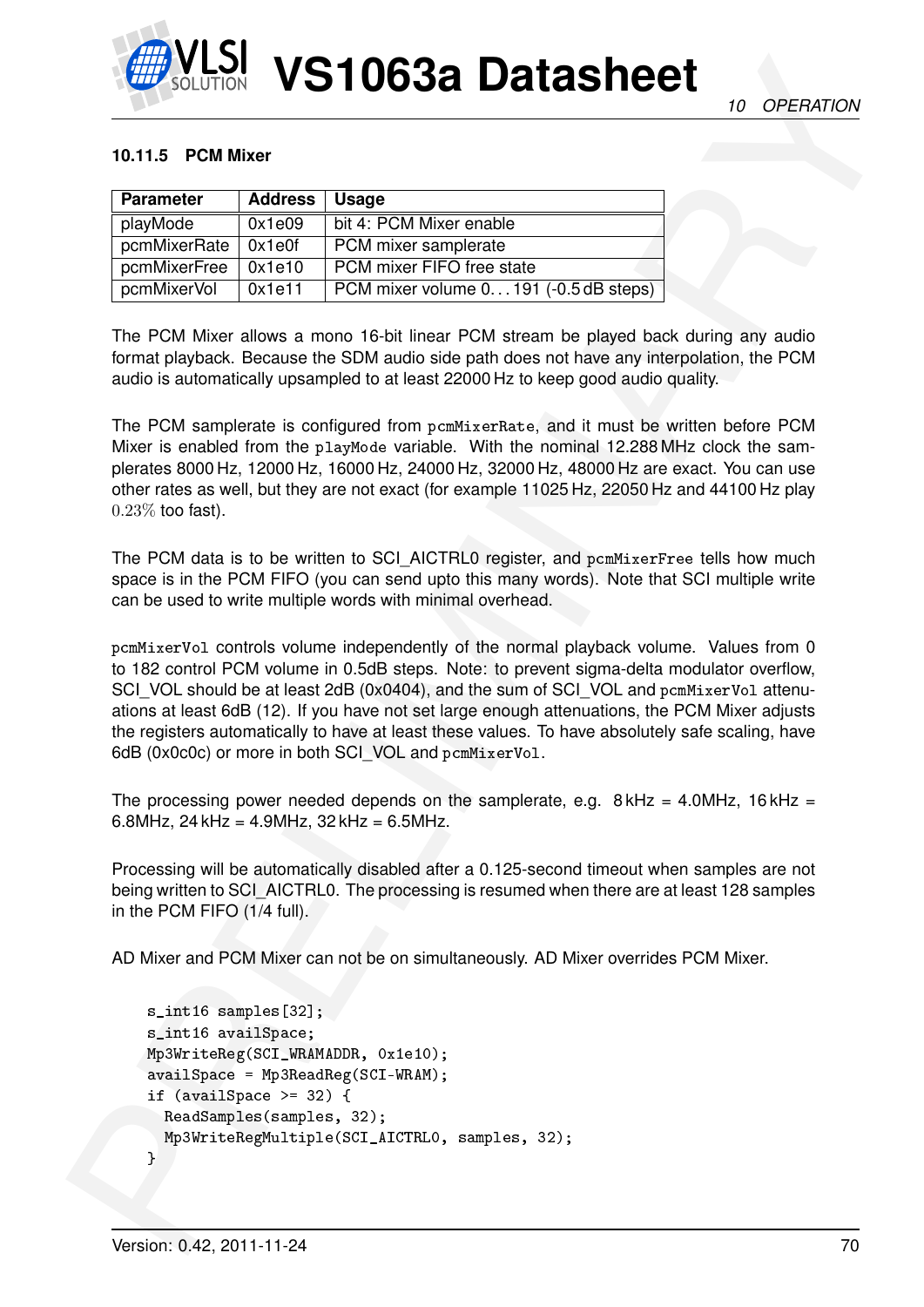

### <span id="page-70-0"></span>**10.11.6 EQ5 5-band Equalizer**

| <b>Parameter</b>            | <b>Address</b> | <b>Usage</b>                              |
|-----------------------------|----------------|-------------------------------------------|
| playMode                    | 0x1e09         | bit 5: EQ5 enable                         |
| eq5Params $\vert$ 0x1e12/1b |                | Frequency/gain pairs                      |
| eq5Update $\vert$ 0x1e1c    |                | Indicator that settings have been changed |

| <b>Parameter</b>                              | <b>Address</b> |       | <b>Usage</b>                              |                                                                                                                                                                                                                                                                                                                                                                                           |  |
|-----------------------------------------------|----------------|-------|-------------------------------------------|-------------------------------------------------------------------------------------------------------------------------------------------------------------------------------------------------------------------------------------------------------------------------------------------------------------------------------------------------------------------------------------------|--|
| playMode                                      | 0x1e09         |       | bit 5: EQ5 enable                         |                                                                                                                                                                                                                                                                                                                                                                                           |  |
| eq5Params                                     | 0x1e12/1b      |       | Frequency/gain pairs                      |                                                                                                                                                                                                                                                                                                                                                                                           |  |
| eq5Update                                     | 0x1e1c         |       | Indicator that settings have been changed |                                                                                                                                                                                                                                                                                                                                                                                           |  |
| controls override EQ5.                        |                |       |                                           | The 5-band equalizer takes its parameters from eq5Params array, which needs to be written<br>before the EQ5 is enabled from bit 5 of playMode. If the settings are changed while EQ5 is<br>active, new settings can be forced to be taken into use by writing a non-zero value to eq5Update.<br>Currently EQ5 and Bass/Treble control can not be active at the same time. Bass and treble |  |
| eq5Params are as follows:<br><b>Parameter</b> | <b>Address</b> | Low   | High                                      | <b>Usage</b>                                                                                                                                                                                                                                                                                                                                                                              |  |
| eq5Dummy                                      | 0x1e12         | 0     | $\mathbf{0}$                              | Not used                                                                                                                                                                                                                                                                                                                                                                                  |  |
| eq5Level1                                     | 0x1e13         | $-32$ | 32                                        | Bass level in dB                                                                                                                                                                                                                                                                                                                                                                          |  |
| eq5Freq1                                      | 0x1e14         | 20    | 150                                       | Bass/Mid-Bass cutoff in Hz                                                                                                                                                                                                                                                                                                                                                                |  |
| eq5Level2                                     | 0x1e15         | $-32$ | 32                                        | Mid-Bass level in dB                                                                                                                                                                                                                                                                                                                                                                      |  |
| eq5Freq2                                      | 0x1e16         | 50    | 1000                                      | Mid-Bass/Mid cutoff in Hz                                                                                                                                                                                                                                                                                                                                                                 |  |
| eq5Level3                                     | 0x1e17         | $-32$ | 32                                        | Mid level in dB                                                                                                                                                                                                                                                                                                                                                                           |  |
| eq5Freq3                                      | 0x1e18         | 1000  | 15000                                     | Mid/Mid-High cutoff in Hz                                                                                                                                                                                                                                                                                                                                                                 |  |
| eq5Level4                                     | 0x1e19         | $-32$ | 32                                        | Mid-High level in dB                                                                                                                                                                                                                                                                                                                                                                      |  |
| eq5Freq4                                      | 0x1e1a         | 2000  | 15000                                     | Mid-High/Treble cutoff in Hz                                                                                                                                                                                                                                                                                                                                                              |  |
| eq5Level5                                     | 0x1e1b         | $-32$ | 32                                        | Treble level in dB                                                                                                                                                                                                                                                                                                                                                                        |  |
| combination 80, 50 is not allowed.            |                |       |                                           | Freq values must be strictly ascending: e.g. eq5Freq2 must be higher than eq5Freq1, so e.g.<br>Example: Vector 0, 12, 70, 6, 300, -3, 3000, 2, 8000, 6 emphasizes bass and treble a lot.                                                                                                                                                                                                  |  |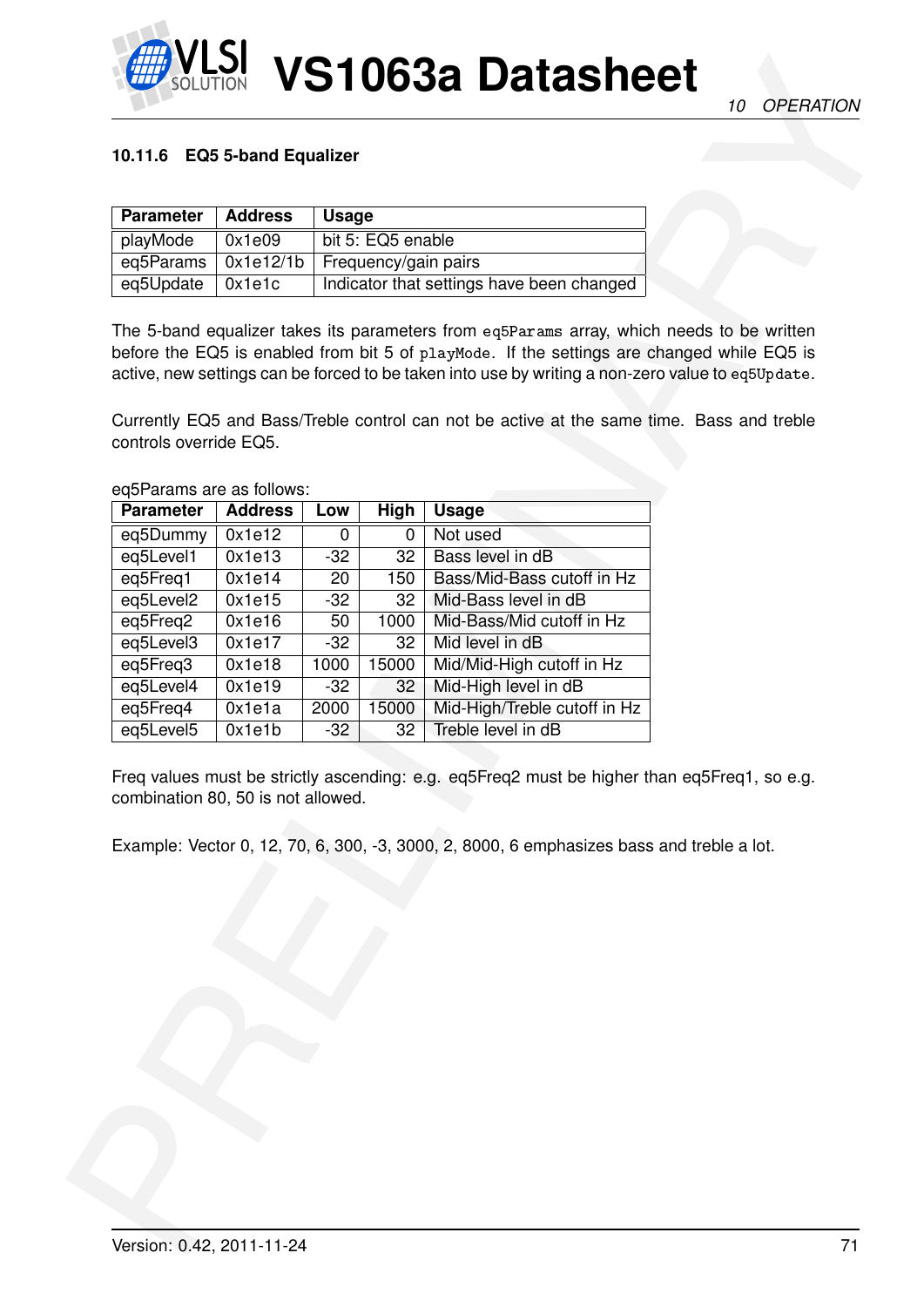

#### **10.11.7 Speed Shifter**

| <b>Parameter</b>      | Address   Usage |                                      |
|-----------------------|-----------------|--------------------------------------|
| playMode              | 0x1e09          | bit 6: SpeedShifter enable           |
| speedShifter   0x1e1d |                 | Speed shifter speed, $0x4000 = 1.0x$ |

**EXAMPLE 10 CONTRACT CONTRACT CONTRACT CONTRACT CONTRACT CONTRACT CONTRACT CONTRACT CONTRACT CONTRACT CONTRACT CONTRACT CONTRACT CONTRACT CONTRACT CONTRACT CONTRACT CONTRACT CONTRACT CONTRACT CONTRACT CONTRACT CONTRACT CO** Speed shifter allows the playback tempo to be changed without changing the playback pitch. The playback tempo is  $\frac{speedShifter}{16384}$ , i.e. 16384 is the normal speed. The minimum speed is 0.68x (11141) and maximum speed 1.64x (26869).

If you want to change pitch without changing tempo, adjust the speed and compensate by also adjusting the samplerate. For example two semitones is  $2^{-2/12} = 0.8909$ , so set the speed shifter to  $2^{-2/12}\ast 16384 = 14596$  and set <code>rateTune</code> to  $(2^{2/12}-1)\ast 1000000 = 122462.$ 

Speed shifter and EarSpeaker can not be used at the same time. Speed shifter overrides EarSpeaker.

#### **10.11.8 EarSpeaker**

| Parameter                | Address   Usage |                             |
|--------------------------|-----------------|-----------------------------|
| earSpeakerLevel   0x1e1e |                 | EarSpeaker level, $0 =$ off |

EarSpeaker processing can be adjusted using earSpeakerLevel. Different levels simulate a little different type of acoustical situation, suiting different personal preferences and types of recording.

- *0*: Best option when listening through loudspeakers or if the audio to be played contains binaural preprocessing.
- *12000*: Suited for listening to normal musical scores with headphones, very subtle.
- *38000*: Suited for listening to normal musical scores with headphones, moves sound source further away than *minimal*.
- *50000*: Suited for old or 'dry' recordings, or if the audio to be played is artificial.

EarSpeaker takes approximately 11 MIPS at 48 kHz samplerate.

Speed shifter and EarSpeaker can not be used at the same time. Speed shifter overrides EarSpeaker.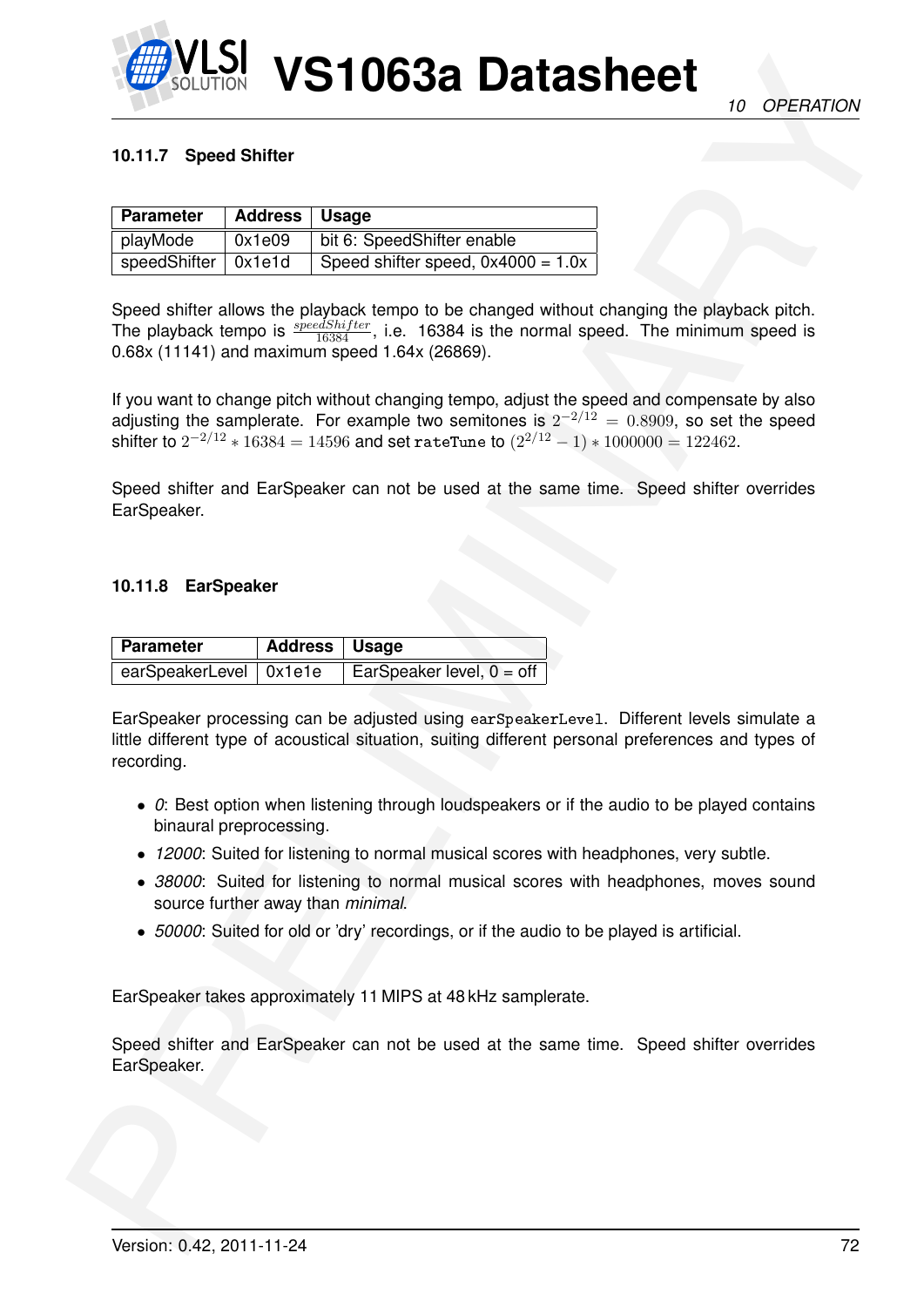

### **10.11.9 Other Parameters**

#### **WMA**

| <b>Parameter</b> | Address | ∣ Usage                                                                        |
|------------------|---------|--------------------------------------------------------------------------------|
|                  |         | curPacketSize $\vert$ 0x1e2a/2b $\vert$ The size of the packet being processed |
| packetSize       |         | $0x1e2c/2d$ The packet size in ASF header                                      |

### **AAC**

| 10.11.9 Other Parameters        |                  |                                                                                                                                                                                                                                                                                                                                                                                                                                                                                                                                                                                                   |  |
|---------------------------------|------------------|---------------------------------------------------------------------------------------------------------------------------------------------------------------------------------------------------------------------------------------------------------------------------------------------------------------------------------------------------------------------------------------------------------------------------------------------------------------------------------------------------------------------------------------------------------------------------------------------------|--|
| <b>WMA</b>                      |                  |                                                                                                                                                                                                                                                                                                                                                                                                                                                                                                                                                                                                   |  |
| <b>Parameter</b>                | <b>Address</b>   | <b>Usage</b>                                                                                                                                                                                                                                                                                                                                                                                                                                                                                                                                                                                      |  |
| curPacketSize                   | 0x1e2a/2b        | The size of the packet being processed                                                                                                                                                                                                                                                                                                                                                                                                                                                                                                                                                            |  |
| packetSize                      | 0x1e2c/2d        | The packet size in ASF header                                                                                                                                                                                                                                                                                                                                                                                                                                                                                                                                                                     |  |
| the SCI_CLOCKF register.        |                  | The ASF header packet size is available in packetSize. With this information and a packet<br>start offset from latestSOF you can parse the packet headers and skip packets in ASF files.<br>WMA decoder can also increase the internal clock automatically when it detects that a file can<br>not be decoded correctly with the current clock. The maximum allowed clock is configured with                                                                                                                                                                                                       |  |
| <b>AAC</b>                      |                  |                                                                                                                                                                                                                                                                                                                                                                                                                                                                                                                                                                                                   |  |
| <b>Parameter</b>                | <b>Address</b>   | <b>Usage</b>                                                                                                                                                                                                                                                                                                                                                                                                                                                                                                                                                                                      |  |
| config1                         | 0x1e03(7:4)      | SBR and PS select                                                                                                                                                                                                                                                                                                                                                                                                                                                                                                                                                                                 |  |
| sceFoundMask                    | 0x1e2a           | Single channel elements found                                                                                                                                                                                                                                                                                                                                                                                                                                                                                                                                                                     |  |
|                                 |                  |                                                                                                                                                                                                                                                                                                                                                                                                                                                                                                                                                                                                   |  |
| cpeFoundMask                    | 0x1e2b           | Channel pair elements found                                                                                                                                                                                                                                                                                                                                                                                                                                                                                                                                                                       |  |
| <b>IfeFoundMask</b>             | 0x1e2c           | Low frequency elements found                                                                                                                                                                                                                                                                                                                                                                                                                                                                                                                                                                      |  |
| playSelect                      | 0x1e2d           | Play element selection                                                                                                                                                                                                                                                                                                                                                                                                                                                                                                                                                                            |  |
| dynCompress                     | 0x1e2e           | Compress coefficient for DRC, -8192=1.0                                                                                                                                                                                                                                                                                                                                                                                                                                                                                                                                                           |  |
| dynBoost                        | 0x1e2f           | Boost coefficient for DRC, 8192=1.0                                                                                                                                                                                                                                                                                                                                                                                                                                                                                                                                                               |  |
| sbrAndPsStatus<br>sbrAndPsFlags | 0x1e30<br>0x1e31 | SBR and PS available flags<br>SBR and PS mode                                                                                                                                                                                                                                                                                                                                                                                                                                                                                                                                                     |  |
| selected element.               |                  | playSelect determines which element to decode if a stream has multiple elements. The value<br>is set to 0 each time AAC decoding starts, which causes the first element that appears in the<br>stream to be selected for decoding. Other values are: 0x01 - select first single channel element<br>(SCE), 0x02 - select first channel pair element (CPE), 0x03 - select first low frequency element<br>(LFE), $S * 16 + 5$ - select SCE number S, $P * 16 + 6$ - select CPE number P, $L * 16 + 7$ -<br>select LFE number L. When automatic selection has been performed, playSelect reflects the |  |
|                                 |                  | sceFoundMask, cpeFoundMask, and 1feFoundMask indicate which elements have been found in<br>an AAC stream since the variables have last been cleared. The values can be used to present<br>an element selection menu with only the available elements.<br>dynCompress and dynBoost change the behavior of the dynamic range control (DRC) that is                                                                                                                                                                                                                                                  |  |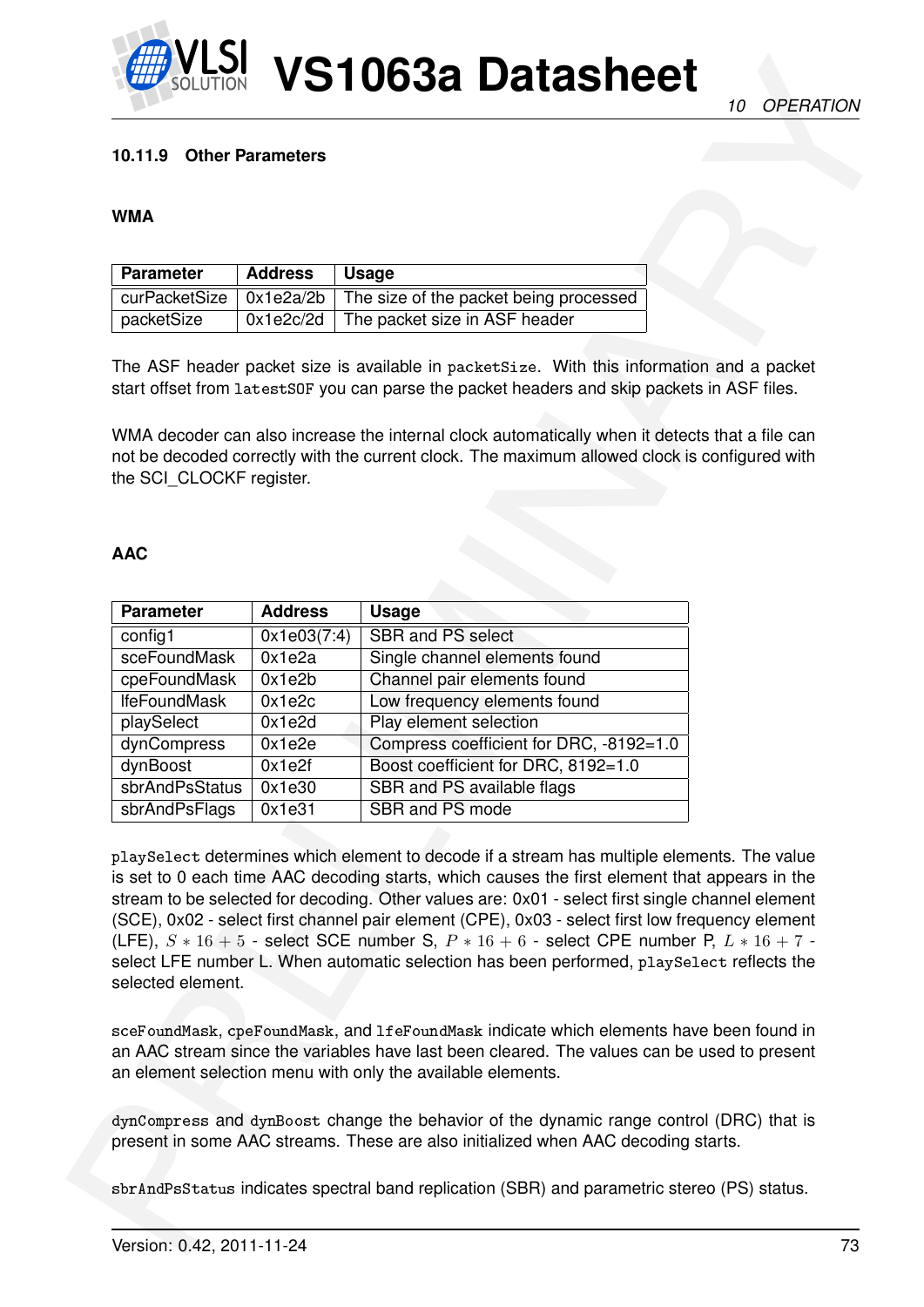

*10 OPERATION*

| Bit | <b>Usage</b>       |
|-----|--------------------|
| 0   | <b>SBR</b> present |
|     | upsampling active  |
| 2   | PS present         |
| З   | <b>PS</b> active   |

Bits 7 to 4 in config1 can be used to control the SBR and PS decoding. Bits 5 and 4 select SBR mode and bits 7 and 6 select PS mode. These configuration bits are useful if your AAC license does not cover SBR and/or PS.

| config1(5:4) | <b>Usage</b>                                                                                                 |
|--------------|--------------------------------------------------------------------------------------------------------------|
| '00'         | normal mode, upsample <24 kHz AAC files                                                                      |
| '01'         | do not automatically upsample $<$ 24 kHz AAC files, but<br>enable upsampling if SBR is encountered (default) |
| '10'         | never upsample                                                                                               |
| '11'         | disable SBR (also disables PS)                                                                               |

| config1(7:6) | Usage                                                  |
|--------------|--------------------------------------------------------|
| '00'         | normal mode, process PS if it is available             |
| '01'         | process PS if it is available, but in downsampled mode |
| '10'         | reserved                                               |
| '11'         | disable PS processing                                  |

sbrAndPsFlags indicates the current spectral band replication (SBR) and parametric stereo (PS) mode in the same format as the config1 SBR and PS bits.

AAC decoder can also increase the internal clock automatically when it detects that a file can not be decoded correctly with the current clock. The maximum allowed clock is configured with the SCI\_CLOCKF register.

EXAMPLE 10 CONTRACT IS a control of the control of the control of the control of the control of the control of the control of the control of the control of the control of the control of the control of the control of the co If even the highest allowed clock is too slow to decode an AAC file with SBR and PS components, the advanced decoding features are automatically dropped one by one until the file can be played. First the parametric stereo processing is dropped (the playback becomes mono). If that is not enough, the spectral band replication is turned into downsampled mode (reduced bandwidth). As the last resort the spectral band replication is fully disabled. Dropped features are restored at each song change.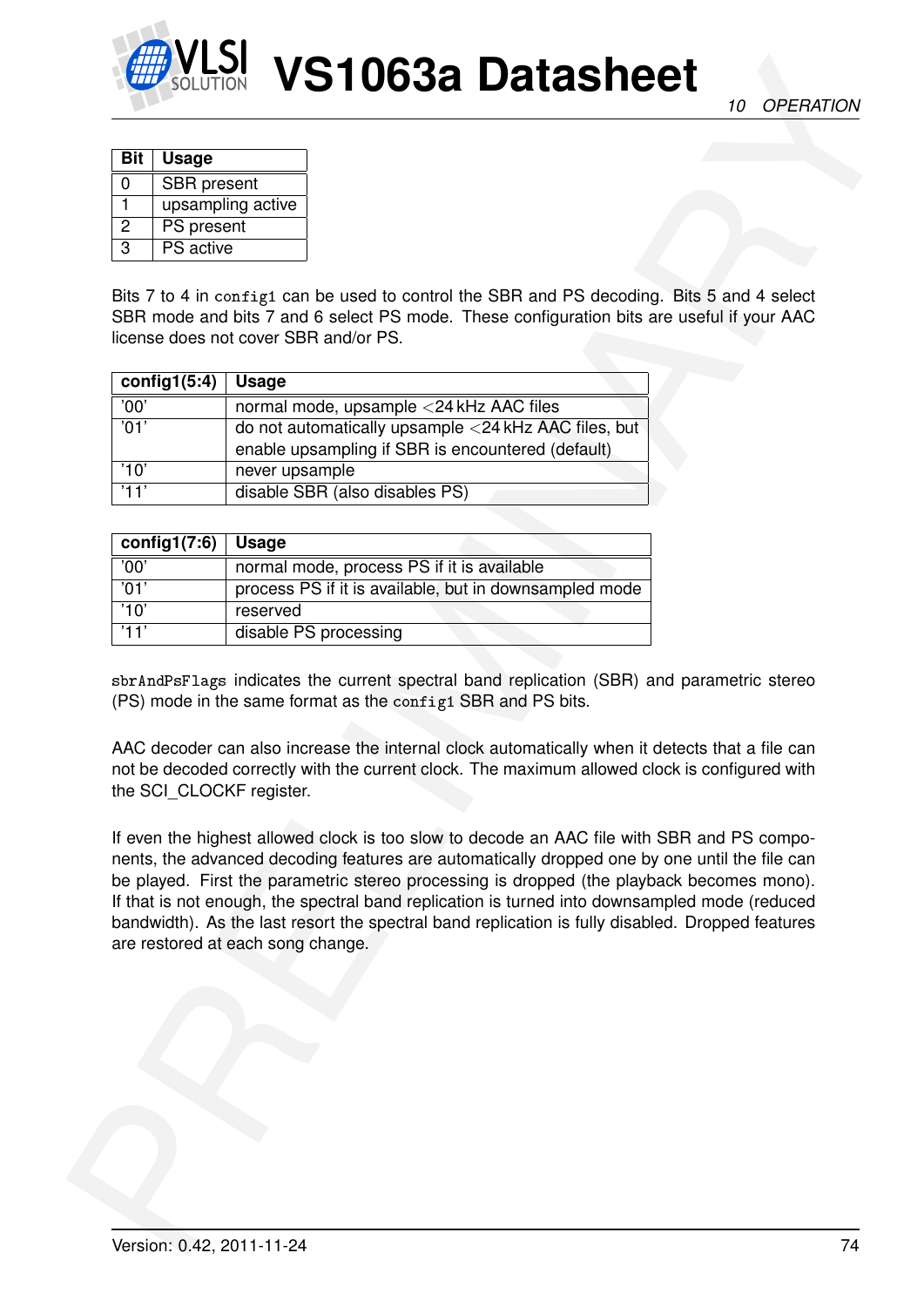

## **Ogg Vorbis**

| Parameter   Address   Usage |        |                              |
|-----------------------------|--------|------------------------------|
| $ $ gain                    | 0x1e2a | Preferred replay-gain offset |

CUTOR VISITO 632 Datasheet (a creation of the contract of the critical of the critical origins of the contract of the critical origins of the contract of the contract of the contract of the contract of the contract of the Ogg Vorbis decoding supports Replay Gain technology. The Replay Gain technology is used to automatically give all songs a matching volume so that the user does not need to adjust the volume setting between songs. If the Ogg Vorbis decoder finds a Replay Gain tag in the song header, the tag is parsed and the decoded gain setting can be found from the gain parameter. For a song without any Replay Gain tag, a default of -6 dB (gain value -12) is used. For more details about Replay Gain, see *http://en.wikipedia.org/wiki/Replay\_Gain* and *http://www.replaygain.org/*.

The player software can use the gain value to adjust the volume level. Negative values mean that the volume should be decreased, positive values mean that the volume should be increased.

For example gain = -11 means that volume should be decreased by  $5.5 \text{ dB } (-11/2 = -5.5)$ , and left and right attenuation should be increased by 11. When  $gain = 2$  volume should be increased by 1 dB  $(2/2 = 1.0)$ , and left and right attenuation should be decreased by 2. Because volume setting can not go above +0 dB, the value should be saturated.

| Gain               | Volume        | <b>SCI VOL (Volume-Gain)</b> |
|--------------------|---------------|------------------------------|
| $-11$ ( $-5.5dB$ ) | $0 (+0.0 dB)$ | $0x0b0b$ ( $-5.5dB$ )        |
| $-11$ ( $-5.5dB$ ) | $3(-1.5dB)$   | $0x0e0e (-7.0 dB)$           |
| $+2 (+1.0 dB)$     | $0 (+0.0 dB)$ | $0x0000 (+0.0 dB)$           |
| $+2 (+1.0 dB)$     | $1(-0.5dB)$   | $0x0000 (+0.0 dB)$           |
| $+2 (+1.0 dB)$     | $4 (-2.0 dB)$ | $0x0202$ (-1.0 dB)           |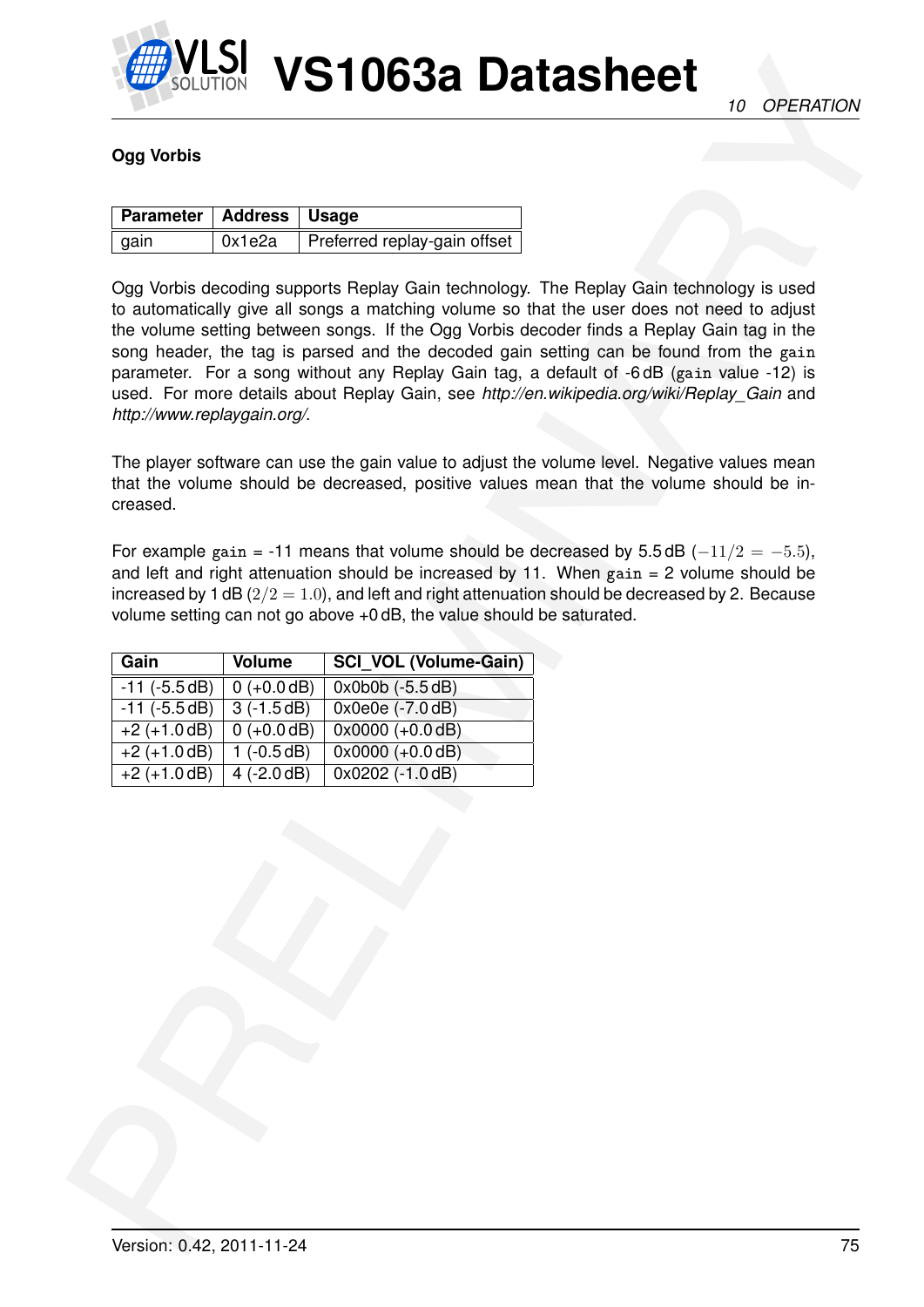

# **10.12 SDI Tests**

There are several test modes in VS1063a, which allow the user to perform memory tests, SCI bus tests, and several different sine wave tests.

All tests are started in a similar way: VS1063a is hardware reset, SM\_TESTS is set, and then a test command is sent to the SDI bus. Each test is started by sending a 4-byte special command sequence, followed by 4 zeros. The sequences are described below.

### **10.12.1 Sine Test**

Sine test is initialized with the 8-byte sequence 0x53 0xEF 0x6E  $n$  0 0 0 0, where  $n$  defines the sine test to use.  $n$  is defined as follows:

|                |     | $n$ bits                  |
|----------------|-----|---------------------------|
|                |     | Name   Bits   Description |
| $F_s I dx$     | 7:5 | Samplerate index          |
| $\overline{S}$ | 4:0 | Sine skip speed           |

| $F_s I dx$    | F <sub>s</sub> | $F_s I dx$ | $F_{\bullet}$ |
|---------------|----------------|------------|---------------|
|               | 44100 Hz       |            | 24000 Hz      |
|               | 48000 Hz       | -5         | 16000 Hz      |
| $\mathcal{P}$ | 32000 Hz       | 6          | 11025 Hz      |
| З             | 22050 Hz       |            | 12000 Hz      |

The frequency of the sine to be output can now be calculated from  $F = F_s \times \frac{S}{128}$ .

Example: Sine test is activated with value 126, which is 0b011111110. Breaking  $n$  to its components,  $F_s I dx = 0b011 = 3$  and thus  $F_s = 22050 Hz$ .  $S = 0b11110 = 30$ , and thus the final sine frequency  $F = 22050Hz \times \frac{30}{128} \approx 5168Hz$ .

To exit the sine test, send the sequence 0x45 0x78 0x69 0x74 0 0 0 0.

Note: Sine test signals go through the digital volume control, so it is possible to test channels separately.

### **10.12.2 Pin Test**

Pin test is activated with the 8-byte sequence 0x50 0xED 0x6E 0x54 0 0 0 0. This test is meant for chip production testing only.

### **10.12.3 SCI Test**

**PRESERVATION VISITO63a Datasheet**<br>
16 OPERATION<br>
16 12 SDITests<br>
Then are several test investigate in VS1053a, which allow the user to perform memory tests. SCI<br>
To restar as expectation a similar way: VS1053a, which all Sci test is initialized with the 8-byte sequence 0x53 0x70 0xEE  $n \times 0$  0 0 0, where  $n \times n$  is the register number to test. The content of the given register is read and copied to SCI\_HDAT0. If the register to be tested is HDAT0, the result is copied to SCI\_HDAT1.

Example: if  $n$  is 0, contents of SCI register 0 (SCI\_MODE) is copied to SCI\_HDAT0.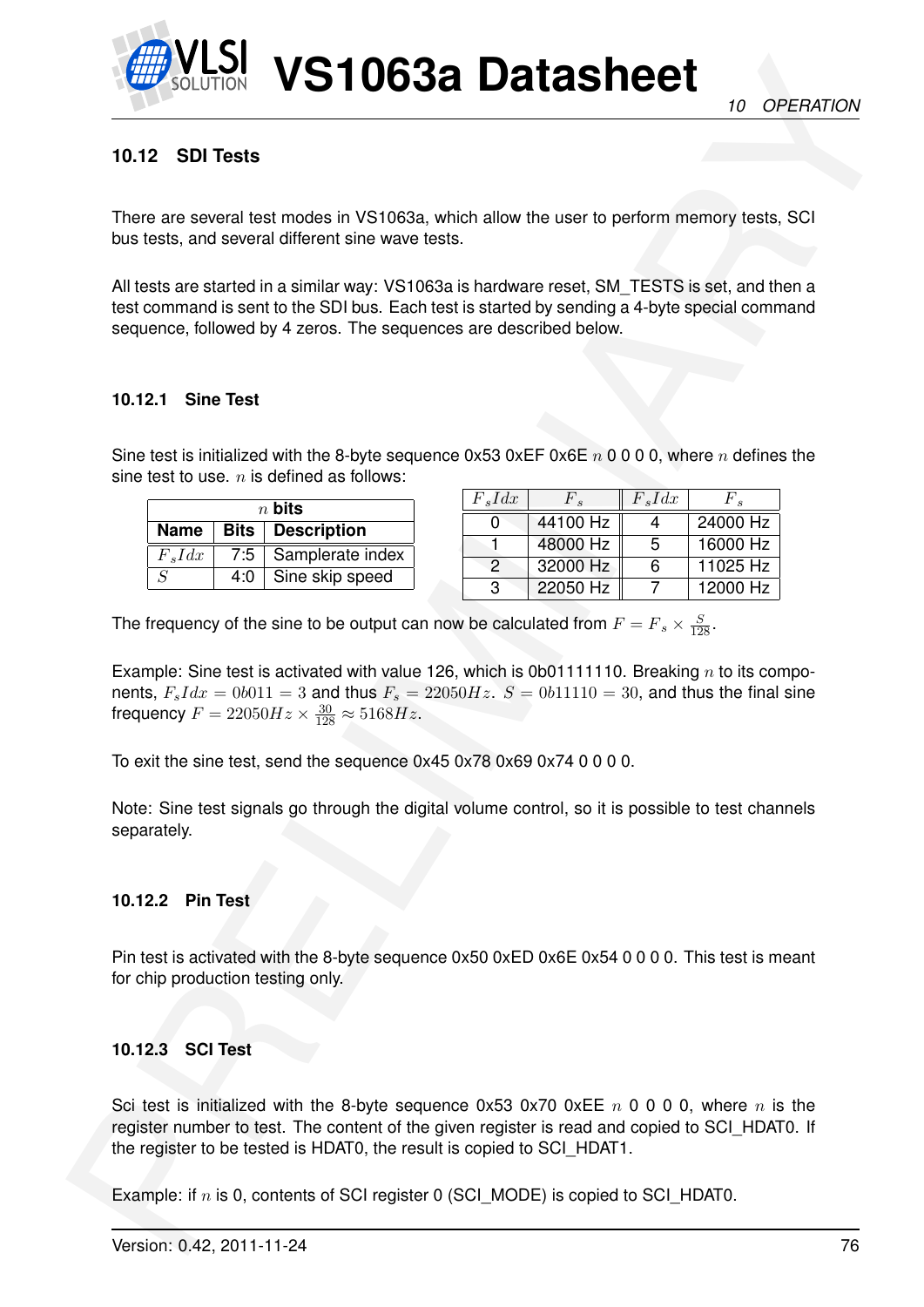

## **10.12.4 Memory Test**

|                                                                                          | <b>Memory Test</b> |                  |                                                                                                                                                                                                                                                                                             |  |
|------------------------------------------------------------------------------------------|--------------------|------------------|---------------------------------------------------------------------------------------------------------------------------------------------------------------------------------------------------------------------------------------------------------------------------------------------|--|
|                                                                                          |                    |                  | Memory test mode is initialized with the 8-byte sequence 0x4D 0xEA 0x6D 0x54 0 0 0 0. After                                                                                                                                                                                                 |  |
| SCI_HDAT0, and 'one' bits are interpreted as follows:                                    |                    |                  | this sequence, wait for 1100000 clock cycles. The result can be read from the SCI register                                                                                                                                                                                                  |  |
|                                                                                          |                    |                  |                                                                                                                                                                                                                                                                                             |  |
|                                                                                          | Bit(s)             | <b>Mask</b>      | <b>Meaning</b>                                                                                                                                                                                                                                                                              |  |
|                                                                                          | $\overline{15}$    | 0x8000           | <b>Test finished</b>                                                                                                                                                                                                                                                                        |  |
|                                                                                          | 14:10              |                  | Unused                                                                                                                                                                                                                                                                                      |  |
|                                                                                          | 9                  | 0x0200           | Mux test succeeded                                                                                                                                                                                                                                                                          |  |
|                                                                                          | 8                  | 0x0100           | Good MAC RAM                                                                                                                                                                                                                                                                                |  |
|                                                                                          | $\overline{7}$     | 0x0080           | Good I RAM                                                                                                                                                                                                                                                                                  |  |
|                                                                                          | 6<br>5             | 0x0040           | Good Y RAM                                                                                                                                                                                                                                                                                  |  |
|                                                                                          | $\overline{4}$     | 0x0020<br>0x0010 | Good X RAM<br>Good I ROM 1                                                                                                                                                                                                                                                                  |  |
|                                                                                          | 3                  | 0x0008           | Good I ROM 2                                                                                                                                                                                                                                                                                |  |
|                                                                                          | $\overline{2}$     | 0x0004           | <b>Good Y ROM</b>                                                                                                                                                                                                                                                                           |  |
|                                                                                          | $\mathbf{1}$       | 0x0002           | Good X ROM 1                                                                                                                                                                                                                                                                                |  |
|                                                                                          | $\mathbf 0$        | 0x0001           | Good X ROM 2                                                                                                                                                                                                                                                                                |  |
|                                                                                          |                    |                  |                                                                                                                                                                                                                                                                                             |  |
|                                                                                          |                    | 0x83ff           | All ok<br>Memory tests overwrite the current contents of the RAM memories.                                                                                                                                                                                                                  |  |
|                                                                                          |                    |                  |                                                                                                                                                                                                                                                                                             |  |
|                                                                                          |                    |                  | A more frequency-accurate sine test can be started and controlled from SCI. SCI_AICTRL0 and<br>SCI_AICTRL1 set the sine frequencies for left and right channel, respectively. These registers,<br>volume (SCI_VOL), and samplerate (SCI_AUDATA) can be set before or during the test. Write |  |
|                                                                                          |                    |                  | SCI_AICTRLn can be calculated from the desired frequency and DAC samplerate by:                                                                                                                                                                                                             |  |
|                                                                                          |                    |                  | SCI AICTRLn = $F_{sin} \times 65536/F_s$                                                                                                                                                                                                                                                    |  |
| 10.12.5 New Sine and Sweep Tests<br>0x4020 to SCI_AIADDR to start the test.<br>equation. |                    |                  | The maximum value for SCI_AICTRLn is 0x8000U. For the best S/N ratio for the generated<br>sine, three LSb's of the SCI_AICTRLn should be zero. The resulting frequencies $F_{sin}$ can be<br>calculated from the DAC samplerate $F_s$ and SCI_AICTRL0 / SCI_AICTRL1 using the following     |  |
|                                                                                          |                    |                  | $F_{sin} = SCI\_AICTRLn \times F_s/65536$                                                                                                                                                                                                                                                   |  |
|                                                                                          |                    |                  | Sine sweep test can be started by writing 0x4022 to SCI_AIADDR.                                                                                                                                                                                                                             |  |

### **10.12.5 New Sine and Sweep Tests**

$$
SCI\_AICTRLn = F_{sin} \times 65536/F_s
$$

$$
F_{sin} = SCI\_AICTRLn \times F_s/65536
$$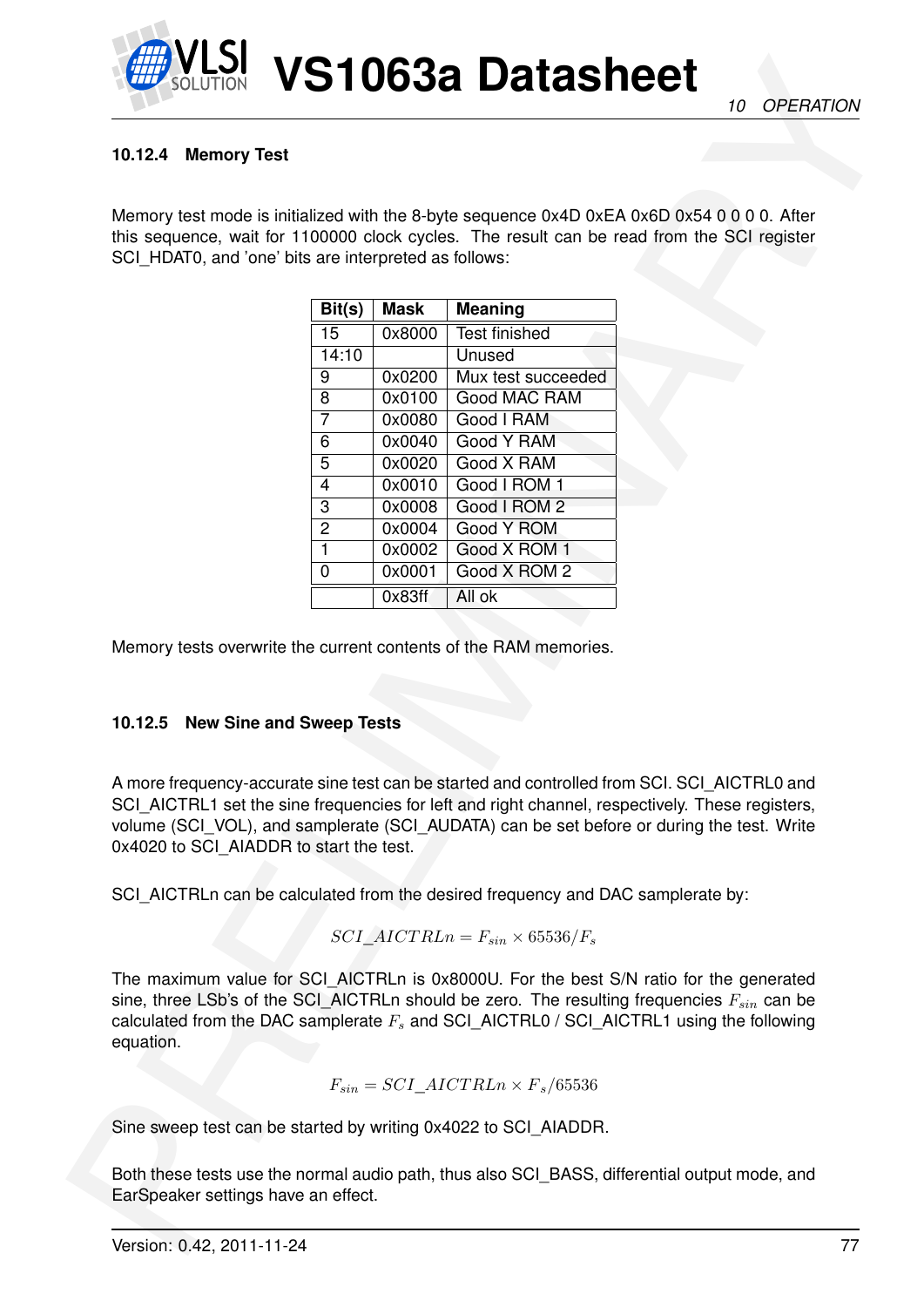

*11 VS1063A VERSION CHANGES*

# **11 VS1063a Version Changes**

This chapter describes the lastest and most important changes done to VS1063a

# **11.1 Firmware Changes Between VS1053b and VS1063a, 2011-04-13**

VS1063a is a pin-compatible firmware upgrade to the VS1053b.

## **Completely new or major changes:**

- Added MP3, Ogg Vorbis,  $\mu$ -law, A-law and G.722 encoding.
- Added codec mode.
- Removed MIDI and MPEG layer I (MP1) decoders.
- Layers II and III: new, more robust and accurate decoding. MP3 is now full accuracy compliant. Use at least  $2.5\times$  clock to decode all MP3 bitrates and samplerates.
- CRC checking added for layer III files that contain CRC. CRC checking can be disabled.
- Keeps track of the valid data in bit reservoir, which allows noiseless start of decoding in the middle of an mp3 file.
- Samplerate finetuning in parametric x.rateTune.
- Added hooks for detecting and decoding user audio formats.
- WRAMADDR 0xc0c0...0xc0ff is mapped to parametric x structure.
- Support reading u\_int32's (almost) atomically through WRAM.
- Reading of stream and audio buffer fill states possible.
- Proportional and fixed-width font in data ROM for standalone applications.
- WAV decoding supports 24-bit and 32-bit and floating-point formats.
- RIFF-WAV header is generated automatically in WAV encoding (and codec) modes. The user needs to fix the RIFF size and data size fields to make them valid WAV files.
- Sample-exact samplerate and volume change.
- Added mono mode and pause mode for player (parametric\_x.playMode)
- Added FLAC decoding upto 2 channels.
- Added VU meter.
- Added AD mixer.
- Added PCM mixer.
- Added Speed shifter.
- EXAMPLE 10632 **USE 10632** Data tas present in the VS10634 VERSION CHANGES<br>
11 VS10634 Version Changes<br>
The chapter describe the latest and most important changes does to VS10634<br>
11.1 Firmware Changes Between VS10535 and V • AAC, WMA, MP3 and FLAC decoding can be individually disabled using bits in parametric\_x.config1.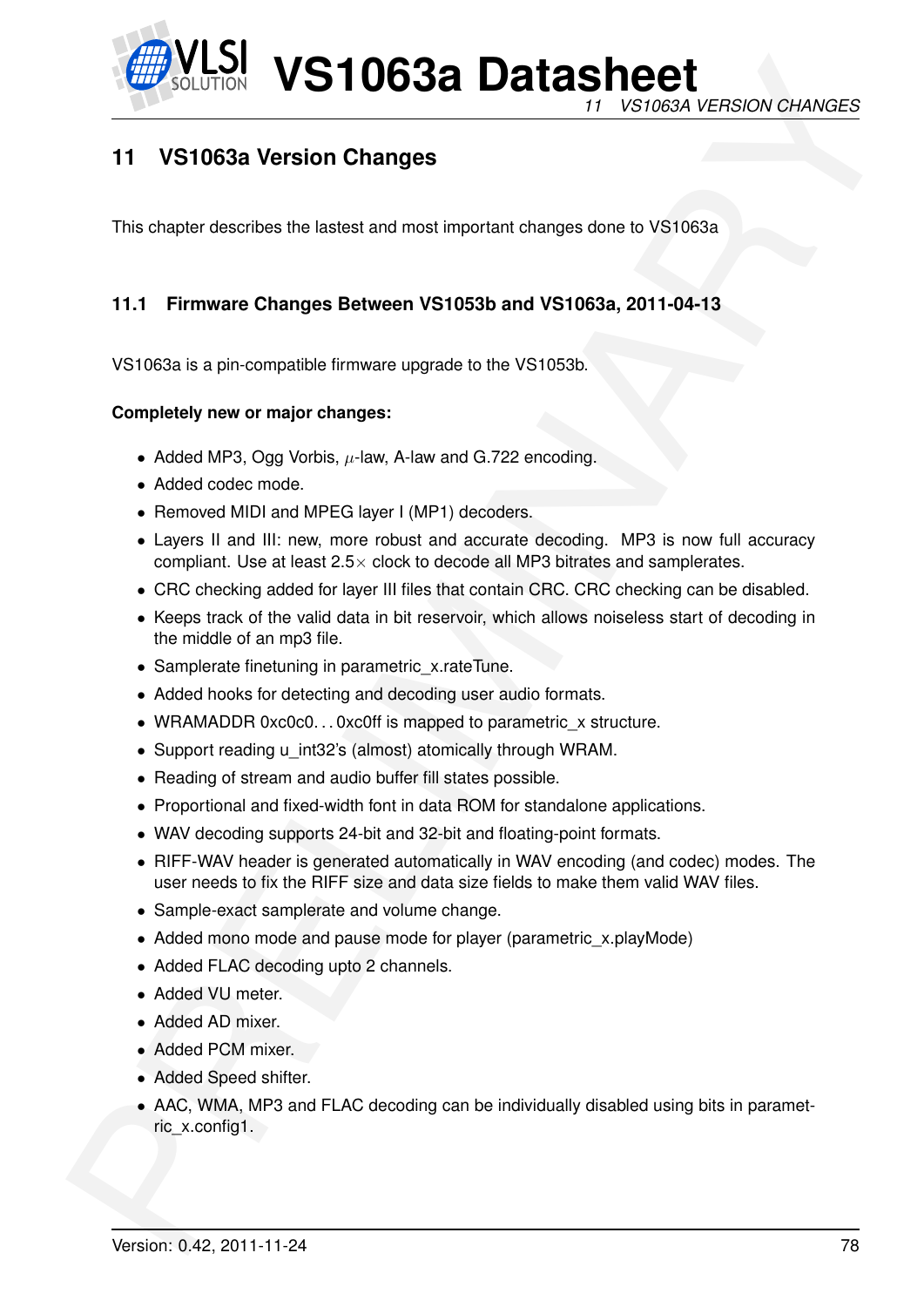

### **Minor changes and bug fixes:**

- IROM4 switched off and DO\_NOT\_JUMP cleared in software reset also.
- Handles SM\_CANCEL also for mp3 (clears stream buffer).
- Fixed a problem when the first 'OggS' in Ogg Vorbis file was spanning the end and beginning of stream buffer.
- AAC feature drop works in non-implicit upsample mode, and was also otherwise improved.
- Default AAC decoding mode is non-implicit upsample, i.e. upsample only when SBR/PS is detected. This allows to save power with <24kHz files that do not have SBR.
- Ogg Vorbis sets rate only when it changes, allowing the user to override the rate.
- Output volume is now updated in encoding/codec modes.
- Bitrate calculation uses 32-bit second counter.
- **EXAMPLE 10638 Datasheet**<br>
The VSCON sensitive and but fixers:<br>
Find the state and but fixers:<br>
Find the state and but fixers:<br>
Find the state and the state and DO NOT JUMP character metallities.<br>
Find a protein when the f • Does not clear GPIO DDR if SPI boot is not tried, so I2S will remain active if you need to use a soft reset. If boot is tried (GPIO0 is high at startup) but failes, restores old GPIO\_DDR value.
	- Subsonic filter always run for ADC inputs.
	- EarSpeaker control is now in parametric x and gives finer control.
	- New adcMode 4 gives mono-downmix of left and right channels.
	- WMA fix: sflength must be non-zero.
	- MP4 fix: first audio block does not need to start the beginning of the mdat atom.
	- AAC fix: works now correctly even if PS header is not available at the first SBR block.
	- AAC fix: PNS information was overwritten in transition frames.
	- 1.65V reference voltage select (SCI\_STATUS(0)) and 3 MHz ADC mode (SCI\_STATUS(1)) now work.
	- Extra parameter byteRate replaced with bitRatePer100. The new field works consistently with all codecs.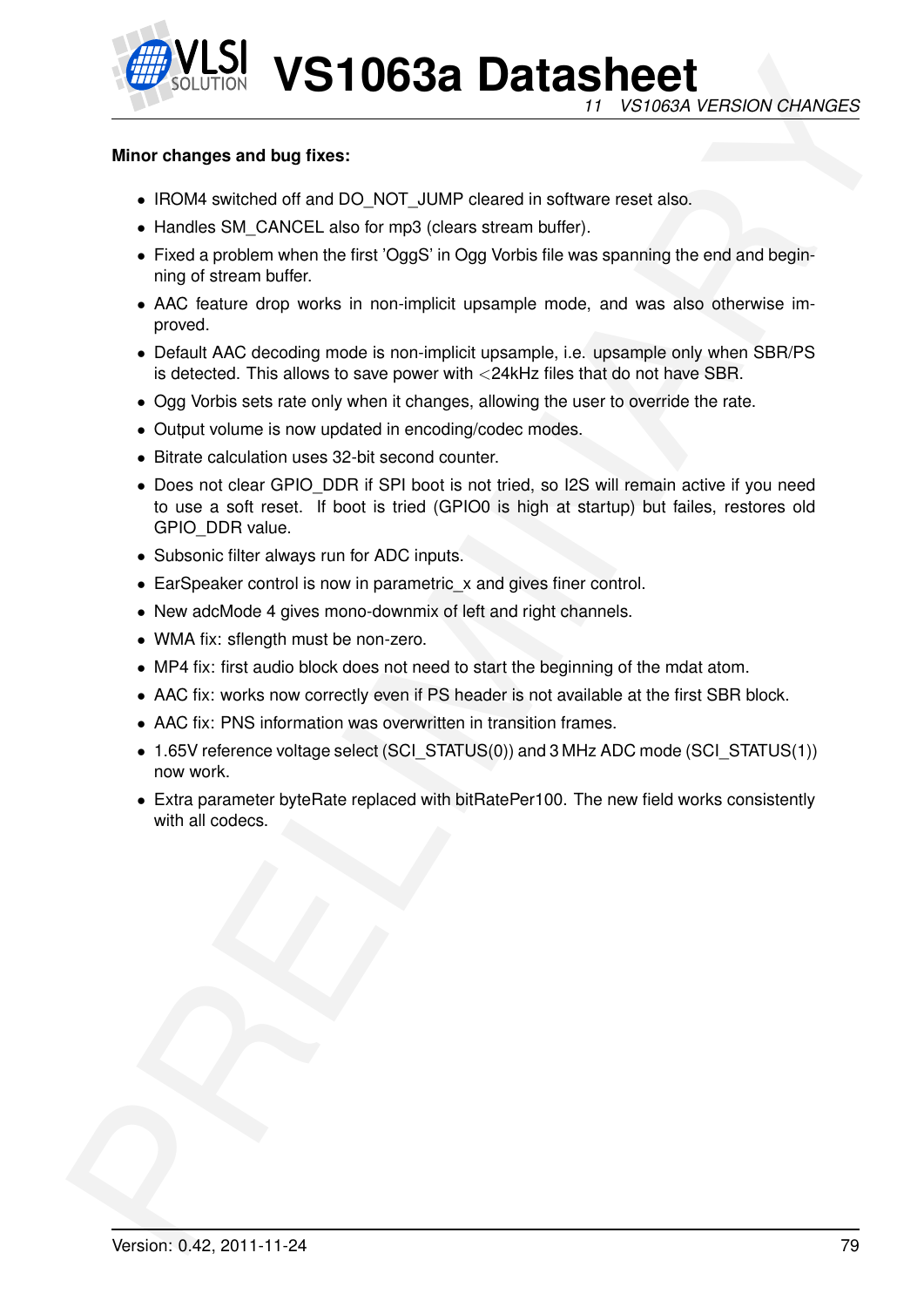

**VS1063a Datasheet** *12 LATEST DOCUMENT VERSION CHANGES*

# **12 Latest Document Version Changes**

This chapter describes the most important changes to this document.

# **Version 0.42, 2011-11-24**

- Updated Chapter 10.7.6, Samplerate Considerations (page 60), to reflect enhancements caused by the latest *VS1063a Patches v1.2* package.
- Added text to Chapter 1, Disclaimer, to inform that this document is only valid when the latest *VS1063a Patches* package has been loaded and activated.

## **Version 0.41, 2011-09-29**

- **Example 1997 VS110638 Data Sheets**<br>
12 Latest Document Version Changes<br>
12 Latest Document Version Changes<br>
12 Latest Document Version Changes<br>
12 Latest Document Wersion Changes<br>
12 Latest Document Persion Changes<br>
12 La • New *VS1063a Patches* package is mentioned in Chapters 10.2, Hardware Reset, 10.3, Software Reset, 10.7.2, Encoding Procedure, and 10.7.8, Encoder-Specific Considerations / MP3.
	- Corrected Chapter 10.7.4, File Headers.
	- Added byte order information to Chapter 10.7.3, Reading Encoded Data Through SCI.

# **Version 0.40, 2011-09-02**

- xRESET, XTALI and XTALO high-level are referenced from IOVDD in Chapter 4.5, Digital Characteristics.
- SCI\_STATUS default values fixed.
- MP3 license text updated in Chapter 2.
- Added Chapter 10.7.9, Encoder/Decoder Delays.
- Added new Chapter 10.7.6 under Audio Encoding, Sample Rate Considerations.
- Added example samplerates to Chapter 10.8, Codec Mode.
- Other, minor corrections.

### **Version 0.30, 2011-05-05**

• Typo corrections, synced with VS1063a Hardware Guide.

# **Version 0.21, 2011-04-15**

• Minor bug and typo corrections.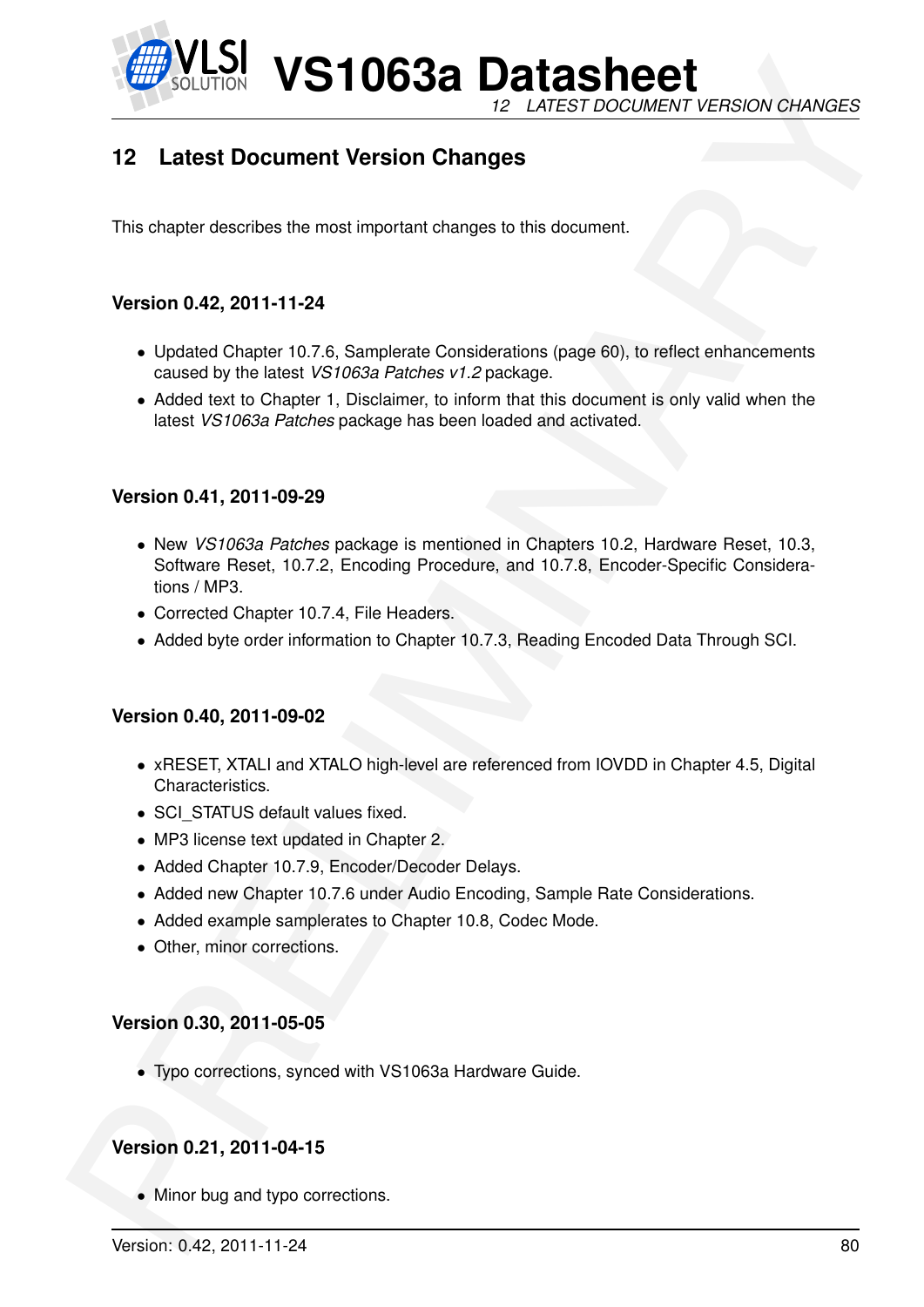

# **Version 0.20, 2011-04-14**

- First public release of the complete datasheet.
- Western 0.20, 2011-01-17<br>Western 0.20, 2011-04-14<br>
 First public relation of the complete distinction<br>
 First public relation of the complete distinction<br>
 Press pulse will be public relation (May 2011, and DVS1005a Pro • Parts of datasheet split into VS1063a Hardware Guide and VS1063a Programmer's Guide. These guides will be published in May 2011.

# **Version 0.10, 2011-01-17**

• First two pages released on VLSI's web pages.